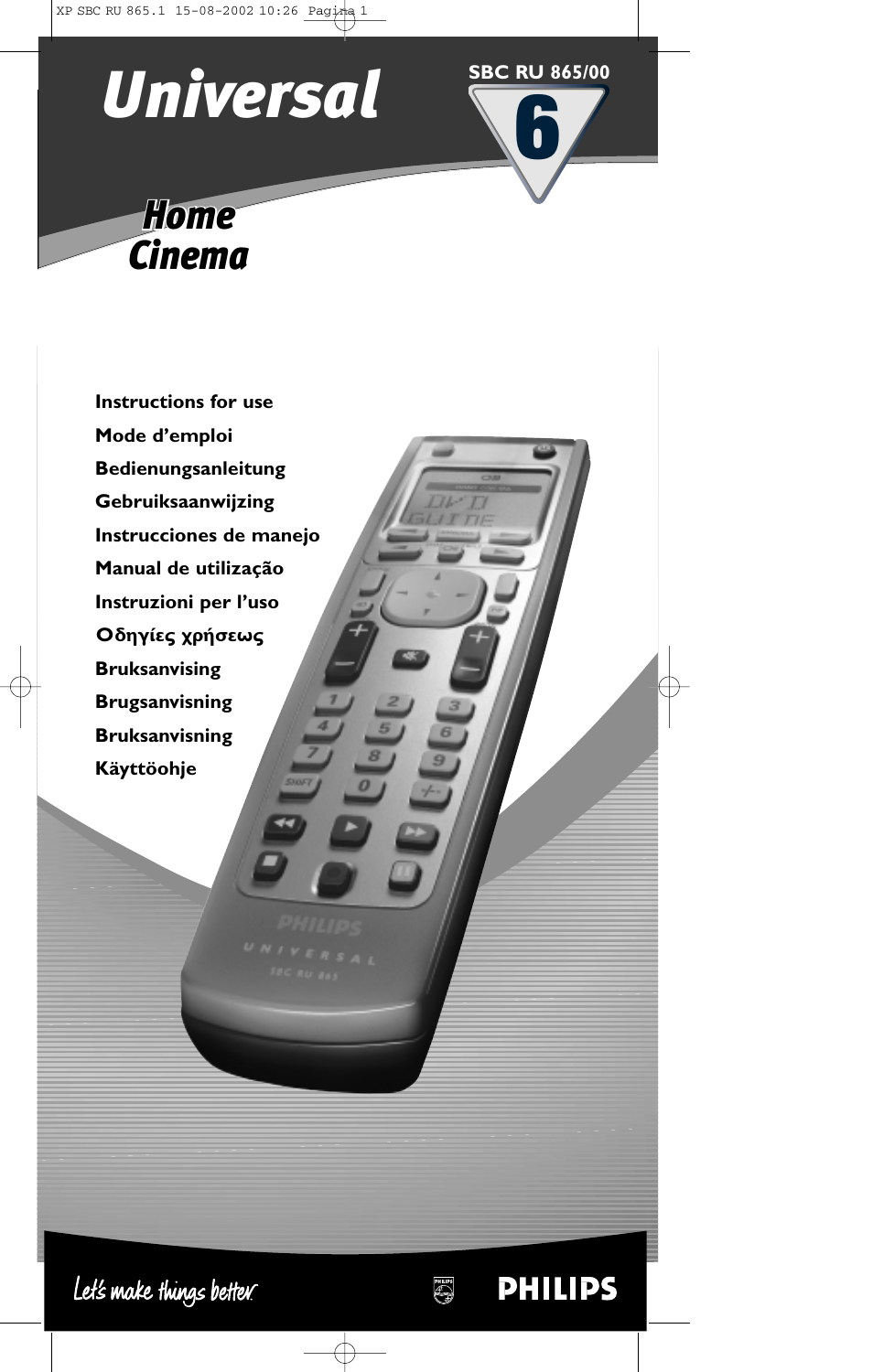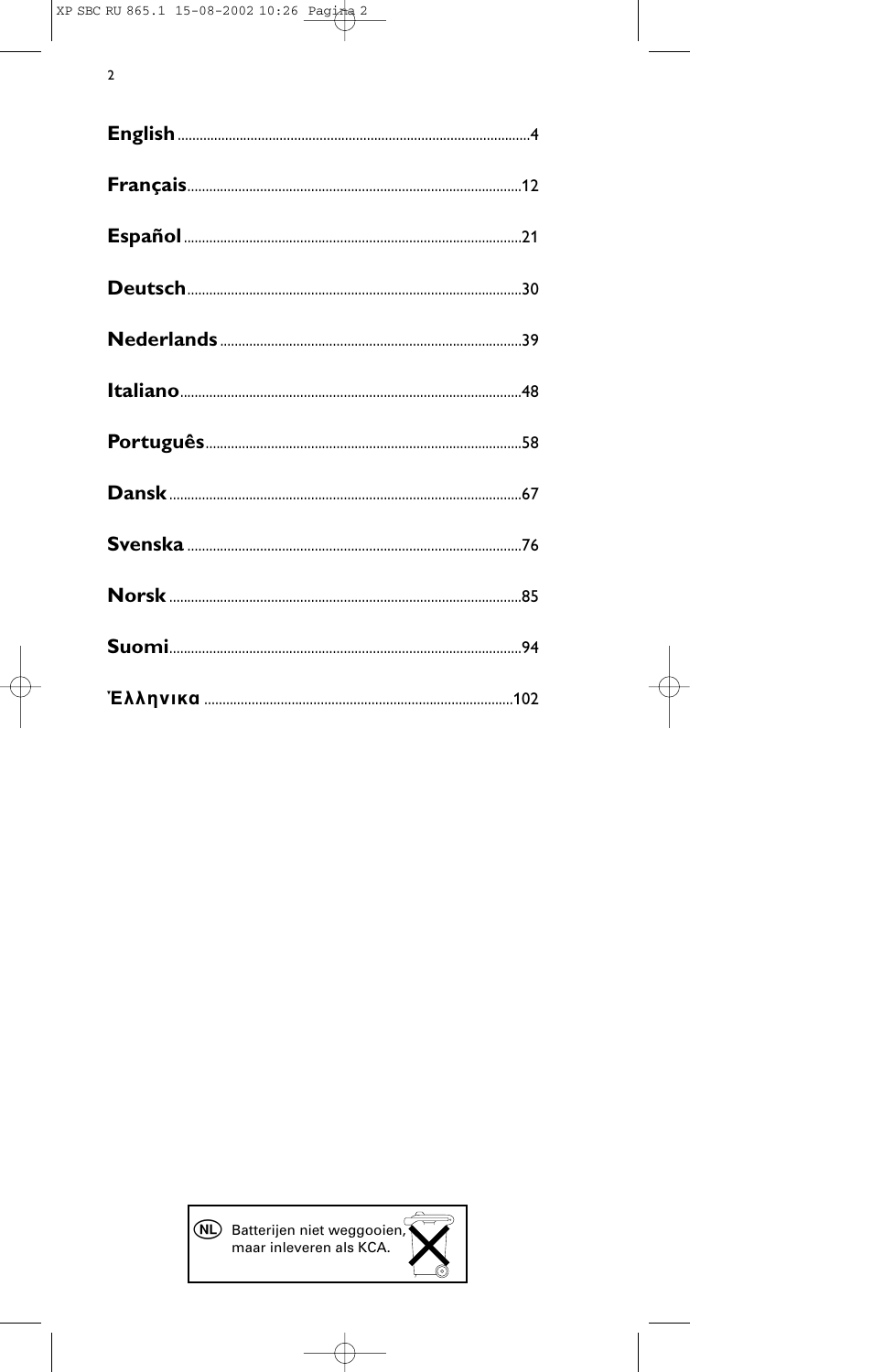

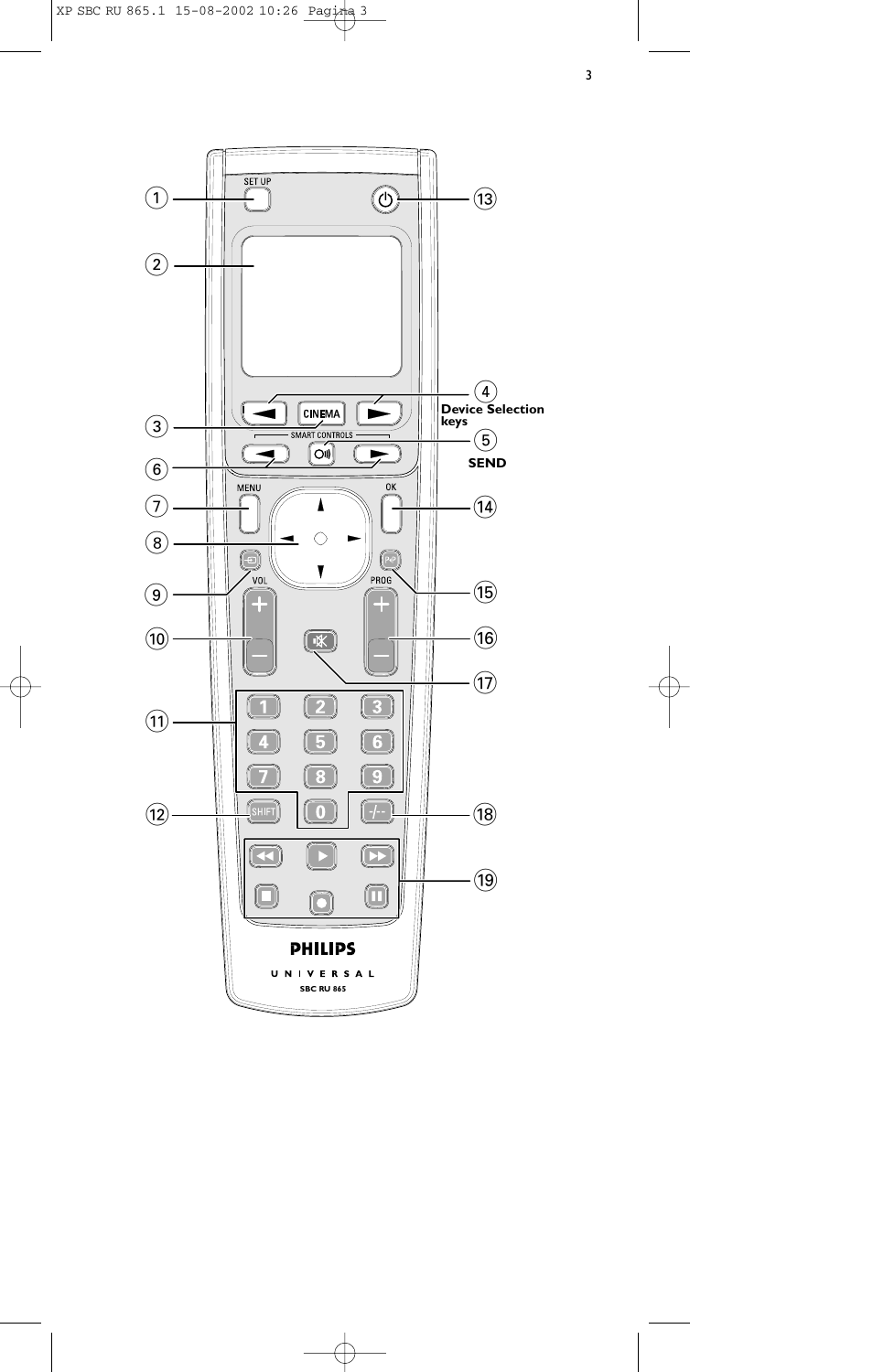## **Introduction**

### **SBC RU865**

You have made a great choice by buying this Philips universal remote control! It replaces up to six separate remote controls and is pre-programmed to operate with almost any brand of TV,VCR, satellite tuner, cable decoder, CD-player, DVD-player, tuner, amplifier and home cinema system. It can even learn the codes of other remote control units that are not pre-programmed. Best of all, the SBC RU865 is quick to set up and easy to use, and with the back-lighting of the display, it can even be used in dimly lit rooms!

### **Controls**

- 1 **SET UP** gives access to the set-up menu of the SBC RU865
- 2 **Display**
- 3 **CINEMA** home cinema mode, toggles on/off
- 4 **Device Selection keys** toggle between device modes
- (5) **OII** (SEND) activates the selected smart control function
- 6 **Smart Controls** scroll between special functions of a selected device
- 7 **MENU** switches menu on (and off, if this is the case on your original remote)
- 8 **Cursor up/down/left/right** scrolls through the menu
- **9 +** selects video input
- 0 **Volume Up/Volume Down** turns volume up/down
- ! **Keypad** for direct channel selection and other functions
- @ **Shift** hold this key while pressing other keys to access additional functions

(if available on your equipment)

For instance: TV:

- S(hift) + Menu Menu Off
- $S(hift) + (8)$  For brightness and color adjustment

Try these and other combinations on your equipment to discover which functions are available.

- $\theta$  (STANDBY) switches your device off (and on, if this is the case on your original remote)
- **14 OK** confirms selections in the menu
- (is) P-P switches to previous program
- (6) **Channel Up/Channel Down** changes to next/previous channel
- $\mathbb{R}$  (MUTE) switches sound on and off
- $\overline{18}$   $\overline{1}$  switches between one and two-digit channel selection and display

| (19 | for TV FastText |    | for DVD/VCR |  |
|-----|-----------------|----|-------------|--|
|     | red             | ↤  | Rewind      |  |
|     | green           |    | Stop        |  |
|     | blue            | ►► | Forward     |  |
|     | yellow          | н  | Pause       |  |
|     | white           | ▶  | Play        |  |
|     |                 |    | Record      |  |

## **Don't forget the batteries!**



To operate the SBC RU865 you'll need three 1.5V batteries, type UM3, LR6 or AA only.

Remember to replace the batteries at least once a year.

The RU865 has the unique feature of not losing the programmed or learned codes when the batteries are empty.We recommand to use Philips Longlife or Powerlife batteries.

## **At glance**

Once you've installed the batteries, the SBC RU865 is ready to operate most Philips TV's, VCRs, DVD's, and amplifiers. Just press the Select Device keys (as indicated below) for the Philips device you wish to operate. If you want to operate other equipment brands you need to set up the SBC RU865 first - see chapter 1.'Setup'.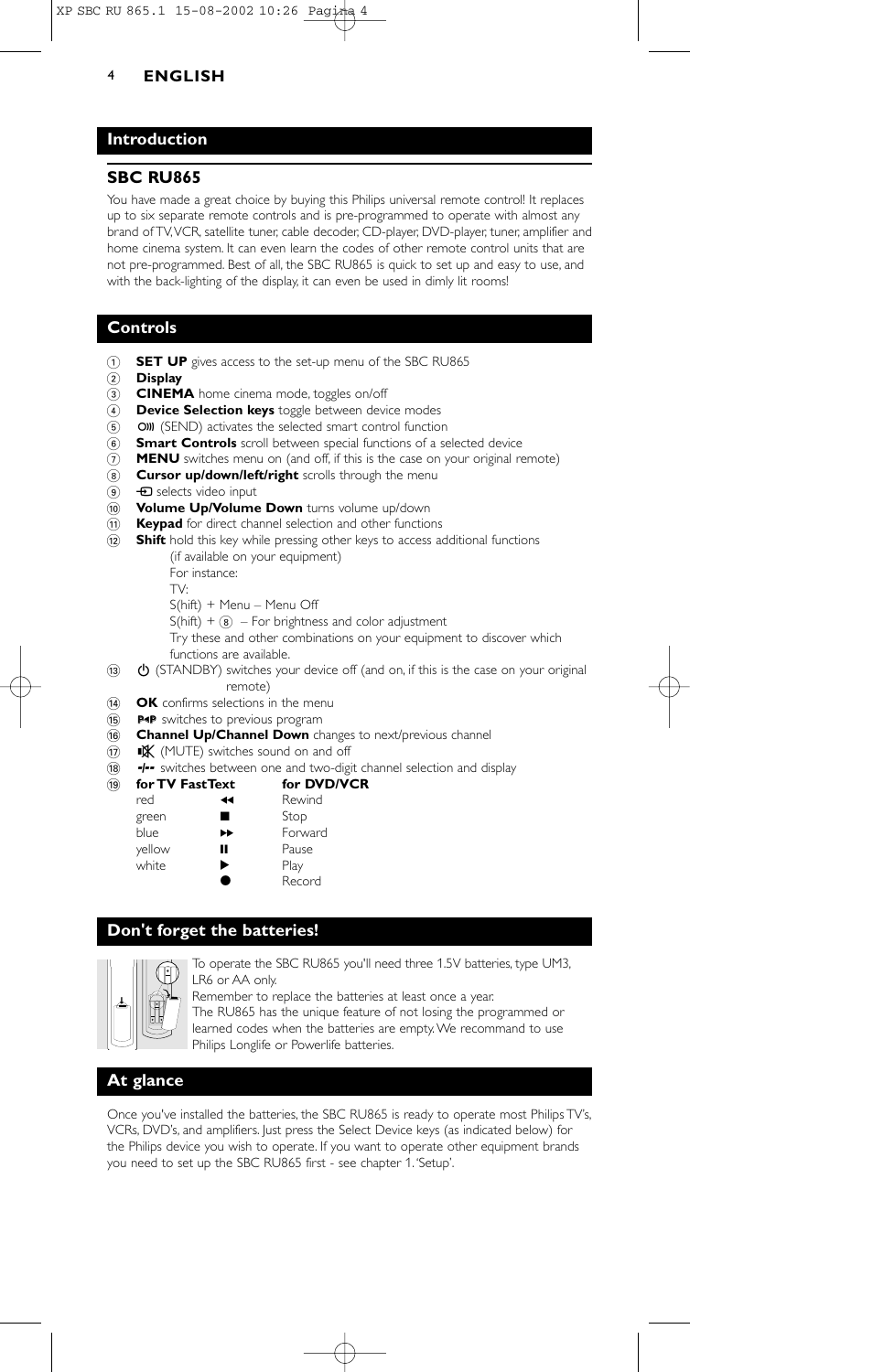The SBC RU865 has six operating modes for operating six different devices.TV,VCR, DVD and AMP are default device modes.The other 2 can be installed from a choice of 18 devices.To create your personal list of device modes just add and remove devices and make any combination of six devices from its library.The LCD display shows you which device mode is activated.To switch between device modes simply press the Select Device keys. With the programmable SMART CONTROLS any function can be added to each installed device.

In HOME CINEMA MODE the major functions of TV, DVD and Amplifier are at hand. Just press the CINEMA key and without the need of changing device mode, basic key functions of your home cinema devices can be operated. For more information see chapter 3.'Home Cinema mode'.

## **1. Setup**

The SBC RU865 is ready to operate most Philips TVs,VCRs, satellite tuners, DVD-players, CD-players, tuners, amplifiers and home cinema systems. For other brands of equipment, it first needs to be set up.This only takes a couple of seconds, thanks to Philips' 'Simple System Set-up'!

There are two setup modes:

- normal setup mode: to set up basic key functions of each installed device;
- home cinema setup mode: to set up basic key functions of your home cinema system.

### **Add device**

- **1** Look up the brand name of the device you wish to operate in the code list (centre of this manual).
- **2** Switch on the device you wish to add.
- **3** Press and hold SETUP until SETUP lights up in the display.
	- → DEV (first line)
	- → ADD (second line)
- **4** Confirm with SEND.
	- → SAT (second line)
- **5** Use SMART CONTROLS to select the device to be added. → CABLE (for example - second line)
- **6** Confirm with SEND. → CODE (first line)
- **7** Use the Numeric keys to enter the code.  $\rightarrow$   $1234$  (for example - second line)
- **8** Confirm with SEND.
	- → STORED (second line)
- **9** Press any key to check if the code is correct and your device responds. *If the device does not respond or if not all keys function properly the code is not correct. In this case see 'Change device code' hereafter.*

#### **Remove device**

- **1** Press and hold SETUP until SETUP lights up in the display.
	- $\rightarrow$  DEV (first line)  $\rightarrow$  ADD (second line)
- **2** Use SMART CONTROLS to select REMOVE.
- → REMOVE (second line)
- **3** Confirm with SEND.  $\rightarrow$  TM (second line)
	- Use SMART CONTROLS to select the device to be removed.
- **→**  $VCR$  (for example second line)
- **5** Confirm with SEND. **→ REMOVED** (second line)

## **Change device code**

- **1** If the entered code is not correct look up the next code in the code list
- (centre of this manual).
- **2** Press and hold SETUP until SETUP lights up in the display.  $\rightarrow$  DEV (first line)
	- → ADD (second line)
- **3** Use SMART CONTROLS to select CODE. → CODE (second line)
- **4** Confirm with SEND.
	- $\rightarrow$  T $\nu$  (second line)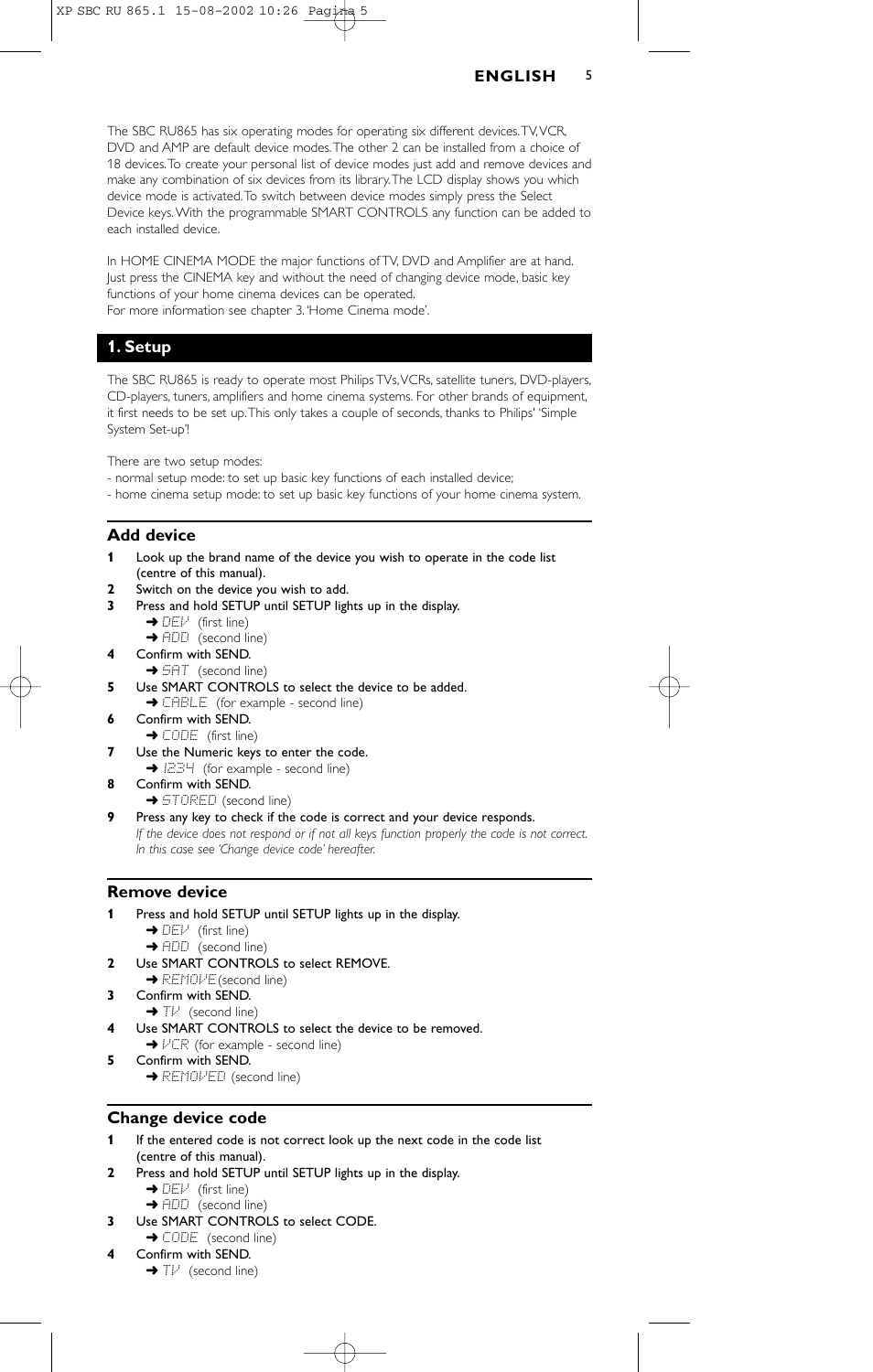- **5** Use SMART CONTROLS to select the device for which you wish to change the code.
	- $\rightarrow$   $VCR$  (for example second line)
- **6** Confirm with SEND.
- → CODE (first line)
- **7** Use the Numeric keys to enter the new code.
- → 1234 (for example second line)
- **8** Confirm with SEND. **→ STORED** (second line)
- **9** Press any key to check if the code is correct and your device responds. *If the device still does not respond or if not all keys function properly repeat the steps above using the next code in the code list. If the correct code cannot be found in the code list see chapter 'Autosearch' hereafter.*

## **Autosearch**

If you cannot find the code of the device Philips' patented Autosearch tests all the codes one after another and finds the right one for you! Make sure your device is switched on. You will know the correct code has been found when the equipment switches off.

**1** Switch on the device you wish to add.

*If you wish to add a VCR make sure a tape is inserted and playing. As soon as the correct code has been found the tape will stop playing.*

- **2** Press and hold SETUP until SETUP lights up in the display.
	- → DEV (first line) **→ ADD** (second line)
- **3** Use the SMART CONTROLS to select SEARCH.
- → SEARCH (second line) **4** Use the SMART CONTROLS to select the device for which you wish to search the code for.
	- $\rightarrow$  T $\nu$  ( for example second line)
- **5** Confirm with SEND.
	- → Each time a code is transmitted it is displayed on the LCD. There is a 1.5 second period between each transmission.When the right code is found, the TV switches off.
- **6** *Immediately* press SEND to stop the search.
	- → The LCD displays the selected equipment and its code.

If you missed the correct code because the search went too far, switch the TV back on, then press < SMART CONTROLS to send the previous code again. Keep pressing A SMART CONTROLS down repeatedly until the equipment switches off again.

#### **7** When you've found the correct code, press SEND to lock the code in the SBC RU865's memory.

If none of the codes works or if you are still missing certain functions of your original remote control, try our solution in chapter 'Learn codes from original remote control' hereafter, or call our help-line.

## **Note that code!**

Make a note of the correct code inside the battery case and in the back of this booklet; it will save you time if you ever need to set up again. If you have forgotten to note the code you can still 'read out' the code from the SBC RU865. For this, see chapter 'Read device code' hereafter.

## **Read device code**

- **1** Press and hold SETUP until SETUP lights up in the display.
	- $\rightarrow$  DEV (first line) → ADD (second line)
- **2** Use SMART CONTROLS to select CODE.
- → CODE (second line)
- **3** Confirm with SEND.
- **4** Use the SMART CONTROLS to select the device of which you wish to read the code.
	- → Tl<sup>,i</sup> (for example second line)
- **5** Confirm with SEND.
- $\rightarrow$  The code is displayed on the screen. **6** Confirm with SEND.
	- **→ STORED** (second line)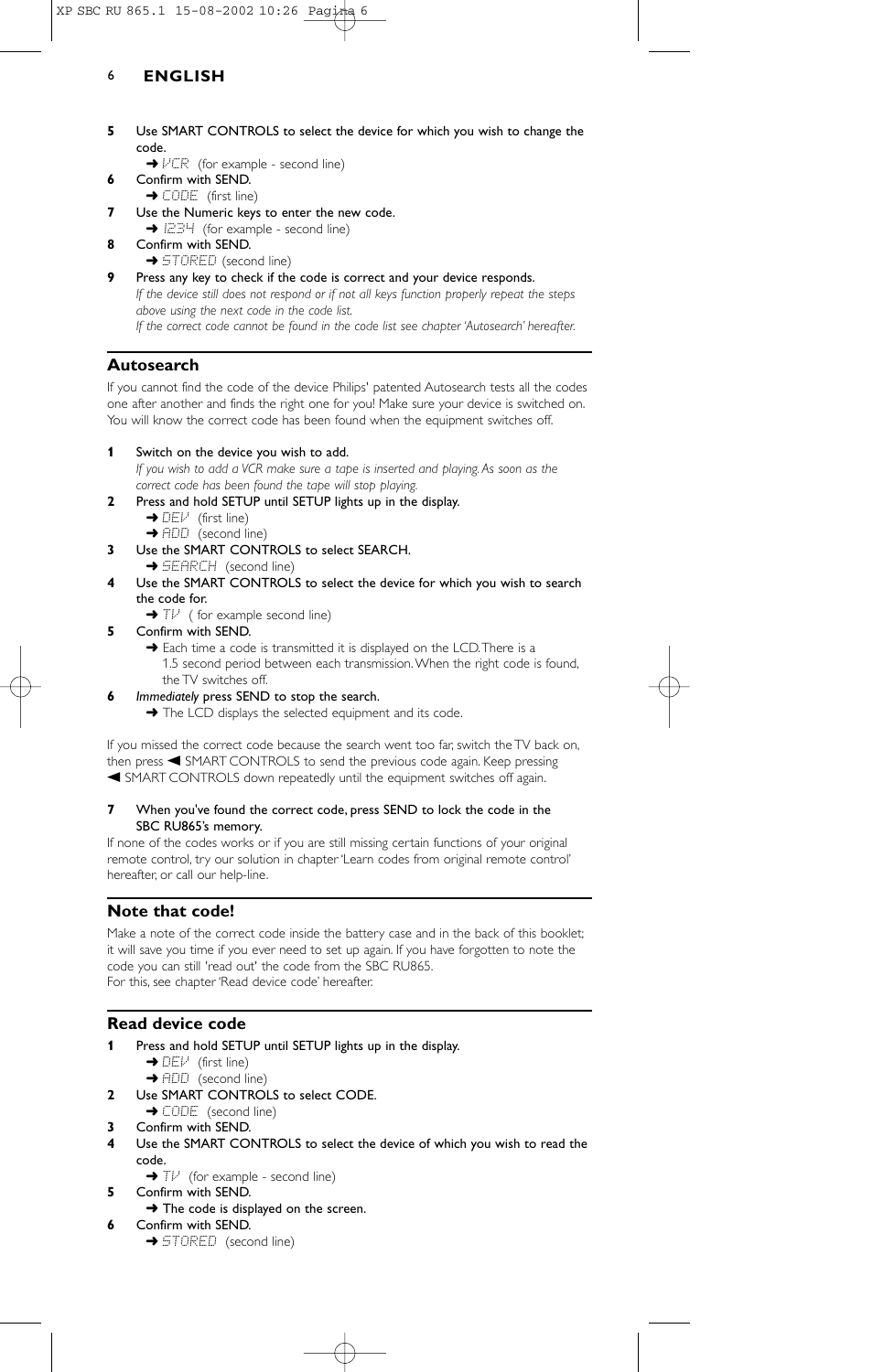

## **Learn codes from original remote control**



If your equipment is not included in the code list, or if specific codes on your remote control are missing, the SBC RU865 has the solution. It can copy and replicate codes from your original remote control. Here's how... Place your original remote control facing the infra-red sensor window of the SBC RU865. Place both remote controls on a flat surface, 3-8 centimetres apart.

Make sure that both remote controls have new batteries.



- $\rightarrow$  DEV (first line)
- → ADD (second line)
- **2** Use the Device Selection keys to select KEY.
	- $\rightarrow$  KEY (first line)
- **3** Use SMART CONTROLS to select LEARN. **→ LEARN** (second line)
- 
- **4** Confirm with SEND. → LEARN (first line
- **5** Use SMART CONTROLS to select the device to be learned.  $\rightarrow$  T $\mu$ <sup>t</sup> (for example - second line) The SBC RU865 is now in learning mode and the LCD displays the selected
- equipment. **6** Confirm with SEND.
- **7** Press a learnable key on your remote. (The keys below the part-line, Standby key, and the SMART CONTROLS are learnable.) → ORIGIN (second line)
- **8** Press the key on the original remote control you want to learn from. → STORÉD (second line)

*You have learned your SBC RU 865 a new code. If you want to copy more functions from your original remote control, start again from step 7. Press SETUP to exit the menu.*

#### *Tip: Choose keys that correspond with the keys on your original remote control, so that you can remember them easily.*

If the SBC RU865 displays ERROR for a second, followed by ORIGIN the SBC RU865 did not receive the signal correctly. In this case you should:

- Vary the distance slightly between both remote controls and try again from step 1 (try this several times).
- This time you should press and immediately release the function key on your original remote control. The LCD should display  $\text{STORED}$ , indicating that the RU865 received the signal.
- Make sure that both remote controls have new batteries.
- Try to copy your codes under different lighting conditions. Light from TL-tubes may influence the signal you are copying.

The SBC RU865 is designed and tested extensively and is ready to copy almost all infrared remote control signals. In some rare instances manufacturers use infra-red signals that cannot be copied to any remote control.You should of course always try the Autosearch to see if such a code is included in our pre-programmed library.

## **Copy key functions**

It is possible to copy key functions from keys in one device mode (e.g.TV mode) to keys in another device mode (e.g. DVD mode) so you can operate different devices without changing mode. For example: you can put the TV in Standby while being in DVD mode.

- **1** Press and hold SETUP until SETUP lights up in the display.
	- $\rightarrow$  DEV (first line)
	- → ADD (second line)
- **2** Use the Device Selection keys to select KEY.
- $\rightarrow$  KEY (first line)
- **3** Use SMART CONTROLS to select COPY. ◆ COPY (second line)
- **4** Confirm with SEND.
- → FROM (first line)
- **5** Use SMART CONTROLS to select the device you wish to copy key functions from.
	- $\rightarrow$  T $\nu$ <sup></sup> (for example second line)
- **6** Confirm with SEND.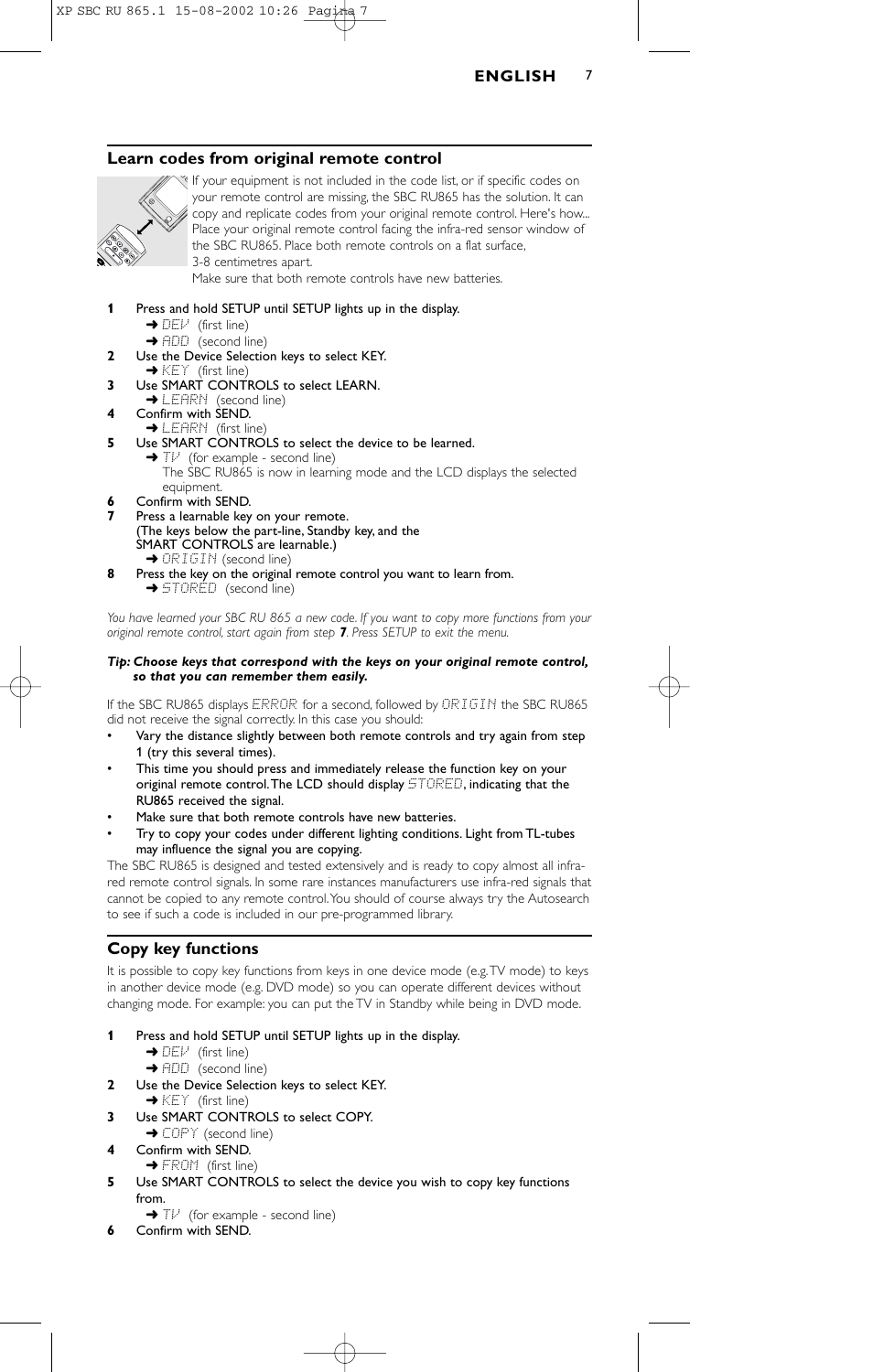**7** Press a key to copy from. (The keys below the part-line, Standby key, and the SMART CONTROLS can be copied.)

*Note: Select a Smart Control with the SMART CONTROLS and press SEND to copy.*

- $\rightarrow$  TO (first line)
- **8** Use SMART CONTROLS to select the device you want to copy the key function to. → DIVD (for example - second line)
	- **9** Confirm with SEND.
- **10** Press the key you want the function to be copied to.

→ STORED (second line)

*Note: Select a Smart Control with the SMART CONTROLS and press SEND to copy.*

#### **Macro keys**

With a macro key you can operate a series of functions by pressing one single key. E.g. switching on all devices installed with one key.

- **1** Press and hold SETUP until SETUP lights up in the display.
	- $\rightarrow$  DEV (first line)
	- → ADD (second line)
- **2** Use the Device Selection keys to select KEY.
	- → KEY (first line)
- **3** Use SMART CONTROLS to select MACRO.
	- → MACRO (second line)
- **4** Confirm with SEND.<br>**5** Use SMART CONTE
- **5** Use SMART CONTROLS to select the device on which you want to install the Macro.
	- $\rightarrow$  T $\overline{V}$  (for example second line)
- **6** Confirm with SEND.
- **7** In TV mode, press a key where the macro should be stored.
	- → MACRO (first line)
	- **→ START** (second line)

*Notes: - Press the keys in the sequence that you want your equipment to respond.*

- *The keys below the part-line, STANDBY key, and the SMART CONTROLS can be macro keys.*
- *Select a smart control with the SMART CONTROLS and press SEND to select as macro key.*
- *After every key press* SMART ADDED *is displayed.*
- **8** Start pressing the keys you want to store in the macro. If necessary by navigating trough different device modes and smart controls.

*Note: Press SHIFT + SEND to store a Smart Control into the macro.*

- **9** Press SEND.
	- **→ STORED** (second line)

#### **2. Smart controls**

With the programmable SMART CONTROLS you can add up to eight special features in each device mode. E.g Dolby Surround, EPG, Showview, Subtitle, etc. For example: if you have installed an amplifier with Dolby Surround, you can control that feature via a SMART CONTROL on the RU 865. A number of features has already been pre-installed in the RU 865 memory.These features can be removed or replaced by features of your own choice.

### **Add key**

- **1** Press and hold SETUP until SETUP lights up in the display.
	- → DEI<sup>J</sup> (first line)
	- **→** ADD (second line)
- **2** Use the Device Selection keys to select KEY.
- $\rightarrow$  KEY (first line)
- **3** Use SMART CONTROLS to select ADD. **→** ADD (second line)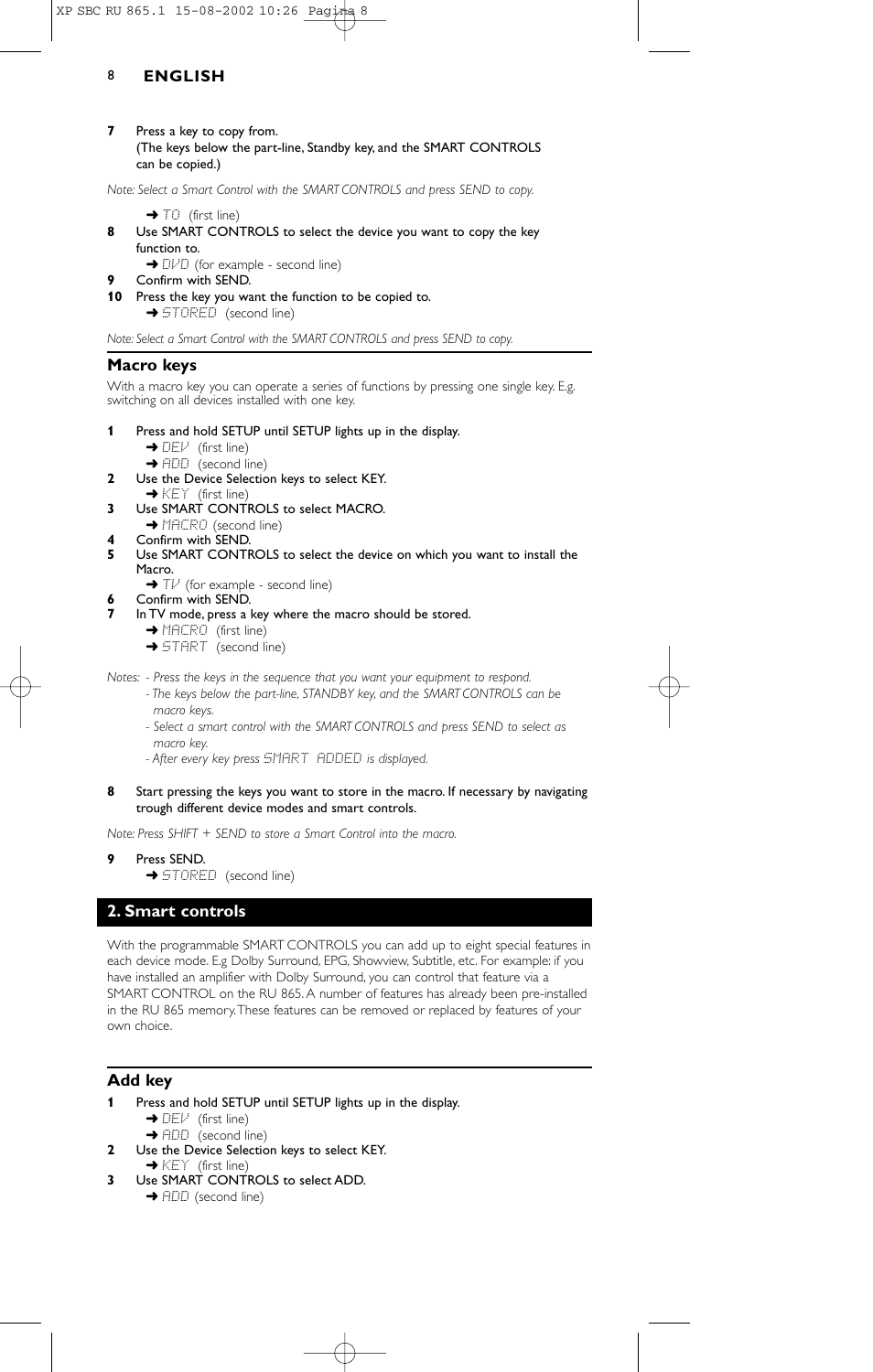**4** Press SEND.<br>**5** Lise SMART

- **5** Use SMART CONTROLS to select the device to add a Smart Control function to.
	- → FIMP (for example second line)
- Press SEND to confirm. Use SMART CONTROLS to select a Smart Control label from the library
- (e.g.ADD Dolby).
- **8** Press SEND to confirm.

*Notes: - The code for a function can be learned from another remote control or copied from another device mode.*

*- With the library of specific Home Cinema and other labels you are able to label the more exotic functions and store them as Smart Controls.*

#### **Remove key**

- **1** Press and hold SETUP until SETUP lights up in the display.
	- $\rightarrow$  DEV (first line)
	- → ADD (second line)
- **2** Use the Device Selection keys to select KEY. → KEY (first line)
- **3** Use SMART CONTROLS to select REMOVE. → REMOI*VE* (second line)
- **4** Press SEND to confirm.
- **5** Use SMART CONTROLS to select the device you want to remove a Smart Control function from.
- → AMP (for example second line)
- **6** Press SEND to confirm.
- **7** Use SMART CONTROLS to select the Smart Control Key to be removed.
- **8** Press SEND to confirm.

### **Reset key(s)**

- **1** Press and hold SETUP until SETUP lights up in the display.
	- $\rightarrow$  DEV (first line)
- **→** ADD (second line) **2** Use the Device Selection keys select KEY.
- → KEY (first line)
- **3** Use SMART CONTROLS to select RESET.
	- **→ RESET** (second line)
- **4** Press SEND to confirm.
- **5** Use SMART CONTROLS to select the device of which you want to reset keys. → Tl<sup>,*i*</sup> (for example - second line)
- **6** Press SEND to confirm.
- **7** Pressing a key in the selected device mode will reset the key to the factory settings. (The keys below the part-line, Standby key, and the SMART CONTROLS can be reset)

*Note: Select a Smart Control with the SMART CONTROLS and press SEND to reset.*

#### *To reset all keys of a device:*

- **7** Use SMART CONTROL to select ALL.
- → ALL (second line)
- **8** Use SMART CONTROLS to select the device of which you want to reset all keys.
- → SAT (for example second line) Press SEND to confirm.
- 
- → SURE ? (second line) **10** Press SEND again to confirm.

*Note:All programming will be erased and the RU865 will return to it's default set-up.*

#### *To reset all keys of all devices:*

- **5** Use SMART CONTROL to select All DEVICES.
- **→ ALL DEVICES** (second line)
- **6** Press SEND to confirm. ➜ SURE ?
- **7** Press SEND again to confirm.

*Note:All programming will be erased, you the RU865 will return to it's default set-up.*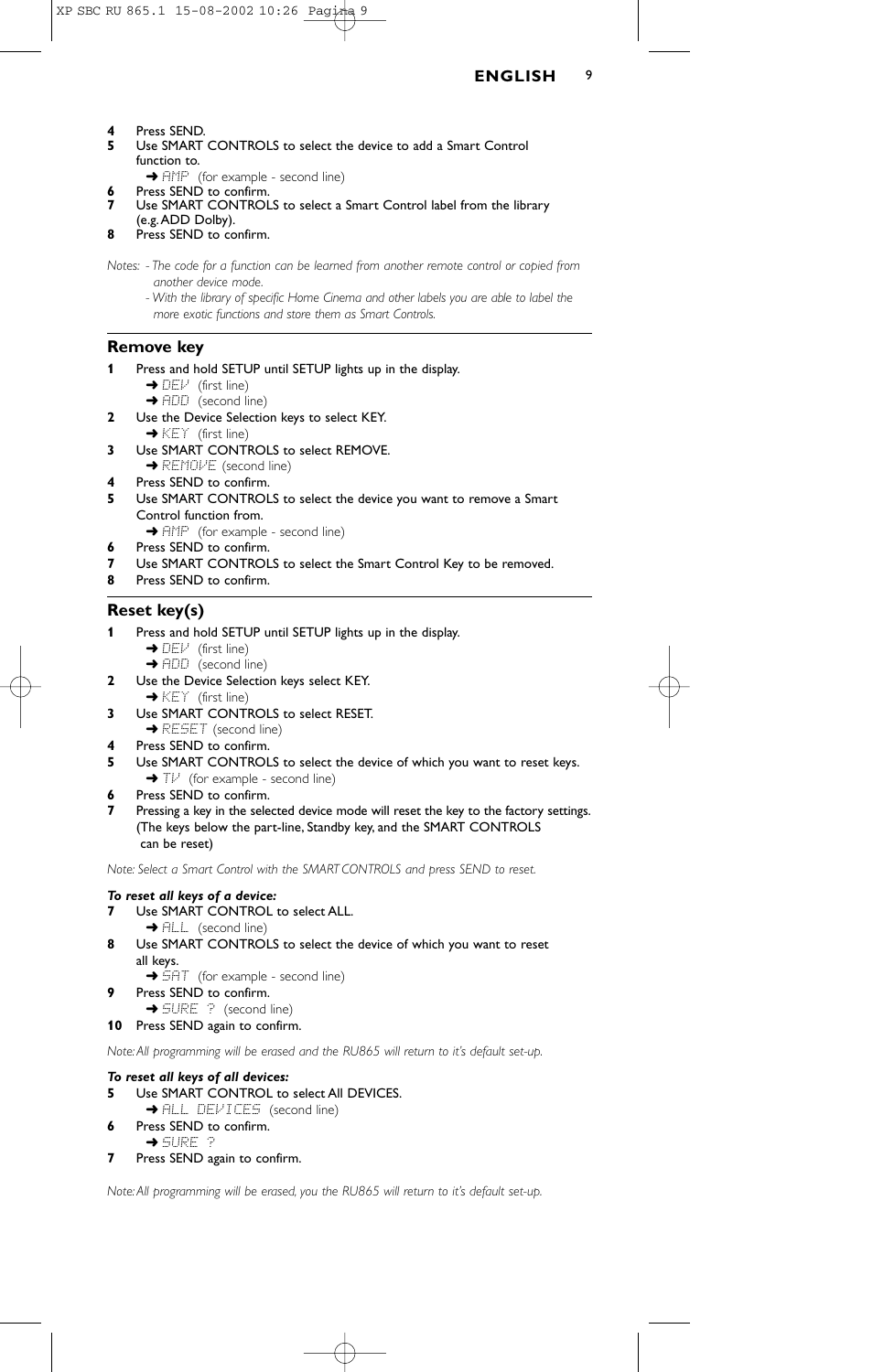## **3. Home Cinema mode**

Home Cinema is an integrated A/V system that offers the best in sound and vision entertainment.To control more devices of your Home Cinema system with your remote control, the SBC RU865 features the Home Cinema mode.

*Note:You should only program the SBC RU865's CINEMA key after you have programmed all the rest of your devices.*

The SBC RU865 is already factory preset to operate TVs, VCRs, DVD and Amplifiers under CINEMA.To program your set of devices in the Cinema mode all you have to do is the following:

## **Add device**

- **1** Look up the brand name of the device you wish to add in the code list (centre of this manual).
- **2** Press CINEMA to enter the Home Cinema mode. ➜ **HOME CINEMA**
- **3** Press and hold SETUP until SETUP lights up in the display.  $\rightarrow$  DEV (first line)
	- → ADD (second line)
- **4** Press SEND to confirm.
- $\rightarrow$   $VCR$  (for example second line)
- **5** Use SMART CONTROLS to select the device to be added.
- → SAT (for example second line) **6** Press SEND to confirm.
- → CODE (first line) **7** Use the Numeric keys to enter the code.
- → I234 (for example second line)
- **8** Press SEND to confirm. → STORED (second line)
- 

### **Remove device**

- **1** Press CINEMA to enter the Home Cinema mode. ➜ **HOME CINEMA**
- **2** Press and hold SETUP until SETUP lights up in the display. → DEV (first line)
	- **→ ADD** (second line)
- **3** Use SMART CONTROLS to select REMOVE.
- **→ REMOVE** (second line)
- **4** Press SEND to confirm.<br>**5** Use SMART CONTROL
- **5** Use SMART CONTROLS to select the device to be removed. **→**  $VCR$  (for example - second line)
- **6** Press SEND to confirm. **→ REMOVED** (second line)

## **Define Home Cinema Keys**

To assign different hard keys on your SBC RU865 for different devices in the Home Cinema mode simply do the following:

- **1** Press CINEMA to enter Home Cinema mode. ➜ **HOME CINEMA**
- **2** Press and hold SETUP until SETUP lights up in the display.  $\rightarrow$  DEV (first line)
	- **→ ADD** (second line)
- **3** Use the Device Selection keys to select KEY.
- $\rightarrow$  KEY (first line)
- **4** Use SMART CONTROLS to select DEFINE.<br>→ DEFINE (second line)
- **5** Use the SMART CONTROLS to select the device you wish to copy keys from in Home Cinema mode.
	- $\rightarrow$  T $\nu$  (for example first line)
- **6** Press the keys you want to copy to Home Cinema mode.

*Notes: - You can repeat this for all keys of any of the installed devices. - Every key press is confirmed with* OK *in the display.*

**7** To finish the definition of Home Cinema Keys press SEND. **→ STORED** (second line)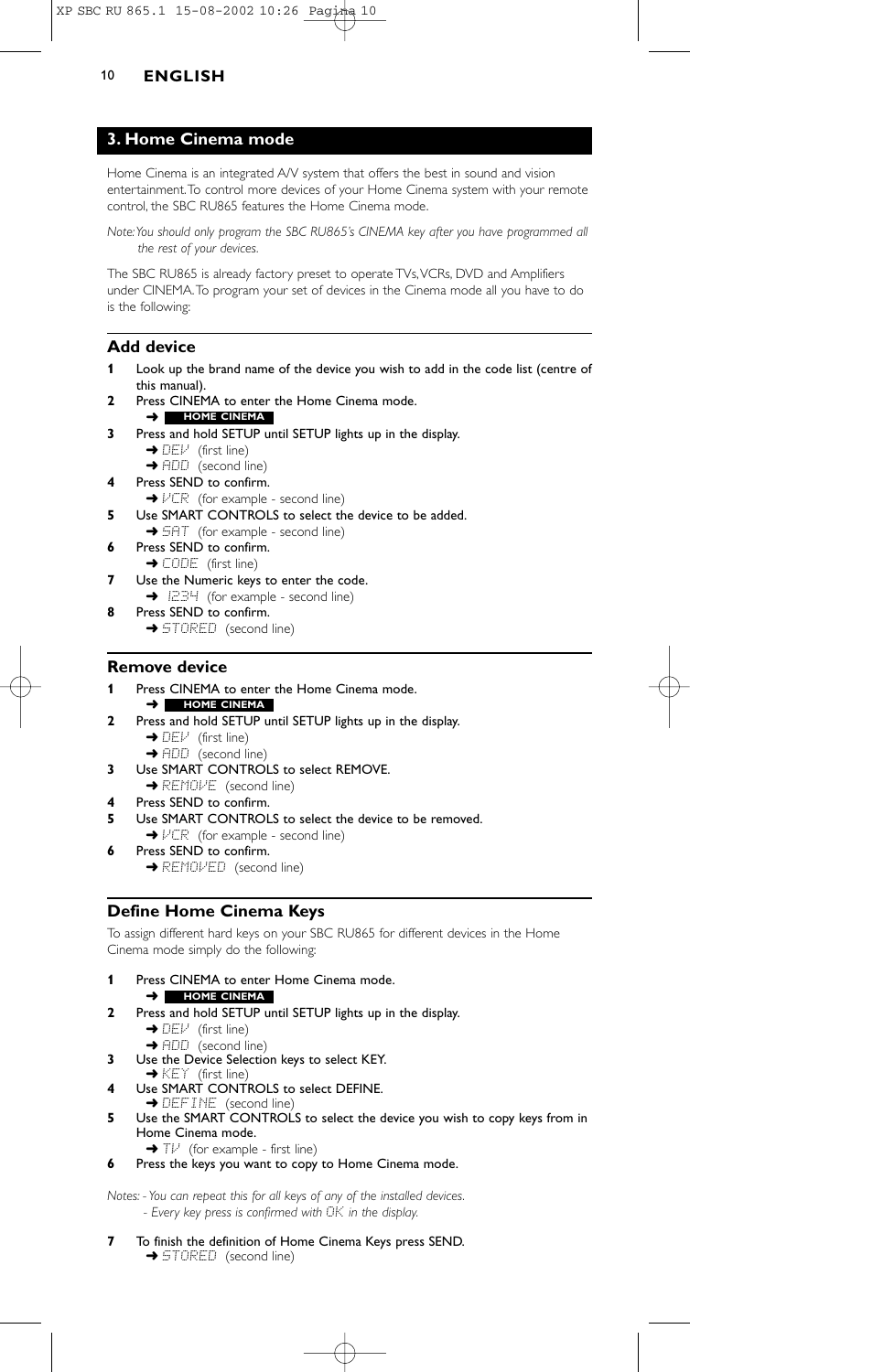

### **Reset Home Cinema Keys**

To reset different hard keys on your SBC RU865 to the original Home Cinema function do the following:

- **1** Press CINEMA to enter Home Cinema mode. ➜ **HOME CINEMA**
- **2** Press and hold SETUP until SETUP lights up in the display.  $\rightarrow$  DEV (first line)
	- **→ ADD** (second line)
- **3** Use the Device Selection keys to select KEY. → KEY (first line)
- **4** Use SMART CONTROLS to select RESET.
- **→ RESET** (second line)
- **5** Confirm with SEND.
- **6** Press the key or keys to be reset.
- **7** Press SEND to confirm. → DONE (second line)

*Note: Every key press is confirmed with* OK *in the display.*

## **4. Extra functions**

## **Set-up backlighting**

- **1** Press and hold SETUP until SETUP lights up in the display.
	- $\rightarrow$  DEV (first line)
	- → ADD (second line)
- **2** Use the Device Selection buttons to select LIGHT. → LIGHT (first line)
- **3** Use SMART CONTROLS to select either OFF, 5 or 15 seconds to set Backlighting.
	- → OFF (for examplesecond line)
- **4** Press SEND to confirm.

*Note:When you use backlighting continuously the batteries will run short more quickly.*

## **Need Help?**

If you have questions about the SBC RU865, please call our help-line or send an e-mail for assistance! You can find the number/address in the code list section of this booklet.

Before you call or send an e-mail, please read this manual carefully.You will be able to solve most of your problems.

If you don't find an answer to your questions, make a note of your equipment at the back of the code list section of this booklet. (Include the information in your e-mail) This makes it easier and faster for our operators to help you.

Look for the model numbers in the equipment instruction manual, or on the back of your equipment.

When calling our help-line please have your equipment close by, so our operators can help you verify the functionality of your remote control.

The model number of your Philips universal remote control is: SBC RU865

Date of purchase:  $\frac{1}{2}$ 

Day/month/year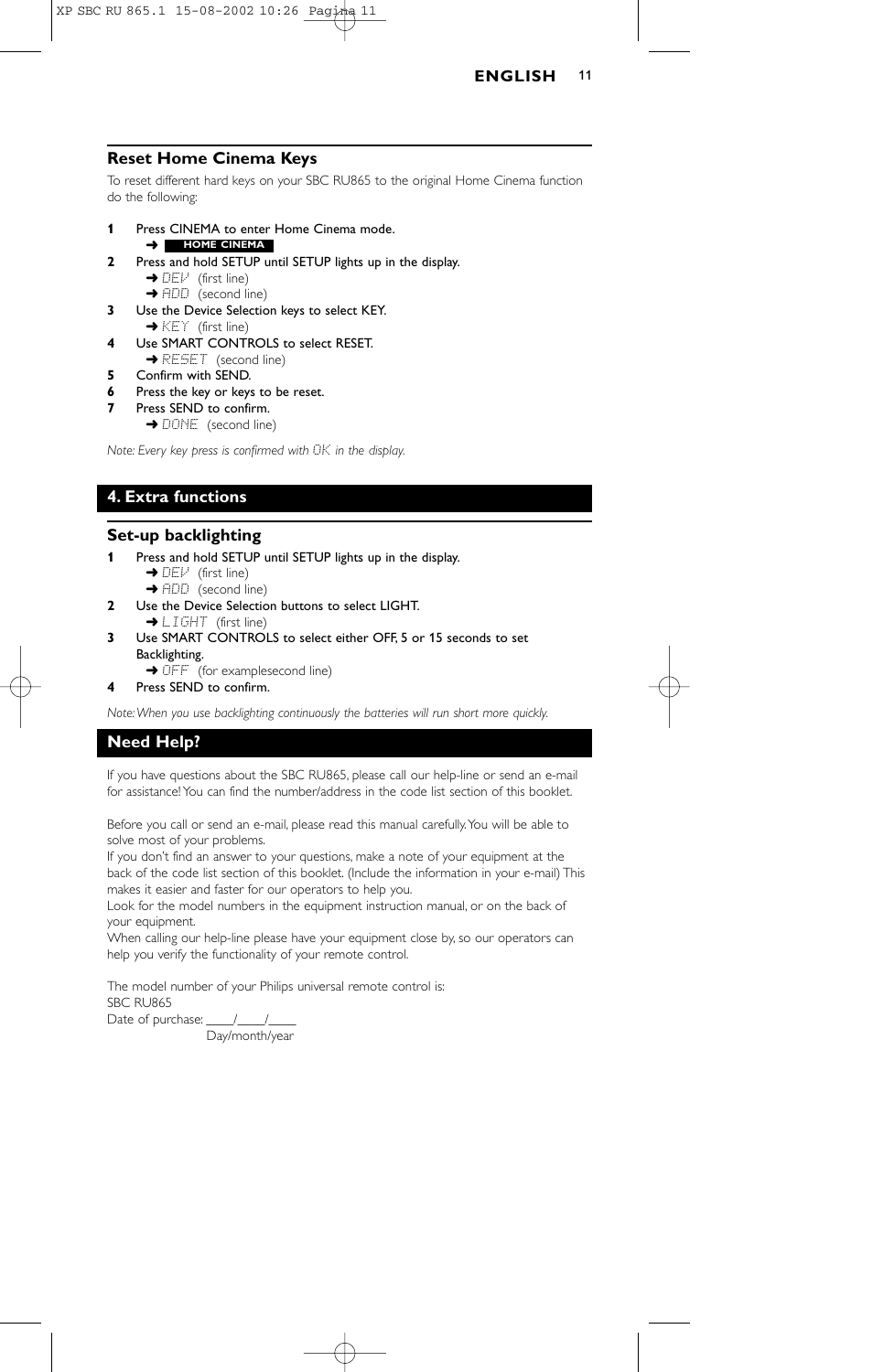## **Introduction**

## **SBC RU865**

Vous avez, sans aucun doute, fait le bon choix en achetant cette télécommande universelle Philips ! Elle peut remplacer jusqu'à six télécommandes distinctes. Elle est préprogrammée pour exploiter les fonctions les plus utilisées de pratiquement toutes les marques de téléviseur, magnétoscope, récepteur satellite, décodeur de télévision câblée, lecteur de disque compact, lecteur DVD, tuner, amplificateur et système home cinéma. Elle peut même 'assimiler' les codes d'autres télécommandes qui ne sont pas préprogrammés. La télécommande SBC RU865 présente un autre énorme avantage, elle est facile à programmer et à utiliser. De plus, elle est dotée d'un éclairage de fond de l'écran, ce qui vous permet de l'utiliser même dans les pièces où la lumière est faible !

### **Commandes**

- 1 **SET UP** permet d'accéder au menu d'installation de la télécommande SBC RU865
- 2 **Afficheur**
- 3 **CINEMA** permet d'activer/désactiver le mode Home Cinéma
- 4 **Touches de sélection** permettent de basculer d'un mode à l'autre
- 6 OII (SEND) active la fonction avancée sélectionnée
- 6 **Smart Controls** permettent de naviguer dans les fonctions spéciales de l'appareil sélectionné
- 7 **MENU** active le menu (et le désactive, s'il est activé sur la télécommande d'origine)
- 8 **Curseur haut/bas/gauche/droite** permet de naviguer dans le menu
- <sup>9</sup> + sélectionne l'entrée vidéo
- 0 **Volume +/Volume –** permet d'augmenter ou de baisser le volume
- ! Pavé numérique permet la sélection directe d'une chaîne et d'autres fonctions
- @ **Shift** maintenez la touche enfoncée tout en appuyant sur d'autres touches pour accéder à des fonctions complémentaires (si disponibles sur votre matériel). Par exemple:
	- TV:
	- S(hift) + Menu Menu désactivé
	- $S(hift) + (8) Réglage de la luminosité et des couleurs$
	- Essayez ces combinaisons de touches et d'autres également sur votre matériel pour découvrir les fonctions disponibles
- (i3) (STANDBY) permet de désactiver votre matériel
	- (et de l'activer, s'il ne l'est pas sur la télécommande d'origine)
- **14 OK** confirme les sélections du menu
- <sup>(15</sup>) P<P permet de passer au programme précédent
- ^ Chaîne +/Chaîne permet de passer à la chaîne suivante ou précédente
- <sup>(17)</sup>  $\mathbb{R}$  (MUTE) permet d'activer ou de désactiver le son
- (18  $\rightarrow$  permet de passer à la sélection d'une chaîne à un ou à deux chiffres et à son

# affichage<br>**pour téléviseur**

### ( **pour téléviseur pour magnétoscope/ lecteur DVD**

| rouge | ◀◀ | Rebobinage     |
|-------|----|----------------|
| vert  | ■  | Arrêt          |
| bleu  | ▶▶ | Avance         |
| jaune | П  | Pause          |
| blanc | ▶  | Lecture        |
|       |    | Enregistrement |

### **N'oubliez pas les piles!**



Pour le bon fonctionnement de la télécommande SBC RU865, vous devez utiliser trois piles 1,5 V de type UM3, LR6 ou AA uniquement. N'oubliez pas de remplacer les piles au moins une fois par an. La télécommande SBC RU865 présente l'avantage de ne pas perdre les codes programmés ou assimilés lorsque les piles sont usées. Nous vous recommandons d'utiliser les piles longue durée Philips Longlife ou Powerlife.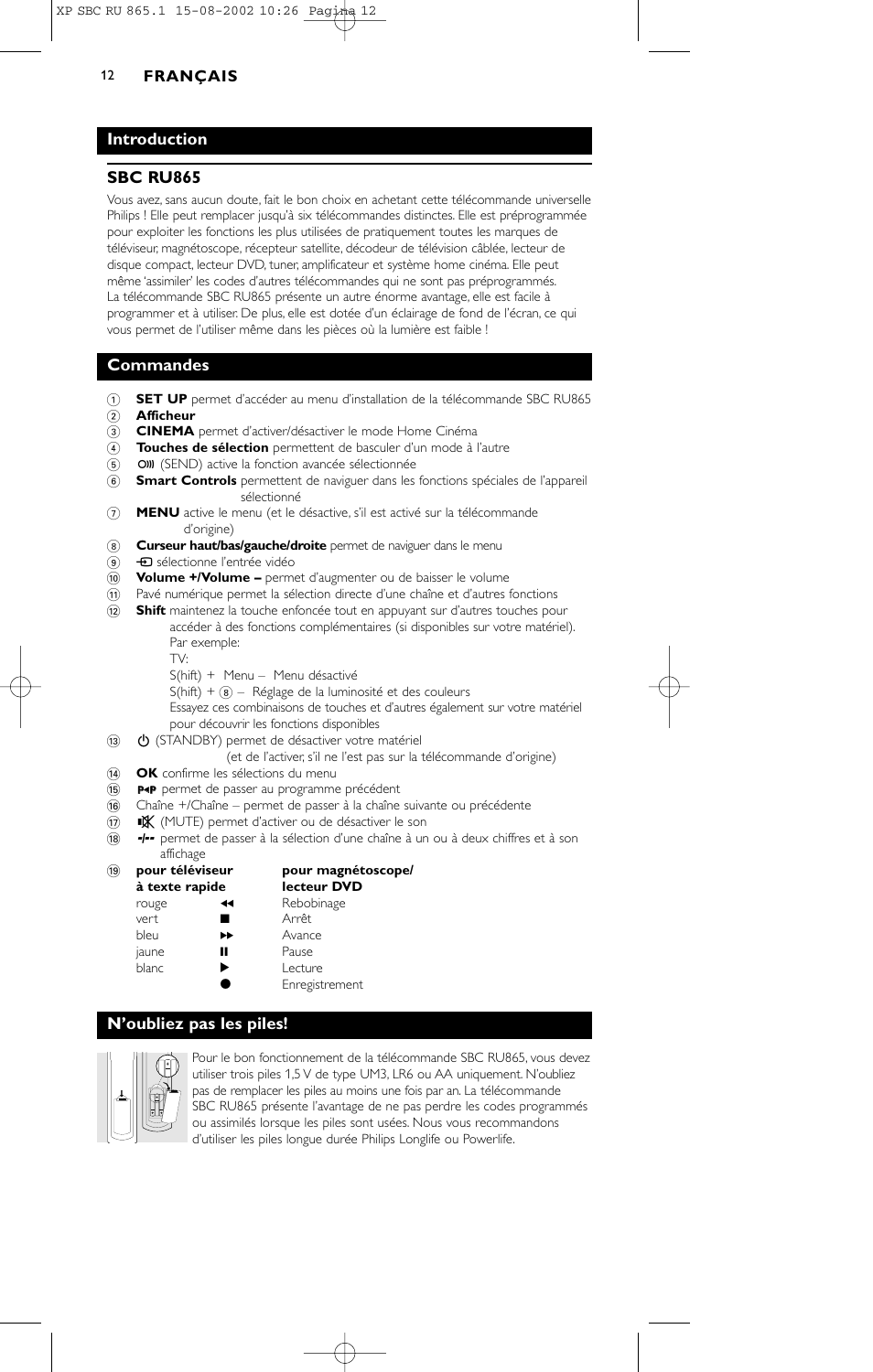### **D'un coup d'œil**

Une fois les piles insérées, la télécommande SBC RU865 est prête à fonctionner avec la plupart des téléviseurs, magnétoscopes, lecteurs DVD et amplificateurs Philips. Il vous suffit d'appuyer sur les touches de sélection (comme indiqué ci-dessous) correspondant au matériel Philips que vous souhaitez utiliser. Si vous souhaitez utiliser d'autres marques de matériel, vous devez commencer par régler la télécommande SBC RU865, conformément aux indications du chapitre 1.'Installation'.

La télécommande SBC RU865 dispose de six modes de fonctionnement destinés à six appareils différents.Téléviseur (TV), magnétoscope (VCR), lecteur DVD (DVD) et amplificateur (AMP) sont les modes par défaut. Les deux autres modes peuvent être choisis parmi un choix de 18 équipements. Pour créer votre liste de modes d'équipement personnelle, il vous suffit d'ajouter et de supprimer des appareils et de constituer des combinaisons de six équipements à partir de cette bibliothèque. L'afficheur à cristaux liquides indique le mode dans lequel vous vous trouvez. Pour passer d'un mode à l'autre, il vous suffit d'appuyer sur les touches de sélection. Grâce aux touches SMART CONTROLS programmables, des fonctions peuvent être ajoutées à chaque matériel installé.

En mode HOME CINEMA, les principales fonctions du téléviseur, du lecteur DVD et de l'amplificateur sont à portée de main. Appuyez simplement sur la touche CINEMA et sans devoir changer de mode, vous pouvez utiliser les fonctions des touches de base de votre système home cinéma.

Pour plus d'informations, reportez-vous au chapitre 3 'Mode Home Cinéma'.

### **1. Installation**

La télécommande SBC RU865 est prête à fonctionner avec la plupart des appareils Philips: téléviseurs, magnétoscopes, récepteurs satellite, lecteurs DVD, lecteurs de disques compacts, tuners, amplificateurs et systèmes home cinéma. Pour les appareils d'autres marques, elle doit d'abord être configurée. Ceci ne prend que quelques secondes, grâce à la simplicité d'installation du système Philips.

Vous disposez de deux modes de configuration:

- le mode d'installation normale qui consiste à configurer les fonctions des touches de base de chaque appareil installé;
- le mode d'installation Home Cinéma qui consiste à configurer les fonctions des touches de base de votre système home cinéma.

### **Ajout d'un équipement**

- **1** Recherchez la marque du matériel que vous souhaitez faire fonctionner dans la liste des codes (au centre de ce manuel.
- **2** Mettez en marche l'appareil que vous souhaitez ajouter.
- **3** Appuyez sur la touche SETUP et maintenez-la enfoncée jusqu'à ce que la mention SETUP s'éclaire dans l'afficheur.
	- → DEI<sup>, i</sup> (première ligne)
	- → ADD (seconde ligne)
- **4** Confirmez votre sélection à l'aide de la touche SEND.
- → SAT (seconde ligne)
- **5** Utilisez les touches SMART CONTROLS pour sélectionner l'appareil à ajouter. → CABLE (par exemple, sur la seconde ligne)
- **6** Confirmez votre sélection à l'aide de la touche SEND.
- → CODE (première ligne)
- **7** Utilisez les touches du pavé numérique pour entrer le code. **→** 1234 (par exemple à la seconde ligne)
- **8** Confirmez votre sélection à l'aide de la touche SEND.
- **→** STORED (seconde ligne)
- **9** Appuyez sur n'importe quelle touche pour vérifier si le code est correct et si votre appareil répond.

*Si l'appareil ne réagit pas ou si toutes les touches ne fonctionnent pas correctement, le code est incorrect. Dans ce cas, reportez-vous à la section ci-après 'Changement du code d'équipement'.*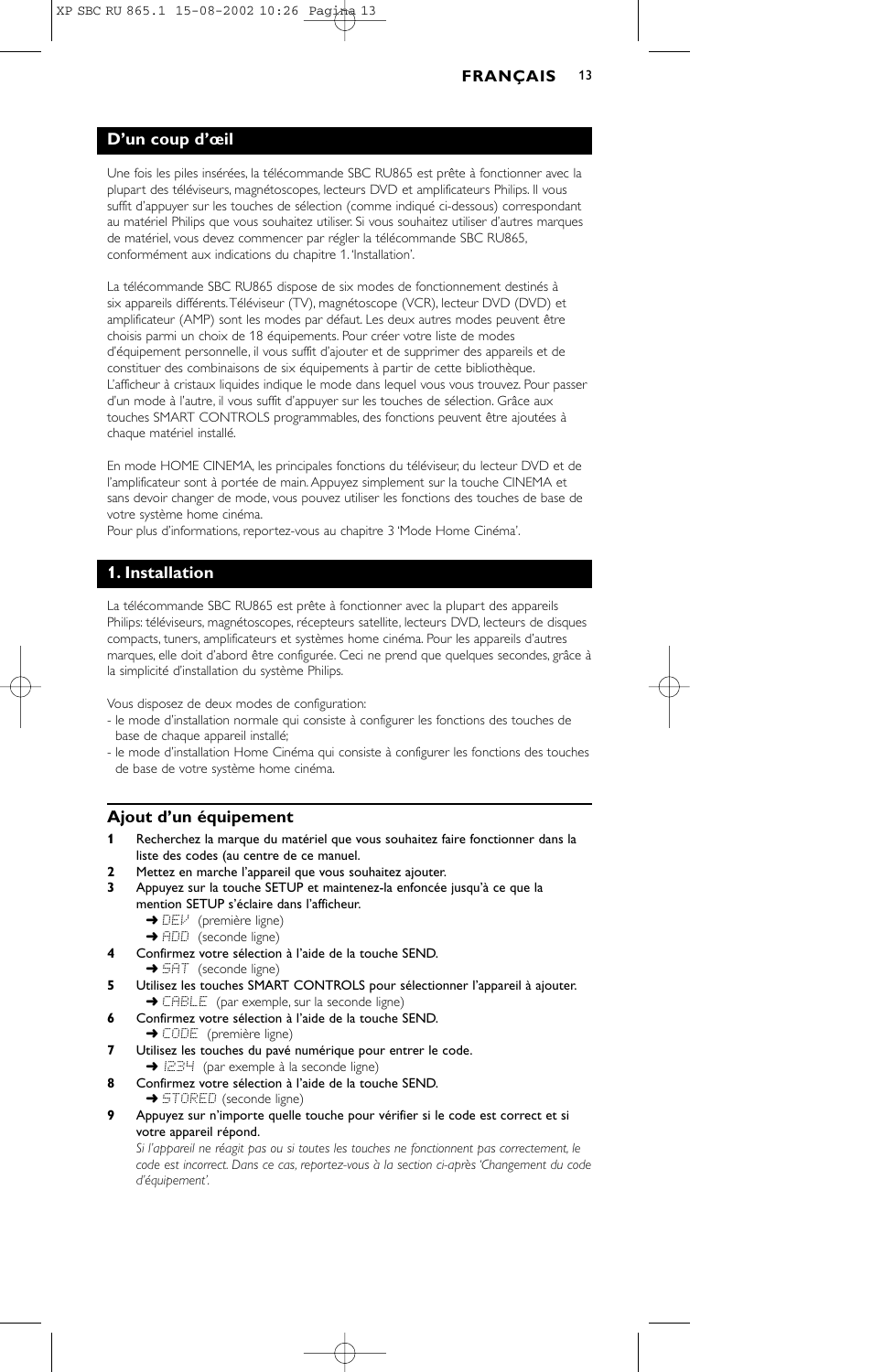#### **Suppression d'un équipement**

- **1** Appuyez sur la touche SETUP et maintenez-la enfoncée jusqu'à ce que la mention SETUP s'éclaire dans l'afficheur.
	- → DEI<sup>J</sup> (première ligne)
		- → ADD (seconde ligne)
- **2** Utilisez les touches SMART CONTROLS pour sélectionner REMOVE. → REMOVE (seconde ligne)
- **3** Confirmez votre sélection à l'aide de la touche SEND. → Tl<sup>3</sup> (seconde ligne)
- **4** Utilisez les touches SMART CONTROLS pour sélectionner l'appareil à supprimer.
- $\rightarrow$   $VCR$  (par exemple, sur la seconde ligne) **5** Confirmez votre sélection à l'aide de la touche SEND. **→ REMOVED** (seconde ligne)

## **Changement du code d'équipement**

- **1** Si le code entré est incorrect, essayez le code suivant dans la liste de codes (au centre de ce manuel).
- **2** Appuyez sur la touche SETUP et maintenez-la enfoncée jusqu'à ce que la mention SETUP s'éclaire dans l'afficheur.
	- → DEI<sup>J</sup> (première ligne)
	- **→ ADD** (seconde ligne)
- **3** Utilisez les touches SMART CONTROLS pour sélectionner CODE.
	- → CODE (seconde ligne)
- **4** Confirmez votre sélection à l'aide de la touche SEND. → TV (seconde ligne)
- **5** Utilisez les touches SMART CONTROLS pour sélectionner l'équipement dont vous souhaitez modifier le code.
	- →  $VCR$  (par exemple, sur la seconde ligne)
- **6** Confirmez votre sélection à l'aide de la touche SEND.
- → CODE (première ligne)
- **7** Utilisez les touches du pavé numérique pour entrer le nouveau code. → 1234 (par exemple à la seconde ligne)
- **8** Confirmez votre sélection à l'aide de la touche SEND. → STORED (seconde ligne)
- **9** Appuyez sur n'importe quelle touche pour vérifier si le code est correct et si votre appareil répond.

*Si l'appareil ne réagit toujours pas ou si toutes les touches ne fonctionnent pas correctement, répétez les étapes ci-dessus avec le code suivant de la liste de codes. Si le code correct est introuvable dans la liste de codes, reportez-vous au chapitre 'Recherche automatique', ci-après.*

## **Recherche automatique**

Si vous ne trouvez pas le code de l'appareil, la fonction Recherche automatique brevetée par Philips teste tous les codes les uns après les autres et retrouve le code adéquat pour vous ! Assurez-vous que votre second appareil est en marche. Lorsque l'appareil passe en veille, cela signifie que le bon code a été détecté.

**1** Mettez en marche l'appareil que vous souhaitez ajouter. *Si vous souhaitez ajouter un magnétoscope, insérez une cassette et lancez la lecture. Lorsque le bon code a été détecté, la lecture de la bande s'arrête.*

- **2** Appuyez sur la touche SETUP et maintenez-la enfoncée jusqu'à ce que la mention SETUP s'éclaire dans l'afficheur. → DEI<sup>J</sup> (première ligne)
	- → ADD (seconde ligne)
- **3** Utilisez les touches SMART CONTROLS pour vous déplacer dans le menu et sélectionner SEARCH.
	- **→ SEARCH** (seconde ligne)
- **4** Utilisez les touches SMART CONTROLS pour sélectionner l'appareil dont vous souhaitez rechercher le code.
	- ➜ TV (par exemple à la seconde ligne)
- **5** Confirmez votre sélection à l'aide de la touche SEND.
	- → Chaque fois qu'un code est transmis, il apparaît dans l'afficheur à cristaux liquides. Un intervalle de 1,5 secondes sépare chaque transmission. Une fois le bon code détecté, l'appareil s'éteint.
- **6** Appuyez *immédiatement* sur le bouton SEND pour arrêter la recherche.
	- → L'afficheur indique l'appareil sélectionné et son code.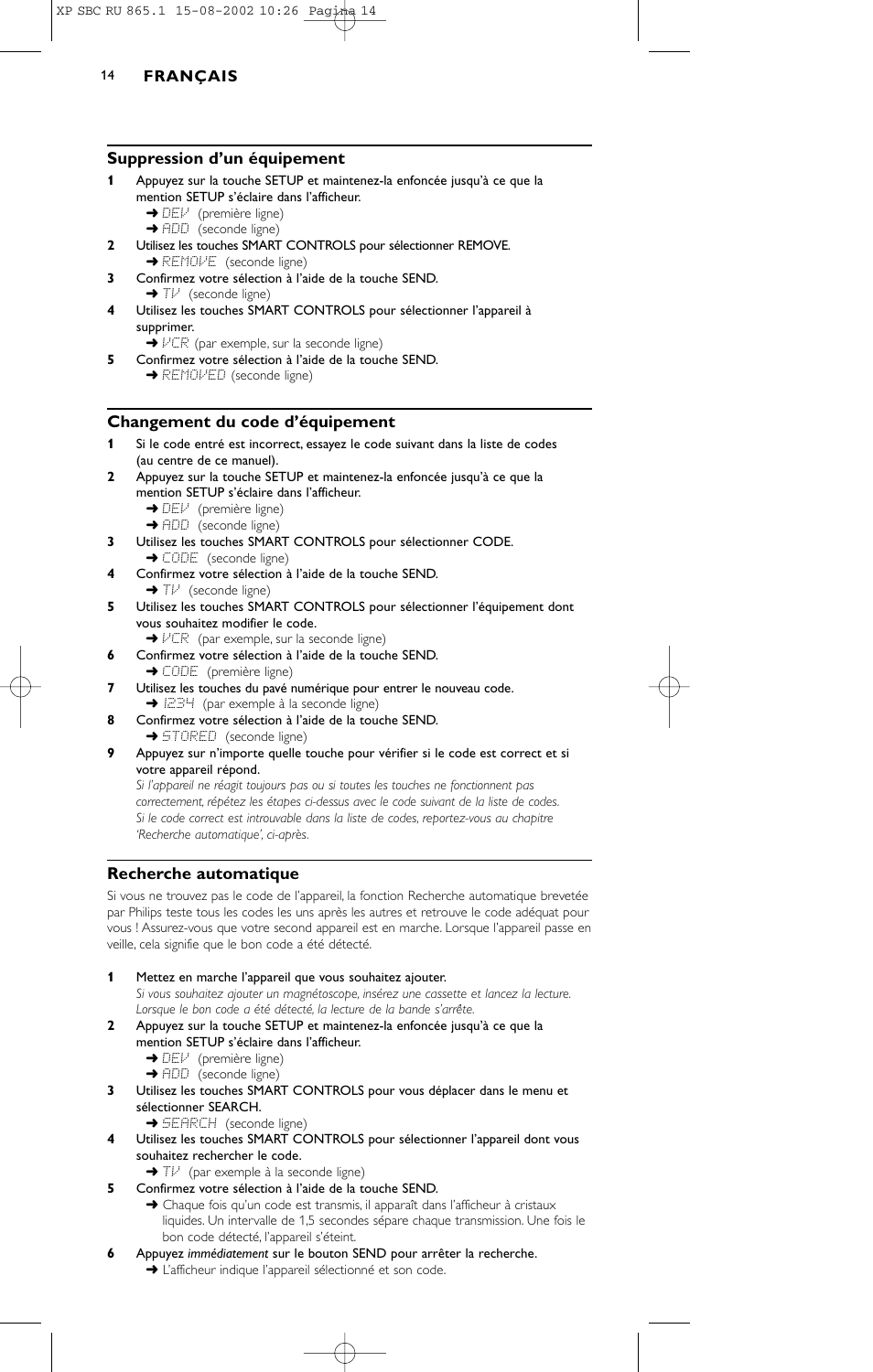Si vous avez manqué le bon code du fait que la recherche est allée trop loin, remettez l'appareil en marche, puis appuyez sur < SMART CONTROLS pour retransmettre le précédent code. Appuyez plusieurs fois sur < SMART CONTROLS jusqu'à ce que l'appareil passe de nouveau en veille.

#### **7** Une fois le code correct trouvé, appuyez sur SEND pour confirmer le code dans la mémoire de la télécommande SBC RU865.

Au cas où aucun des codes ne fonctionnerait ou s'il manque toujours certaines fonctions de votre télécommande d'origine, essayez la solution proposée au chapitre 'Copie des codes de la télécommande d'origine' ou appelez notre numéro vert.

## **Prenez note de ce code!**

Inscrivez le code à l'intérieur du compartiment à piles et à la dernière page de ce manuel. Ceci vous fera gagner du temps au cas où vous en auriez à nouveau besoin. Si vous avez oublié de le noter, vous avez encore la possibilité de le lire sur la télécommande SBC RU865.

Pour cela, reportez-vous à la section ci-après 'Lecture du code d'équipement'.

## **Lecture du code d'équipement**

- **1** Appuyez sur la touche SETUP et maintenez-la enfoncée jusqu'à ce que la mention SETUP s'éclaire dans l'afficheur.
	- → DEI<sup>J</sup> (première ligne)
	- **→ ADD** (seconde ligne)
- **2** Utilisez les touches SMART CONTROLS pour sélectionner CODE. → CODE (seconde ligne)
- **3** Confirmez votre sélection à l'aide de la touche SEND.
- **4** Utilisez les touches SMART CONTROLS pour sélectionner l'appareil dont vous souhaitez lire le code.

→ T $V$  (par exemple, sur la seconde ligne)

- **5** Confirmez votre sélection à l'aide de la touche SEND. ➜ Le code s'affiche à l'écran.
- **6** Confirmez votre sélection à l'aide de la touche SEND. → STORED (seconde ligne)

### **Copie des codes de la télécommande d'origine**



Si l'appareil ne figure pas dans la liste de codes ou si des codes spécifiques à votre télécommande sont manquants, la télécommande SBC RU865 a la solution qu'il faut. Elle peut copier et reproduire les codes de la télécommande d'origine.Voici comment... Placez la télécommande d'origine face au boîtier infrarouge de la télécommande SBC RU865. Disposez les deux télécommandes sur une surface plane à une distance de 3 à 8 centimètres l'une de l'autre. Assurez-vous que les deux télécommandes sont munies de piles neuves.

- **1** Appuyez sur la touche SETUP et maintenez-la enfoncée jusqu'à ce que la mention SETUP s'éclaire dans l'afficheur.
	- → DEI<sup>J</sup> (première ligne)
	- → ADD (seconde ligne)
- **2** Utilisez les touches de sélection pour vous déplacer dans le menu et sélectionner KEY.
- → KEY (première ligne)
- **3** Utilisez les touches SMART CONTROLS pour sélectionner LEARN. **→ LEARN** (seconde ligne)
- **4** Confirmez votre sélection à l'aide de la touche SEND.
- **→ LEARN** (première ligne)
- **5** Utilisez les touches SMART CONTROLS pour sélectionner l'appareil à copier. → T $\nu$  (par exemple, sur la seconde ligne)
	- La télécommande SBC RU865 est alors en mode d'assimilation et l'afficheur indique l'appareil sélectionné.
- **6** Confirmez votre sélection à l'aide de la touche SEND.
- **7** Appuyez sur une touche assimilable de la télécommande. (La touche Standby les touches SMART CONTROLS et les touches situées en dessous de la ligne de séparation peuvent être copiées.) → ORIGIN (seconde ligne)
- **8** Appuyez sur la touche de la télécommande d'origine que vous souhaitez copier. **→ STORED** (seconde ligne)

*Vous avez copié un nouveau code sur votre télécommande SBC RU865. Si vous souhaitez copier plusieurs fonctions de la télécommande d'origine, recommencez à l'étape 7. Appuyez sur la touche SETUP pour quitter le menu.*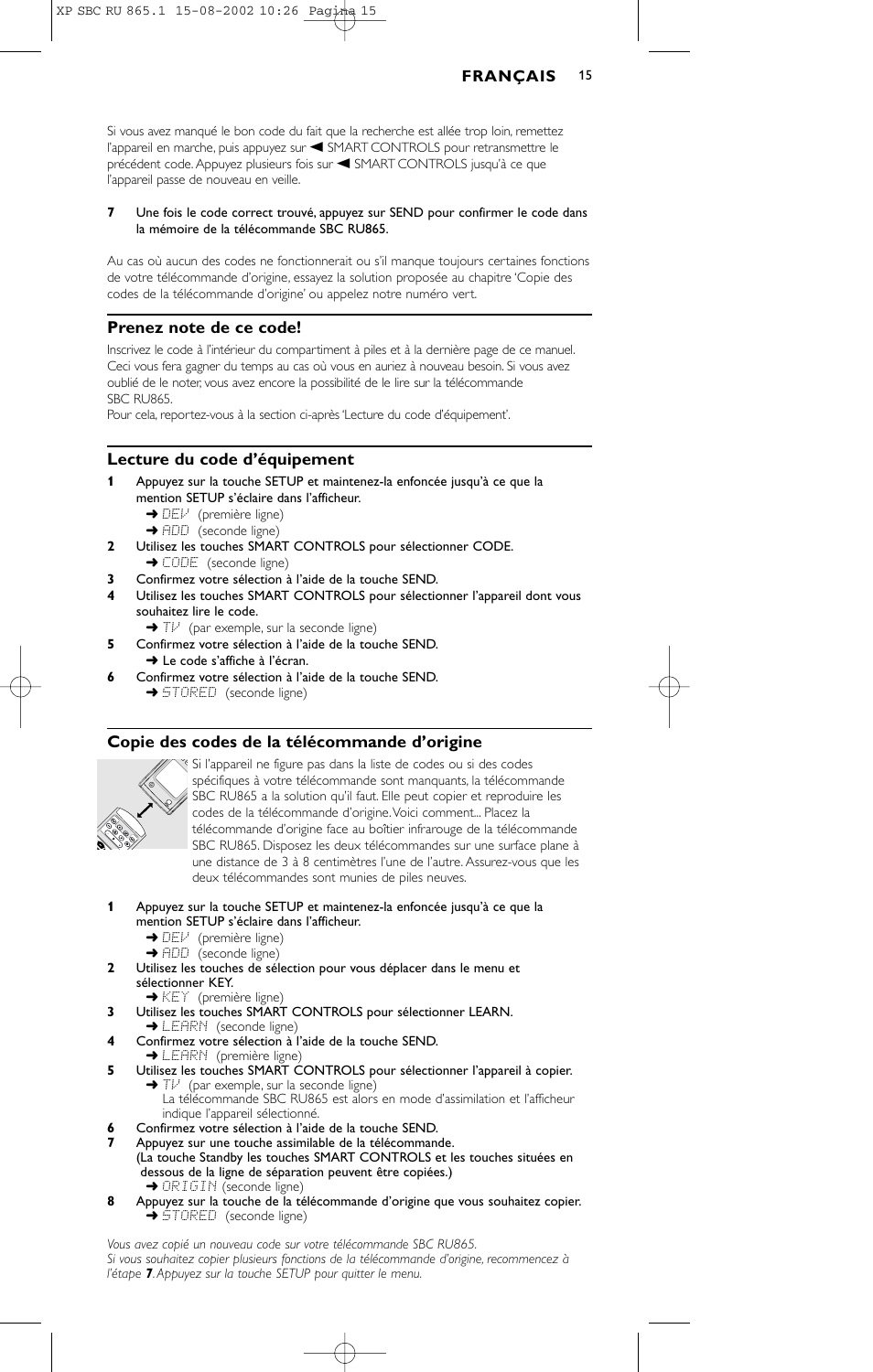#### *Conseils: Sélectionnez les touches correspondant aux touches de votre télécommande d'origine, de façon à vous en souvenir facilement.*

Si le message ERROR apparaît pendant une seconde sur l'afficheur de la télécommande SBC RU865, suivi du message ORIGIN, cela signifie que la télécommande SBC RU865 n'a pas reçu le signal correctement. Dans ce cas, vous devez:

- Modifier légèrement la distance séparant les deux télécommandes et recommencer à nouveau à partir de l'étape 1 (essayez plusieurs fois).
- Cette fois, vous devez appuyer et relâcher immédiatement la touche de fonction de la télécommande d'origine. L'afficheur doit porter la mention STORED, indiquant que la télécommande SBC RU865 a reçu le signal.
- Vous assurer que les deux télécommandes sont munies de piles neuves.
- Essayer de copier les codes dans différentes conditions d'éclairage. La lumière produite par des tubes fluorescents peut agir sur le signal que vous désirez copier.

La télécommande SBC RU865 a été conçue et testée de manière intensive. Elle est capable de copier pratiquement tous les signaux de télécommande infrarouge. Dans quelques rares cas, les fabricants utilisent des signaux infrarouges qui ne peuvent pas être copiés sur une télécommande. Dans ce cas, vous pouvez toujours essayer la recherche automatique pour vérifier si ce code figure dans la bibliothèque de codes préprogrammés.

## **Copie des fonctions de touches**

Il est possible de copier les fonctions de touches d'un mode (mode TV, par exemple) sur des touches se trouvant dans un autre mode (mode DVD, par exemple) de façon à faire fonctionner différents appareils sans changer de mode. Par exemple, vous pouvez mettre le téléviseur en veille tout en étant en mode DVD.

- **1** Appuyez sur la touche SETUP et maintenez-la enfoncée jusqu'à ce que la mention SETUP s'éclaire dans l'afficheur.
	- → DEI<sup>J</sup> (première ligne)
	- **→** ADD (seconde ligne)
- **2** Utilisez les touches de sélection pour vous déplacer dans le menu et sélectionner KEY.
	- **→ KEY** (première ligne)
- **3** Utilisez les touches SMART CONTROLS pour sélectionner COPY.
	- → COPY (seconde ligne)
- **4** Confirmez votre sélection à l'aide de la touche SEND. → FROM (première ligne)
- **5** Utilisez les touches SMART CONTROLS pour sélectionner l'appareil dont vous souhaitez copier les fonctions de touches.
	- → Tl<sup>/</sup> (par exemple, sur la seconde ligne)
- **6** Confirmez votre sélection à l'aide de la touche SEND.
- **7** Appuyez sur une touche à copier.
	- (La touche Standby, les touches SMART CONTROLS et les touches situées en dessous de la ligne de séparation peuvent être copiées.)

*Remarque: Sélectionnez une fonction avancée à l'aide des touches SMART CONTROLS et appuyez sur SEND pour lancer la copie.*

→ TÜ (première ligne)

- **8** Utilisez les touches SMART CONTROLS pour sélectionner l'appareil sur lequel vous souhaitez copier la fonction de touche. → DIVD (par exemple, sur la seconde ligne)
	- **9** Confirmez votre sélection à l'aide de la touche SEND.
- **10** Appuyez sur la touche sur laquelle vous souhaitez copier la fonction.

➜ STORED (seconde ligne)

*Remarque: Sélectionnez une fonction avancée à l'aide des touches SMART CONTROLS et appuyez sur SEND pour lancer la copie.*

### **Touches Macro**

Une touche Macro permet de réaliser une série de fonctions en appuyant sur une seule touche, par exemple allumer tous les appareils installés à l'aide d'une seule touche.

- **1** Appuyez sur la touche SETUP et maintenez-la enfoncée jusqu'à ce que la mention SETUP s'éclaire dans l'afficheur.
	- ➜ DEV (première ligne)
	- → ADD (seconde ligne)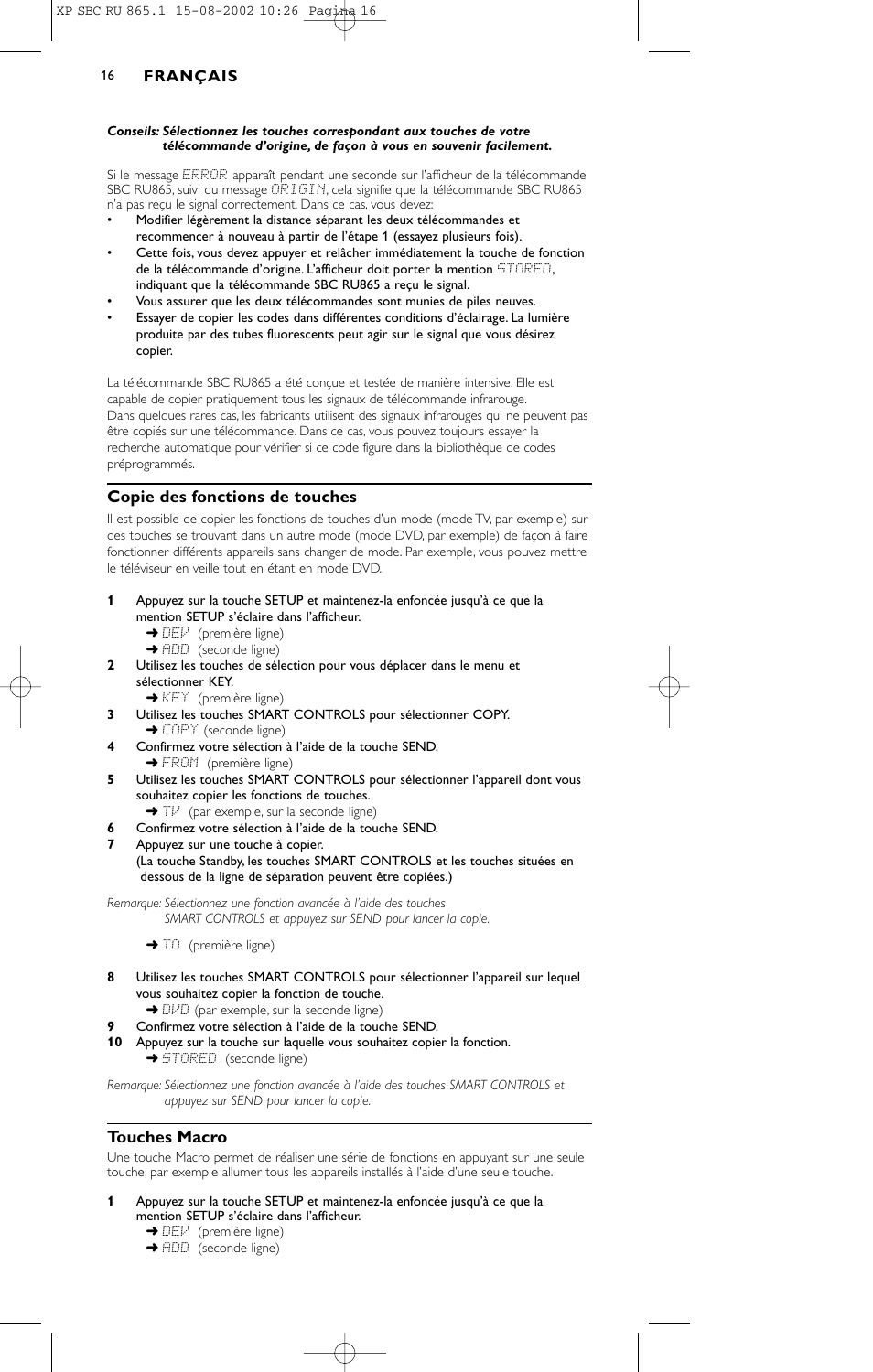- **2** Utilisez les touches de sélection pour vous déplacer dans le menu et sélectionner KEY.
- → KEY (première ligne) **3** Utilisez les touches SMART CONTROLS pour sélectionner MACRO. → MACRO (seconde ligne)
- **4** Confirmez votre sélection à l'aide de la touche SEND.
- **5** Utilisez les touches SMART CONTROLS pour sélectionner l'appareil sur lequel vous souhaitez installer la macro.
- → Tl<sup>J</sup> (par exemple, sur la seconde ligne)
- **6** Confirmez votre sélection à l'aide de la touche SEND.
- **7** En mode TV, appuyez sur une touche dans laquelle la macro sera stockée.
	- ➜ MACRO (première ligne)
	- → START (seconde ligne)

*Remarques: - Appuyez sur les touches dans l'ordre selon lequel vous souhaitez que vos appareils réagissent.*

- *La touche Pause, les touches SMART CONTROLS et les touches situées en*
- *dessous de la ligne de séparation peuvent être des touches macro. - Sélectionnez une fonction avancée à l'aide des touches SMART CONTROLS et*
- *appuyez sur SEND pour la sélectionner comme touche macro.*
- *Après avoir appuyé une touche, la mention* SMART ADDED *s'affiche.*
- **8** Commencez à appuyer sur les touches que vous souhaitez stocker dans la macro. Si nécessaire, naviguez dans les différents modes et fonctions avancées.

*Remarque:Appuyez sur les touches SHIFT + SEND pour stocker une fonction avancée dans la macro.*

### **9** Appuyez sur SEND.

**→ STORED** (seconde ligne)

## **2. Fonctions avancées**

Grâce aux touches SMART CONTROLS programmables, vous pouvez ajouter jusqu'à huit fonctions spéciales dans chaque mode Dolby Surround, EPG, Showview, Sous-titrage, etc. Par exemple, si vous avez installé un amplificateur en Dolby Surround, vous pouvez commander cette opération via une touche SMART CONTROL de la télécommande RU 865. Plusieurs fonctions sont déjà pré-installées dans sa mémoire. Ces fonctions peuvent être supprimées ou remplacées par celles de votre choix.

### **Ajout d'une touche**

- **1** Appuyez sur la touche SETUP et maintenez-la enfoncée jusqu'à ce que la mention SETUP s'éclaire dans l'afficheur.
	- → DEI<sup>,</sup> (première ligne)
	- → ADD (seconde ligne)
- **2** Utilisez les touches de sélection pour vous déplacer dans le menu et sélectionner KEY.
- ◆ KEY (première ligne) **3** Utilisez les touches SMART CONTROLS pour sélectionner ADD.
- → ADD (seconde ligne)
- **4** Appuyez sur SEND.
- **5** Utilisez les touches SMART CONTROLS pour sélectionner l'appareil auquel vous souhaitez ajouter une fonction avancée.
- **→** AMP (par exemple, sur la seconde ligne)
- **6** Appuyez sur SEND pour confirmer.
- **7** Utilisez les touches SMART CONTROLS pour ajouter un libellé de fonction avancée dans la bibliothèque. (Par exemple,ADD Dolby.)
- **8** Appuyez sur SEND pour confirmer.

*Remarques: - Le code d'une fonction peut être assimilé à partir d'une autre télécommande ou copié d'un autre mode.*

> *- Grâce à la bibliothèque de libellés spécifiques, Home Cinéma entre autre, vous pouvez identifier les fonctions spéciales et les stocker en tant que Smart Controls.*

### **Suppression d'une touche**

- **1** Appuyez sur la touche SETUP et maintenez-la enfoncée jusqu'à ce que la mention SETUP s'éclaire dans l'afficheur.
	- → DEI<sup>J</sup> (première ligne)
	- **→ ADD** (seconde ligne)
- **2** Utilisez les touches de sélection pour vous déplacer dans le menu et sélectionner KEY.
	- → KEY (première ligne)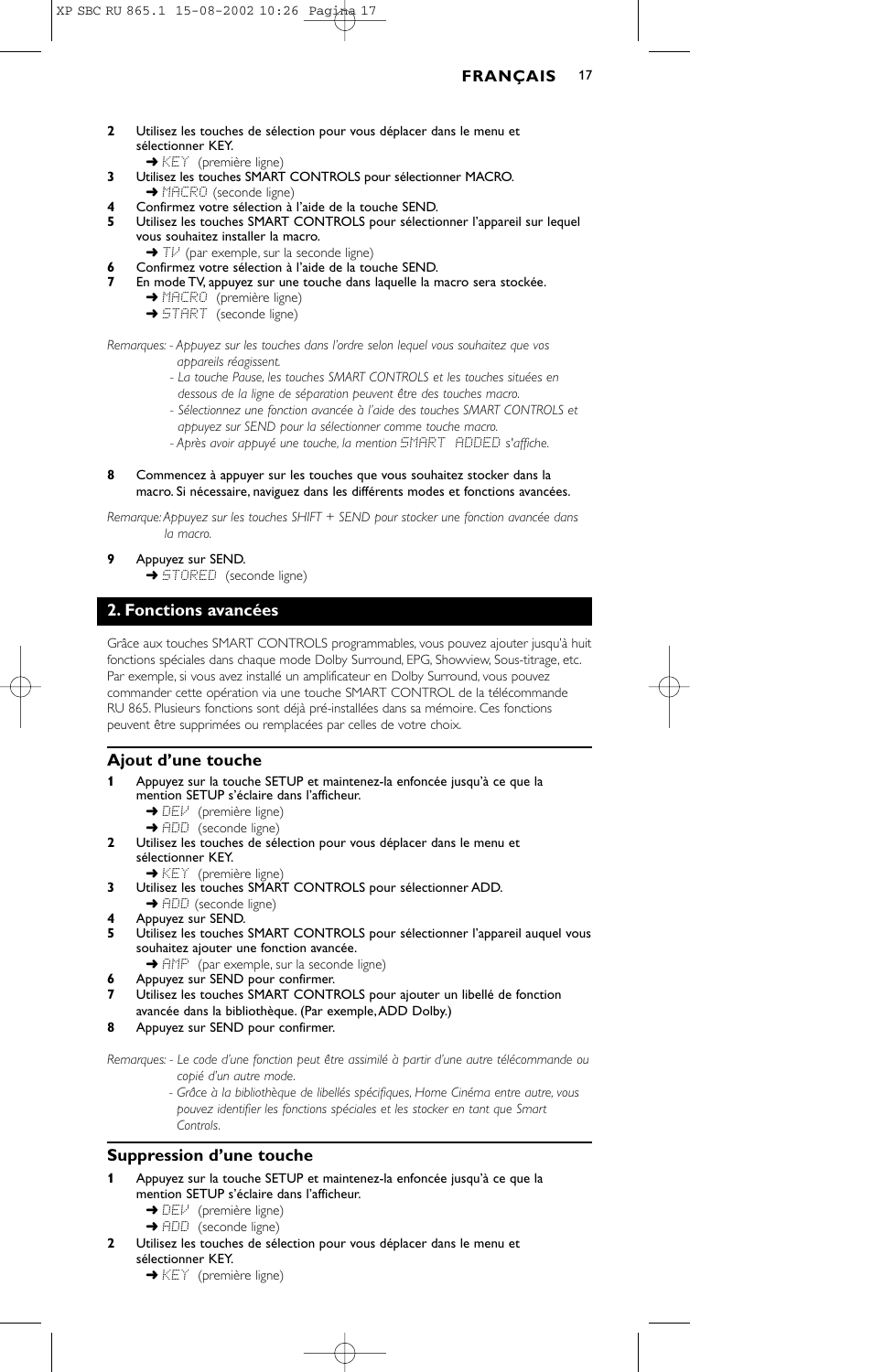- **3** Appuyez sur les touches SMART CONTROLS pour sélectionner REMOVE. **→ REMOVE** (seconde ligne)
- **4** Appuyez sur SEND pour confirmer.
- **5** Utilisez les touches SMART CONTROLS pour sélectionner l'appareil dont vous souhaitez supprimer une fonction avancée.
- → AMP (par exemple, sur la seconde ligne) **6** Appuyez sur SEND pour confirmer.
- **7** Utilisez les touches SMART CONTROLS pour sélectionner la touche de fonction avancée à supprimer.
- **8** Appuyez sur SEND pour confirmer.

## **Réinitialisation de touches**

- **1** Appuyez sur la touche SETUP et maintenez-la enfoncée jusqu'à ce que la mention SETUP s'éclaire dans l'afficheur.
	- → DEV (première ligne)
	- → ADD (seconde ligne)
- **2** Utilisez les touches de sélection pour vous déplacer dans le menu et sélectionner KEY.
	- ➜ KEY (première ligne)
- **3** Utilisez les touches SMART CONTROLS pour sélectionner RESET.
	- **→ RESET** (seconde ligne)
- **4** Appuyez sur SEND pour confirmer.
- **5** Utilisez les touches SMART CONTROLS pour sélectionner l'appareil dont vous souhaitez réinitialiser les touches.
- → Tl<sup>,i</sup> (par exemple, sur la seconde ligne)
- **6** Appuyez sur SEND pour confirmer.
- **7** Si vous appuyez sur une touche dans ce mode, la fonction d'origine de la touche est réinitialisée.

(Les touches situées en dessous de la ligne de séparation, la touche Standby et les touches SMART CONTROLS peuvent être réinitialisées.)

*Remarque: Sélectionnez une fonction avancée à l'aide des touches SMART CONTROLS et appuyez sur SEND pour lancer la réinitialisation.*

#### *Pour réinitialiser toutes les touches d'un appareil:*

- **7** Utilisez les touches SMART CONTROLS pour sélectionner ALL. **→** ALL (seconde ligne)
- **8** Utilisez les touches SMART CONTROLS pour sélectionner l'appareil dont vous souhaitez réinitialiser toutes les touches.
- → 5HT (par exemple à la seconde ligne) **9** Appuyez sur SEND pour confirmer.
	- → SURE ? (seconde ligne)

### **10** Appuyez de nouveau sur SEND pour confirmer.

*Remarque:Toutes les programmations sont effacées et la télécommande SBC RU865 retrouve sa configuration d'origine.*

## *Pour réinitialiser toutes les touches de tous les appareils:*

- **5** Utilisez les touches SMART CONTROLS pour sélectionner All DEVICES.
- → ALL DEVICES (seconde ligne)
- **6** Appuyez sur SEND pour confirmer.
- ➜ SURE ?
- **7** Appuyez de nouveau sur SEND pour confirmer.

*Remarque:Toutes les programmations sont effacées et la télécommande SBC RU865 retrouve sa configuration d'origine.*

## **3. Mode Home Cinéma**

Home Cinéma est un système audio/vidéo intégré qui offre les meilleures qualités du son et des images. Pour contrôler plusieurs appareils de votre système home cinéma à l'aide de votre télécommande, le modèle SBC RU865 présente le mode Home Cinéma.

*Remarque:Vous ne devez programmer la touche CINEMA de la télécommande SBC RU865 qu'après avoir programmé tous les autres appareils.*

La télécommande SBC RU865 est programmée en usine pour faire fonctionner les téléviseurs, les magnétoscopes, les lecteurs DVD et les amplificateurs en mode CINEMA. Pour programmer l'ensemble de vos appareils en mode Cinéma, il vous suffit de procéder comme suit: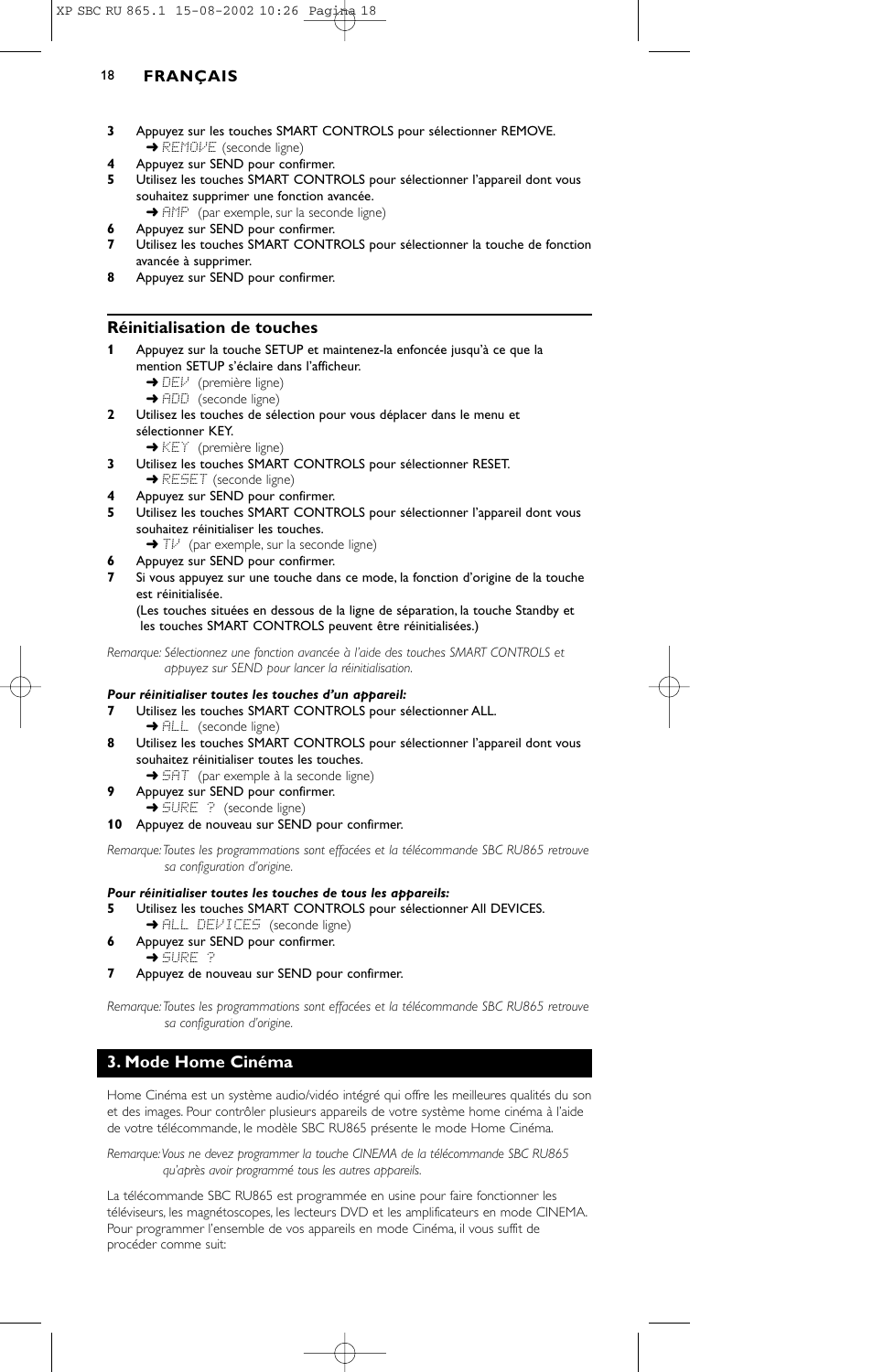

### **Ajout d'un équipement**

- **1** Recherchez la marque du matériel que vous souhaitez ajouter dans la liste des codes (au centre de ce manuel).
- **2** Appuyez sur CINEMA pour passer en mode Home Cinéma. ➜ **HOME CINEMA**
- **3** Appuyez sur la touche SETUP et maintenez-la enfoncée jusqu'à ce que la mention SETUP s'éclaire dans l'afficheur.
	- **→** DEV (première ligne)
	- → ADD (seconde ligne)
- **4** Appuyez sur SEND pour confirmer.
- ➜ VCR (par exemple à la seconde ligne)
- **5** Utilisez les touches SMART CONTROLS pour sélectionner l'appareil à ajouter. → 5AT (par exemple, sur la seconde ligne)
- **6** Appuyez sur SEND pour confirmer.
- → CODE (première ligne) **7** Utilisez les touches du pavé numérique pour entrer le code.
- **→**  $E34$  (par exemple à la seconde ligne)
- **8** Appuyez sur SEND pour confirmer. → STORED (seconde ligne)

## **Suppression d'un équipement**

- **1** Appuyez sur CINEMA pour passer en mode Home Cinéma. ➜ **HOME CINEMA**
- **2** Appuyez sur la touche SETUP et maintenez-la enfoncée jusqu'à ce que la mention SETUP s'éclaire dans l'afficheur.
	- → DEI<sup>J</sup> (première ligne)
	- → ADD (seconde ligne)
- **3** Utilisez les touches SMART CONTROLS pour sélectionner REMOVE. **→ REMOVE** (seconde ligne)
- **4** Appuyez sur SEND pour confirmer.
- **5** Utilisez les touches SMART CONTROLS pour sélectionner l'appareil à supprimer. →  $VCF$  (par exemple, sur la seconde ligne)
- **6** Appuyez sur SEND pour confirmer. **→ REMOVED** (seconde ligne)

## **Définition des touches Home Cinéma**

Pour affecter des touches de votre télécommande SBC RU865 à différents appareils en mode Home Cinéma, il vous suffit de procéder comme suit:

- **1** Appuyez sur CINEMA pour passer en mode Home Cinéma. ➜ **HOME CINEMA**
- **2** Appuyez sur la touche SETUP et maintenez-la enfoncée jusqu'à ce que la mention SETUP s'éclaire dans l'afficheur.
	- → DEI<sup>J</sup> (première ligne)
	- → ADD (seconde ligne)
- **3** Utilisez les touches de sélection pour vous déplacer dans le menu et sélectionner KEY.
	- ➜ KEY (première ligne)
- **4** Utilisez les touches SMART CONTROLS pour sélectionner DEFINE. → DEFINE (seconde ligne)
- **5** Utilisez les touches SMART CONTROLS pour sélectionner l'appareil dont vous souhaitez copier les touches en mode Home Cinéma. → Tl<sup>,1</sup> (par exemple à la première ligne)
- **6** Appuyez sur les touches que vous souhaitez copier en mode Home Cinéma.

*Remarques: - Vous pouvez répéter cette procédure pour toutes les touches des appareils*

- *installés. - Chaque touche enfoncée est confirmée par la mention* OK *qui apparaît dans l'afficheur*
- **7** Pour terminer la définition des touches Home Cinéma, appuyez sur SEND. → STORED (seconde ligne)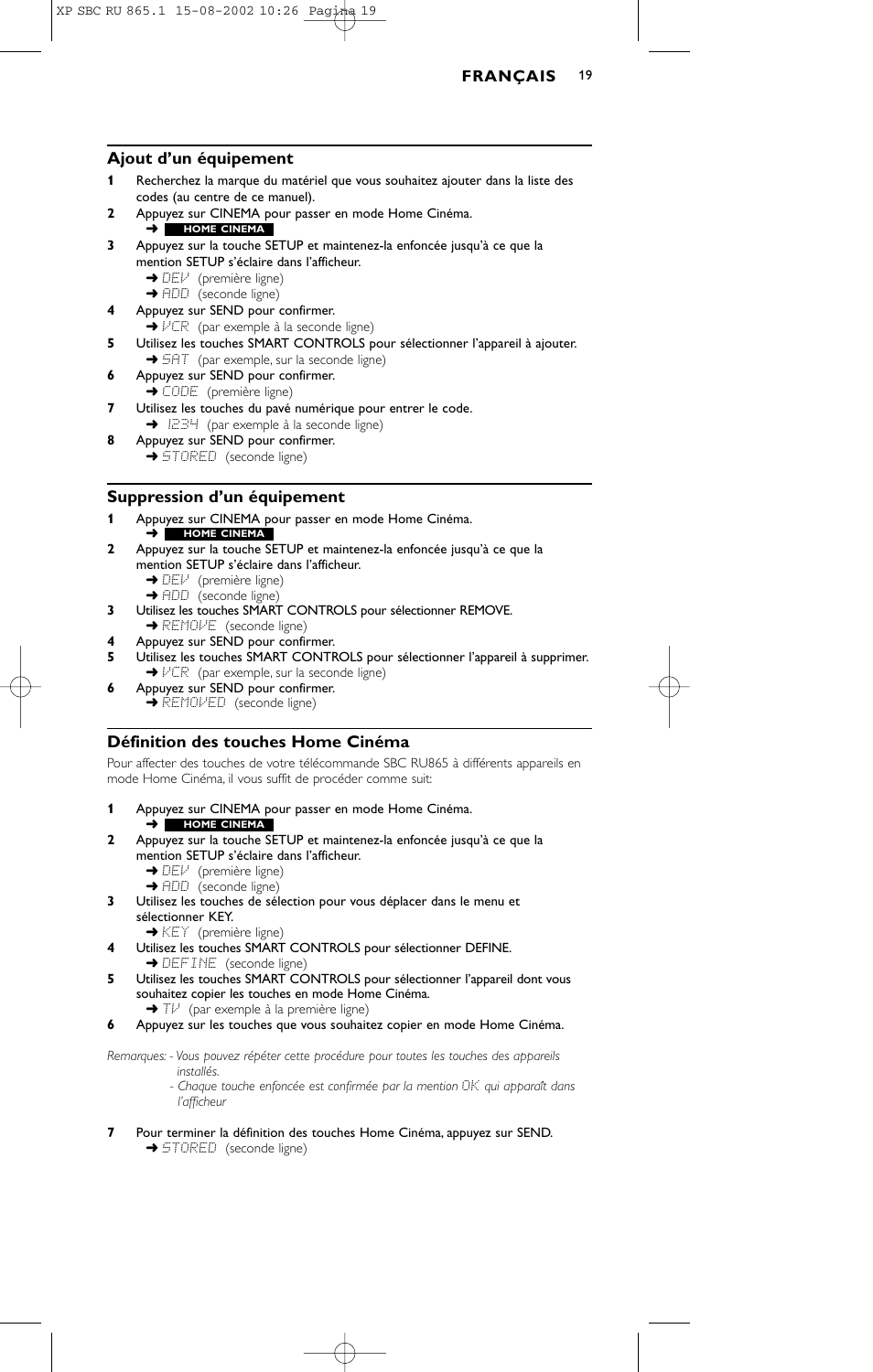### **Réinitialisation des touches Home Cinéma**

Pour réinitialiser des touches de votre télécommande SBC RU865 aux fonctions d'origine Home Cinéma, procédez comme suit:

- **1** Appuyez sur CINEMA pour passer en mode Home Cinéma.
- ➜ **HOME CINEMA**
- **2** Appuyez sur la touche SETUP et maintenez-la enfoncée jusqu'à ce que la mention SETUP s'éclaire dans l'afficheur.
	- → DEI<sup>J</sup> (première ligne)
	- → ADD (seconde ligne)
- **3** Utilisez les touches de sélection pour vous déplacer dans le menu et sélectionner KEY.
	- **→ KEY** (première ligne)
- **4** Utilisez les touches SMART CONTROLS pour sélectionner RESET.
- → RESET (seconde ligne)
- **5** Confirmez votre sélection à l'aide de la touche SEND.
- **6** Appuyez sur la ou les touche(s) à réinitialiser.
	- **7** Appuyez sur SEND pour confirmer.
		- → DONE (seconde ligne)

*Remarque: Chaque touche enfoncée est confirmée par la mention*  $\Box$ *K qui apparaît dans l'afficheur.*

## **4. Fonctions supplémentaires**

## **Configuration de l'éclairage de fond**

- **1** Appuyez sur la touche SETUP et maintenez-la enfoncée jusqu'à ce que la mention SETUP s'éclaire dans l'afficheur.
	- **→** DEI<sup>J</sup> (première ligne)
	- → ADD (seconde ligne)
- **2** Utilisez les touches de sélection pour vous déplacer dans le menu et sélectionner LIGHT.
	- **→ LIGHT** (première ligne)
- **3** Utilisez les touches SMART CONTROLS pour sélectionner OFF (pas d'éclairage), 5 ou 15 secondes d'éclairage de fond. **→ OFF** (par exemple à la seconde ligne)
- 
- **4** Appuyez sur SEND pour confirmer.

*Remarque : Si l'éclairage de fond est utilisé en continu, les piles s'useront plus rapidement.*

### **Besoin d'aide ?**

Si vous avez des questions à propos de la télécommande SBC RU865 ou si vous avez besoin d'aide, n'hésitez pas à appeler le numéro vert ou envoyez un message électronique ! Le numéro de téléphone et l'adresse de courrier électronique figurent à la section de la liste des codes dans ce manuel.

Avant de nous appeler ou de nous envoyer un message électronique, commencez par lire attentivement le présent manuel.Vous serez ainsi en mesure de résoudre la plupart de vos problèmes.

Néanmoins, si vous ne trouvez pas de réponse à certaines de vos questions, prenez note de votre équipement à la fin de la section de la liste des codes de ce manuel. (N'oubliez pas de mentionner ces informations dans votre message électronique.) Ceci permettra à nos opérateurs de vous aider plus rapidement.

Vérifiez les numéros des modèles dans le manuel de votre équipement ou à l'arrière des appareils. Lorsque vous appelez notre numéro vert, veillez à vous trouver près de votre équipement, de façon à ce que nos opérateurs puissent vous aider à vérifier les fonctionnalités de votre télécommande.

Le numéro de modèle de votre télécommande universelle Philips est le suivant: SBC RU865

Date d'achat: / Jour/mois/année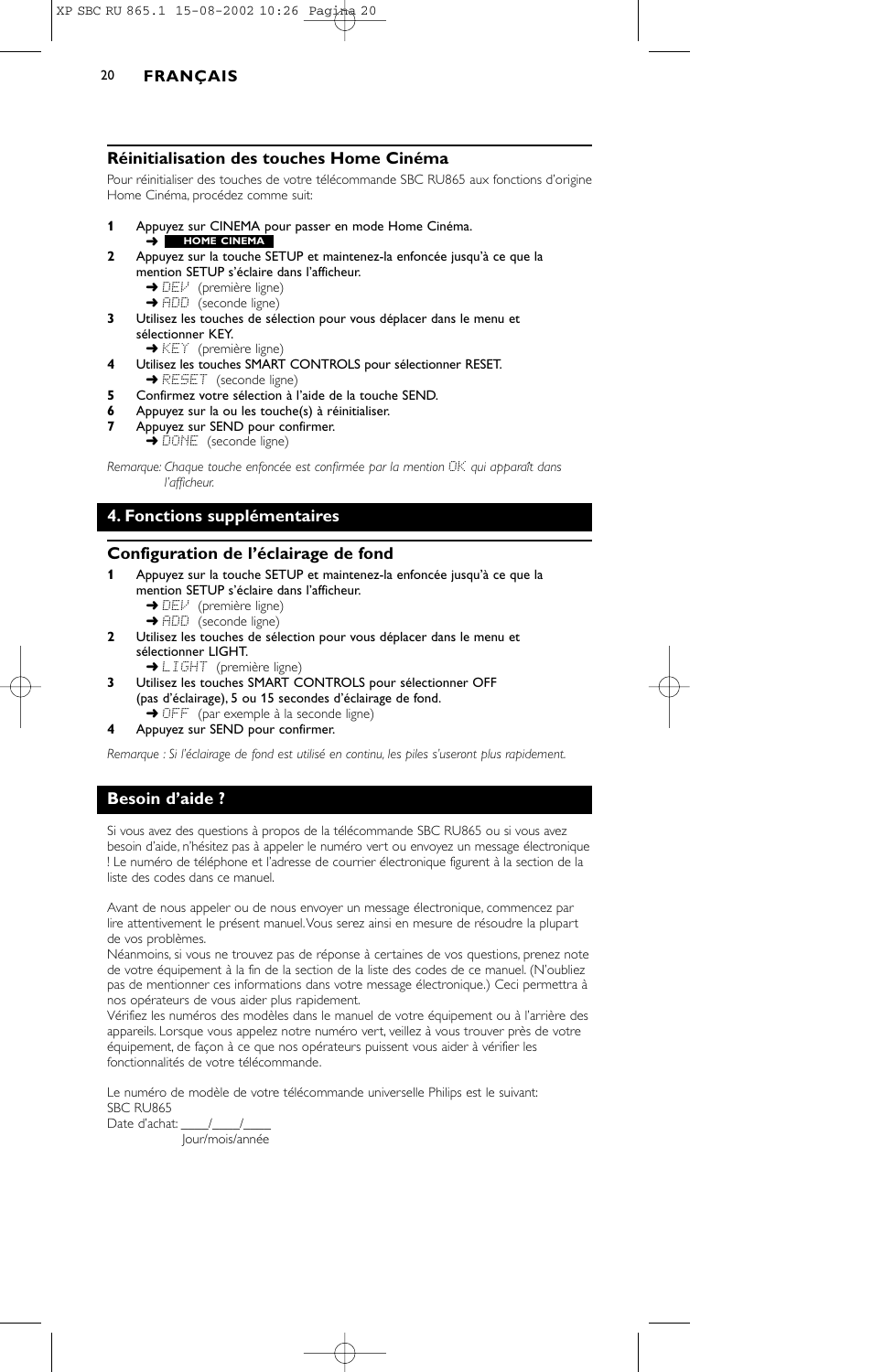## **Introducción**

## **SBC RU865**

¡Acaba de hacer una estupenda elección comprando este mando a distancia universal Philips! Realiza el trabajo de hasta seis mandos a distancia y está programado para realizar las funciones más comunes de casi todas las marcas de TV,VCR, sintonizador de satélite, aparato decodificador de cable, reproductor de CD, reproductor de DVD, sintonizador, amplificador y sistema de cine doméstico (Home Cinema). Puede incluso copiar los códigos de otros mandos a distancia no incluidos en su memoria. Pero, lo mejor de todo es que se configura rápidamente y es fácil de usar, y con la retroiluminación de la pantalla, puede usarlo incluso en ambientes donde hay poca luz.

## **Mandos**

- 1 **SET UP** permite el acceso al menú de ajustes del SBC RU865
- 2 **Visualizador**
- 3 **CINEMA** activa y desactiva el modo de cine doméstico
- 4 **Botones de selección de dispositivos** cambian entre los modos de dispositivo
- 6 **OII** (SEND) activa la función de control inteligente seleccionada
- 6 **Smart Controls** cambian entre las funciones especiales del dispositivo seleccionado
- 7 **MENU** enciende el menú (y lo apaga si así es en su mando a distancia original)
- 8 **Cursor arriba/abajo/izquierda/derecha** para desplazarse por el menú
- 9 b Entrada de vídeo selecciona la entrada de vídeo
- 0 **Volumen subir/bajar** aumenta o disminuye el volumen
- ! **Teclado numérico** para la selección directa de canales y otras funciones
- @ **Shift** (desplazamiento) mantenga pulsado este botón al mismo tiempo que pulsa otros para acceder a funciones adicionales (si están disponibles en su
	- aparato) Por ejemplo:
	- TV:
	- S(hift) + Menu Menú apagado
	- $S(hift) +  $\circledast$  Para ajustar el brillo y el color$
	- Pruebe estas y otras combinaciones en su equipo para averiguar qué funciones están disponibles
- $\bigcirc$  (STANDBY) apaga el dispositivo (y lo enciende si es así en su mando a distancia original)
- **14 OK** confirma las selecciones del menú
- (15) P<P cambia al canal anterior
- ^ **Canal más/menos** cambia al canal siguiente/anterior
- $\overrightarrow{17}$   $\overrightarrow{18}$  (MUTE) conecta y desconecta el sonido
- \* 3 cambia la selección de canales de uno y dos dígitos y el visualizador
- $\widehat{19}$  para TV FastText

| rojo     | $\blacktriangleleft$ | Rebobinado   |
|----------|----------------------|--------------|
| verde    | ٠                    | Avance       |
| azul     | ▸                    | Pausa        |
| amarillo | "                    | Pausa        |
| blanco   | ▶                    | Reproducción |
|          |                      | Grabación    |
|          |                      |              |

## **¡No se olvide de las pilas!**



Para utilizar el SBC RU865 necesitará tres pilas de 1,5 V, tipo UM3, LR6 o AA. No olvide cambiar las pilas al menos una vez al año. El RU865 tiene la característica de que no perderá los códigos programados o copiados cuando las pilas estén gastadas. Le recomendamos que utilice pilas Philips Longlife o Powerlife.

#### **Veamos**

Una vez que haya colocado las pilas, su mando a distancia estará listo para funcionar con prácticamente cualquier TV,VCR, DVD o amplificador Philips. Simplemente pulse los botones de selección de dispositivos (como se indica más abajo) para seleccionar el dispositivo Philips que desee utilizar. Si desea utilizarlo con otras marcas deberá configurarlo primero, vea el capítulo 1.'Configuración'.

El mando SBC RU865 posee seis modos de operación para activar seis aparatos diferentes.TV,VCR, DVD y AMP son los modos de dispositivo predeterminados. Los dos restantes pueden elegirse entre una gama de 18 dispositivos. Para crear una lista personal de modos de dispositivo basta con añadir y eliminar dispositivos y realizar cualquier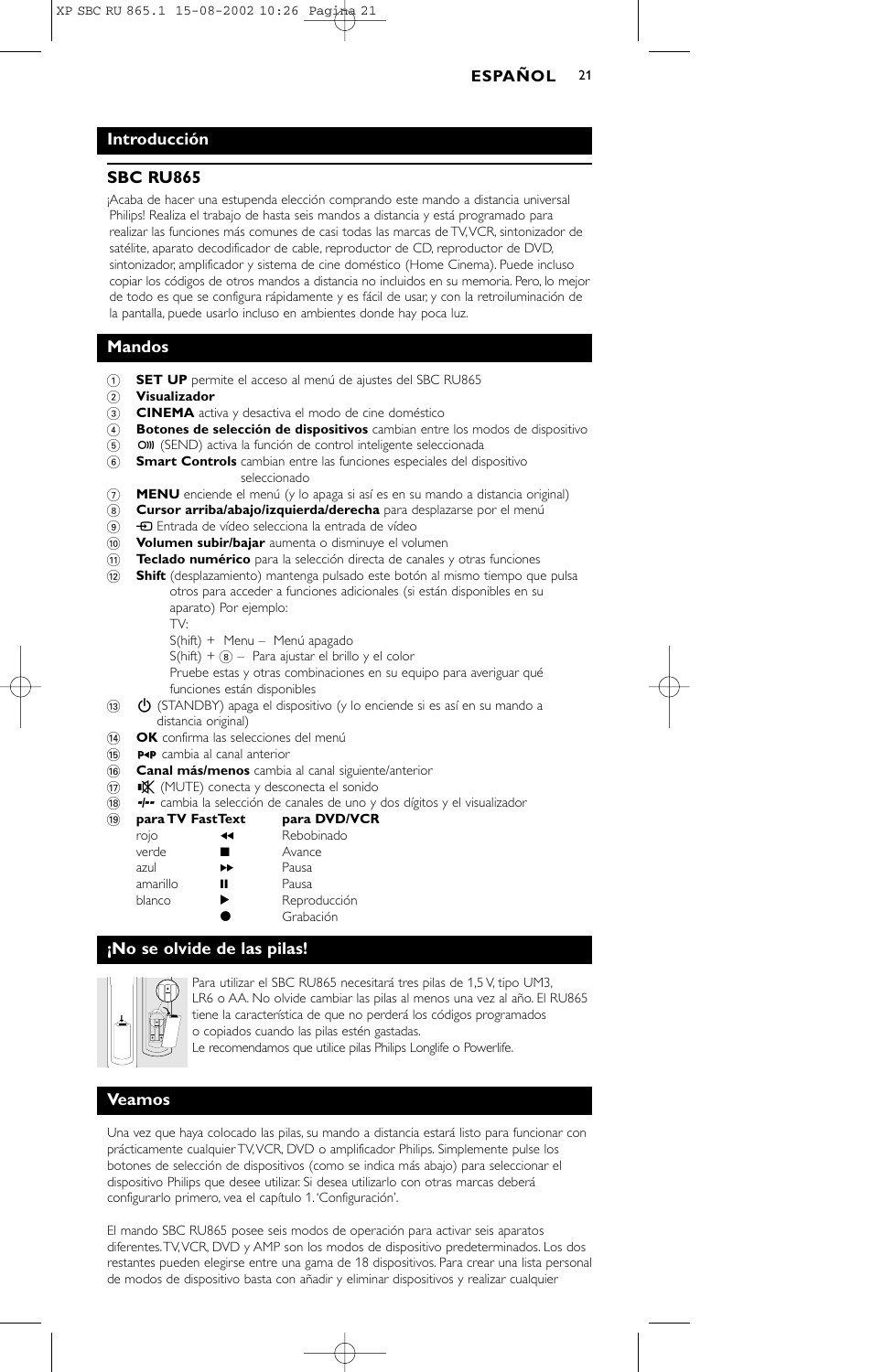combinación de seis dispositivos de la librería. El LCD (visualizador de cristal líquido) muestra el modo de dispositivo que está activado. Para cambiar entre los modos de dispositivo, basta con pulsar los botones de selección de dispositivos. Con los botones SMART CONTROLS (controles inteligentes) programables, puede añadirse cualquier función a cada dispositivo instalado.

En el modo HOME CINEMA (cine doméstico), las principales funciones de TV, DVD y amplificador son muy fáciles de seleccionar. Basta con pulsar el botón CINEMA y, sin necesidad de cambiar el modo de dispositivo, podrán utilizarse las funciones clave básicas de los dispositivos de cine doméstico. Para obtener más información, consulte el capítulo 3. 'Modo Home Cinema'.

## **1. Configuración**

Este mando a distancia está preparado para funcionar con la mayoría de TVs, VCRs, sintonizadores satélite, reproductores de CD, reproductores DVD, sintonizadores, amplificadores y sistemas de cine doméstico. Si desea utilizarlo con aparatos de otras marcas tendrá que configurarlo primero. Gracias al 'Simple System Set-up' (sistema de fácil configuración) de Philips, esto solo le llevará un momento.

Existen dos modos de configuración:

- modo de configuración normal: para configurar funciones clave básicas de cada dispositivo instalado.
- modo de configuración de cine doméstico: para configurar funciones clave básicas del sistema de cine doméstico.

#### **Añadir dispositivo**

- **1** Busque la marca del dispositivo que desea utilizar en la lista de códigos (mitad de este manual).
- **2** Encienda el dispositivo que desea añadir.
- **3** Pulse el botón SETUP y manténgalo presionado hasta que se encienda en el visualizador.
	- → DEl<sup>J</sup> (primera línea) ➜ ADD (segunda línea)
- **4** Confirme la selección con el botón SEND. → SAT (segunda línea)
- **5** Utilice los botones SMART CONTROLS para seleccionar el dispositivo que se va a añadir.
	- **→** CABLE (por ejemplo segunda línea)
- **6** Confirme la selección con el botón SEND.
- → CODE (primera línea)
- **7** Utilice las teclas numéricas para introducir el código.
- **→** 1234 (por ejemplo segunda línea) **8** Confirme la selección con el botón SEND.
	- → STORED (segunda línea)
- **9** Pulse cualquier botón para comprobar si el código es correcto y el dispositivo responde.

*Si el dispositivo no responde o no todos los botones funcionan correctamente, el código es incorrecto. En ese caso, consulte la sección 'Cambiar código de dispositivo' que aparece a continuación Cambiar código de dispositivo' que aparece a continuación.*

### **Eliminar dispositivo**

- **1** Pulse el botón SETUP y manténgalo presionado hasta que se encienda en el visualizador.
	- → DEI<sup>J</sup> (première ligne)
	- **→** ADD (seconde ligne)
- **2** Utilice los botones SMART CONTROLS para seleccionar REMOVE.
- → REMOI/E (segunda línea) **3** Confirme la selección con el botón SEND.
- $\blacktriangleright$  T $\nvdash$  (segunda línea)
- **4** Utilice los botones SMART CONTROLS para seleccionar el dispositivo que se va a eliminar.
- ➜ VCR (por ejemplo segunda línea)
- **5** Confirme la selección con el botón SEND.
	- → REMOVED (segunda línea)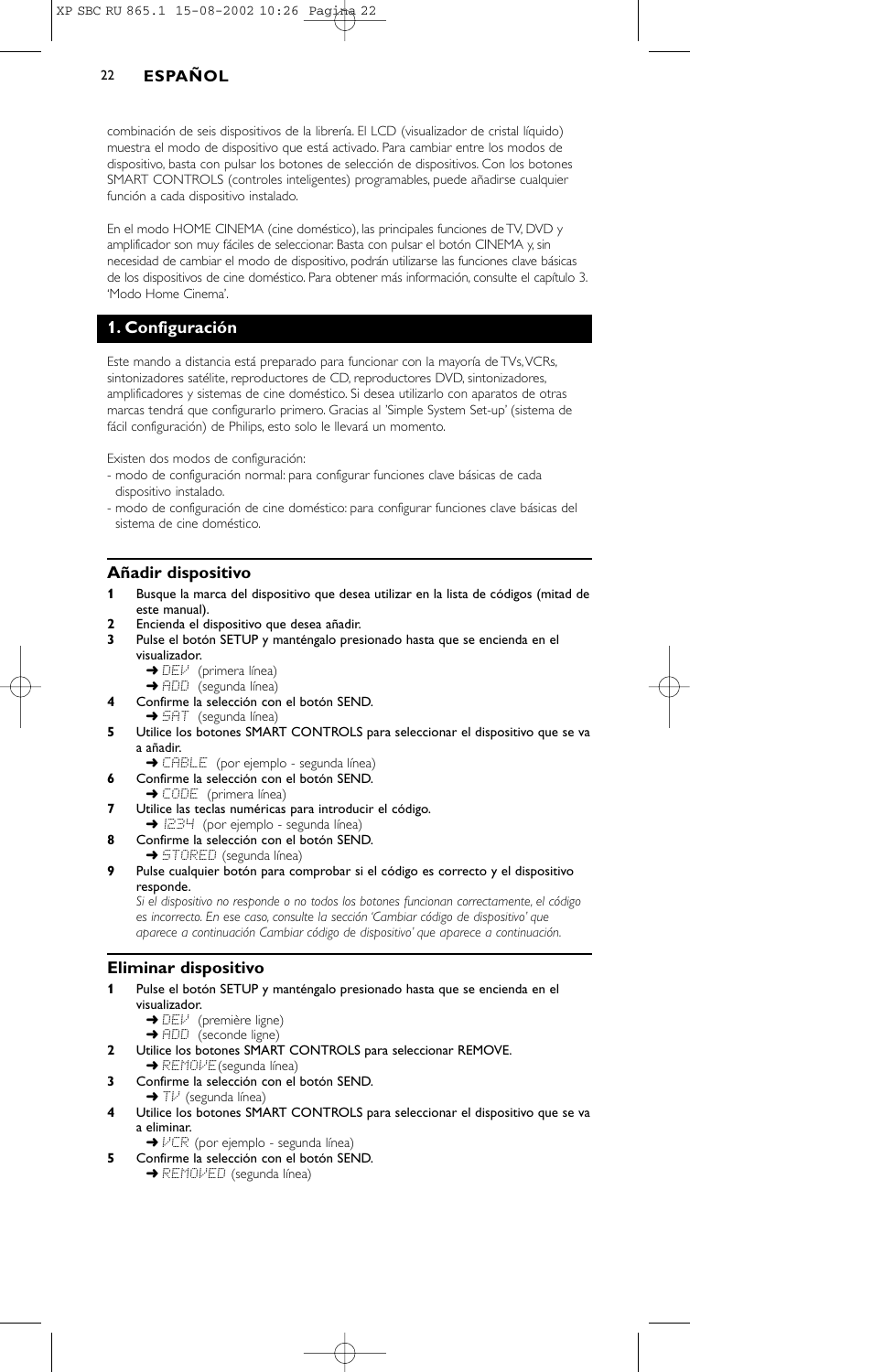

#### **Cambiar código de dispositivo**

- **1** Si el código introducido no es correcto, busque el siguiente código en la lista de códigos (mitad de este manual).
- **2** Pulse el botón SETUP y manténgalo presionado hasta que se encienda en el visualizador.
	- → DEl<sup>J</sup> (première ligne)
	- → ADD (seconde ligne)
- **3** Utilice los botones SMART CONTROLS para seleccionar CODE.
- → CODE (segunda línea)
- **4** Confirme la selección con el botón SEND. → Tl<sup>,i</sup> (segunda línea)
- **5** Utilice los botones SMART CONTROLS para seleccionar el dispositivo cuyo código desea cambiar.
	- ➜ VCR (por ejemplo segunda línea)
- **6** Confirme la selección con el botón SEND.
- → CODE (primera línea)
- **7** Utilice las teclas numéricas para introducir el nuevo código. → I234 (por ejemplo - segunda línea)
- **8** Confirme la selección con el botón SEND.
- **→ STORED** (segunda línea)
- **9** Pulse cualquier botón para comprobar si el código es correcto y el dispositivo responde.

*Si el dispositivo sigue sin responder o no todos los botones funcionan correctamente, repita los pasos anteriores utilizando el siguiente código de la lista de códigos. Si no encuentra el código correcto en la lista de códigos, consulte el capítulo 'Autobúsqueda' que aparece a continuación.*

### **Autobúsqueda**

Si no encuentra el código del dispositivo, el sistema de autobúsqueda patentado por Philips comprueba todos los códigos, uno tras otro, hasta que encuentra el más apropiado. Asegúrese de que el dispositivo está encendido. Notará que se ha elegido el código correcto al apagarse el aparato.

#### **1** Encienda el dispositivo que desea añadir.

*Si desea añadir un VCR, asegúrese de que tiene una cinta insertada y de que ésta se está reproduciendo. En cuanto se encuentre el código correcto, la cinta dejará de reproducirse.*

- **2** Pulse el botón SETUP y manténgalo presionado hasta que se encienda en el visualizador.
	- → DEl<sup>J</sup> (primera línea)
	- → ADD (segunda línea)
- **3** Utilice los botones de selección de dispositivos para seleccionar SEARCH. **→ SEARCH** (segunda línea)
- **4** Utilice los botones SMART CONTROLS para seleccionar el dispositivo cuyo código desea buscar.
	- **→ T** $\vee$  (por ejemplo segunda línea)
- **5** Confirme la selección con el botón SEND. → Cada vez que se transmite un código, éste aparece en el visualizador. Hay un período de transmisión entre códigos de 1,5 segundos. Cuando encuentra el código correcto, el dispositivo se apaga.
- **6** Pulse *en seguida* SEND para detener la búsqueda
	- → El visualizador muestra el aparato seleccionado y su código.

En caso de que perdiese el código correcto porque el proceso de búsqueda fuera demasiado lejos, vuelva a conectar el dispositivo y pulse < SMART CONTROLS para volver a enviar el código anterior. Siga pulsando <SMART CONTROLS repetidamente hasta que el aparato se desconecte.

#### **7** Una vez que haya encontrado el código correcto, pulse SEND para conservarlo en la memoria de su SBC RU865.

En el caso de que ninguno de los códigos funcione o si todavía le faltan algunas de las funciones de su mando a distancia original, intente resolver el problema con la solución propuesta en el capítulo 'Copiar códigos del mando a distancia original' que aparece a continuación, o llame a nuestra línea de ayuda.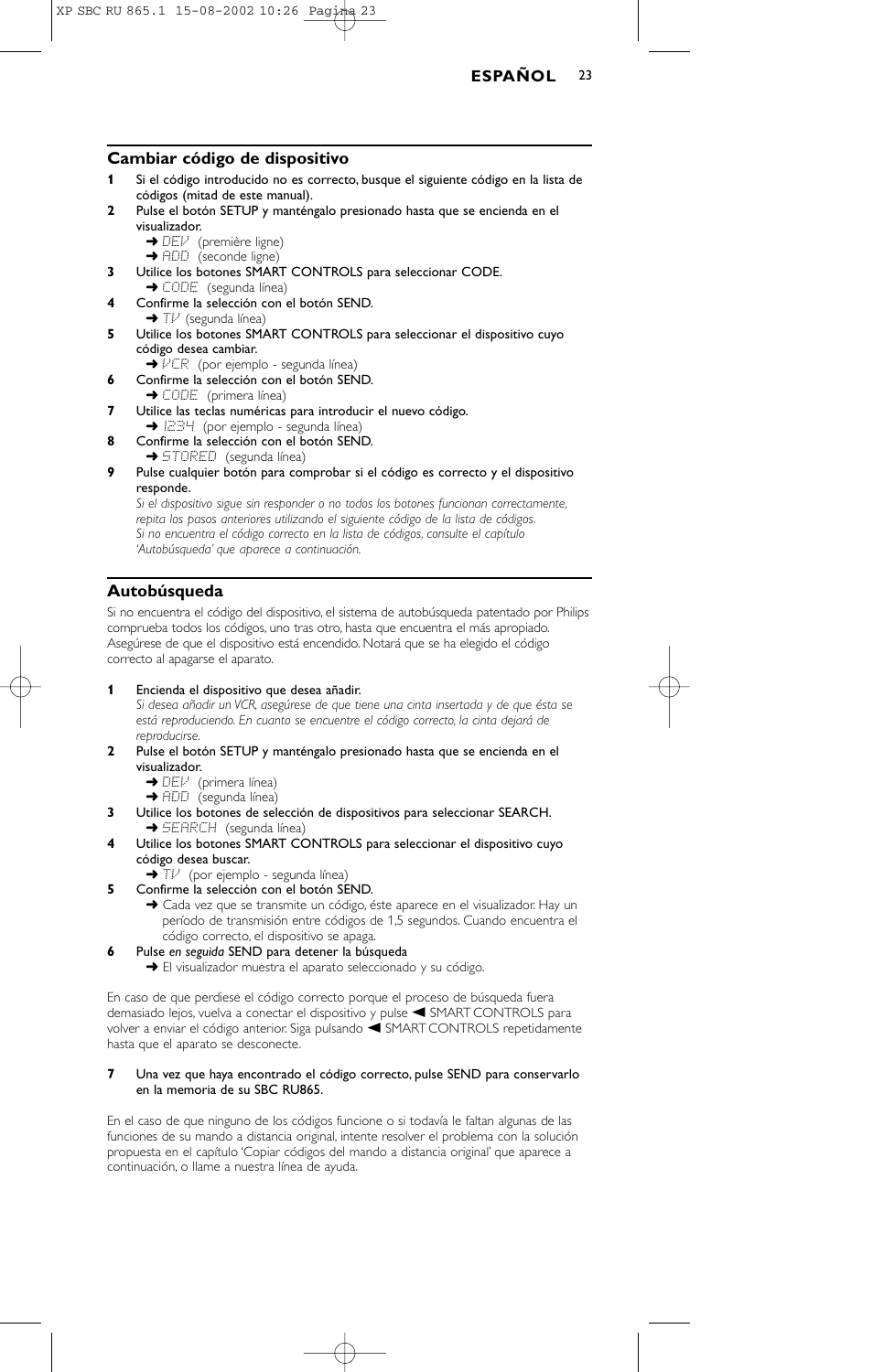### **Anote el código**

Para ahorrar tiempo en caso de que tuviera que volver a configurar el mando de nuevo, anote el código correcto en el interior del compartimento de las pilas y en la contraportada de este manual. Aunque haya olvidado anotar el código puede 'copiarlo' desde el mando a distancia. Para ello, consulte el capítulo 'Leer código de dispositivo' que aparece a continuación.

## **Leer código de dispositivo**

- **1** Pulse el botón SETUP y manténgalo presionado hasta que se encienda en el visualizador.
	- → DEI<sup>J</sup> (primera línea)
	- ➜ ADD (segunda línea)
- **2** Utilice los botones SMART CONTROLS para seleccionar CODE. → CODE (segunda línea)
- **3** Confirme la selección con el botón SEND.
- **4** Utilice los botones de selección de dispositivos para seleccionar el dispositivo cuyo código desea leer.
	- → Tl<sup>J</sup> (por ejemplo segunda línea)
- **5** Confirme la selección con el botón SEND. → El código aparece en la pantalla.
- **6** Confirme la selección con el botón SEND. → STORED (segunda línea)

## **Copiar códigos del mando a distancia original**



Si su equipo no está incluido en la lista de códigos, o si a su mando a distancia le faltan los códigos específicos, el SBC RU865 tiene la solución. Puede copiar y replicar códigos desde su mando a distancia original. Tan sólo tiene que orientar el mando a distancia original hacia el sensor infrarrojo del SBC RU865. Coloque los dos mandos a distancia en una superficie plana, separados a

una distancia de entre 3 y 8 centímetros. Asegúrese de que ambos mandos a distancia tienen pilas nuevas.

- **1** Pulse el botón SETUP y manténgalo presionado hasta que se encienda en el visualizador.
	- → DEl<sup>J</sup> (primera línea)
	- ➜ ADD (segunda línea)
- **2** Utilice los botones de selección de dispositivos para seleccionar KEY. ◆ KEY (primera línea)
- **3** Utilice los botones SMART CONTROLS para seleccionar LEARN.
- → LEARN (segunda línea)
- **4** Confirme la selección con el botón SEND.<br>→ LEARN (primera línea)
- **5** Utilice los botones SMART CONTROLS para seleccionar el dispositivo que se va a copiar.<br>  $\rightarrow$  TV
	- (por ejemplo segunda línea)
		- El SBC RU865 está ahora en modo de aprendizaje y el visualizador muestra el aparato seleccionado.
- **6** Confirme la selección con el botón SEND.
- **7** Pulse uno de los botones del mando a distancia que permiten copiar. (La tecla Standby (espera), los botones SMART CONTROLS y los botones situados debajo de la línea de separación permiten copiar.)
- ➜ ORIGIN (segunda línea) **8** Pulse el botón del mando a distancia original que desee copiar en el otro mando
	- a distancia.

→ STORED (segunda línea)

*Ha copiado un nuevo código en el SBC RU 865. Si desea copiar más funciones de su mando a distancia original, vuelva a empezar desde el paso 7. Pulse el botón SETUP para salir del menú.*

#### *Consejo: Elija botones que correspondan a los botones de su mando a distancia original para poder recordarlos más fácilmente.*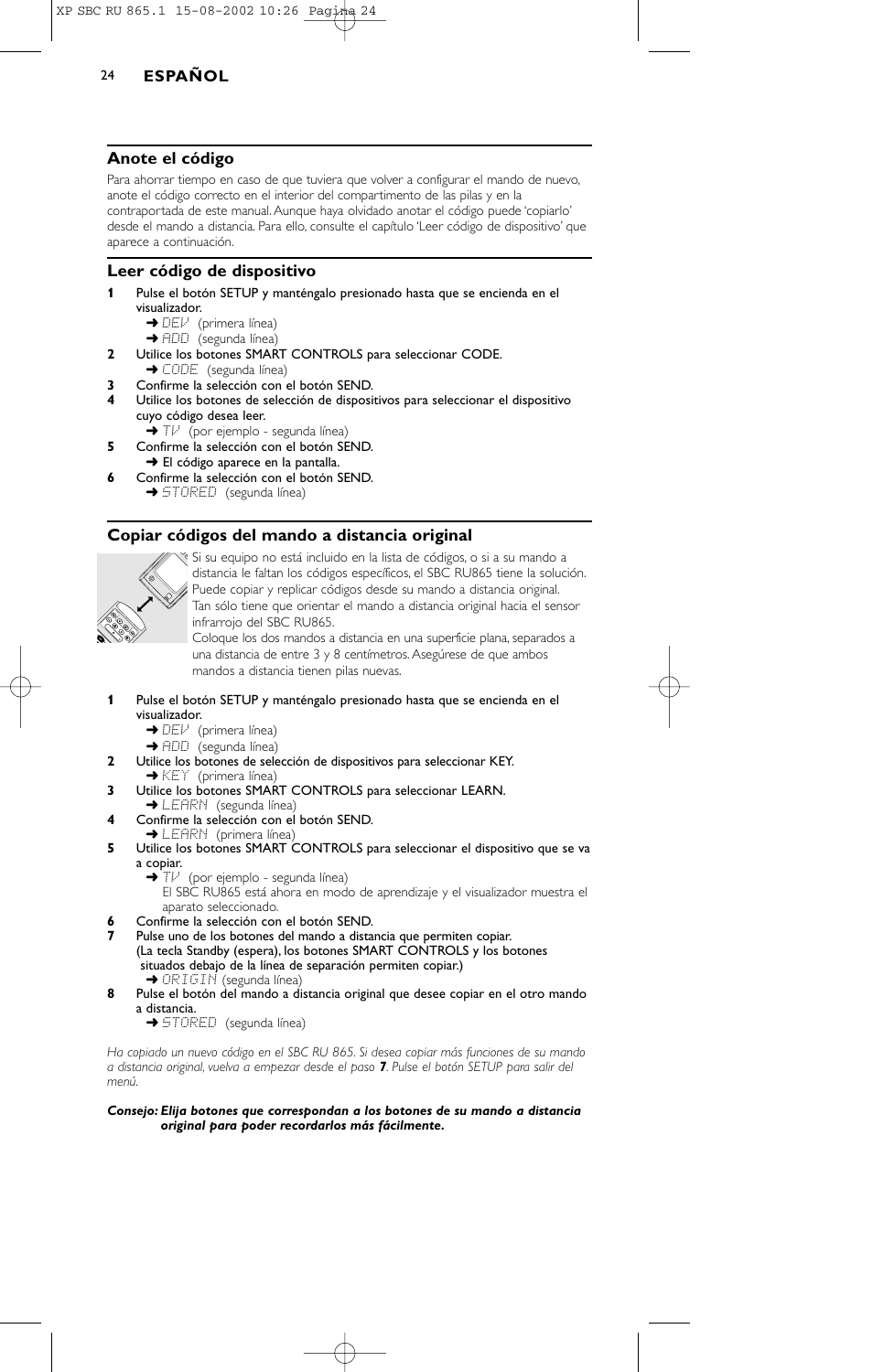Si el visualizador del SBC RU865 indica ERROR (error) durante un segundo, seguido de ORIGIN el mando a distancia no ha recibido la señal correctamente. En ese caso, deberá:

- Modificar ligeramente la distancia entre ambos mandos y volver a probar desde el paso 1 (pruebe varias veces).
- Esta vez debe pulsar y soltar inmediatamente el botón de la función del mando a distancia original. En el visualizador debe aparecer STORED, que indica que el RU865 ha recibido la señal.
- Asegúrese de que ambos mandos a distancia tienen pilas nuevas.
- Intente copiar los códigos en condiciones de iluminación diferentes. La luz de tubos fluorescentes puede influenciar la señal que está copiando.

El SBC RU865 ha sido diseñado y comprobado rigurosamente, y está listo para copiar casi todas las señales infrarrojas de mandos a distancia. Ocasionalmente, los fabricantes utilizan señales infrarrojas que no pueden copiarse a ningún mando a distancia. De todas formas, intente usar la Autobúsqueda para ver si el código está incluido en nuestra memoria pre-programada.

## **Copiar funciones clave**

Se pueden copiar funciones clave de botones en un modo de dispositivo (p. ej., modo TV) en botones de otro modo de dispositivo (p. ej., modo DVD) para que pueda utilizar diferentes dispositivos sin cambiar el modo. Por ejemplo: puede ajustar la TV en el modo de espera (Standby) mientras está seleccionado el modo DVD.

- **1** Pulse el botón SETUP y manténgalo presionado hasta que se encienda en el visualizador.
	- → DEl<sup>J</sup> (primera línea)
	- → ADD (por ejemplo segunda línea)
- **2** Utilice los botones de selección de dispositivos para seleccionar KEY. → KEY (primera línea)
- **3** Utilice los botones SMART CONTROLS para seleccionar COPY. → COPY (segunda línea)
- **4** Confirme la selección con el botón SEND. → FROM (primera línea)
- **5** Utilice los botones SMART CONTROLS para seleccionar el dispositivo cuyas funciones clave desea copiar.
	- **→** T $\vee$  (por ejemplo segunda línea)
- **6** Confirme la selección con el botón SEND.
- **7** Pulse un botón que desee copiar. (La tecla Standby (espera), los botones SMART CONTROLS y los botones situados debajo de la línea de separación pueden copiarse.)

*Nota: Seleccione una función de control inteligente con los botones SMART CONTROLS y pulse el botón SEND para copiar dicha función.*

→ TO (primera línea)

- **8** Utilice los botones SMART CONTROLS para seleccionar el dispositivo en el que desea copiar la función clave.
	- → DI/D (por ejemplo segunda línea)
- **9** Confirme la selección con el botón SEND.
- **10** Pulse el botón en el que desee copiar la función.

→ STORED (segunda línea)

*Nota: Seleccione una función de control inteligente con los botones SMART CONTROLS y pulse el botón SEND para copiar dicha función.*

### **Botones de macro**

Con un botón de macro, puede utilizar varias funciones pulsando un solo botón. Por ejemplo, puede encender todos los dispositivos instalados pulsando un único botón.

- **1** Pulse el botón SETUP y manténgalo presionado hasta que se encienda en el visualizador.
	- → DEI<sup>J</sup> (primera línea)
	- → ADD (por ejemplo segunda línea)
- **2** Utilice los botones de selección de dispositivos para seleccionar KEY.
- $\rightarrow$  KEY (primera línea)
- **3** Utilice los botones SMART CONTROLS para seleccionar MACRO.
- **→ MACRO** (segunda línea) **4** Confirme la selección con el botón SEND.
- **5** Utilice los botones SMART CONTROLS para seleccionar el dispositivo en el que
	- desea instalar la macro. → Tl<sup>,1</sup> (por ejemplo - segunda línea)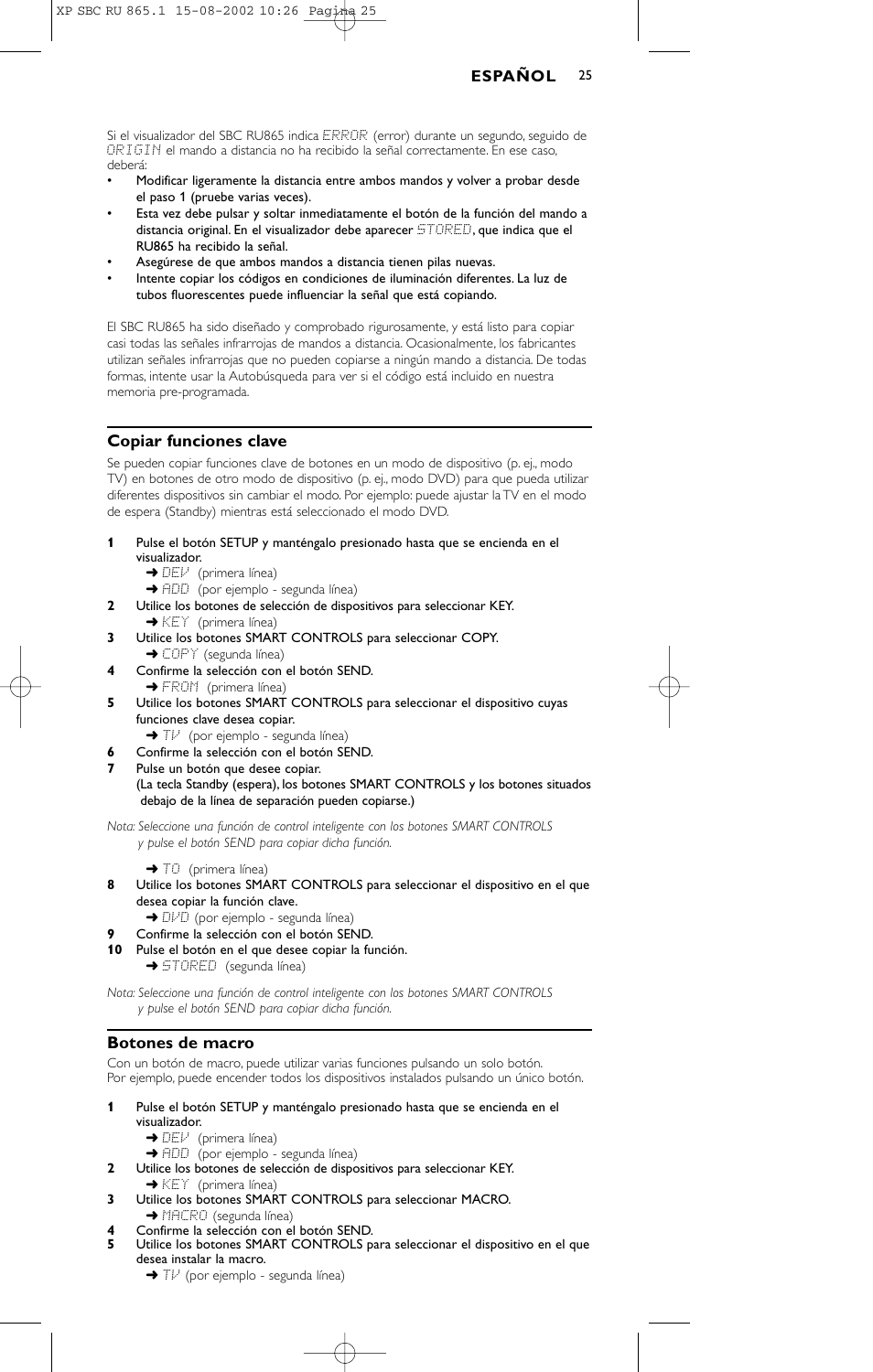## **6** Confirme la selección con el botón SEND.

- **7** En el modo TV, pulse el botón en el que desee guardar la macro.
	- → MACRO (primera línea)
	- **→ START** (segunda línea)

*Notas: - Pulse los botones en el orden en el que quiera que su equipo responda.*

- *La tecla Standby (espera), los botones SMART CONTROLS y los botones situados debajo de la línea de separación pueden ser botones de macro.*
- *Seleccione una función de control inteligente con los botones SMART CONTROLS y pulse el botón SEND para seleccionarla como botón de macro.*
- *Después de pulsar cada tecla, aparece* SMART ADDED*.*
- **8** Empiece a pulsar los botones que desee guardar en la macro. Si fuera necesario, desplácese por los diversos modos de dispositivo y funciones de control inteligente.

*Nota: Pulse SHIFT + SEND para guardar una función de control inteligente en la macro.*

- **9** Pulse SEND.
	- → STORED (segunda línea)

## **2. Controles inteligentes**

Con los botones SMART CONTROLS programables, puede añadir hasta ocho funciones especiales en cada modo de dispositivo. Ej. Dolby Surround, EPG, Showview, Subtitle, etc. Por ejemplo: si ha instalado un amplificador con Dolby Surround, puede controlar esa función a través de una función de SMART CONTROL del RU 865.Ya se han instalado previamente varias funciones en la memoria del RU 865. Estas funciones pueden eliminarse o sustituirse por las funciones que desee.

### **Añadir botón**

- **1** Pulse el botón SETUP y manténgalo presionado hasta que se encienda en el visualizador.
	- → DEV (primera línea)
	- → ADD (por ejemplo segunda línea)
- **2** Utilice los botones de selección de dispositivos para seleccionar KEY.  $\rightarrow$  KEY (primera línea)
- **3** Utilice los botones SMART CONTROLS para seleccionar ADD. → ADD (segunda línea)
- 
- **4** Pulse SEND. **5** Utilice los botones SMART CONTROLS para seleccionar el dispositivo del que desee añadir una función de control inteligente.
- → AMP (por ejemplo segunda línea)
- Pulse SEND para confirmar la selección.
- **7** Utilice los botones SMART CONTROLS para seleccionar el botón de control
- inteligente que se va a añadir (por ejemplo,ADD Dolby).
- **8** Pulse SEND para confirmar la selección.

*Notas: - El código de una función puede copiarse de otro mando a distancia o de otro modo de dispositivo.*

*- Con la librería de etiquetas específicas de Home Cinema y otras pueden etiquetarse las más variadas funciones y guardarse como controles inteligentes.*

### **Eliminar botón**

- **1** Pulse el botón SETUP y manténgalo presionado hasta que se encienda en el visualizador.
	- $\rightarrow$  DEV (primera línea)
	- → ADD (por ejemplo segunda línea)
- **2** Utilice los botones de selección de dispositivos para seleccionar KEY.
- **→ KEY** (primera línea)
- **3** Pulse los botones SMART CONTROLS para seleccionar REMOVE.
- **→ REMOVE** (segunda línea)
- **4** Pulse SEND para confirmar la selección.
- **5** Utilice los botones SMART CONTROLS para seleccionar el dispositivo del que desee eliminar una función de control inteligente.
- **→** AMP (por ejemplo segunda línea)
- **6** Pulse SEND para confirmar la selección.
- **7** Utilice los botones SMART CONTROL para seleccionar el botón de control inteligente que se va a eliminar.
- **8** Pulse SEND para confirmar la selección.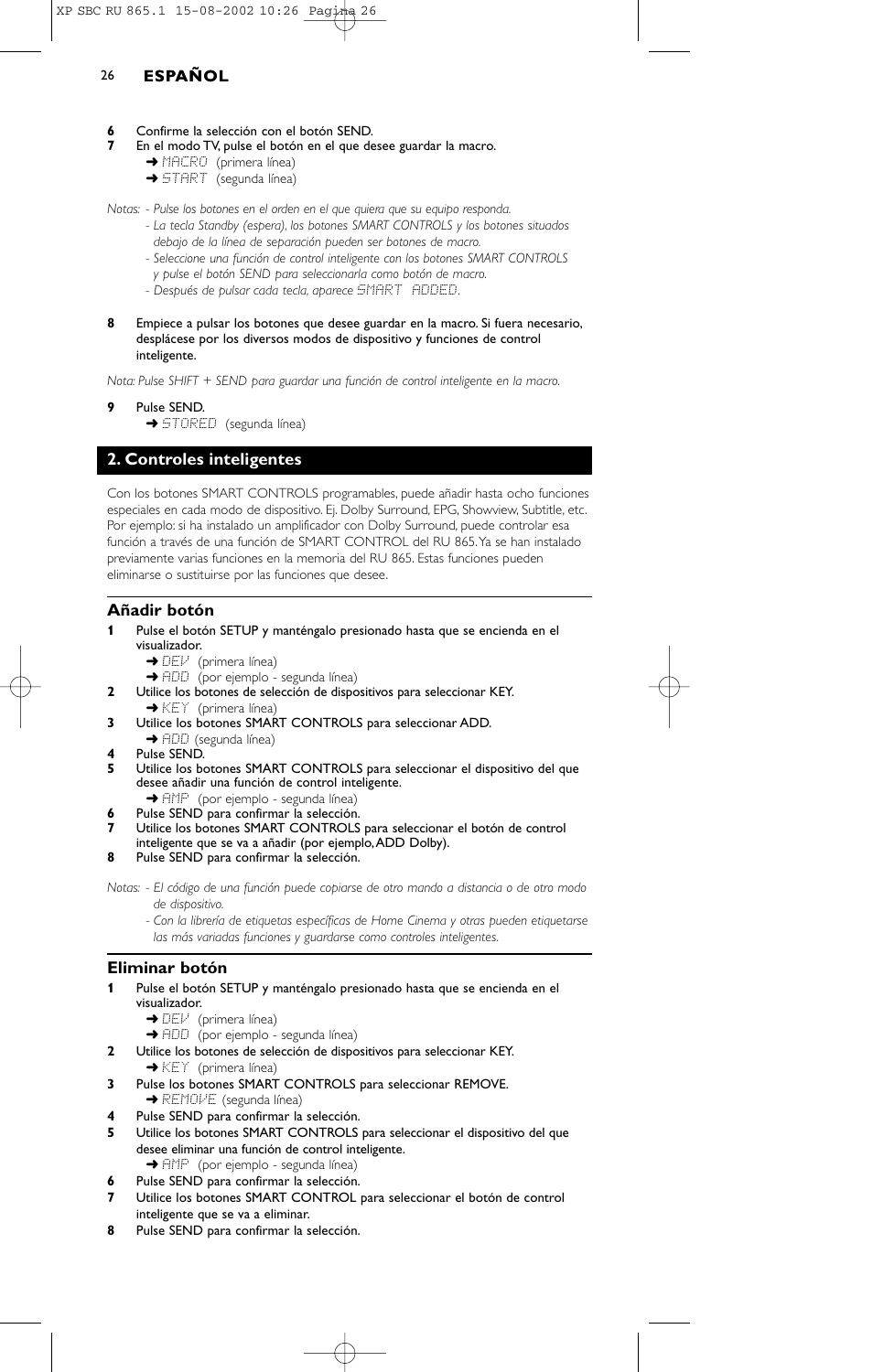

#### **Restablecer botones**

- **1** Pulse el botón SETUP y manténgalo presionado hasta que se encienda en el visualizador.
	- → DEI<sup>J</sup> (primera línea)
	- → ADD (segunda línea)
- **2** Utilice los botones de selección de dispositivos para seleccionar KEY. **→ KEY** (primera línea)
- **3** Utilice los botones SMART CONTROLS para seleccionar RESET. → RESET (segunda línea)
- **4** Pulse SEND para confirmar la selección.
- **5** Utilice los botones SMART CONTROLS para seleccionar el dispositivo en el que desea restablecer botones.
	- → Tl<sup>,1</sup> (por ejemplo segunda línea)
- **6** Pulse SEND para confirmar la selección.
- **7** Si se pulsa un botón en el modo de dispositivo seleccionado, se restablecerán los ajustes de fábrica de dicho botón. (Los botones situados debajo de la línea de separación, la tecla Standby (espera) y los botones SMART CONTROLS pueden restablecerse.)

*Nota: Seleccione una función de control inteligente con los botones SMART CONTROLS y pulse el botón SEND para restablecerla.*

#### *Para restablecer todos los botones de un dispositivo:*

- **7** Utilice los botones SMART CONTROLS para seleccionar ALL. → FILL (segunda línea)
- **8** Utilice los botones SMART CONTROLS para seleccionar el dispositivo en el que desea restablecer todos los botones.
	- → SAT (por ejemplo segunda línea)
- **9** Pulse SEND para confirmar la selección. → SURE ? (segunda línea)
- **10** Pulse SEND de nuevo para confirmar la selección.

*Nota: El programa completo se borra y su mando vuelve a la configuración por defecto.*

#### *Para restablecer todos los botones de todos los dispositivos:*

- **5** Utilice los botones SMART CONTROLS para seleccionar All DEVICES.
- → ALL DEVICES (segunda línea) **6** Pulse SEND para confirmar la selección.  $\rightarrow$  SURE
- **7** Pulse SEND de nuevo para confirmar la selección.

*Nota: El programa completo se borra y su mando vuelve a la configuración por defecto.*

## **3. Modo Home Cinema**

Home Cinema (cine doméstico) es un sistema integrado A/V que le ofrece lo mejor en sonido y visión. Para controlar más dispositivos del sistema Home Cinema con el mando a distancia, el SBC RU865 ofrece el modo Home Cinema.

*Nota: El botón CINEMA de su SBC RU865 deberá programarse sólo después de haber programado el resto de los aparatos.*

El mando SBC RU865 viene predeterminado de fábrica para funcionar con TVs,VCRs, reproductores de DVD y amplificadores en el modo CINEMA. Para programar el grupo de dispositivos en el modo Cinema, sólo tiene que realizar lo siguiente:

### **Añadir dispositivo**

- **1** Busque la marca del dispositivo que desea añadir en la lista de códigos (mitad de este manual).
- **2** Pulse CINEMA para acceder al modo Home Cinema. ➜ **HOME CINEMA**
- **3** Pulse el botón SETUP y manténgalo presionado hasta que se encienda en el visualizador.
	- → DEI<sup>J</sup> (primera línea)

→ ADD (segunda línea)

- **4** Pulse SEND para confirmar la selección. → VCR (por ejemplo - segunda línea)
- **5** Utilice los botones SMART CONTROLS para seleccionar el dispositivo que se va a añadir.
	- → SAT (por ejemplo segunda línea)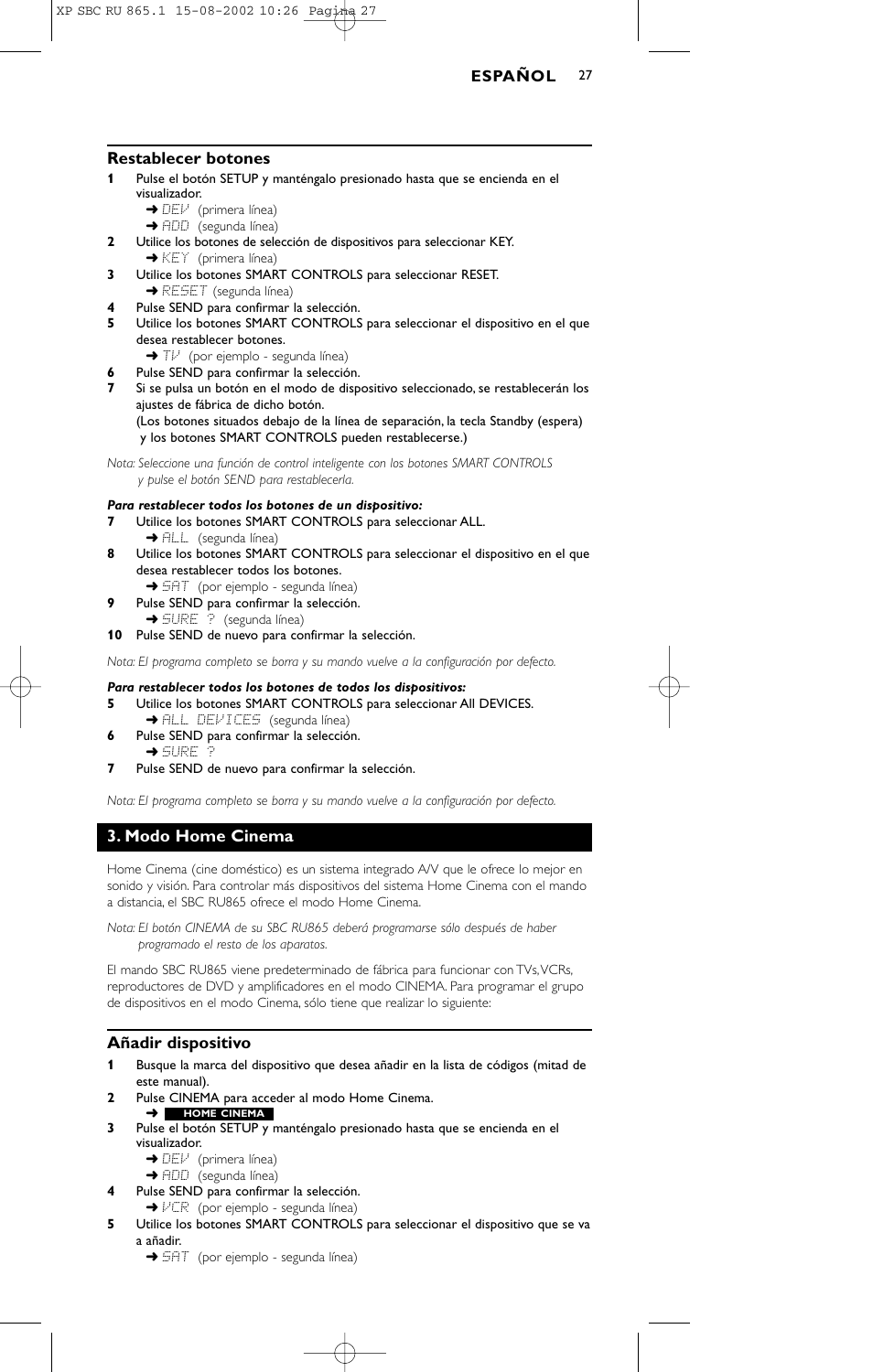- **6** Pulse SEND para confirmar la selección. → CODE (primera línea)
- **7** Utilice las teclas numéricas para introducir el código. → IZ3<sup>11</sup> (por ejemplo - segunda línea)
- **8** Pulse SEND para confirmar la selección. → STORED (segunda línea)

## **Eliminar dispositivo**

- **1** Pulse CINEMA para acceder al modo Home Cinema. ➜ **HOME CINEMA**
- **2** Pulse el botón SETUP y manténgalo presionado hasta que se encienda en el visualizador.
	- → DEI<sup>J</sup> (primera línea)
	- → ADD (segunda línea)
- **3** Utilice los botones SMART CONTROLS para seleccionar REMOVE.
	- → REMOVE (segunda línea)
- **4** Pulse SEND para confirmar la selección.
- **5** Utilice los botones SMART CONTROLS para seleccionar el dispositivo que se va a eliminar.
	- →  $VCR$  (por ejemplo segunda línea)
- **6** Pulse SEND para confirmar la selección.
	- → REMOVED (segunda línea)

## **Definir los botones de Home Cinema**

Para asignar los diversos botones del SBC RU865 a diferentes dispositivos en el modo Home Cinema, simplemente realice lo siguiente:

- **1** Pulse CINEMA para acceder al modo Home Cinema. ➜ **HOME CINEMA**
- **2** Pulse el botón SETUP y manténgalo presionado hasta que se encienda en el visualizador.
	- → DEl<sup>.</sup> (primera línea)
	- **→** ADD (segunda línea)
- **3** Utilice los botones de selección de dispositivos para seleccionar KEY.
	- → KEY (primera línea)
- **4** Utilice los botones SMART CONTROLS para seleccionar DEFINE. ➜ DEFINE
- **5** Utilice los botones SMART CONTROLS para seleccionar el dispositivo del que desea copiar botones en el modo Home Cinema.
- $\rightarrow$  T $\nu$  (por ejemplo primera línea)
- **6** Pulse los botones que desee copiar en el modo Home Cinema.

*Notas: - Puede repetir esta operación para todos los botones de cualquiera de los dispositivos instalados.*

- *Cada tecla se confirma con* OK *en el visualizador.*
- **7** Para finalizar la definición de los botones de Home Cinema, pulse SEND. ◆ STORED (segunda línea)

### **Restablecer los botones de Home Cinema**

Para restablecer los diversos botones del SBC RU865 a la función original de Home Cinema, realice lo siguiente:

- **1** Pulse CINEMA para acceder al modo Home Cinema.
- ➜ **HOME CINEMA**
- **2** Pulse el botón SETUP y manténgalo presionado hasta que se encienda en el visualizador.
	- → DEV (primera línea)
	- → ADD (segunda línea)
- **3** Utilice los botones de selección de dispositivos para seleccionar KEY.  $\rightarrow$  KEY (primera línea)
- **4** Utilice los botones SMART CONTROLS para seleccionar RESET. **→ RESET** (segunda línea)
- **5** Confirme la selección con el botón SEND.
- **6** Pulse el botón o los botones que se van a restablecer.
- **7** Pulse SEND para confirmar la selección.
	- → DONE (segunda línea)

*Nota: Cada tecla se confirma con* OK *en el visualizador.*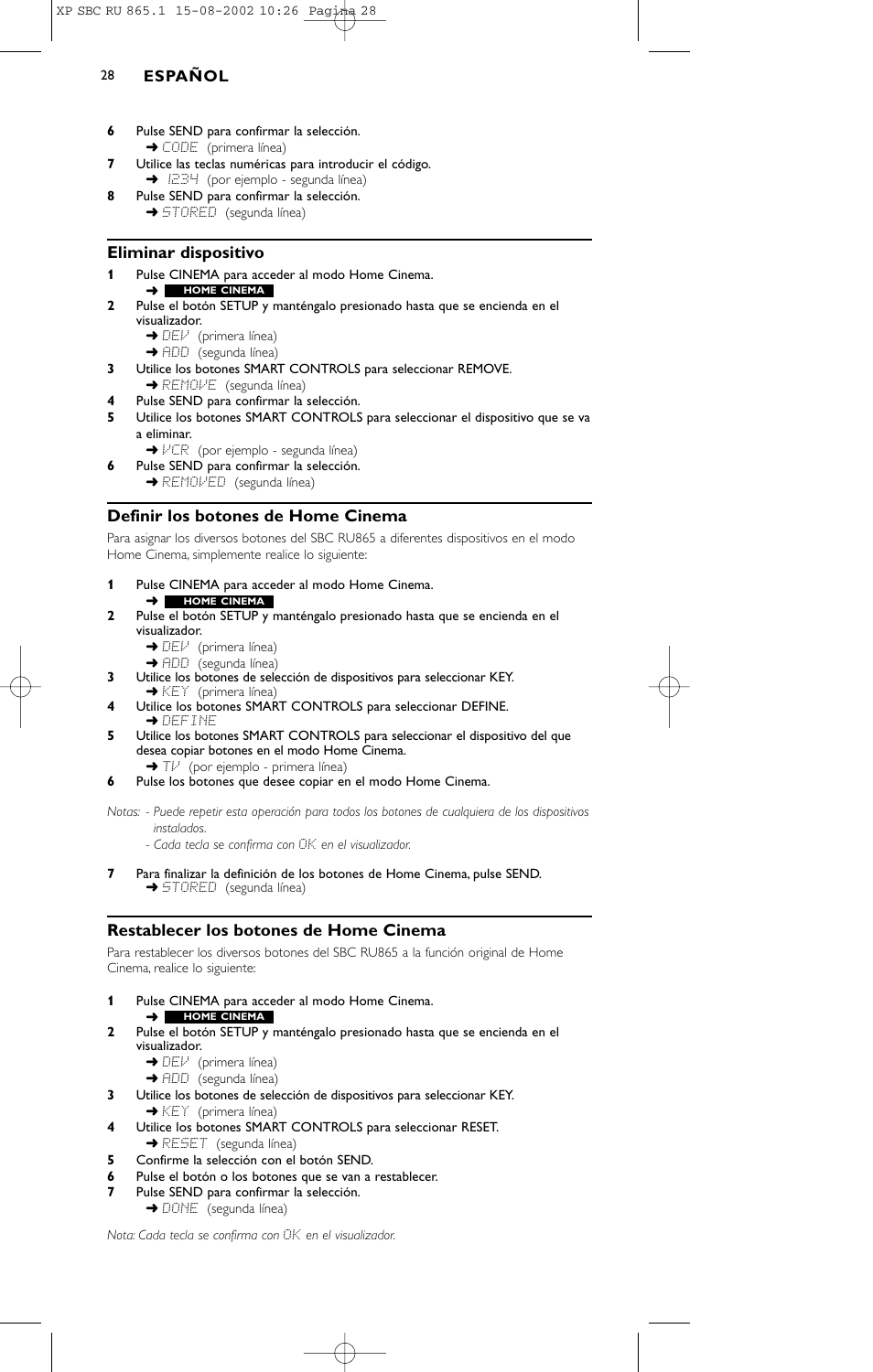## **4. Funciones adicionales**

## **Configurar contraluz**

- **1** Pulse el botón SETUP y manténgalo presionado hasta que se encienda en el visualizador.
	- **→** DEV (primera línea)
	- → ADD (segunda línea)
- **2** Utilice los botones de selección de dispositivos para seleccionar LIGHT. → LIGHT (primera línea)
- **3** Utilice los botones SMART CONTROLS para seleccionar OFF (apagar), 5 ó 15 segundos para el ajuste de contraluz.
	- → OFF (por ejemplo segunda línea)
- **4** Pulse SEND para confirmar la selección.

*Nota: Si utiliza contraluz de forma continua, las pilas se gastarán antes.*

## **¿Necesita ayuda?**

Si tiene alguna duda acerca del SBCRU865, llame a nuestra línea de ayuda o envíe un mensaje de correo electrónico para recibir asistencia. Encontrará el número de teléfono y la dirección de correo electrónico en la sección de la lista de códigos de este folleto.

Antes de realizar la llamada o de enviar el mensaje de correo electrónico, lea atentamente este manual. Encontrará respuestas a la mayoría de sus problemas. Si no obtiene las respuestas requeridas, tome nota de las características de su aparato en la sección de la lista de códigos de la parte posterior de este folleto. Incluya esta información en el mensaje de correo electrónico; de esta forma, nuestros operarios podrán ayudarle con mayor rapidez y facilidad.

Busque los números de modelo en el manual de instrucciones que acompaña al aparato o en la parte posterior de dicho aparato.

Cuando llame a nuestra línea de ayuda, tenga a mano el aparato, con el fin de que nuestros operarios puedan ayudarle a comprobar las funciones del mando a distancia.

El número de modelo de su mando a distancia universal Philips es: SBC RU865

Fecha de compra: \_\_\_\_\_/\_

Día/mes/año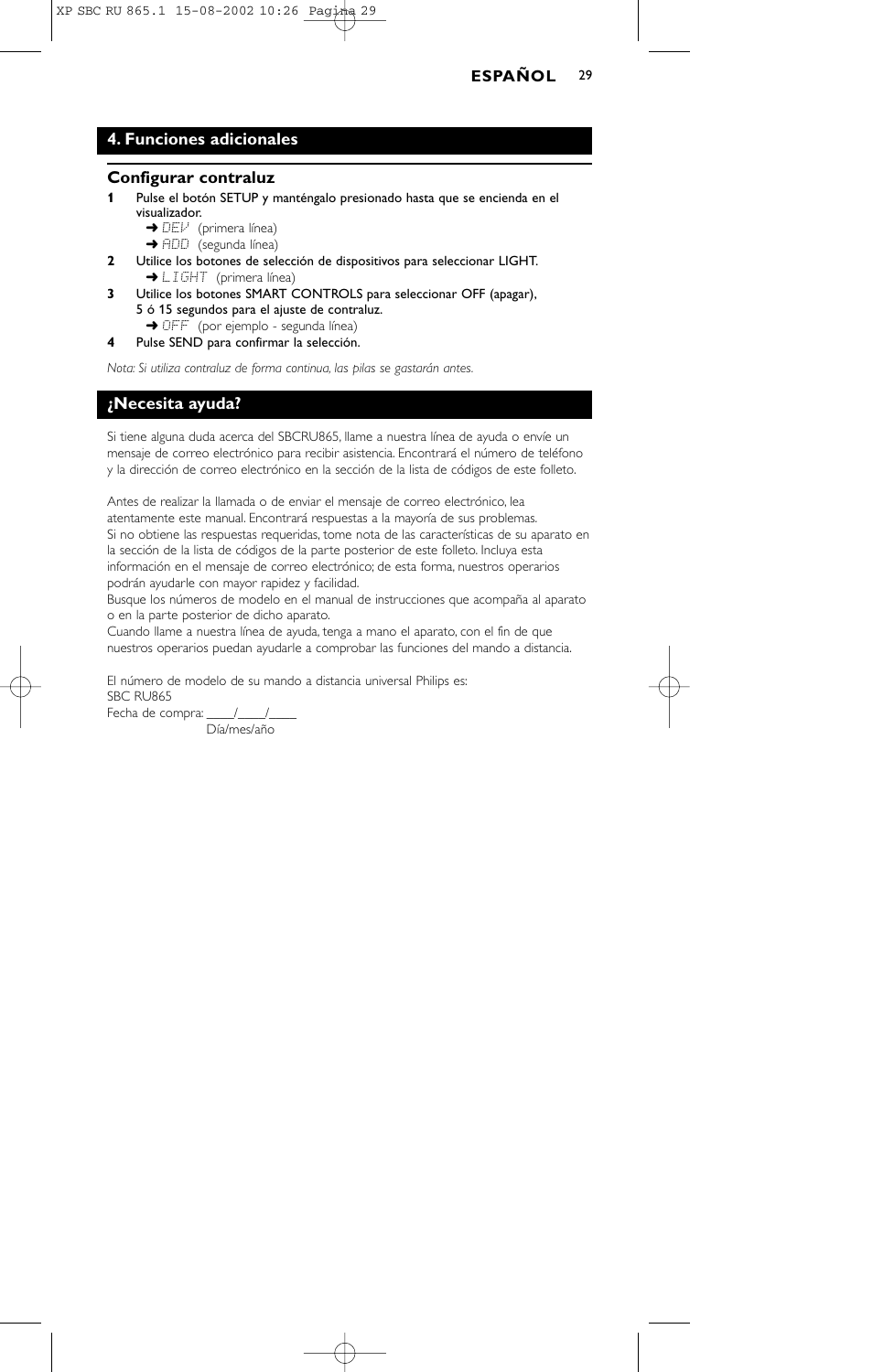## **Einführung**

## **SBC RU865**

Sie haben mit dem Kauf dieser Universal-Fernbedienung von Philips eine gute Wahl getroffen! Sie ersetzt bis zu acht Einzelfernbedienungen und ist darauf vorprogrammiert, nahezu jede Marke von Fernsehgeräten,Videorecordern, Satellitenempfängern, Kabeldecodern, CD-Spielern, DVD-Spielern, Empfängern und Verstärkern zu bedienen. Sie kann sogar die Codes von anderen, nicht vorprogrammierten Fernbedienungen 'lernen'. Und das Beste ist, dass sich die SBC RU865 schnell einstellen lässt und großen Bedienungskomfort bietet. Darüber hinaus können Sie die Universal-Fernbedienung durch die Hintergrundbeleuchtung auch bei gedämpftem Licht benutzen!

### **Bedienelemente**

- 1 **SET UP** ermöglicht Zugriff auf das Menü zum Einrichten der SBC RU865
- 2 **Anzeige**
- 3 **CINEMA** Betriebsart Heimkino, kann ein- und ausgeschaltet werden
- $\overline{4}$  Geräteauswahltasten zum Umschalten zwischen unterschiedlichen Geräten
- 6 **OII** (SENDEN) aktiviert die ausgewählte Smart Controls-Funktion
- 6 **Smart Controls** ermöglichen es, durch die Sonderfunktionen des jeweils gewählten Gerätes zu blättern
- 7 **MENU** schaltet das Menü ein (und aus, wenn dies mit Ihrer Originalfernbedienung möglich ist)
- 8 **Cursor auf/ab/links/rechts** Mit Cursor auf/ab/links/rechts durchlaufen Sie das Menü
- 9 **+D** wählt den Videoeingang
- 0 **Lautstärke auf/ab** erhöht die Lautstärke, bzw. senkt die Lautstärke
- ! **Tastenfeld** zur Direktwahl der Kanäle und anderer Funktionen
- @ **Shift** diese Taste während der Betätigung anderer Tasten festhalten, um auf Zusatzfunktionen zuzugreifen (falls an Ihren Geräten vorhanden) Zum Beispiel: TV:
	- S(hift) + Menu Menü aus
	- $S(hift) +  $\circledast$  Zur Einstelling von Helligkeit und Farbe$
	- Probieren Sie diese und andere Kombinationen an Ihren Geräten, um auf diese Weise herauszufinden, welche Funktionen vorhanden sind.
- **(3) CO** (STANDBY) schaltet Ihr Gerät aus (und ein, wenn dies mit Ihrer Originalfernbedienung möglich ist)
- **14 OK** bestätigt die jeweilige Auswahl aus dem Menü
- (15) **P-P** schaltet zum vorigen Programm
- ^ **Kanal auf/Kanal ab** schaltet auf den nächsten/vorhergehenden Kanal um
- (iii)  $\mathbf{R}$  (STUMMSCHALTUNG) schaltet den Ton ab und wieder ein
- (18) Her schaltet von der einstelligen auf die zweistellige Kanalwahl und Anzeige um<br>(19) **für Bildschirmtext fürDVD/VCR**
- $\widehat{19}$  **für Bildschirmtext**

| ни ровясно песас |    |            |
|------------------|----|------------|
| rot              | ◀◀ | Rückspulen |
| grün             | ■  | Stopp      |
| blau             | ▶▶ | Vorspulen  |
| gelb             | п  | Pause      |
| weiß             | ▶  | Wiedergabe |
|                  |    | Aufnahme   |
|                  |    |            |

## **Batterien nicht vergessen!**



Für den Betrieb der SBC RU865 benötigen Sie drei 1,5 V-Batterien, aber nur vom Typ UM3, LR6 oder AA. Die RU865 besitzt die einzigartige Funktion, dass die programmierten oder erlernten Codes bei leeren Batterien nicht verloren gehen.

Wir empfehlen, Philips Longlife- oder Powerlife-Batterien zu verwenden.

## **Auf einen Blick**

Sobald die Batterien eingesetzt sind, ist die SBC RU865 für die Bedienung der meisten Philips Fernsehgeräte,Videorecorder, DVD-Spieler und Verstärker bereit. Drücken Sie einfach die Taste (siehe unten) für das Philips-Gerät, das Sie bedienen möchten. Für Geräte anderer Marken muss die SBC RU865 erst eingestellt werden - siehe Kapitel 1,'Einrichtung'.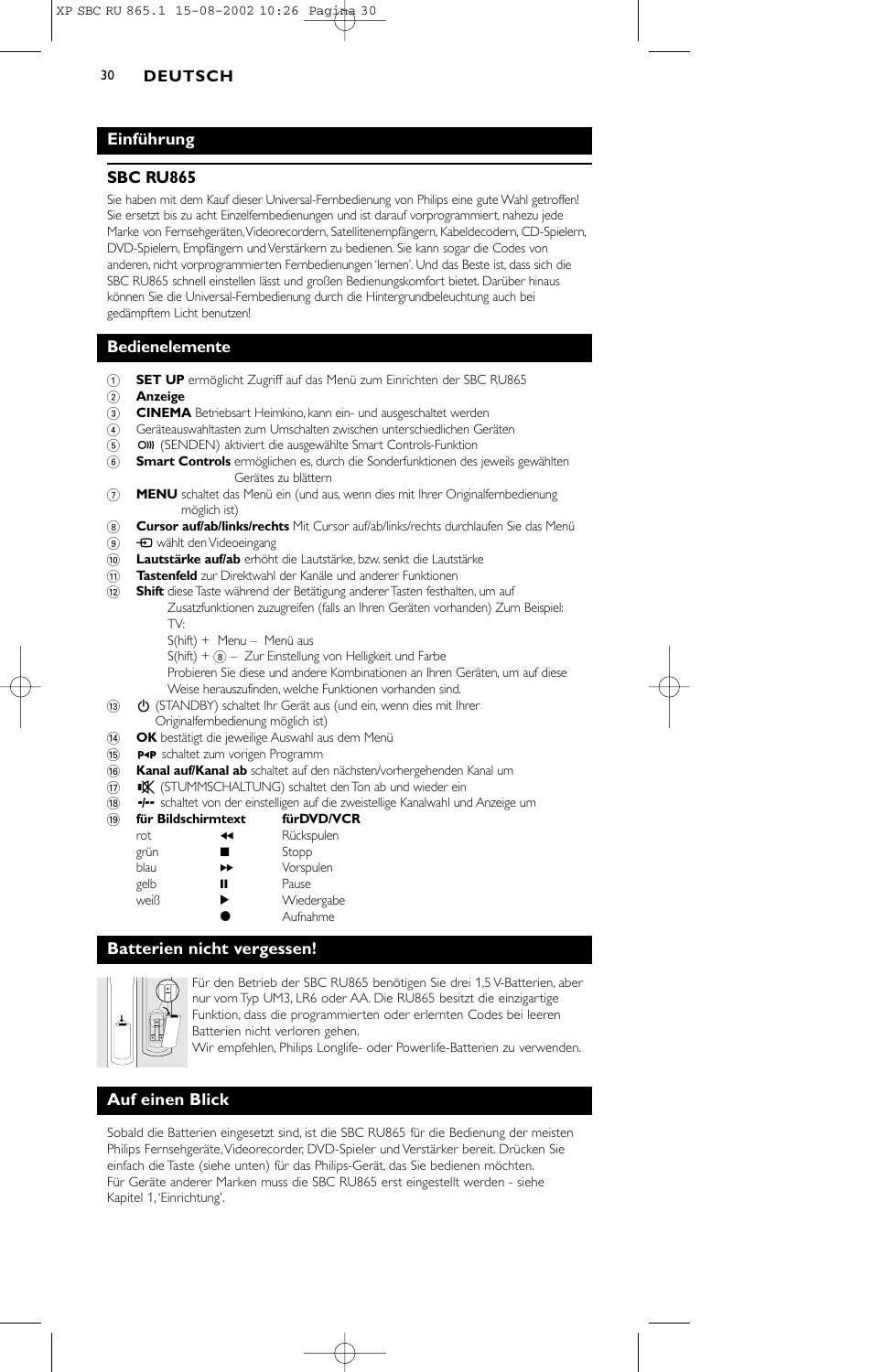Die SBC RU865 weist sechs Betriebsarten zur Bedienung von sechs unterschiedlichen Geräten auf. Die voreingestellten Betriebsarten sind Fernsehgerät (TV),Videorecorder (VCR), DVD und Verstärker (AMP). Die anderen beiden Betriebsarten können aus 18 weiteren unterschiedlichen Geräten ausgewählt werden. Sie können Ihre persönliche Liste mit Betriebsarten erstellen, indem Sie einfach Geräte hinzufügen und entfernen. Jede beliebige Kombination von sechs Geräten aus ihrer Bibliothek ist möglich. Die LCD sagt Ihnen, welche Betriebsart Sie aktiviert haben. Zum Umschalten zwischen Betriebsarten drücken Sie einfach die Taste des Gerätes, das Sie bedienen wollen. Mit den programmierbaren SMART CONTROLS kann jedem installierten Gerät jede beliebige Funktion zugeordnet werden.

In der Betriebsart HEIMKINO stehen die Hauptfunktionen für TV, DVD und Verstärker zur Verfügung. Einfach die Taste CINEMA drücken, und ohne die Betriebsart wechseln zu müssen können die wichtigsten Tastenfunktionen Ihrer Heimkinogeräte bedient werden. Näheres siehe in Kapitel 3,'Betriebsart Heimkino'.

## **1. Einrichtung**

Die SBC RU865 kann die meisten Fernsehgeräte,Videorecorder, Satellitenempfänger, DVD-Spieler, CD-Spieler,Tuner,Verstärker und Heimkinosysteme von Philips sofort bedienen. Für Geräte anderer Marken muss sie erst eingerichtet werden. Dank der intelligenten Installationshilfe von Philips, dem so genannten 'Simple System Setup', benötigen Sie dazu nur wenige Sekunden!

Es gibt zwei Installationsarten:

- normale Installation: zur Einrichtung der wichtigsten Tastenfunktionen jedes installierten Geräts.
- Heimkino-Installation: zur Einrichtung der wichtigsten Tastenfunktionen Ihres Heimkinosystems.

#### **Gerät hinzufügen**

- **1** Schauen Sie den Markennamen des Gerätes, das Sie bedienen möchten, in der Codeliste nach (in der Mitte dieses Handbuches).
- **2** Schalten Sie das Gerät, das Sie hinzufügen möchten, ein.
- **3** Drücken und halten Sie die Taste SETUP, bis in der Anzeige SETUP erscheint. → DEI<sup>J</sup> (erste Zeile)
	- → ADD (zweite Zeile)
- **4** Drücken Sie zur Bestätigung SENDEN. → SAT (zweite Zeile)
- **5** Use SMART CONTROLS to select the device to be added. **→ CABLE** (zum Beispiel – zweite Zeile)
- **6** Drücken Sie zur Bestätigung SENDEN.
- → CODE (erste Zeile) **7** Geben Sie mit Hilfe der Zahlentasten den Code ein.
- **→** 1234 (zum Beispiel zweite Zeile)
- **8** Drücken Sie zur Bestätigung SENDEN. ➜ STORED (zweite Zeile)
- **9** Drücken Sie eine beliebige Taste, um zu sehen, ob der Code richtig ist und Ihr Gerät reagiert.

*Reagiert das Gerät nicht oder funktionieren nicht alle Tasten einwandfrei, so ist der Code nicht richtig. In diesem Fall siehe 'Gerätecode ändern' weiter unten.*

#### **Gerät entfernen**

**1** Drücken und halten Sie die Taste SETUP, bis in der Anzeige SETUP erscheint. → DEV (erste Zeile)

→ ADD (zweite Zeile)

- **2** Verwenden Sie die SMART CONTROLS, um REMOVE auszuwählen. **→ REMOVE (zweite Zeile)**
- **3** Drücken Sie zur Bestätigung SENDEN. → Tl<sup>,</sup> (zweite Zeile)
- **4** Wählen Sie mit Hilfe der SMART CONTROLS das Gerät aus, das Sie entfernen möchten.
	- → VCR (zum Beispiel zweite Zeile)
- **5** Drücken Sie zur Bestätigung SENDEN.
	- **→ REMOVED** (zweite Zeile)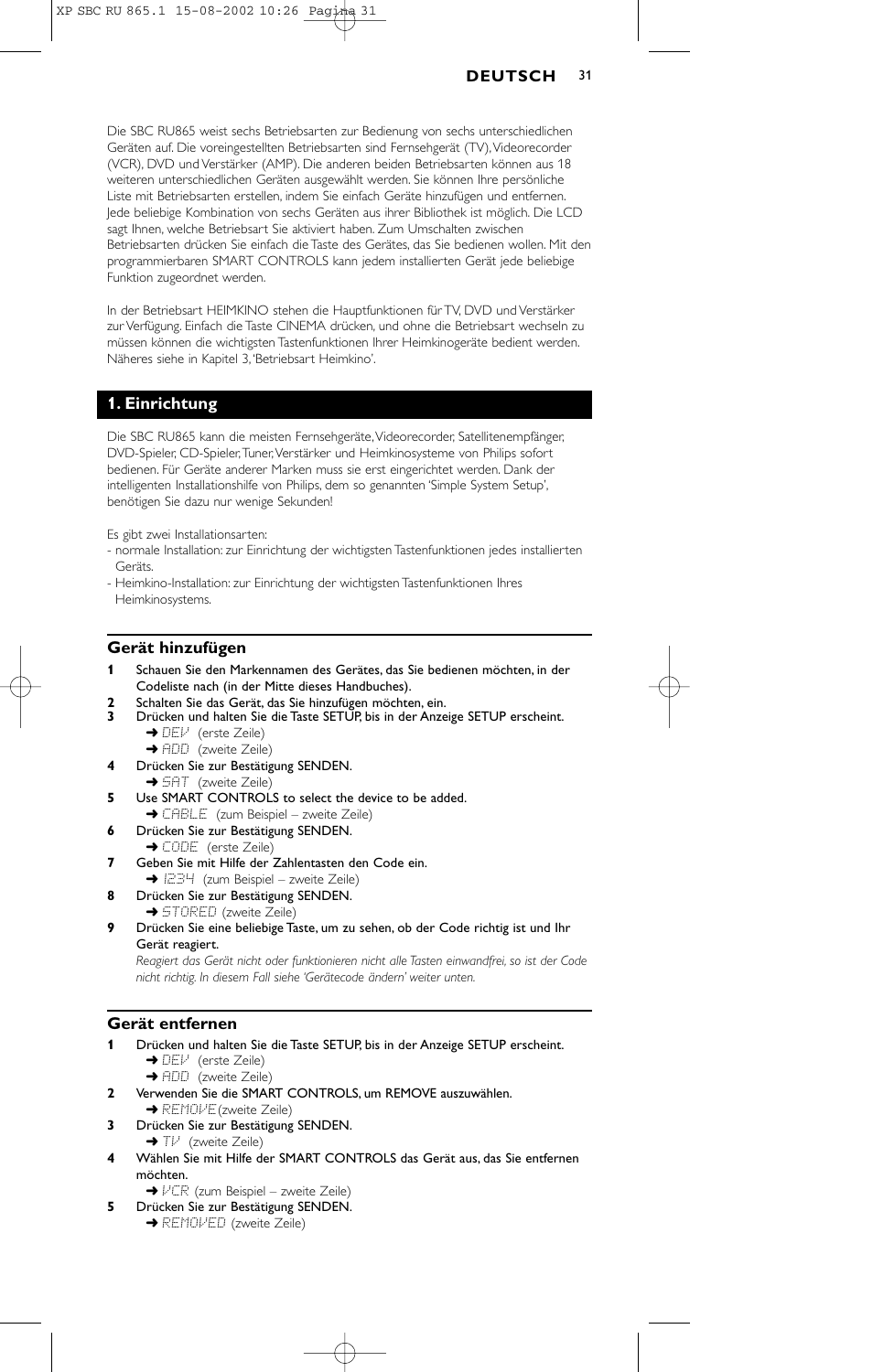#### **Gerätecode ändern**

- **1** Falls der eingegebene Code nicht richtig ist, schlagen Sie den nächsten Code in der Codeliste nach (in der Mitte dieses Handbuches).
- **2** Drücken und halten Sie die Taste SETUP, bis in der Anzeige SETUP erscheint. → DEV (erste Zeile)
	- → ADD (zweite Zeile)
- **3** Verwenden Sie die SMART CONTROLS, um CODE auszuwählen.
	- **→ CODE** (zweite Zeile)
- **4** Drücken Sie zur Bestätigung SENDEN.  $\rightarrow$  Tl $\prime$  (zweite Zeile)
- **5** Verwenden Sie die SMART CONTROLS, um das Gerät auszuwählen, für das Sie den Code ändern möchten.
	- **→ VCR** (zum Beispiel zweite Zeile)
- **6** Drücken Sie zur Bestätigung SENDEN. → CODE (erste Zeile)
- **7** Geben Sie mit Hilfe der Zahlentasten den neuen Code ein. → I234 (zum Beispiel – zweite Zeile)
- **8** Drücken Sie zur Bestätigung SENDEN.
- ➜ STORED (zweite Zeile)
- **9** Drücken Sie eine beliebige Taste, um zu sehen, ob der Code richtig ist und Ihr Gerät reagiert.

*Reagiert das Gerät immer noch nicht oder funktionieren nicht alle Tasten einwandfrei, so wiederholen Sie die obigen Schritte mit dem nächsten Code aus der Codeliste. Wenn Sie den richtigen Code nicht in der Codeliste finden können, siehe 'Autosearch' im nachfolgenden Abschnitt.*

### **Autosearch**

Wenn Sie den Code des Gerätes nicht finden können, prüft die patentierte Suchfunktion 'Autosearch' von Philips der Reihe nach alle Codes und findet den richtigen für Sie heraus! Vergewissern Sie sich, dass Ihr Gerät eingeschaltet ist. Sie wissen, dass der richtige Code gefunden wurde, wenn sich das Gerät abschaltet.

- **1** Schalten Sie das Gerät, das Sie hinzufügen möchten, ein. *Wenn Sie einen Videorecorder hinzufügen möchten, vergewissern Sie sich, dass ein Band eingelegt ist und läuft. Sobald der richtige Code gefunden wurde, hält das Band an.*
- **2** Drücken und halten Sie die Taste SETUP, bis in der Anzeige SETUP erscheint. ➜ DEV (erste Zeile)
	- → ADD (zweite Zeile)
- **3** Verwenden Sie die SMART CONTROLS, um SEARCH auszuwählen. **→ SEARCH** (zweite Zeile)
- **4** Verwenden Sie die SMART CONTROLS, um das Gerät auszuwählen, für das Sie den Code suchen möchten.
	- → Tl<sup>J</sup> (zum Beispiel zweite Zeile)
- **5** Drücken Sie zur Bestätigung SENDEN.
	- → Jedes Mal, wenn ein Code übertragen wird, wird er auf der LCD angezeigt. Zwischen Übertragungen besteht ein zeitlicher Abstand von 1,5 Sekunden. Sobald der richtige Code gefunden wurde, wird das Gerät ausgeschaltet.
- **6** *Sofort* SEND drücken, um die Suche abzubrechen.
	- → In der LCD erscheint das ausgewählte Gerät mit seinem Code.

Wenn Sie den richtigen Code verpasst haben, da die Suchaktion zu weit vorangeschritten ist, schalten Sie das Gerät erneut ein; drücken Sie anschließend < SMART CONTROLS um den vorigen Code erneut zu senden. Drücken Sie < SMART CONTROLS wiederholt, bis sich das Gerät wieder ausschaltet.

#### **7** Haben Sie den richtigen Code gefunden, drücken Sie SENDEN zum Abspeichern des Codes in der SBC RU865.

In Fällen, in denen keiner der Codes funktioniert oder Sie weiterhin bestimmte Funktionen Ihrer Originalfernbedienung vermissen, probieren Sie die Lösung aus, die wir Ihnen im Abschnitt 'Kopieren der Codes von der Originalfernbedienung' weiter unten anbieten, oder rufen Sie unsere Helpline an.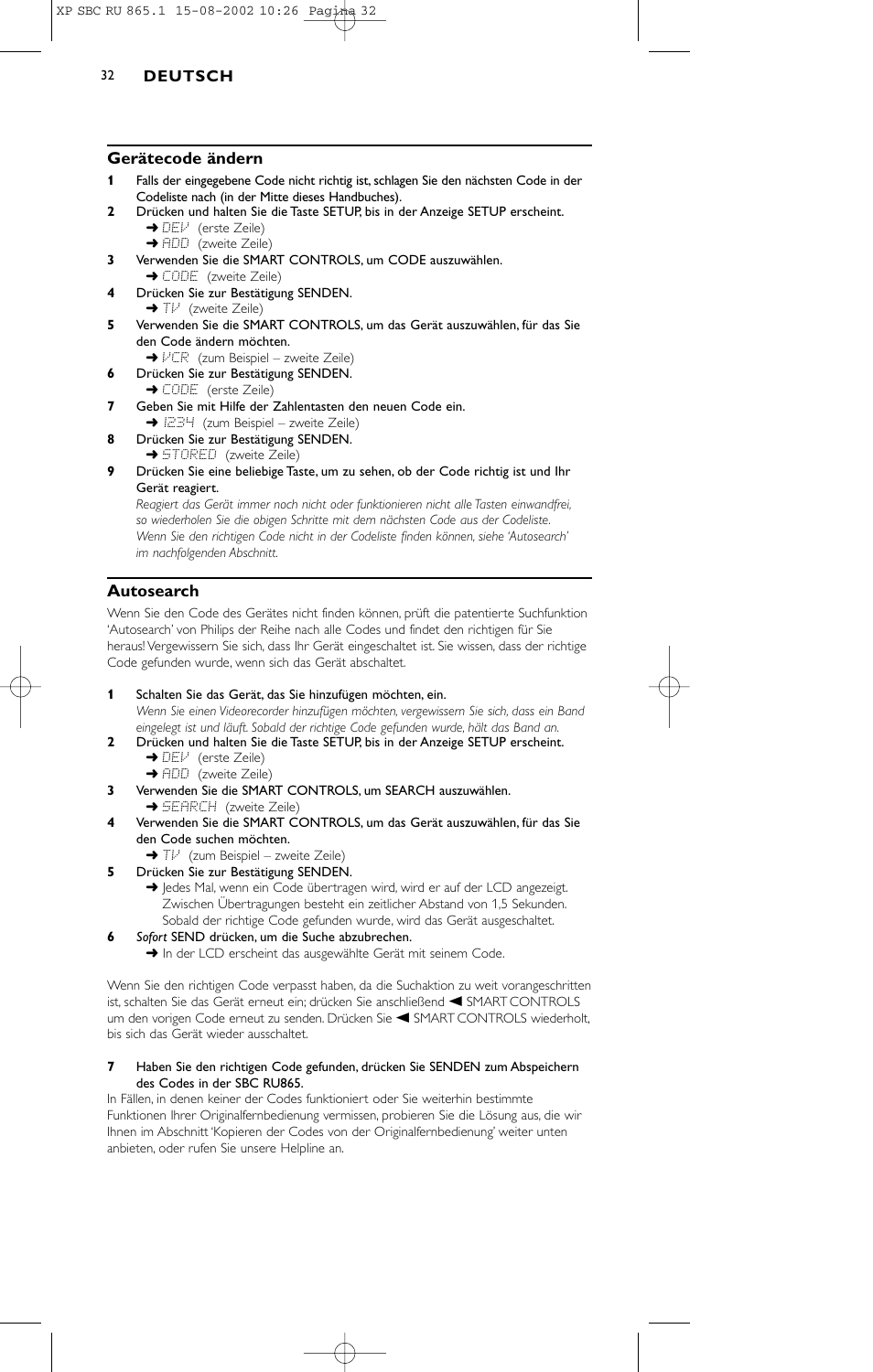

#### **Notieren Sie den Code!**

Zur Zeitersparnis für den Fall, dass einmal eine erneute Einstellung erforderlich werden sollte, notieren Sie den richtigen Code auf der Innenseite des Batterieschachts und hinten in diesem Heft. Sollten Sie vergessen haben, den Code zu notieren, können Sie den Code immer noch aus der SBC RU865 'auslesen'.

Siehe hierzu Kapitel 'Gerätecode lesen' weiter unten.

### **Gerätecode lesen**

- **1** Drücken und halten Sie die Taste SETUP, bis in der Anzeige SETUP erscheint. → DEI<sup>J</sup> (erste Zeile)
	- → ADD (zweite Zeile)
- **2** Verwenden Sie die SMART CONTROLS, um CODE auszuwählen. → CODE (zweite Zeile)
- **3** Drücken Sie zur Bestätigung SENDEN.
- **4** Verwenden Sie die SMART CONTROLS, um das Gerät auszuwählen, für das Sie den Code lesen möchten.
	- → Tl<sup>,</sup> (zum Beispiel zweite Zeile)
- **5** Drücken Sie zur Bestätigung SENDEN.
- → Der Code wird auf dem Bildschirm angezeigt. **6** Drücken Sie zur Bestätigung SENDEN.
	- → STORED (zweite Zeile)

### **Kopieren der Codes von der Originalfernbedienung**



Ist Ihr Gerät nicht in der Code-Liste angeführt oder fehlen bestimmte Codes in Ihrer Fernbedienung, bietet die SBC RU865 die Lösung. Sie kann Codes Ihrer Originalfernbedienung kopieren und nachbilden. So geht's... Plazieren Sie Ihre Originalfernbedienung so, dass die Vorderseite dem Infrarotsensorfenster der SBC RU865 gegenüber liegt. Legen Sie beide Fernbedienungen im Abstand von 3-8 cm auf einen flachen Untergrund. Stellen Sie sicher, dass in beide Fernbedienungen frische Batterien

eingesetzt wurden.

- **1** Drücken und halten Sie die Taste SETUP, bis in der Anzeige SETUP erscheint. → DEI<sup>J</sup> (erste Zeile)
	- → ADD (zweite Zeile)
- **2** Wählen Sie mit Hilfe der Geräteauswahltasten KEY aus.
- → KEY (erste Zeile)
- **3** Verwenden Sie die SMART CONTROLS, um LEARN auszuwählen.
- ➜ LEARN (zweite Zeile) **4** Drücken Sie zur Bestätigung SENDEN.
- ➜ LEARN(erste Zeile)
- **5** Wählen Sie mit Hilfe der SMART CONTROLS das Gerät aus, dessen Code Ihr
- SBC RU865 lernen soll.
	- **→** Tl<sup>,</sup> (zum Beispiel zweite Zeile)

Die SBC RU865 befindet sich jetzt im Lernbetrieb, und in der LCD erscheint das ausgewählte Gerät.

- **6** Drücken Sie zur Bestätigung SENDEN.
- **7** Drücken Sie auf Ihrer Fernbedienung eine programmierbare Taste. (Die Tasten unter der Trennlinie, die Standby-Taste und die SMART CONTROLS sind programmierbar.) ➜ ORIGIN (zweite Zeile)
- **8** Drücken Sie die Taste auf der Originalfernbedienung, deren Funktion Sie in die SBC RU865 kopieren möchten.
	- **→ STORED** (zweite Zeile)

*Sie haben Ihrer SBC RU 865 einen neuen Code beigebracht.Wollen Sie weitere Funktionen Ihrer Originalfernbedienung kopieren, beginnen Sie erneut mit Schritt 7. Drücken Sie SETUP, um das Menü zu schließen.*

#### *Tipp:Wählen Sie Tasten aus, die den Tasten Ihrer Originalfernbedienung entsprechen, um sich diese leichter merken zu können.*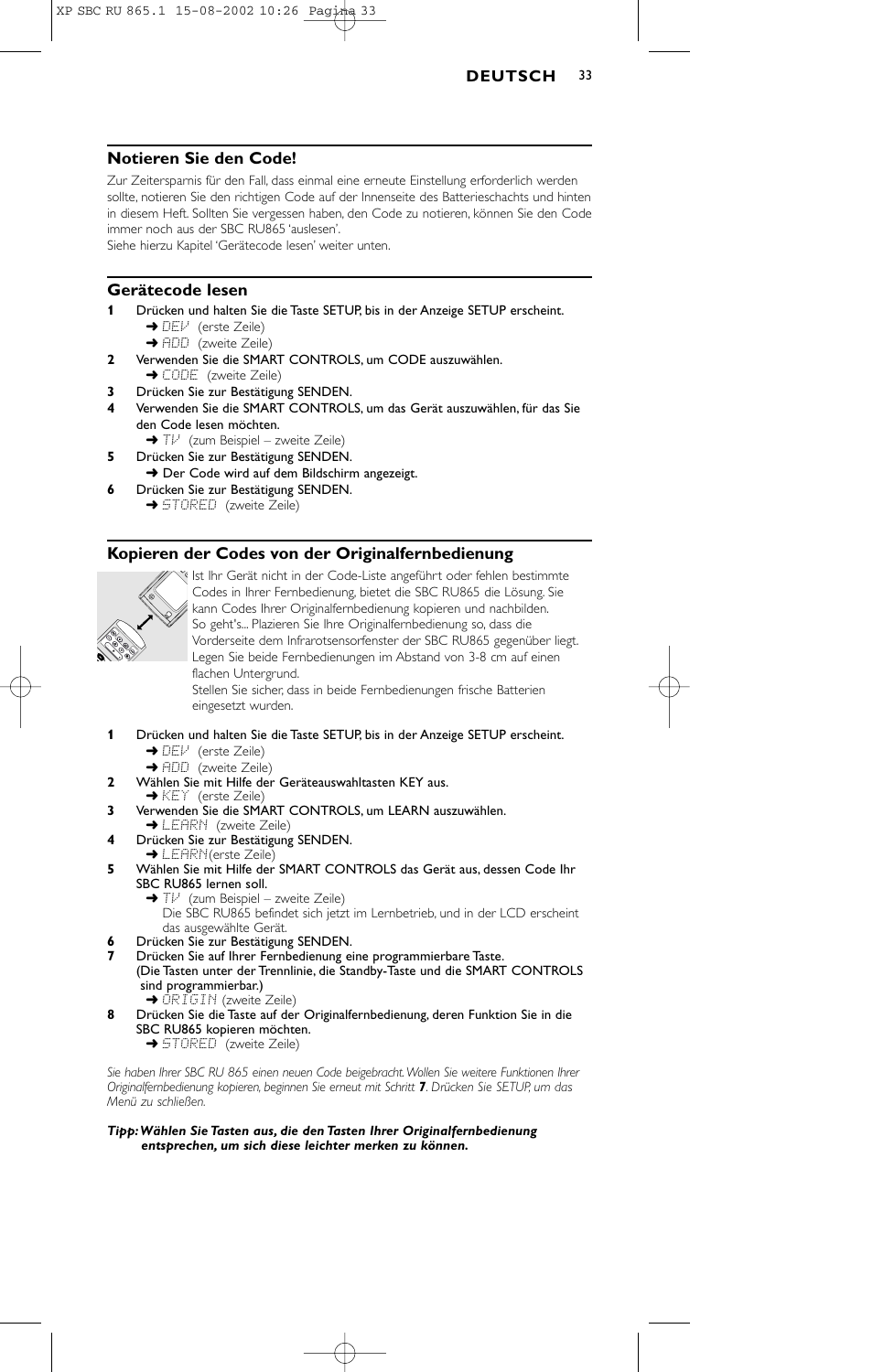Wenn die SBC RU865 eine Sekunde lang ERROR anzeigt, gefolgt von ORIGIN, dann hat die SBC RU865 das Signal nicht korrekt empfangen. In dem Fall:

- Ändern Sie den Abstand zwischen den beiden Fernbedienungen etwas und versuchen Sie es ab Schritt 1 erneut (probieren Sie dies mehrmals).
- Dieses Mal sollten Sie die Funktionstaste Ihrer Originalfernbedienung drücken und gleich wieder loslassen. In der LCD sollte STORED erscheinen, was anzeigt, dass die RU865 das Signal empfangen hat.
- Stellen Sie sicher, dass in beide Fernbedienungen frische Batterien eingesetzt wurden.
- Versuchen Sie, Ihre Codes unter anderen Lichtbedingungen zu kopieren. Licht von Leuchtstoffröhren kann das Signal beeinflussen, das Sie kopieren.

Die SBC RU865 wurde sorgfältig entwickelt und eingehend getestet und ist in der Lage, fast alle Infrarot-Fernbedienungssignale zu kopieren. In einigen seltenen Fällen benutzen Hersteller Infrarotsignale, die in keine Fernbedienung kopiert werden können. Probieren Sie aber bitte mit der Suchfunktion 'Autosearch', ob der betreffende Code in der vorprogrammierten Bibliothek enthalten ist.

## **Tastenfunktionen kopieren**

Es ist möglich,Tastenfunktionen von Tasten in einer Betriebsart (z.B.TV) auf Tasten in einer anderen Betriebsart (z.B. DVD) zu kopieren, so dass Sie unterschiedliche Geräte bedienen können, ohne die Betriebsart wechseln zu müssen. Zum Beispiel: Sie können TV auf Standby schalten, während Sie sich in der Betriebsart DVD befinden.

- **1** Drücken und halten Sie die Taste SETUP, bis in der Anzeige SETUP erscheint. → DEM (erste Zeile)
- → ADD (zweite Zeile) **2** Wählen Sie mit Hilfe der Geräteauswahltasten KEY aus.
	- → KEY (erste Zeile)
- **3** Verwenden Sie die SMART CONTROLS, um COPY auszuwählen. **→ COPY** (zweite Zeile)
- **4** Drücken Sie zur Bestätigung SENDEN. → FROM (erste Zeile)
- **5** Wählen Sie mit Hilfe der SMART CONTROLS das Gerät aus, von dem Sie Tastenfunktionen kopieren möchten.  $\rightarrow$  T $\nu$  (zum Beispiel – zweite Zeile)
- **6** Drücken Sie zur Bestätigung SENDEN.
- **7** Drücken Sie eine Taste, die Sie kopieren möchten. (Es können die Tasten unter der Trennlinie, die Standby-Taste und die SMART CONTROLS kopiert werden.)

*Hinweis:Wählen Sie mit Hilfe der Smart Control-Tasten eine Smart Control-Funktion und drücken Sie SENDEN um die Funktion zu kopieren.*

#### → TÜ (erste Zeile)

- **8** Wählen Sie mit Hilfe der SMART CONTROLS-Tasten das Gerät aus, in das Sie die Tastenfunktionen kopieren möchten
- → DI/D (zum Beispiel zweite Zeile)
- **9** Drücken Sie zur Bestätigung SENDEN.
- **10** Drücken Sie die Taste, auf die Sie die Funktion kopieren möchten. **→ STORED** (zweite Zeile)

*Hinweis:Wählen Sie mit Hilfe der Smart Controls-Tasten eine Smart Control Funktion und drücken Sie SENDEN, um die Funktion zu kopieren.*

#### **Makrotasten**

Mit Hilfe einer Makrotaste können Sie durch Drücken einer einzigen Taste eine Reihe von Funktionen ausführen.

- **1** Drücken und halten Sie die Taste SETUP, bis in der Anzeige SETUP erscheint. → DEV (erste Zeile)
- **→ ADD** (zweite Zeile) **2** Wählen Sie mit Hilfe der Geräteauswahltasten KEY aus.
- ➜ KEY (erste Zeile)
- **3** Verwenden Sie die SMART CONTROLS, um MACRO auszuwählen. → MACRO (zweite Zeile)
- **4** Drücken Sie zur Bestätigung SENDEN.
- **5** Wählen Sie mit Hilfe der SMART CONTROLS das Gerät aus, auf dem Sie das Makro installieren möchten.
	- → TI<sup>J</sup> (zum Beispiel zweite Zeile)
- **6** Drücken Sie zur Bestätigung SENDEN.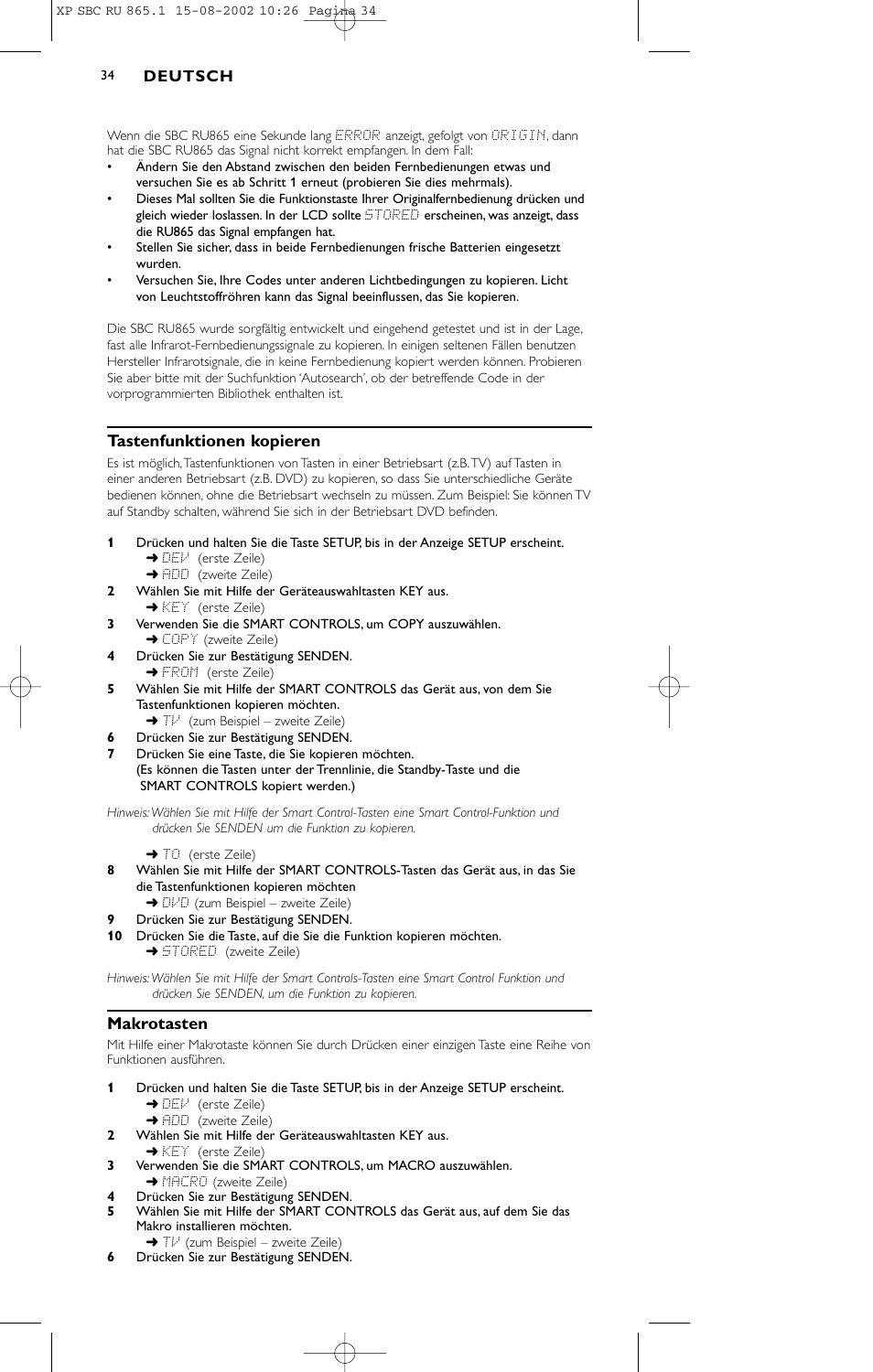- **7** Drücken Sie in der Betriebsart TV eine Taste, auf der Sie das Makro speichern möchten.
	- → MACRO (erste Zeile)
	- → START (zweite Zeile)

*Hinweise: - Drücken Sie die Tasten in der Reihenfolge, in der Ihre Geräte reagieren sollen.*

- *Die Tasten unter der Trennlinie, die Standby-Taste und die Smart Controls können als Makrotasten dienen.*
- *Wählen Sie mit Hilfe der Smart Control-Tasten eine Smart Control-Funktion und drücken Sie SENDEN, um die Taste als Makrotaste auszuwählen.*
- *Immer, wenn Sie eine Taste drücken, wird* SMART ADDED
- *(SMART HINZUGEFÜGT) angezeigt.*
- **8** Fangen Sie damit an, die Tasten zu drücken, die Sie im Makro speichern möchten, wenn nötig, indem Sie sich durch unterschiedliche Betriebsarten und Smart Controls bewegen.

*Hinweis: Drücken Sie SHIFT + SENDEN, um eine Smart Control-Funktion ins Makro zu speichern.*

**9** Drücken Sie SENDEN.

**→ STORED** (zweite Zeile)

### **2. Smart controls**

Mit den programmierbaren SMART CONTROLS können jeder Betriebsart bis zu acht Sonderfunktionen, wie Dolby Surround, Showview und Untertitel, hinzugefügt werden. Zum Beispiel:Wenn Sie einen Verstärker mit Dolby Surround eingerichtet haben, so können Sie diese Funktion mit Hilfe einer SMART CONTROLS Taste auf der RU 865 bedienen. Eine Reihe von Funktionen sind im Speicher der RU 865 bereits vorinstalliert. Sie können diese Funktionen entfernen oder durch Funktionen Ihrer Wahl ersetzen.

#### **Funktionen hinzufügen**

- **1** Drücken und halten Sie die Taste SETUP, bis in der Anzeige SETUP erscheint. ➜ DEV (erste Zeile)
	- ➜ ADD (zweite Zeile)
- **2** Wählen Sie mit Hilfe der Geräteauswahltasten KEY aus.
	- ◆ KEY (erste Zeile)
- **3** Verwenden Sie die SMART CONTROLS, um ADD auszuwählen.
- → ADD (zweite Zeile)
- **4** Drücken Sie SENDEN. **5** Wählen Sie mit Hilfe der SMART CONTROLS das Gerät aus, dem eine Smart Control Funktion hinzugefügt werden soll.
- **→** AMP (zum Beispiel zweite Zeile)
- **6** Drücken Sie zur Bestätigung SENDEN.
- **7** Wählen Sie mit Hilfe der SMART CONTROLS aus der Bibliothek eine Smart
- Control-Bezeichnung aus (zum Beispiel ADD Dolby). **8** Drücken Sie zur Bestätigung SENDEN.

*Hinweise: - Der Code für eine Funktion kann von einer anderen Fernbedienung 'gelernt' oder aus einer anderen Betriebsart kopiert werden.*

> *- Mit der Bibliothek an speziellen Heimkino-Bezeichnungen und anderen Namen können Sie die exotischeren Funktionen benennen und als Smart Controls speichern.*

### **Funktion entfernen**

- **1** Drücken und halten Sie die Taste SETUP, bis in der Anzeige SETUP erscheint. → DEV (erste Zeile)
	- → ADD (zweite Zeile)
- **2** Wählen Sie mit Hilfe der Geräteauswahltasten KEY aus.
- **→ KEY** (erste Zeile) **3** Drücken Sie SMART CONTROLS, um REMOVE auszuwählen.
- → REMOME (zweite Zeile)
- **4** Drücken Sie zur Bestätigung SENDEN.
- **5** Wählen Sie mit Hilfe der SMART CONTROLS das Gerät aus, von dem Sie eine Smart Control Funktion entfernen möchten. **→** AMP (zum Beispiel – zweite Zeile)
	- **6** Drücken Sie zur Bestätigung SENDEN.
- **7** Wählen Sie mit Hilfe der SMART CONTROL die Smart Control Funktion aus, die Sie entfernen möchten.
- **8** Drücken Sie zur Bestätigung SENDEN.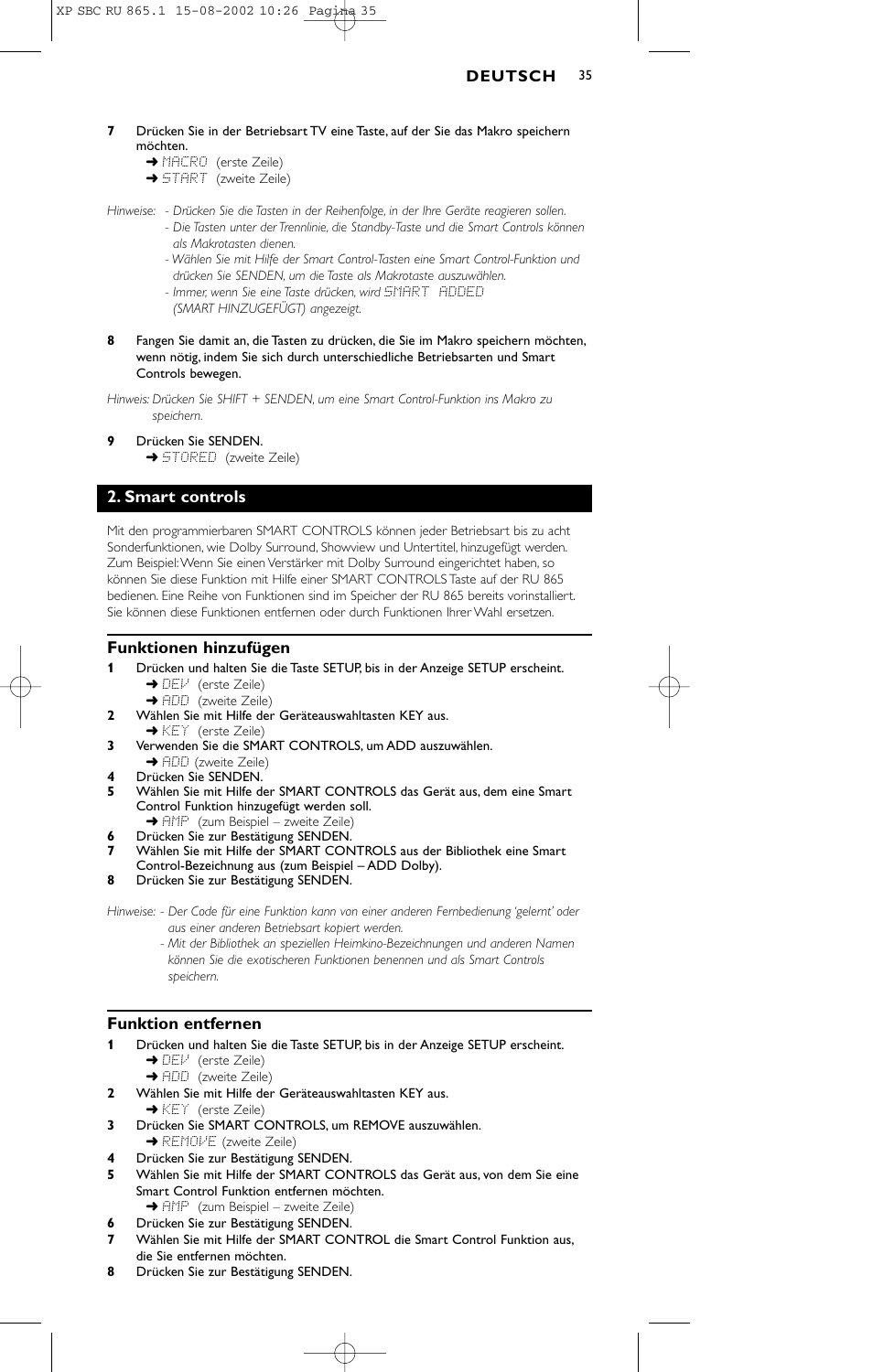### **Taste(n) zurücksetzen**

- **1** Drücken und halten Sie die Taste SETUP, bis in der Anzeige SETUP erscheint. → DEI<sup>J</sup> (erste Zeile)
	- **→** ADD (zweite Zeile)
- **2** Wählen Sie mit Hilfe der Geräteauswahltasten KEY aus. → KEY (erste Zeile)
- **3** Verwenden Sie die SMART CONTROLS, um RESET auszuwählen. **→ RESET** (zweite Zeile)
- **4** Drücken Sie zur Bestätigung SENDEN.
- **5** Wählen Sie mit Hilfe der SMART CONTROLS das Gerät aus, bei dem Sie die Tasten zurücksetzen möchten.
- → Tl<sup>,</sup> (zum Beispiel zweite Zeile)
- **6** Drücken Sie zur Bestätigung SENDEN.
- **7** Drücken einer Taste in der gewählten Betriebsart setzt die Taste auf die Werkseinstellungen zurück. (Es können die Tasten unter der Trennlinie, die Standby-Taste und die SMART

CONTROLS zurückgesetzt werden.)

*Hinweis:Wählen Sie mit Hilfe der Smart Control Tasten eine Smart Control Funktion und drücken Sie SENDEN, um die Funktion zurück zu setzen.*

### *Zurücksetzen aller Tasten eines Geräts:*

- **7** Verwenden Sie die SMART CONTROLS, um ALL auszuwählen. → ALL (zweite Zeile)
- **8** Wählen Sie mit Hilfe der SMART CONTROLS das Gerät aus, bei dem Sie die Tasten zurücksetzen möchten.
- → SAT (zum Beispiel zweite Zeile)
- **9** Drücken Sie zur Bestätigung SENDEN. **→ SURE ?** (zweite Zeile)

### **10** Drücken Sie zur Bestätigung nochmals SENDEN.

*Hinweis: Die gesamte Programmierung wird gelöscht, die RU865 kehrt zu ihrer vorgegebenen Einrichtung zurück.*

#### *Zurücksetzen aller Tasten aller Geräte:*

- **5** Verwenden Sie die SMART CONTROL, um All DEVICES auszuwählen.
- → ALL DEVICES (zweite Zeile) **6** Drücken Sie zur Bestätigung SENDEN.
- ➜ SURE ?
- **7** Drücken Sie zur Bestätigung nochmals SENDEN.

*Hinweis: Die gesamte Programmierung wird gelöscht, die RU865 kehrt zu ihrer vorgegebenen Einrichtung zurück.*

## **3. Betriebsart Heimkino**

Heimkino (Home Cinema) ist ein integriertes A/V-System, das beste Sound- und Bild-Unterhaltung bietet. Zur Bedienung mehrerer Geräte Ihres Heimkinosystems mit Ihrer Fernsteuerung bietet die SBC RU865 die Betriebsart Heimkino.

*Hinweis: Die CINEMA-Taste der SBC RU865 sollten Sie erst programmieren, wenn die Programmierung aller anderen Geräte abgeschlossen ist.*

Die SBC RU865 wurde bereits im Werk auf die Bedienung von Fernsehgeräten, Videorecordern, DVD-Spielern und Verstärkern unter CINEMA eingestellt. Zur Programmierung Ihrer Geräte in der Betriebsart Heimkino müssen Sie lediglich Folgendes tun:

## **Gerät hinzufügen**

- **1** Schauen Sie den Markennamen des Gerätes, das Sie hinzufügen möchten, in der Codeliste nach (in der Mitte dieses Handbuches).
- **2** Drücken Sie CINEMA, um in die Betriebsart Heimkino zu wechseln. ➜ **HOME CINEMA**
- **3** Drücken und halten Sie die Taste SETUP, bis in der Anzeige SETUP erscheint. → DEI<sup>J</sup> (erste Zeile)
	- → ADD (zweite Zeile)
- **4** Drücken Sie zur Bestätigung SENDEN. →  $VCR$  (zum Beispiel – zweite Zeile)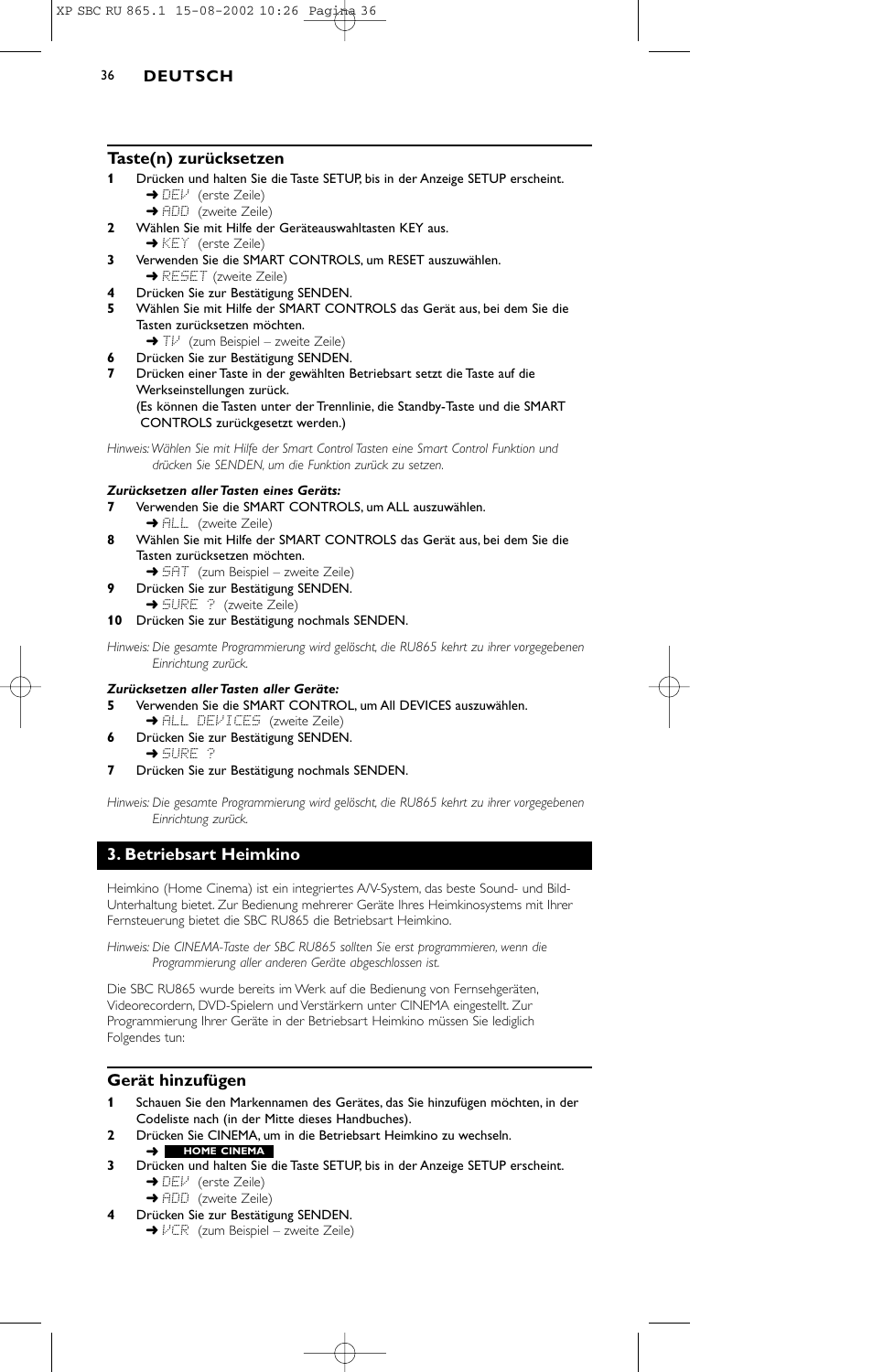## **DEUTSCH** 37

- **5** Wählen Sie mit Hilfe der SMART CONTROLS das Gerät aus, das Sie hinzufügen möchten.
	- → 5AT (zum Beispiel zweite Zeile)
- **6** Drücken Sie zur Bestätigung SENDEN. → CODE (erste Zeile)
- **7** Geben Sie mit Hilfe der Zahlentasten den Code ein. → 1234 (zum Beispiel – zweite Zeile)
- **8** Drücken Sie zur Bestätigung SENDEN. **→** STORED (zweite Zeile)

#### **Gerät entfernen**

- **1** Drücken Sie CINEMA, um in die Betriebsart Heimkino zu wechseln. ➜ **HOME CINEMA**
- **2** Drücken und halten Sie die Taste SETUP, bis in der Anzeige SETUP erscheint. → DEI<sup>J</sup> (erste Zeile)
	- → ADD (zweite Zeile)
- **3** Verwenden Sie die SMART CONTROLS, um REMOVE auszuwählen. → REMOVE (zweite Zeile)
- **4** Drücken Sie zur Bestätigung SENDEN.
- **5** Wählen Sie mit Hilfe der SMART CONTROLS das Gerät aus, das Sie entfernen möchten.
- → VCR (zum Beispiel zweite Zeile)
- **6** Drücken Sie zur Bestätigung SENDEN. → REMOVED (zweite Zeile)

#### **Heimkino-Tasten festlegen**

Weisen Sie unterschiedliche Tasten auf Ihrer SBC RU865 in der Betriebsart Heimkino unterschiedlichen Geräten zu, einfach indem Sie Folgendes tun:

- **1** Drücken Sie CINEMA, um in die Betriebsart Heimkino zu wechseln. ➜ **HOME CINEMA**
- **2** Drücken und halten Sie die Taste SETUP, bis in der Anzeige SETUP erscheint. → DEI<sup>J</sup> (erste Zeile)
	- **→** ADD (zweite Zeile)
- **3** Wählen Sie mit Hilfe der Geräteauswahltasten KEY aus.
- → KEY (erste Zeile) **4** Verwenden Sie die SMART CONTROLS, um DEFINE auszuwählen. → DEFINE (zweite Zeile)
- **5** Wählen Sie mit Hilfe der SMART CONTROLS das Gerät aus, von dem Sie in der Betriebsart Heimkino Funktionen kopieren möchten. → Tl<sup>,</sup> (zum Beispiel – erste Zeile)
- **6** Drücken Sie die Tasten, die Sie in die Betriebsart Heimkino kopieren möchten.

*Hinweise: - Sie können dies für alle Funktionen aller eingerichteten Geräte wiederholen. - Immer, wenn Sie eine Taste drücken, wird das in der Anzeige mit* OK *bestätigt.*

**7** Zum Beenden der Festlegung der Heimkino-Tasten drücken Sie SENDEN. → STORED (zweite Zeile)

## **Heimkino-Tasten zurücksetzen**

Setzen Sie unterschiedliche Tasten auf Ihrer SBC RU865 auf die ursprüngliche Heimkino-Funktion zurück, einfach indem Sie Folgendes tun:

- **1** Drücken Sie CINEMA, um in die Betriebsart Heimkino zu wechseln. ➜ **HOME CINEMA**
- **2** Drücken und halten Sie die Taste SETUP, bis in der Anzeige SETUP erscheint. → DEI<sup>J</sup> (erste Zeile)
	- → ADD (zweite Zeile)
- **3** Wählen Sie mit Hilfe der Geräteauswahltasten KEY aus. → KEY (erste Zeile)
- **4** Verwenden Sie die SMART CONTROLS, um RESET auszuwählen. → RESET (zweite Zeile)
- **5** Drücken Sie zur Bestätigung SENDEN.
- **6** Drücken Sie die Taste(n), die Sie zurücksetzen möchten.
- **7** Drücken Sie zur Bestätigung SENDEN. → DONE (zweite Zeile)

*Hinweis: Immer, wenn Sie eine Taste drücken, wird das in der Anzeige mit OK bestätigt.* 

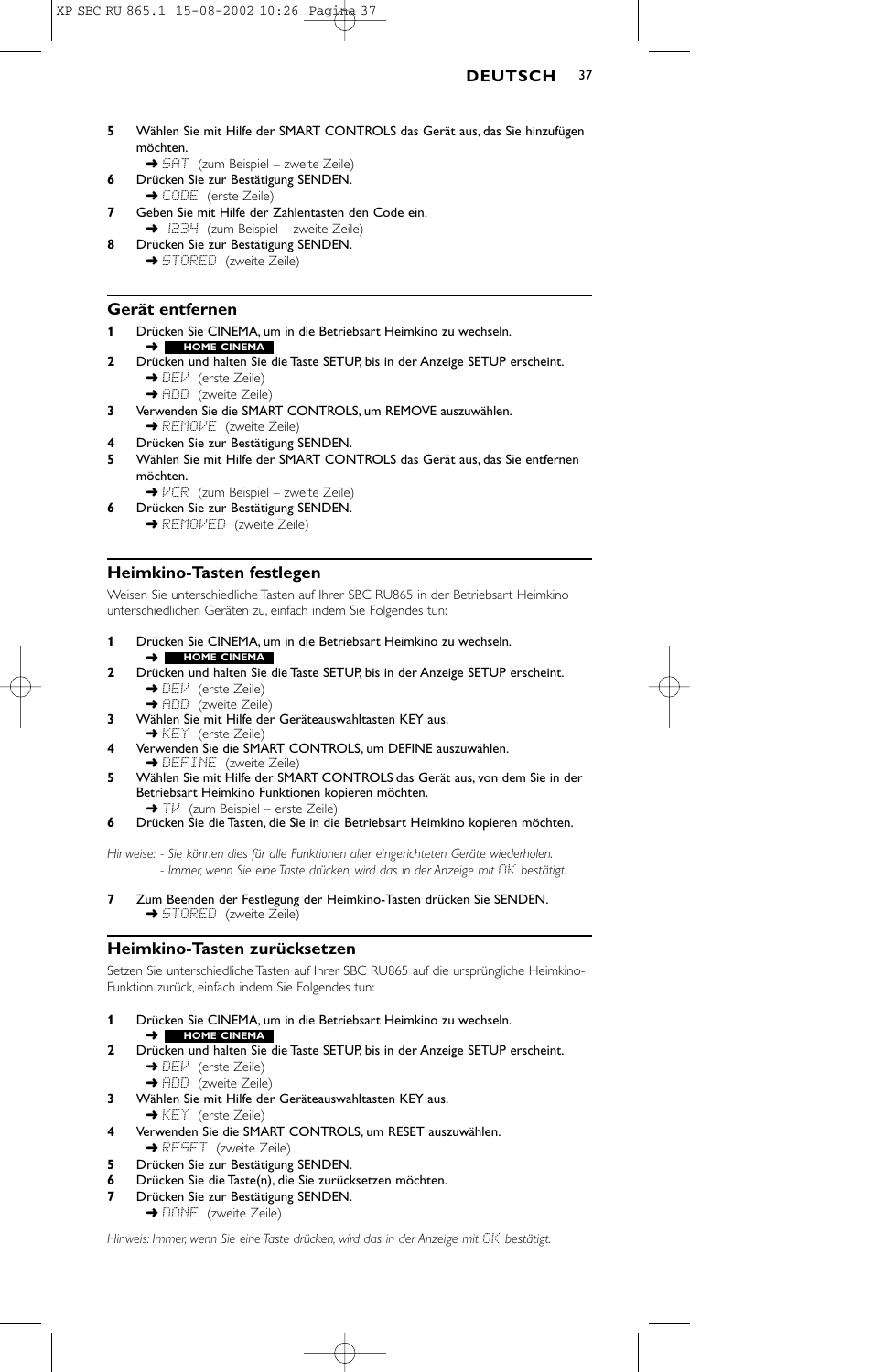## 38 **DEUTSCH**

## **4. Zusatzfunktionen**

#### **Einrichtung der Hintergrundbeleuchtung**

- **1** Drücken und halten Sie die Taste SETUP, bis in der Anzeige SETUP erscheint. → DEV (erste Zeile)
	- → ADD (zweite Zeile)
- **2** Wählen Sie mit Hilfe der Geräteauswahltasten LIGHT aus. → LIGHT (erste Zeile)
- **3** Verwenden Sie die SMART CONTROLS zur Auswahl von entweder AUS, 5 oder 15 Sekunden Hintergrundbeleuchtung.
- → OFF (zum Beispiel zweite Zeile)
- **4** Drücken Sie zur Bestätigung SENDEN.

*Hinweis:Wenn Sie die Hintergrundbeleuchtung ständig verwenden, werden die Batterien schneller aufgebraucht.*

## **Brauchen Sie Hilfe?**

Sollten Sie zur SBC RU865 Fragen haben, so rufen Sie bitte unsere Info-Hotline an oder schicken Sie uns eine E-Mail mit Ihrer Frage. Die Telefonnummer/E-Mail-Adresse finden Sie im Abschnitt mit der Codeliste in diesem Heft.

Falls Sie keine Antwort auf Ihre Fragen finden, tragen Sie am Ende des Abschnitts mit der Codeliste in diesem Heft einige wichtige Angaben zu Ihren Geräten ein. (Machen Sie diese Angaben auch in Ihrer E-Mail.) Damit können unsere Mitarbeiter Ihnen besser und schneller behilflich sein.

Schlagen Sie die Modellnummern in der Bedienungsanleitung der Geräte nach oder schauen Sie auf der Rückseite der Geräte nach.

Wenn Sie unsere Hotline anrufen, stellen Sie sich ans Gerät – auf diese Weise können unsere Mitarbeiter Ihnen helfen, die korrekte Funktionalität Ihrer Fernbedienung zu prüfen.

Die Modellnummer Ihrer Philips Universal-Fernbedienung lautet: SBC RU865 Kaufdatum: / /

Tag/Monat/Jahr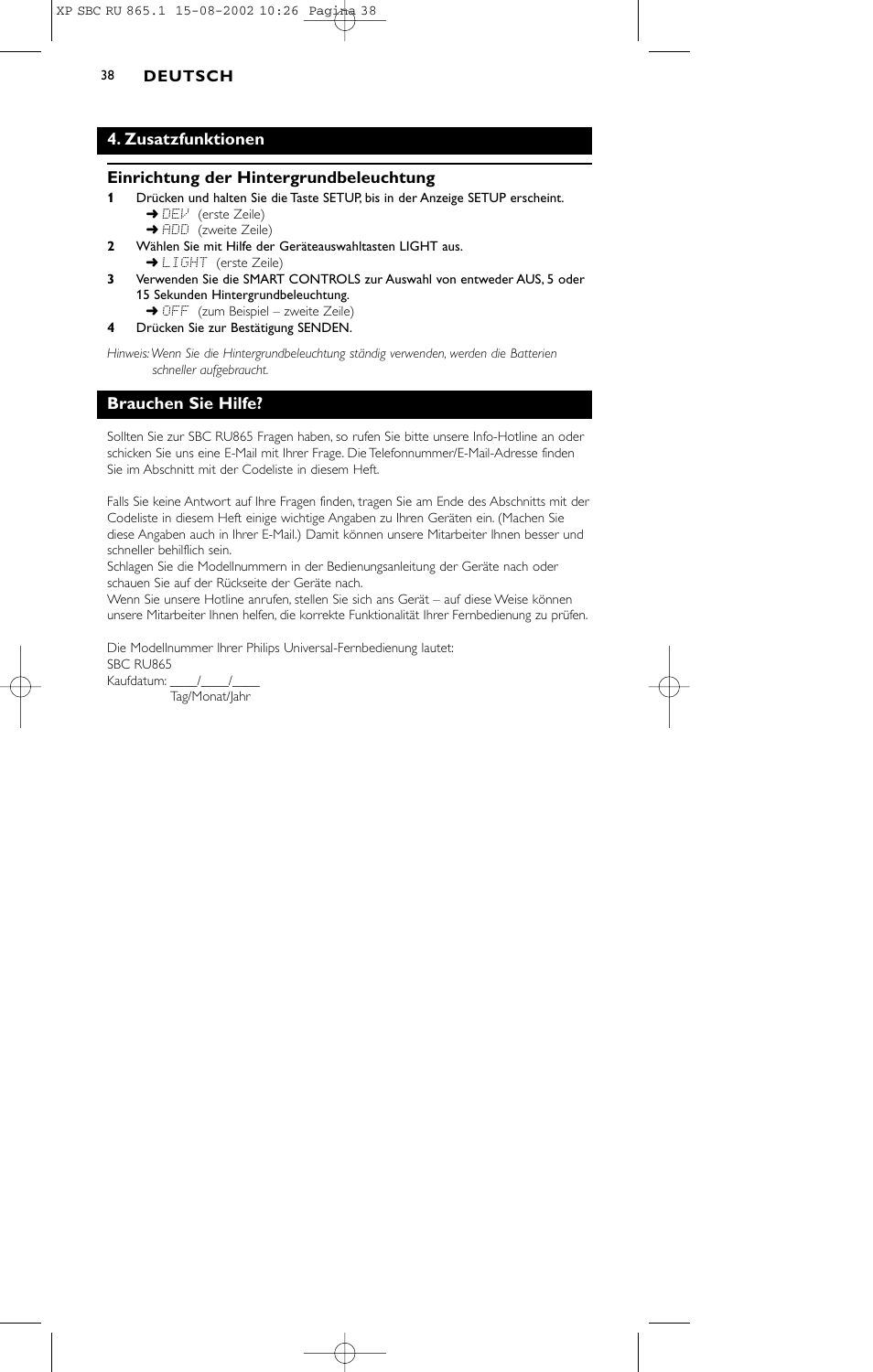## **Inleiding**

#### **SBC RU865**

U hebt een uitstekende keus gemaakt bij het aanschaffen van deze universele Philipsafstandsbediening! Hij vervangt zes verschillende afstandsbedieningen en is voorgeprogrammeerd op de bediening van vrijwel elk merk TV, videorecorder, satellietontvanger, decoder, CD-speler, DVD-speler, tuner, versterker en home cinema. U kunt zelfs codes kopiëren van andere afstandsbedieningen die niet voorgeprogrammeerd zijn. Het mooiste is wel dat de SBC RU865 eenvoudig te programmeren en gebruiksvriendelijk is. Dit geldt dankzij de achtergrondverlichting ook in zwak verlichte kamers!

## **Toetsen en display**

- 1 **SET UP** activeert het Setup-menu van de SBC RU865
- 2 **Display**
- 3 **CINEMA** schakelt stand 'Home cinema' in en uit (4) **Bronkeuzetoetsen** voor kiezen tussen verschille
- **Bronkeuzetoetsen** voor kiezen tussen verschillende apparaten
- 6 OII (Verzendtoets) activeert de gekozen Smart Control-functie
- 6 **SMART CONTROLS** voor het scrollen door speciale functies van een gekozen apparaat
- 7 **MENU** schakelt het menu in (en uit als dat ook op de oorspronkelijke afstandsbediening mogelijk is)
- 8 **Cursorknop** verplaatst de cursor horizontaal en verticaal in een menu
- 9 **+D** Video-ingang kiezen
- 0 **Volumetoets** om het volume te verhogen of verlagen
- ! **Cijfertoetsen** om direct een zender en andere functies te kiezen
- @ **SHIFT-toets** ingedrukt houden en op een andere toets drukken als u extra
	- functies (indien beschikbaar op het apparaat) wilt kiezen. Bijvoorbeeld: TV:
		- S(hift) + Menu Menu uit
		- $S(hift) +  $\circledast$  Helderheid en kleur aanpassen$
		- Probeer deze en andere SHIFT-combinaties om na te gaan welke
		- functies bij uw apparaten beschikbaar zijn.
- **(3) CO** (STANDBY) schakelt uw apparaat uit (en in als dat ook op de oorspronkelijke afstandsbediening mogelijk is)
- **14 OK** als u de in een menu gekozen optie wilt bevestigen
- (15) P-P kiest het vorige programma
- ^ **PROG** gebruikt u om naar de volgende/vorige zender te gaan
- (17) **NK** (MUTE) schakelt het geluid uit en weer in
- \* 3 wisselt af tussen zendernummers met 1 of 2 cijfers
- ( **voor Teletekst voor DVD/VCR**

| rood  | ↤  | Terugspoelen   |
|-------|----|----------------|
| groen |    | Stop           |
| blauw | ▶▶ | Vooruitspoelen |
| geel  | п  | Pauze          |
| wit   | ▶  | Afspelen       |
|       |    | Opnemen        |

## **Vergeet de batterijen niet!**



Voor de SBC RU865 hebt u drie batterijen van 1,5 V nodig, type UM3, LR6 of AA.Vervang de batterijen minimaal één keer per jaar. De RU865 heeft een unieke functie die zorgt dat de geprogrammeerde of geleerde codes niet verloren gaan als de batterijen leeg zijn. We raden u aan Philips Longlife- of Powerlife-batterijen te gebruiken.

#### **In het kort**

Zodra u de batterijen in de afstandsbediening hebt geplaatst, kunt u met de SBC RU865 de meeste TV's, videorecorders, DVD-spelers en versterkers van Philips bedienen. Kies met de bronkeuzetoetsen (wordt later behandeld) het Philips-apparaat dat u wilt bedienen.Wilt u een apparaat van een ander merk bedienen, dan moet u dat eerst in de SBC RU865 programmeren. Zie hoofdstuk 1, 'Instellen'.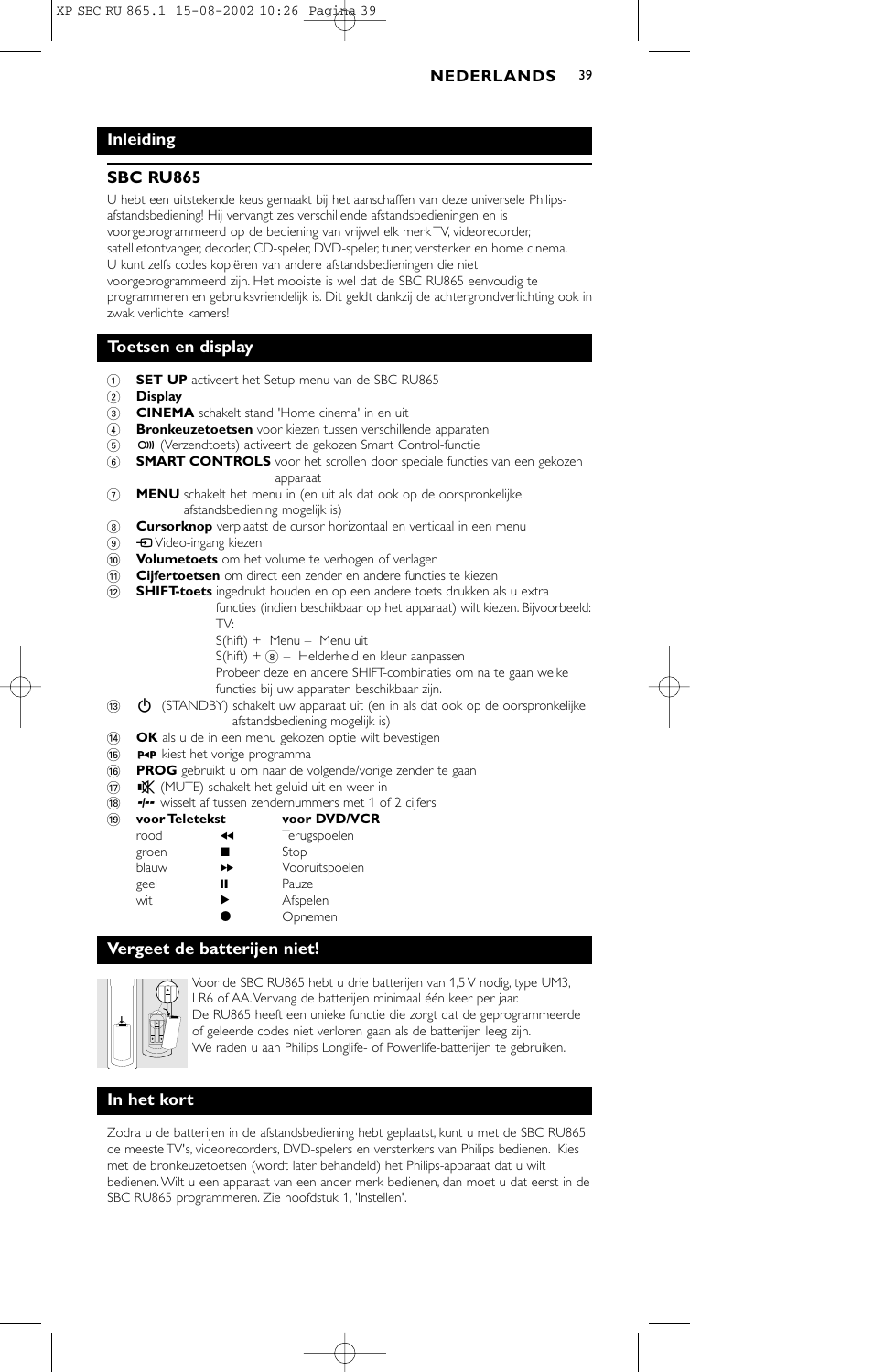De SBC RU865 heeft zes standen, voor het bedienen van zes verschillende apparaten. De standaard ingestelde apparaten zijn TV,VCR (videorecorder), DVD en AMP (versterker).Voor de overige twee standen kunt u uit 18 apparaten kiezen.Vanuit de bibliotheek kunt u elke gewenste combinatie van zes apparaten samenstellen door apparaten toe te voegen of te verwijderen. Op het display ziet u welk apparaat u op dat moment hebt gekozen. Met de bronkeuzetoetsen kunt u naar een ander apparaat gaan. Met de programmeerbare SMART CONTROLS kunt u aan een geïnstalleerd apparaat bedieningsfuncties toevoegen.

In de stand HOME CINEMA kunt u de belangrijkste functies voor TV, DVD en versterker bedienen. Druk direct op de CINEMA-toets als u de belangrijkste functies van uw cinemaapparatuur wilt bedienen. Dit kan dus zonder vooraf de stand Home Cinema te kiezen. Kijk in hoofdstuk 3, 'Home Cinema', voor meer informatie.

## **1. Instellen**

De SBC RU865 is voorgeprogrammeerd voor het bedienen van de meeste TV's, videorecorders, satellietontvangers, DVD-spelers, CD-spelers, tuners, versterkers en home cinema-systemen van Philips. Apparatuur van andere merken moet u eerst in de SBC RU865 programmeren. Dit doet u echter dankzij Philips 'Simple System Set-up' in een paar seconden!

De RU865 heeft twee setup-standen:

- normale setup: basisfuncties van elk geprogrammeerd apparaat instellen.
- home cinema setup: basisfuncties van uw home cinema-apparatuur instellen.

#### **Apparaat toevoegen**

- **1** Zoek in de codelijst (midden in deze handleiding) het merk van het apparaat dat u wilt toevoegen.
- **2** Schakel het toe te voegen apparaat in.
- **3** Houd de SET UP-toets ingedrukt tot SET UP op het display verschijnt.  $\rightarrow$  DEV (eerste regel)
	- **→** ADD (tweede regel)
- **4** Druk op de Verzendtoets om deze keuze te bevestigen.
- **5** Kies met de SMART CONTROLS het apparaat dat u wilt toevoegen. → CABLE (bijvoorbeeld - tweede regel)
- **6** Druk op de Verzendtoets om deze keuze te bevestigen.
- → CODE (eerste regel)
- **7** Geef met de cijfertoetsen de code in. → I234 (bijvoorbeeld - tweede regel)
- **8** Druk op de Verzendtoets om deze keuze te bevestigen.
- **→** STORED (tweede regel)
- **9** Druk op een willekeurige toets om na te gaan of de code correct is en het apparaat reageert.

*Reageert het apparaat niet of werken sommige toetsen niet goed, dan is de ingevoerde code niet correct. Kijk in dat geval bij 'Apparaatcode wijzigen'.*

## **Apparaat verwijderen**

- **1** Houd de SET UP-toets ingedrukt tot SET UP op het display verschijnt.
	- ➜ DEV (eerste regel)
	- → ADD (tweede regel)
- **2** Kies met de SMART CONTROLS de optie REMOVE (verwijderen).
	- → REMOVE (tweede regel)
- **3** Druk op de Verzendtoets om deze keuze te bevestigen. → Tl<sup>.</sup> (tweede regel)
- **4** Kies met de SMART CONTROLS het apparaat dat u wilt verwijderen.
- **→**  $VCR$  (bijvoorbeeld tweede regel)
- **5** Druk op de Verzendtoets om deze keuze te bevestigen. **→ REMOMED** (tweede regel)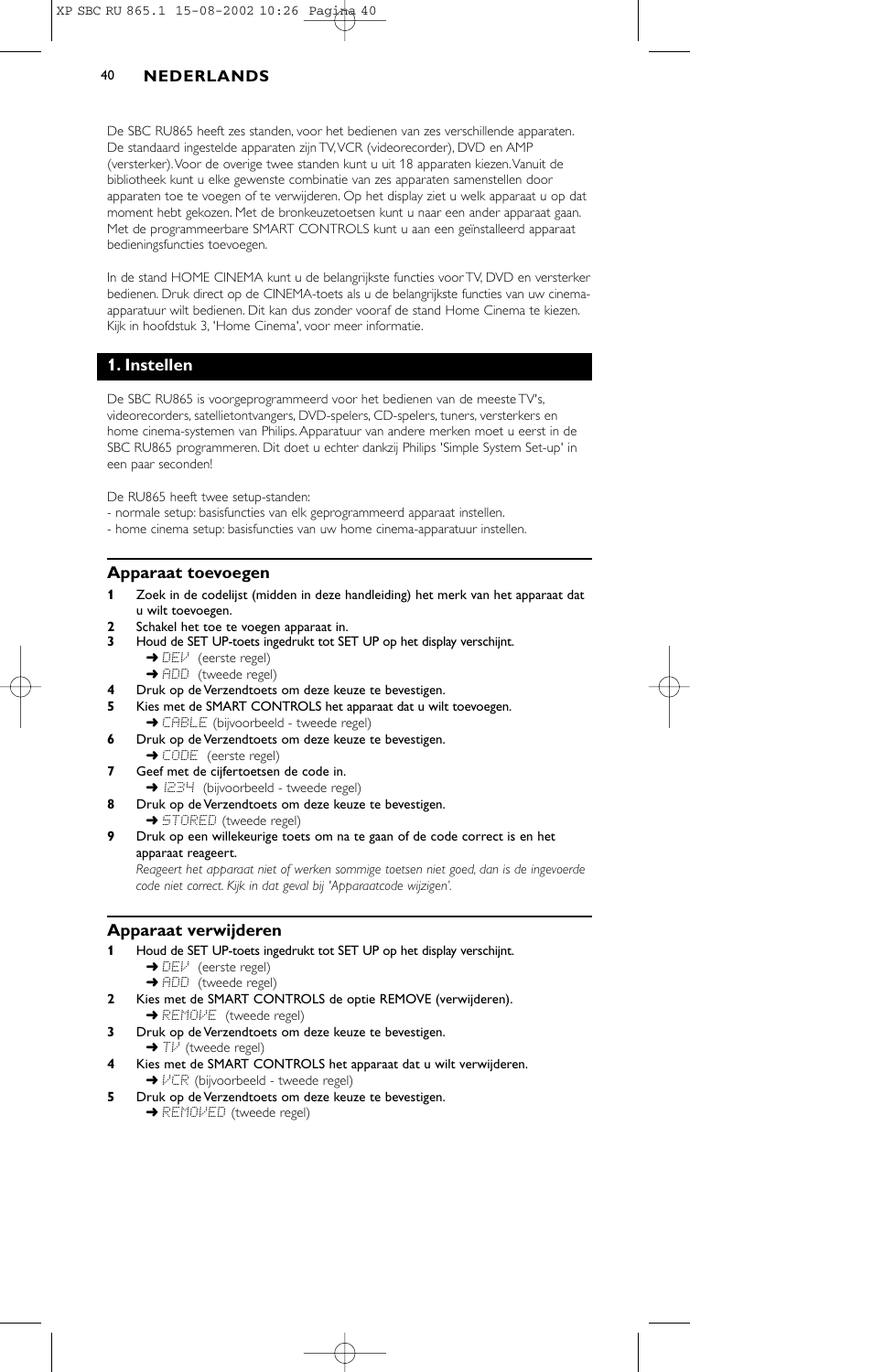

#### **Apparaatcode wijzigen**

- **1** Als de apparaatcode fout is, zoek dan de volgende code in de codelijst (midden in deze handleiding).
- **2** Houd de SET UP-toets ingedrukt tot SET UP op het display verschijnt. → DEI<sup>J</sup> (eerste regel)
	- → ADD (tweede regel)
- **3** Kies met de SMART CONTROLS de optie CODE.
- **→ CODE** (tweede regel) **4** Druk op de Verzendtoets om deze keuze te bevestigen.  $\rightarrow$  Tl $\prime$  (tweede regel)
- **5** Kies met de SMART CONTROLS het apparaat waarvan de u de code wilt wijzigen.
	- **→**  $VER$  (bijvoorbeeld tweede regel)
- **6** Druk op de Verzendtoets om deze keuze te bevestigen. → CODE (eerste regel)
- **7** Geef met de cijfertoetsen de nieuwe code op. **→** 1234 (bijvoorbeeld - tweede regel)
- **8** Druk op de Verzendtoets om deze keuze te bevestigen. **→ STORED** (tweede regel)
- **9** Druk op een willekeurige toets om na te gaan of de code correct is en het apparaat reageert.

*Reageert het apparaat nog steeds niet of werken sommige toetsen niet goed, herhaal de zojuist uitgevoerde stappen dan met de volgende code uit de lijst.*

*Werkt geen van de codes uit het overzicht correct, probeer het dan met 'Automatisch zoeken', zoals hieronder behandeld.*

## **Automatisch zoeken**

Als geen van de door u opgegeven codes het gewenste resultaat oplevert, dan kan de gepatenteerde Philips-functie 'Autosearch' alle codes testen en de juiste voor u opzoeken! Zorg dat het gewenste apparaat is ingeschakeld. De juiste code is gevonden zodra het apparaat automatisch wordt uitgeschakeld.

**1** Schakel het toe te voegen apparaat in.

*Als u een VCR wilt toevoegen, leg er dan een band in en start het afspelen. Zodra de juiste code is gevonden, wordt het afspelen automatisch gestopt.*

- **2** Houd de SET UP-toets ingedrukt tot SET UP op het display verschijnt. ➜ DEV (eerste regel)
	- → ADD (tweede regel)
- **3** Kies met de bronkeuzetoetsen de optie SEARCH (zoeken). **→ SEARCH** (tweede regel)
- **4** Kies met de bronkeuzetoetsen het apparaat waarvoor u de code wilt laten zoeken.
	- → Tl<sup>J</sup> (bijvoorbeeld tweede regel)
- **5** Druk op de Verzendtoets om deze keuze te bevestigen.
	- → Elke verstuurde code wordt op het display getoond. Tussen het versturen van de verschillende code's verloopt 1,5 seconde. Zodra de juiste code is gevonden, wordt het gekozen apparaat uitgeschakeld.
- **6** Druk *meteen* op de Verzendtoets om het zoeken te stoppen

**→** Het display toont het gekozen apparaat en de bijbehorende code.

Als het zoeken te lang is doorgegaan en u daarom de juiste code hebt gemist, schakel het apparaat dan weer in en druk op < SMART CONTROLS om de vorige code opnieuw te versturen. Herhaal het indrukken van < SMART CONTROLS tot het apparaat weer wordt uitgeschakeld.

**7** Hebt u de juiste code gevonden, druk dan op de Verzendtoets om die code in het geheugen van de SBC RU865 op te slaan.

Als geen van de codes werkt of als bepaalde functies van uw oude afstandsbediening nog niet werken, probeer het dan opnieuw met de tips in 'Codes van oude afstandsbediening kopiëren' of bel onze helpdesk.

## **Schrijf de code op!**

Noteer de correct werkende code in het batterijvak en achter in deze handleiding. Dat spaart tijd als u de afstandsbediening ooit opnieuw zou moeten programmeren. Als u de code niet hebt genoteerd, dan kunt u die met de SBC RU865 opvragen. Kijk daarvoor hieronder bij 'Apparaatcode opvragen'.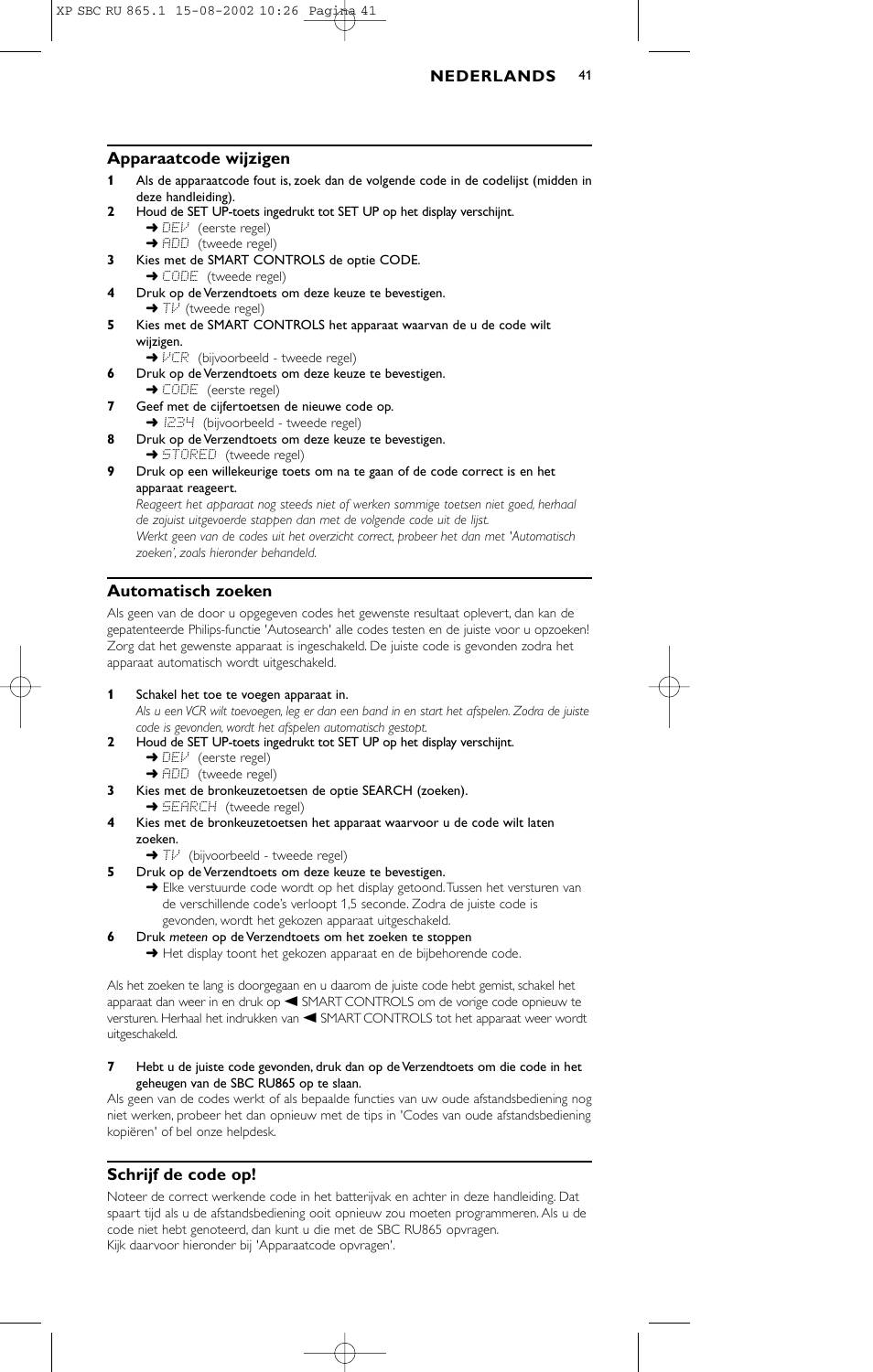## **Apparaatcode opvragen**

- **1** Houd de SET UP-toets ingedrukt tot SET UP op het display verschijnt.
	- → DEV (eerste regel)
	- → ADD (tweede regel)
- **2** Kies met de SMART CONTROLS de optie CODE. → CODE (tweede regel)
- **3** Druk op de Verzendtoets om deze keuze te bevestigen.
- **4** Kies met de SMART CONTROLS het apparaat waarvoor u de code wilt opvragen. → TV (bijvoorbeeld - tweede regel)
- **5** Druk op de Verzendtoets om deze keuze te bevestigen.
- → De code verschijnt in het display.
- **6** Druk op de Verzendtoets om deze keuze te bevestigen. → STORED (tweede regel)

## **Codes van oude afstandsbediening kopiëren**



Als uw apparaat in de codelijst ontbreekt of als bepaalde codes op uw afstandsbediening ontbreken, dan biedt de SBC RU865 toch een oplossing. Hij kan namelijk codes vanuit uw oude afstandsbediening kopiëren en die zelf opslaan, dus nieuwe codes leren. Dit gaat als volgt... Leg de oude afstandsbediening tegenover het venster met de infraroodsensor van de SBC RU865. Leg beide afstandsbedieningen op een egaal vlak en 3 cm tot 8 cm van elkaar af. Zorg dat beide afstandsbedieningen nieuwe batterijen bevatten.

- **1** Houd de SET UP-toets ingedrukt tot SET UP op het display verschijnt.
	- → DEV (eerste regel)
	- → ADD (tweede regel)
- **2** Kies met de bronkeuzetoetsen de optie KEY (toets).
- → KEY (eerste regel)
- **3** Kies met de SMART CONTROLS de optie LEARN (leren). **→ LEARN** (tweede regel)
- **4** Druk op de Verzendtoets om deze keuze te bevestigen. → LEARN (eerste regel)
- **5** Kies met de SMART CONTROLS het apparaat waarvan u codes wilt kopiëren. → Tl<sup>,1</sup> (bijvoorbeeld - tweede regel) De SBC RU865 staat nu in de stand 'Leren' en op het display wordt het
	- gekozen apparaat aangegeven.
- 
- **6** Druk op de Verzendtoets.<br>7 Druk op een toets die ee **7** Druk op een toets die een leermogelijkheid heeft. (Dat zijn de toetsen op het onderste deel van de afstandsbediening, plus de STANDBY-toets en de SMART CONTROLS.) **→** ORIGIN (tweede regel)
- **8** Druk op de oude afstandsbediening op de toets waarvan u de functie wilt kopiëren.
	- **→ STORED** (tweede regel)

*Uw SBC RU865 heeft nu een nieuwe code geleerd.Wilt u nog meer codes van uw oude afstandsbediening kopiëren, herhaal dan de bovenstaande procedure vanaf stap 7. Druk op SET UP om het menu te verlaten.*

#### *Tip: Kies toetsen die overeenkomen met de toetsen op de oude afstandsbediening, zodat u de toetsfuncties makkelijk kunt onthouden.*

Als het display van de SBC RU865 een seconde ERROR en daarna ORIGIN toont, dan heeft de SBC RU865 het codesignaal niet correct ontvangen. Ga in dit geval als volgt te werk:

- Verander de afstand tussen beide afstandsbedieningen een klein stukje en herhaal de stappen vanaf stap 1. (Enkele keren herhalen.)
- Deze keer moet u de functietoets op de oude afstandsbediening indrukken en meteen weer loslaten. In het display moet STORED verschijnen, waarmee wordt aangegeven dat de RU865 het signaal heeft ontvangen.
- Zorg dat beide afstandsbedieningen nieuwe batterijen bevatten.
- Probeer het kopiëren van codes bij verschillende omgevingsverlichting. Het licht van TL-lampen kan het kopiëren van codes verstoren.

Omdat de SBC RU865 speciaal is ontworpen en grondig is getest kan deze afstandsbediening signalen van vrijwel elke infraroodafstandsbediening kopiëren. In enkele gevallen gebruiken fabrikanten echter infraroodsignalen die naar geen enkele afstandsbediening te kopiëren zijn. Probeert u in zo'n geval of de functie Autosearch in de lijst met voorgeprogrammeerde codes toch de juiste code kan vinden.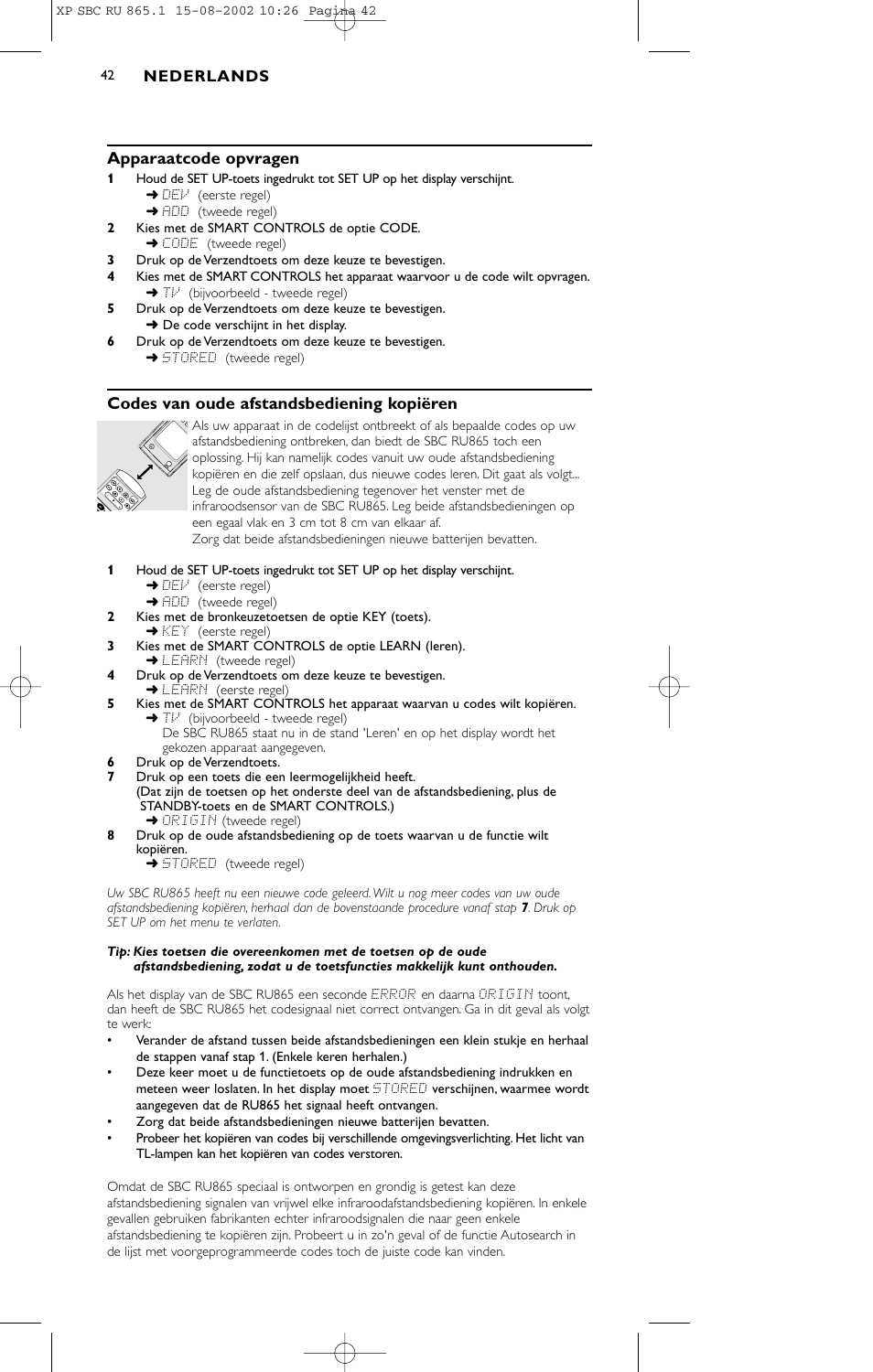

#### **Toetsfuncties kopiëren**

U kunt toetsfuncties voor een bepaald gekozen apparaat (b.v. een TV) ook kopiëren naar de bedieningsstand voor een ander gekozen apparaat (b.v. een DVD-speler). Dan kunt u zonder een ander apparaat te kiezen verschillende apparaten bedienen. Voorbeeld: u kunt vanuit de DVD-stand de TV op Standby zetten.

- **1** Houd de SET UP-toets ingedrukt tot SET UP op het display verschijnt.  $\rightarrow$  DEV (eerste regel)
	- $\rightarrow$  ADD (tweede regel)
- **2** Kies met de bronkeuzetoetsen de optie KEY (toets).
	- **→ KEY** (eerste regel)
- **3** Kies met de SMART CONTROLS de optie COPY (kopiëren).
- → COPY (tweede regel) **4** Druk op de Verzendtoets om deze keuze te bevestigen. → FROM (eerste regel)
- **5** Kies met de SMART CONTROLS het apparaat waarvan u toetsfuncties wilt kopiëren.
	- **→ T** $\vee$  (bijvoorbeeld tweede regel)
- **6** Druk op de Verzendtoets om deze keuze te bevestigen.
- **7** Druk op de toets waarvan u de functie wilt kopiëren. (U kunt de functie koperen van de toetsen op het onderste deel van de afstandsbediening, plus de STANDBY-toets en de SMART CONTROLS.)

*Opmerking: Kies een Smart Control met de SMART CONTROLS-toetsen en druk op de Verzendtoets om de functie te kopiëren.*

→ TO (eerste regel)

- **8** Kies met de SMART CONTROLS het apparaat waarnaar u de toetsfunctie wilt kopiëren.
	- → DI-'D (bijvoorbeeld tweede regel)
- **9** Druk op de Verzendtoets om deze keuze te bevestigen.
- **10** Druk op de toets waaronder u de gekopieerde functie wilt opslaan. → STORED (tweede regel)

*Opmerking: Kies een Smart Control met de SMART CONTROLS-toetsen en druk op de Verzendtoets om de functie te kopiëren.*

## **Macrotoetsen**

Een macro is een reeks opdrachten die u onder één toets kunt opslaan. Daarna worden al die opdrachten uitgevoerd zodra u op die macrotoets drukt. Zo kunt u bijvoorbeeld met één druk op een toets alle apparatuur tegelijk inschakelen.

- **1** Houd de SET UP-toets ingedrukt tot SET UP op het display verschijnt. → DEV (eerste regel)
	- → ADD (tweede regel)
- **2** Kies met de bronkeuzetoetsen de optie KEY (toets).
- → KEY (eerste regel)
- **3** Kies met de SMART CONTROLS de optie MACRO. → MACRO (tweede regel)
- **4** Druk op de Verzendtoets om deze keuze te bevestigen.
- **5** Kies met de SMART CONTROLS het apparaat waarvoor u de macro wilt programmeren.
	- ➜ TV (bijvoorbeeld tweede regel)
- **6** Druk op de Verzendtoets om deze keuze te bevestigen.
- **7** Ga naar de TV-stand en druk op de toets waaronder u de macro wilt opslaan. → MACRO (eerste regel)
	- → START (tweede regel)

*Opmerkingen: - Druk op de toetsen in de volgorde waarin u de apparatuur wilt laten reageren. - U kunt een macrofunctie toekennen aan de toetsen op het onderste deel van*

- *de afstandsbediening, aan de STANDBY-toets en aan de SMART CONTROLS. - Kies een Smart Control met de SMART CONTROLS-toetsen en druk op de*
	- *Verzendtoets om de macrotoets te selecteren.*
- Na selectie van een toets verschijnt telkens **SMART ADDED** op het display.
- **8** Druk nu op de toetsen waarvan u de functie in de macro wilt opslaan. Indien nodig selecteert u hierbij verschillende apparaten en Smart Controls.

*Opmerking: Druk tegelijk op SHIFT + Verzendtoets als u een Smart Control in de macro wilt opslaan.*

- **9** Druk op de Verzendtoets.
	- → STORED (tweede regel)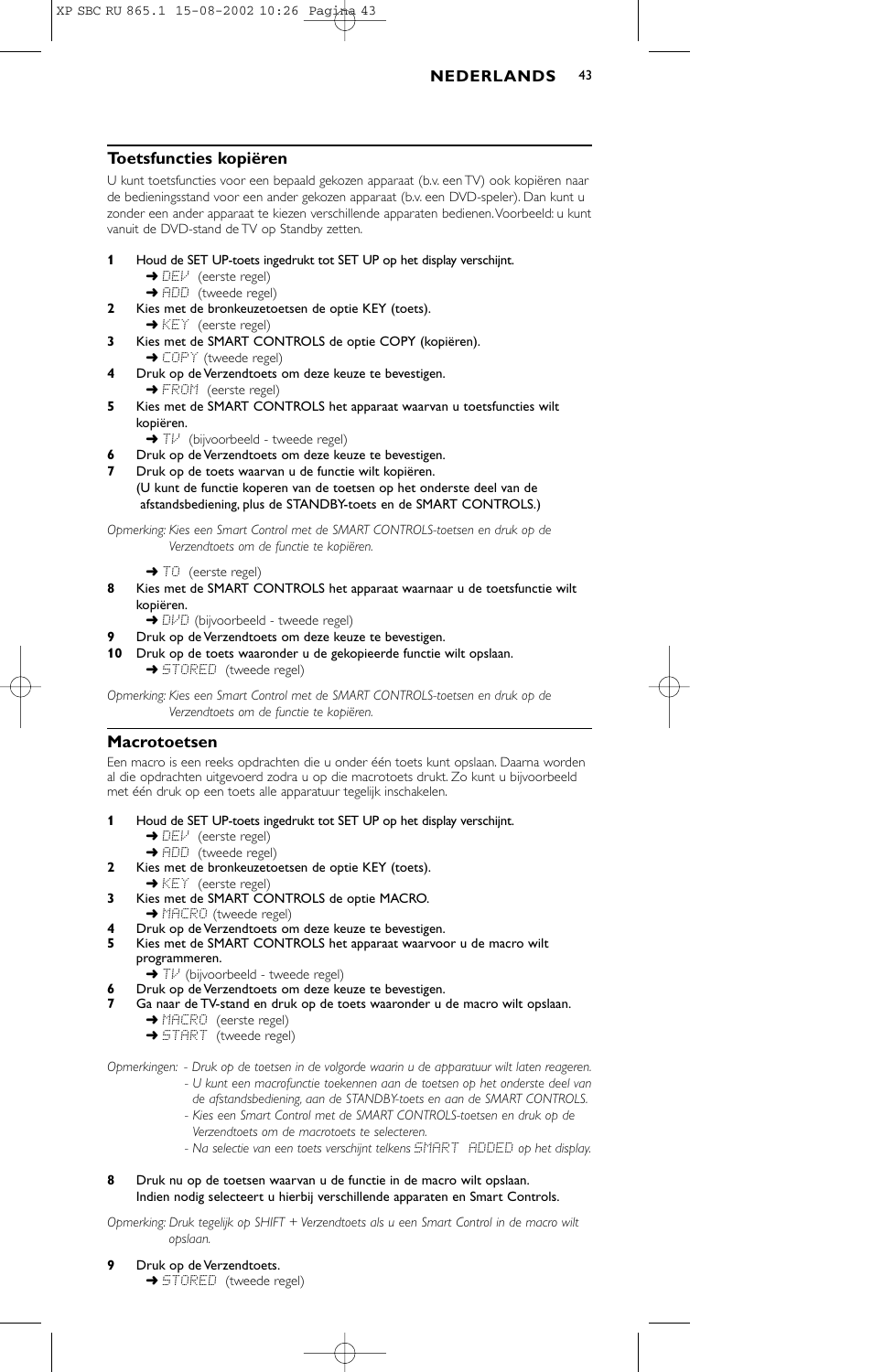## **2. Smart Controls**

Met de programmeerbare SMART CONTROLS kunt u in elke apparaatstand acht speciale functies toevoegen. Bijvoorbeeld Dolby Surround, Showview, ondertiteling e.d. Stel dat u een versterker met Dolby Surround hebt geïnstalleerd. Dan kunt u die functie via een van de SMART CONTROLS op de RU865 bedienen. In het geheugen van de RU865 zijn al een aantal functies voorgeprogrammeerd. U kunt deze eigenschappen verwijderen of naar eigen keuze door andere vervangen.

#### **Toetsfunctie toevoegen**

- **1** Houd de SET UP-toets ingedrukt tot SET UP op het display verschijnt. → DEl<sup>.</sup> (eerste regel)
- **→** ADD (tweede regel)
- **2** Kies met de bronkeuzetoetsen de optie KEY (toets). → KEY (eerste regel)
- **3** Kies met de SMART CONTROLS de optie ADD (toevoegen). **→** ADD (tweede regel)
- **4** Druk op de Verzendtoets om deze keuze te bevestigen.
- **5** Kies met de SMART CONTROLS het apparaat waarvan u een functie wilt toevoegen.
	- → AMP (bijvoorbeeld tweede regel)
	- **6** Druk op de Verzendtoets om deze keuze te bevestigen.
- **7** Kies met de SMART CONTROLS een toetsopschrift uit de bibliotheek. (b.v.ADD Dolby.)
- **8** Druk op de Verzendtoets om deze keuze te bevestigen.

*Opmerkingen: - U kunt de code voor een functie leren vanuit een andere afstandsbediening of vanuit een andere apparaatstand kopiëren.*

> *- Met behulp van de bibliotheek met specifieke toetsopschriften voor Home Cinema kunt u ook ongebruikelijke functies benoemen en deze als Smart Controls opslaan.*

## **Toetsfunctie verwijderen**

- **1** Houd de SET UP-toets ingedrukt tot SET UP op het display verschijnt.
	- → DEV (eerste regel) → ADD (tweede regel)
- **2** Kies met de bronkeuzetoetsen de optie KEY (toets).
- → KEY (eerste regel)
- **3** Kies met de SMART CONTROLS de optie REMOVE (verwijderen). → REMOVE (tweede regel)
- **4** Druk op de Verzendtoets om deze keuze te bevestigen.
- **5** Kies met de SMART CONTROLS het apparaat waarbij u een functie wilt verwijderen.
	- → FIMP (bijvoorbeeld tweede regel)
- **6** Druk op de Verzendtoets om deze keuze te bevestigen.
- **7** Kies met de SMART CONTROLS de Smart Controls functie die u wilt verwijderen.
- **8** Druk op de Verzendtoets om deze keuze te bevestigen.

## **Toetsfunctie(s) herstellen**

- **1** Houd de SET UP-toets ingedrukt tot SET UP op het display verschijnt. → DEl<sup>.</sup> (eerste regel) **→** ADD (tweede regel)
- **2** Kies met de bronkeuzetoetsen de optie KEY (toets).
- → KEY (eerste regel)
- **3** Kies met de SMART CONTROLS de optie RESET. → RESET (tweede regel)
- **4** Druk op de Verzendtoets om deze keuze te bevestigen.
- **5** Kies met de SMART CONTROLS het apparaat waarbij u de oorspronkelijke toetsfuncties wilt herstellen.
	- **→** Tl<sup>,*i*</sup> (bijvoorbeeld tweede regel)
- **6** Druk op de Verzendtoets om deze keuze te bevestigen.
- **7** Als u nu in de gekozen apparaatstand een toets indrukt, dan krijgt die toets weer de door de fabrikant ingestelde functie.
	- (U kunt met een reset de functie herstellen van de toetsen op het onderste deel van de afstandsbediening, van de STANDBY-toets en van de SMART CONTROLS.)

*Opmerking: Kies een Smart Control met de SMART CONTROLS-toetsen en druk op de Verzendtoets om de reset uit te voeren.*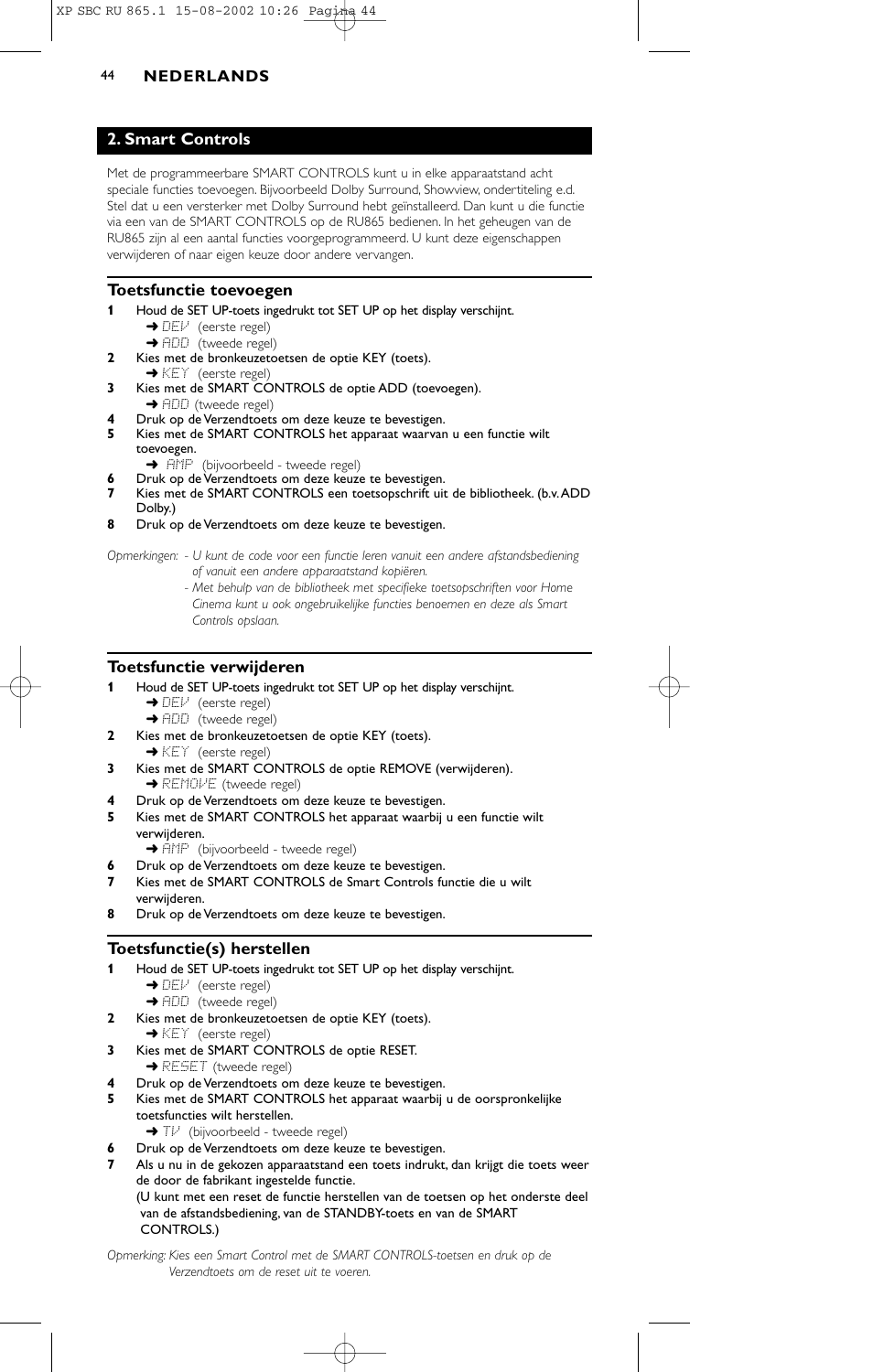

#### *Alle toetsen van een apparaat herstellen:*

- **7** Kies met de SMART CONTROLS de optie ALL (alle toetsen). → ALL (tweede regel)
- **8** Kies met de SMART CONTROLS het apparaat waarbij u al de oorspronkelijke toetsfuncties wilt herstellen.
	- → SAT (bijvoorbeeld tweede regel)
- **9** Druk op de Verzendtoets om deze keuze te bevestigen. → SURE ? (tweede regel)
- **10** Druk nogmaals op de Verzendtoets om de opdracht te bevestigen.

*Opmerking: Alle geprogrammeerde functies van de RU865 worden opgeheven en vervangen door de standaardinstellingen.*

#### *Alle toetsen van alle apparaten herstellen:*

- **5** Kies met de SMART CONTROLS de optie ALL DEVICES (alle apparaten).
- → ALL DEVICES (tweede regel)
- **6** Druk op de Verzendtoets om deze keuze te bevestigen. ➜ SURE ?
- **7** Druk nogmaals op de Verzendtoets om de opdracht te bevestigen.

*Opmerking: Alle geprogrammeerde functies van de RU865 worden opgeheven en vervangen door de standaardinstellingen.*

## **3. Home Cinema**

Home Cinema is een geïntegreerd A/V-systeem (Audio/Video) voor een thuisbioscoop met geluid en beeld van topkwaliteit. Met de Home Cinema-stand van uw SBC RU865 afstandsbediening kunt u uw home cinema-apparatuur nog makkelijker bedienen.

*Opmerking: Programmeer de CINEMA-toets van uw SBC RU865 pas nadat u de bedieningsfuncties voor alle andere apparatuur hebt geprogrammeerd.*

De CINEMA-stand van de SBC RU865 is al voorgeprogrammeerd voor het bedienen van TV-toestellen, videorecorders (VCR), DVD-spelers en versterkers (AMP). Het programmeren van uw eigen apparatuurcombinatie gaat als volgt:

#### **Apparaat toevoegen**

- **1** Zoek in de codelijst (midden in deze handleiding) het merk van het apparaat dat u wilt toevoegen.
- **2** Druk op de CINEMA-toets om de CINEMA-stand te kiezen.
- ➜ **HOME CINEMA**
- **3** Houd de SET UP-toets ingedrukt tot SET UP op het display verschijnt. → DEI<sup>J</sup> (eerste regel)
	- **→ ADD** (tweede regel)
- **4** Druk op de Verzendtoets om deze keuze te bevestigen.
- →  $VCR$  (bijvoorbeeld tweede regel)
- **5** Kies met de SMART CONTROLS het apparaat dat u wilt toevoegen.
- → SAT (bijvoorbeeld tweede regel)
- **6** Druk op de Verzendtoets om deze keuze te bevestigen.
- → CODE (eerste regel)
- **7** Geef met de cijfertoetsen de juiste code op. **→** 1234 (bijvoorbeeld - tweede regel)
- **8** Druk op de Verzendtoets. → STORED (tweede regel)

#### **Apparaat verwijderen**

- **1** Druk op de CINEMA-toets om de CINEMA-stand te kiezen.
- ➜ **HOME CINEMA 2** Houd de SET UP-toets ingedrukt tot SET UP op het display verschijnt.
	- $\rightarrow$  DEV (eerste regel) → ADD (tweede regel)
- **3** Kies met de SMART CONTROLS de optie REMOVE (verwijderen). → REMOME (tweede regel)
- **4** Druk op de Verzendtoets om deze keuze te bevestigen.
- **5** Kies met de SMART CONTROLS het apparaat dat u wilt verwijderen. →  $VCR$  (bijvoorbeeld - tweede regel)
- **6** Druk op de Verzendtoets om deze keuze te bevestigen.
	- **→ REMOVED** (tweede regel)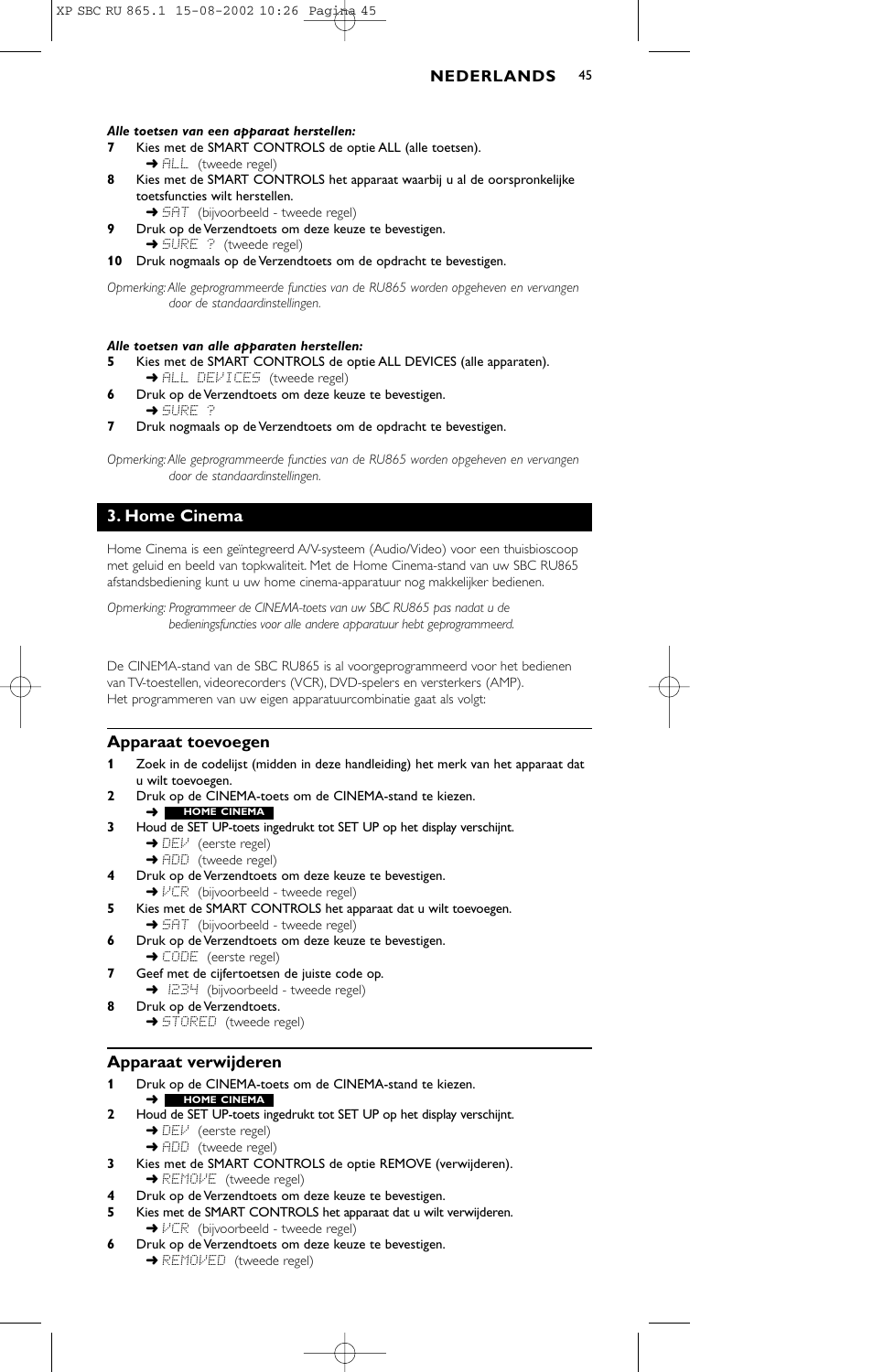

#### **Home Cinema-toetsen programmeren**

U kunt verschillende toetsen van de SBC RU865 op een eenvoudige wijze een functie toewijzen voor het bedienen van home cinema-apparatuur.

- **1** Druk op de CINEMA-toets om de Home Cinema-stand te kiezen. **HOME CINEMA**
- ➜ **2** Houd de SET UP-toets ingedrukt tot SET UP op het display verschijnt.  $\rightarrow$  DE $\nu$  (eerste regel)
	- → ADD (tweede regel)
- **3** Use the Device Selection keys to select KEY. → KEY (eerste regel)
- **4** Kies met de SMART CONTROLS de optie DEFINE (toewijzen).<br>→ DEFINE (tweede regel)
- **5** Kies met de SMART CONTROLS het apparaat waarvan u toetsfuncties naar de stand Home Cinema wilt kopiëren.
- → Tl<sup>,1</sup> (bijvoorbeeld eerste regel)
- **6** Druk op de toetsen die u naar de stand Home Cinema wilt kopiëren.

*Opmerkingen: - U kunt dit herhalen voor elke toets van elk geïnstalleerd apparaat. - Telkens wanneer u een toets indrukt, wordt dit met* OK *bevestigd op het display.*

**7** Druk op de Verzendtoets als u alle gewenste Home Cinema-toetsen hebt toegewezen. ➜ STORED (tweede regel)

## **Functie van Home Cinema-toetsen herstellen**

U kunt de oorspronkelijke Home Cinema-functie van toetsen op de SBC RU865 op eenvoudige wijze herstellen:

- **1** Druk op de CINEMA-toets om de CINEMA-stand te kiezen. ➜ **HOME CINEMA**
- **2** Houd de SET UP-toets ingedrukt tot SET UP op het display verschijnt. → DEV (eerste regel)
	- → ADD (tweede regel)
- **3** Kies met de bronkeuzetoetsen de optie KEY. → KEY (eerste regel)
- **4** Kies met de SMART CONTROLS de optie RESET. **→ RESET** (tweede regel)
- **5** Druk op de Verzendtoets om deze keuze te bevestigen.
- **6** Druk op de toets(en) waarvan u de oorspronkelijke functie wilt herstellen.
- **7** Druk op de Verzendtoets. → DONE (tweede regel)

*Opmerking: Telkens wanneer u een toets indrukt, wordt dit met DK bevestigd op het display.* 

# **4. Extra functies**

## **Achtergrondverlichting instellen**

- **1** Houd de SET UP-toets ingedrukt tot SET UP op het display verschijnt.
	- → DEV (eerste regel)
	- → ADD (tweede regel)
- **2** Kies met de bronkeuzetoetsen de optie LIGHT (verlichting). → LIGHT (eerste regel)
- **3** Kies met de SMART CONTROLS de optie OFF (uit), 5 seconden of 15 seconden.

→ OFF (bijvoorbeeld - tweede regel)

#### **4** Druk op de Verzendtoets om deze keuze te bevestigen.

*Opmerking: Als u de verlichting langdurig ingeschakeld laat, gaan de batterijen eerder leeg.*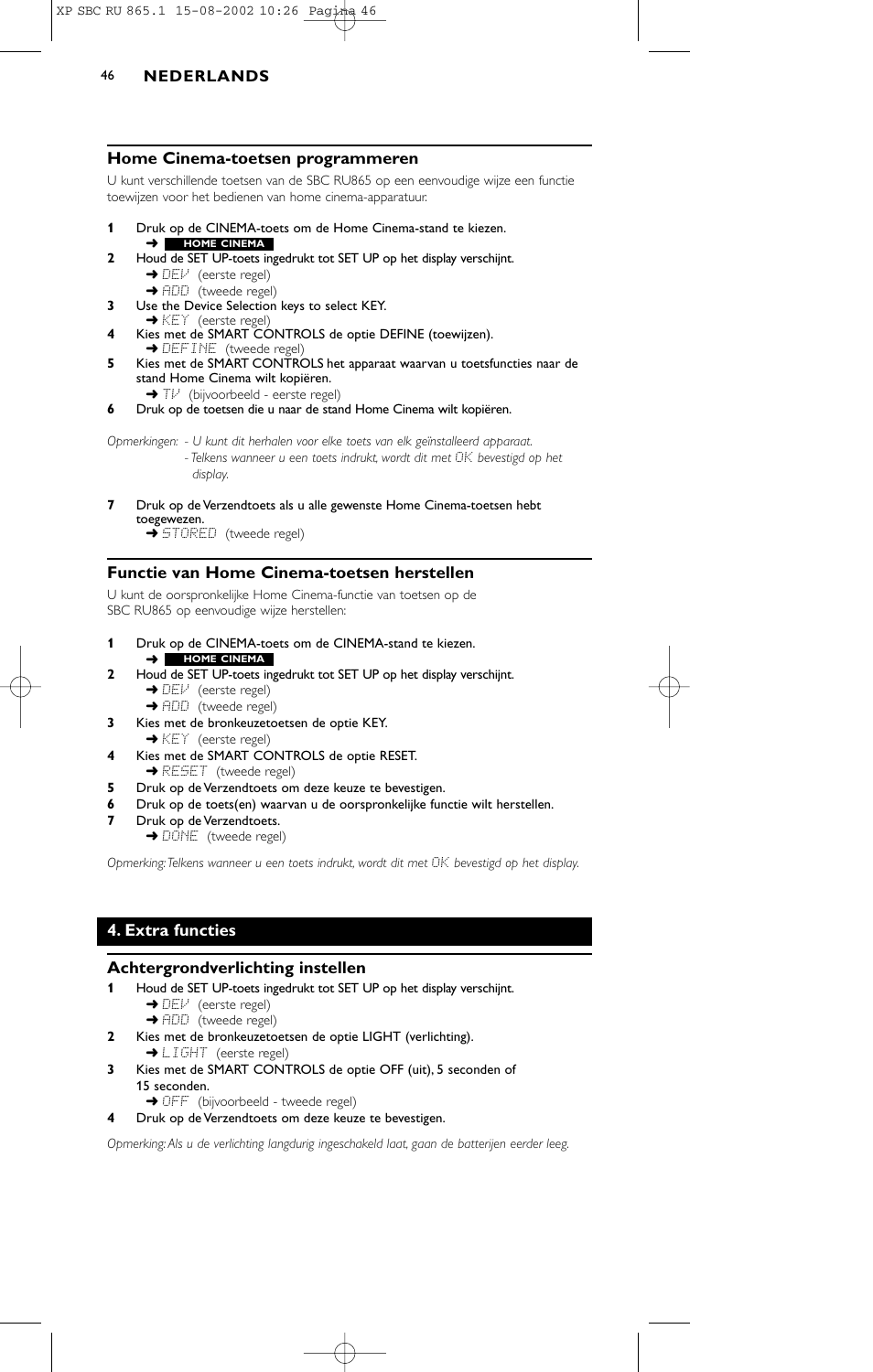## **Hulp nodig?**

Hebt u vragen over de SBC RU865, bel dan onze helpdesk of vraag ons per e-mail om assistentie! U vindt het nummer/adres bij de codelijst in deze handleiding.

Lees deze handleiding aandachtig door voordat u telefonisch of per e-mail contact opneemt. De meeste problemen kunt u zelf oplossen.

Vindt u echter geen antwoord op uw vragen, noteer dan de informatie over uw apparatuur achter op de codelijst in deze handleiding. (Vermeld die informatie ook in uw e-mail.) Dan kunnen onze servicemedewerkers u makkelijker en sneller helpen. Typenummers vindt u in de gebruiksaanwijzing bij een apparaat of achter op het apparaat.

Als u belt, zorg dan dat u bij uw installatie zit, zodat onze medewerkers samen met u de werking van uw afstandsbediening kunnen testen.

Het typenummer van uw universele Philips afstandsbediening is: SBC RU865 Aankoopdatum: //

Dag/maand/jaar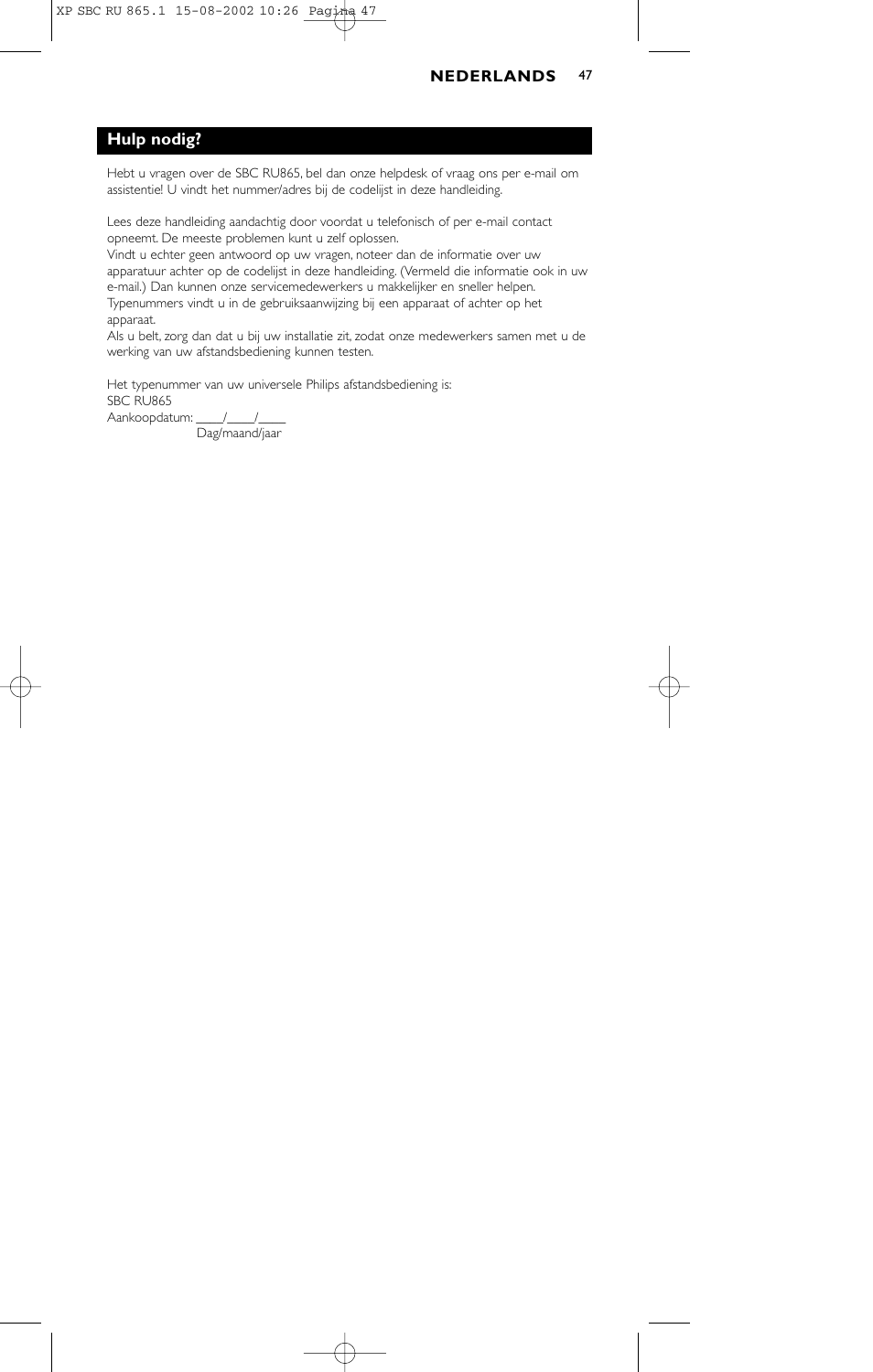## **Introduzione**

## **SBC RU865**

Congratulazioni per l'ottima scelta! Questo telecomando universale Philips sostituisce ben sei telecomandi, ed è preprogrammato per controllare quasi tutti i modelli di TV, VCR, sintonizzatori satellitari, decoder via cavo, lettori CD, lettori DVD, sintonizzatori, amplificatori e sistemi home cinema di varie marche. E' addirittura in grado di 'imparare' i codici di telecomandi non preprogrammati. Ma, soprattutto, SBC RU865 si imposta rapidamente ed è semplice da utilizzare e, grazie alla retroilluminazione del display, può essere utilizzato anche in ambienti scarsamente illuminati!

## **Controlli**

- 1 **SET UP** permette di accedere al menu di configurazione dell'SBC RU865
- 2 **Display**
- 3 **CINEMA** attiva/disattiva la modalità home cinema
- 4 **Tasti selezione dispositivo** selezionano le varie modalità dispositivo
- 5 **OII** (SEND Invia) attiva la funzione di controllo smart selezionata
- 6 **Smart Controls** (Controlli Smart) permettono di scorrere tra le funzioni speciali del dispositivo selezionato
- 7 **MENU** attiva il menu (e lo disattiva, se questa funzione è disponibile sul telecomando originale)
- 8 **Cursore su/giù/sinistra/destra** consentono di spostarsi nel menu
- <sup>9</sup>  $\Theta$  seleziona l'ingresso video
- 0 **VOL(ume) +/-** alza od abbassa il volume
- ! **Tastierino** per la selezione diretta dei canali ed altre funzioni
- @ **Shift** mantenete premuto questo tasto in combinazione con altri tasti per accedere a funzioni addizionali (se disponibili sul dispositivo) Ad esempio:
	- TV:
	- S(hift) + Menu Disattiva il menu
	- $S(hift) +  $(8)$  Per regolare colore e luminosità$
	- Provate queste ed altre combinazioni sul vostro apparecchio per scoprire le funzioni disponibili.
- $\overline{13}$   $\bullet$  (STANDBY) spegne il dispositivo (e lo accende, se questa funzione è disponibile sul telecomando originale)
- **(14) OK** conferma le selezioni impostate nel menu
- (i5) P<P torna al programma precedente
- **<sup>6</sup> PROG(ramma) +/-** passa al canale precedente/successivo
- (17) **x (MUTE)** attiva/disattiva il sonoro
- 18 - consente la selezione e visione di canali con numero a
- 1 o 2 cifre

#### ( **per FastText TV per DVD/VCR**

|        | . |               |
|--------|---|---------------|
| rosso  | ↤ | Riavvolge     |
| verde  |   | Stop          |
| blu    | ▸ | Avanti veloce |
| giallo | П | Pausa         |
| bianco | ▶ | Play          |
|        |   | Registra      |

## **Non scordate di inserire le batterie!**



Per far funzionare il telecomando SBC RU865 sono necessarie tre batterie da 1,5V, tipo UM3, LR6 o AA. Ricordate di sostituire le batterie almeno una volta l'anno. L'esclusiva funzione implementata nel telecomando RU865 conserva i codici programmati o impostati anche a batterie scariche.

Raccomandiamo di utilizzare batterie Philips Longlife o Powerlife.

#### **Panoramica**

Dopo aver installato le batterie, il telecomando SBC RU865 può essere immediatamente utilizzato per controllare la maggioranza dei televisori,VCR, DVD ed amplificatori Philips. Premete i tasti di selezione dispositivo (come mostrato di seguito) per selezionare il dispositivo Philips che volete controllare. Per utilizzare il telecomando con dispositivi di altre marche, è necessario procedere alla configurazione del telecomando - vedi capitolo 1 'Configurazione'.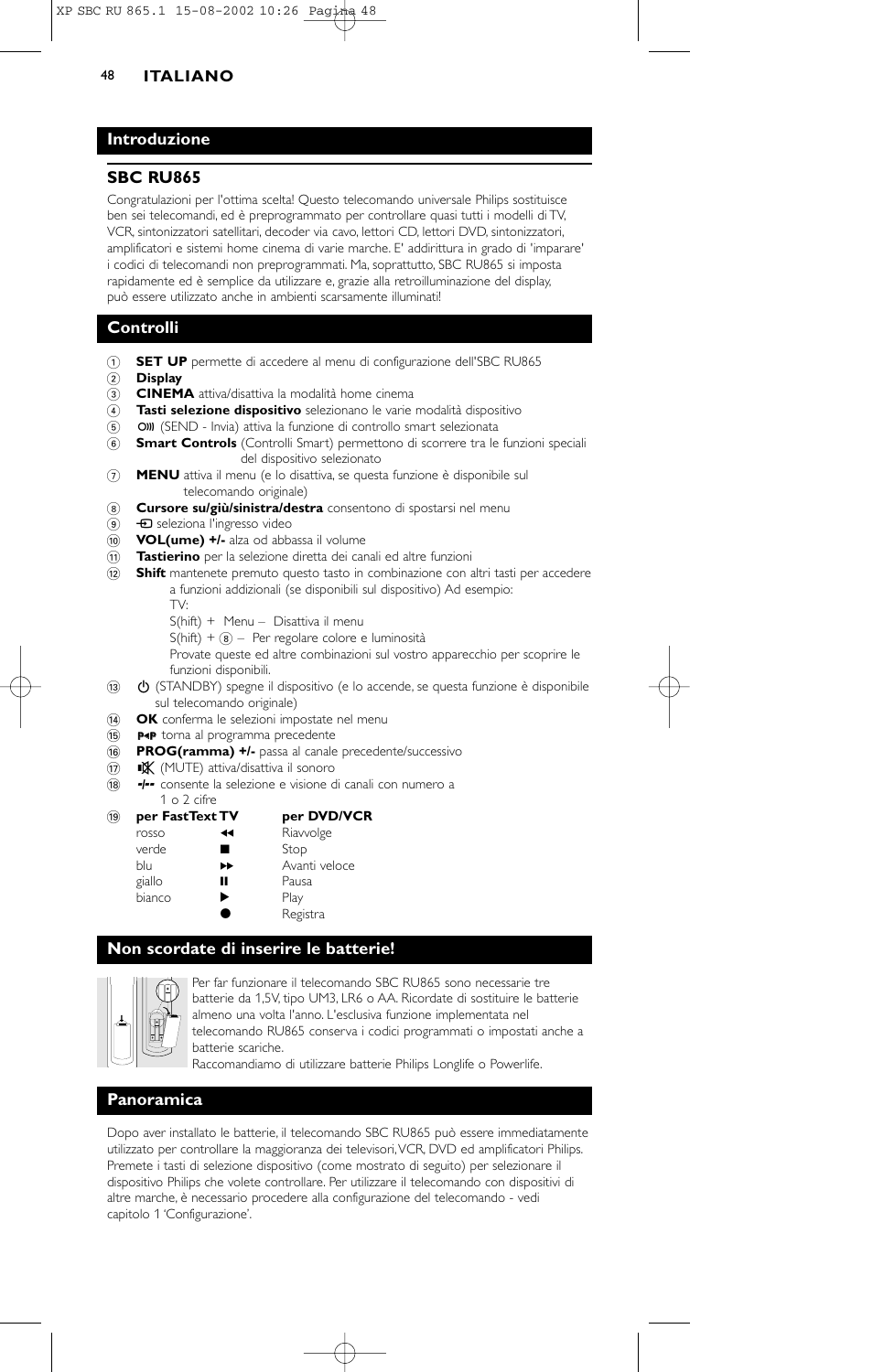| <b>ITALIANO</b> | 49 |
|-----------------|----|
|-----------------|----|

Il telecomando SBC RU865 implementa sei modalità operative che ne consentono l'utilizzo con sei diversi dispositivi.TV,VCR, DVD ed AMP sono le modalità predefinite. Ad ognuna delle due modalità rimanenti è possibile assegnare un dispositivo selezionandolo tra 18 dispositivi disponibili. Per creare una lista personale di modalità dispositivo, è sufficiente aggiungere e cancellate i dispositivi per qualsiasi combinazione di sei dispositivi disponibili nella libreria. Il display LCD mostra la modalità dispositivo attivata. Per passare da una modalità dispositivo all'altra, è sufficiente premere i tasti di selezione dispositivo. Gli SMART CONTROLS programmabili consentono di aggiungere qualsiasi funzione a ciascun dispositivo installato.

In MODALITÀ HOME CINEMA le funzioni principali di TV, DVD ed amplificatore sono sempre a portata di mano. E' sufficiente premere il tasto CINEMA per utilizzare le funzioni principali dei dispositivi home cinema, senza necessità di cambiare la modalità dispositivo attivata.

Per ulteriori informazioni, vedi capitolo 3. 'Modalità Home Cinema'.

## **1. Configurazione**

Il telecomando SBC RU865 può essere immediatamente utilizzato con la maggioranza dei televisori,VCR, sintonizzatori satellitari, lettori DVD, lettori CD, sintonizzatori, amplificatori e sistemi home cinema Philips.

Per utilizzarlo con dispositivi di altre marche deve prima essere configurato. La procedura richiede solo alcuni secondi, grazie al metodo di configurazione semplificata ('Simple System Set-up') Philips!

Sono disponibili due modalità di configurazione:

- modalità di configurazione standard: configura le funzioni dei tasti principali di ogni dispositivo installato.
- modalità di configurazione home cinema: configura le funzioni dei tasti principali del sistema home cinema.

#### **Aggiunta ed impostazione di un dispositivo**

- **1** Cercate la marca del dispositivo che intendete controllare nell'elenco dei codici (parte centrale di questo manuale).
- **2** Accendete il dispositivo da aggiungere.<br>**3** Premete e mantenete premuto SETUP
- **3** Premete e mantenete premuto SETUP fino a quando sul display si accende SETUP.
	- → DEV (prima riga)
	- → ADD (seconda riga)
- **4** Confermate la scelta premendo SEND.
- → SAT (seconda riga)
- **5** Usate i tasti SMART CONTROLS per selezionare il dispositivo da aggiungere. → CABLE (ad esempio - seconda riga)
- **6** Confermate la scelta premendo SEND.
	- → CODE (prima riga)
- **7** Digitate il codice con i tasti numerici.
- → I234 (ad esempio seconda riga) **8** Confermate la scelta premendo SEND.
- 
- → STORED (seconda riga)
- **9** Premete un tasto qualsiasi per controllare se il codice è esatto e se il dispositivo risponde al telecomando.

*Se il dispositivo non risponde o se non tutti i tasti funzionano correttamente, il codice è errato. In questo caso, consultate 'Modifica del codice di un dispositivo' più avanti in questo manuale.*

## **Eliminazione di un dispositivo**

- **1** Premete e mantenete premuto SETUP fino a quando sul display si accende SETUP.
	- → DEl<sup>.</sup> (prima riga)
	- → ADD (seconda riga)
- **2** Selezionate REMOVE mediante i tasti SMART CONTROLS. ➜ REMOVE(seconda riga)
- **3** Confermate la scelta premendo SEND.  $\rightarrow$  Tl $\prime$  (seconda riga)
- **4** Usate i tasti SMART CONTROLS per selezionare il dispositivo da eliminare. → VCR (ad esempio - seconda riga)
- **5** Confermate la scelta premendo SEND. → REMOVED (seconda riga)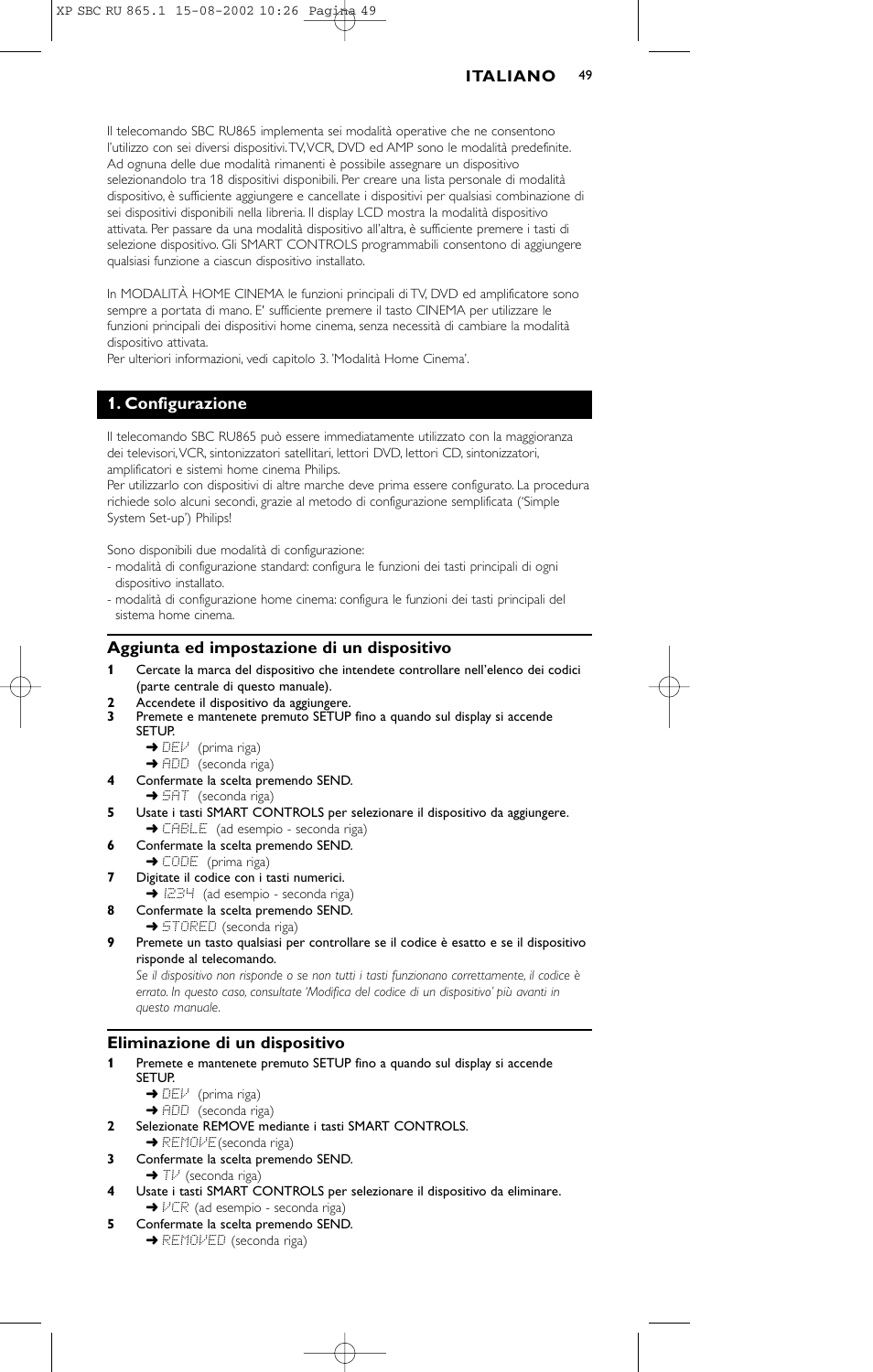#### **Modifica del codice di un dispositivo**

- **1** Se il codice impostato è errato, cercate il codice successivo nell'elenco dei codici (parte centrale di questo manuale).
- **2** Premete e mantenete premuto SETUP fino a quando sul display si accende SETUP.
	- $\rightarrow$  DEV (prima riga)
	- → ADD (seconda riga)
- **3** Selezionate CODE mediante i tasti SMART CONTROLS. → CODE (seconda riga)
- **4** Confermate la scelta premendo SEND. → Tl<sup>,i</sup> (seconda riga)
- **5** Con i tasti SMART CONTROLS, selezionate il dispositivo del quale intendete modificare il codice.
- →  $VCR$  (ad esempio seconda riga)
- **6** Confermate la scelta premendo SEND.
- $\rightarrow$  CODE (prima riga)
- **7** Digitate il nuovo codice con i tasti numerici. → I234 (ad esempio - seconda riga)
- **8** Confermate la scelta premendo SEND.
- → STORED (second line)
- **9** Premete un tasto qualsiasi per controllare se il codice è esatto e se il dispositivo risponde al telecomando.

*Se il dispositivo continua a non rispondere o se non tutti i tasti funzionano correttamente, ripetete la procedura con il codice successivo nell'elenco. Se l'elenco dei codici non riporta il codice corretto, consultate il capitolo 'Ricerca automatica', più avanti in questo manuale.*

## **Ricerca automatica**

Se non riuscite a trovare il codice del dispositivo, la funzione di ricerca automatica di Philips proverà tutti i codici in successione trovando quello adatto! Verificate che il dispositivo sia acceso. Quando la ricerca automatica rileva il codice corretto, l'apparecchio si spegne.

**1** Accendete il dispositivo da aggiungere.

*Se si tratta di un VCR, verificate che all'interno sia inserito un nastro e che sia in riproduzione. Non appena la funzione di ricerca automatica rileva il codice corretto, si arresta la riproduzione del nastro.*

- **2** Premete e mantenete premuto SETUP fino a quando sul display si accende SETUP.
	- → DEV (prima riga)
	- → ADD (seconda riga)
- **3** Selezionate SEARCH con i tasti di selezione dispositivo. → SEARCH (seconda riga)
- **4** Con i tasti SMART CONTROLS selezionate il dispositivo per il quale state cercando il codice.
	- $\rightarrow$  T $\nu$ <sup>'</sup> (ad esempio seconda riga)
- **5** Confermate la scelta premendo SEND.
	- → Ogni codice trasmesso viene visualizzato sul display LCD. Tra la visualizzazione di un codice e il successivo trascorrono 1,5 secondi. Quando viene rilevato il codice esatto, il dispositivo si spegne.
- **6** Premete *immediatamente* SEND per interrompere la ricerca.

➜ Il display LCD visualizza l'apparecchio selezionato ed il relativo codice.

Se la ricerca procede troppo rapidamente e non riuscite ad interromperla sul codice corretto, riaccendete il dispositivo, quindi premete < SMART CONTROLS per inviare nuovamente il codice precedente. Continuate a premere < SMART CONTROLS fino a quando l'apparecchio si spegne nuovamente.

#### **7** Localizzato il codice corretto, premete SEND per salvare il codice nella memoria del telecomando RU865.

Se nessun codice funziona o se non tutte le funzioni del telecomando originale sono attivate, consultate il capitolo 'Apprendimento dei codici dal telecomando originale' più avanti in questo manuale, oppure contattate la nostra help-line.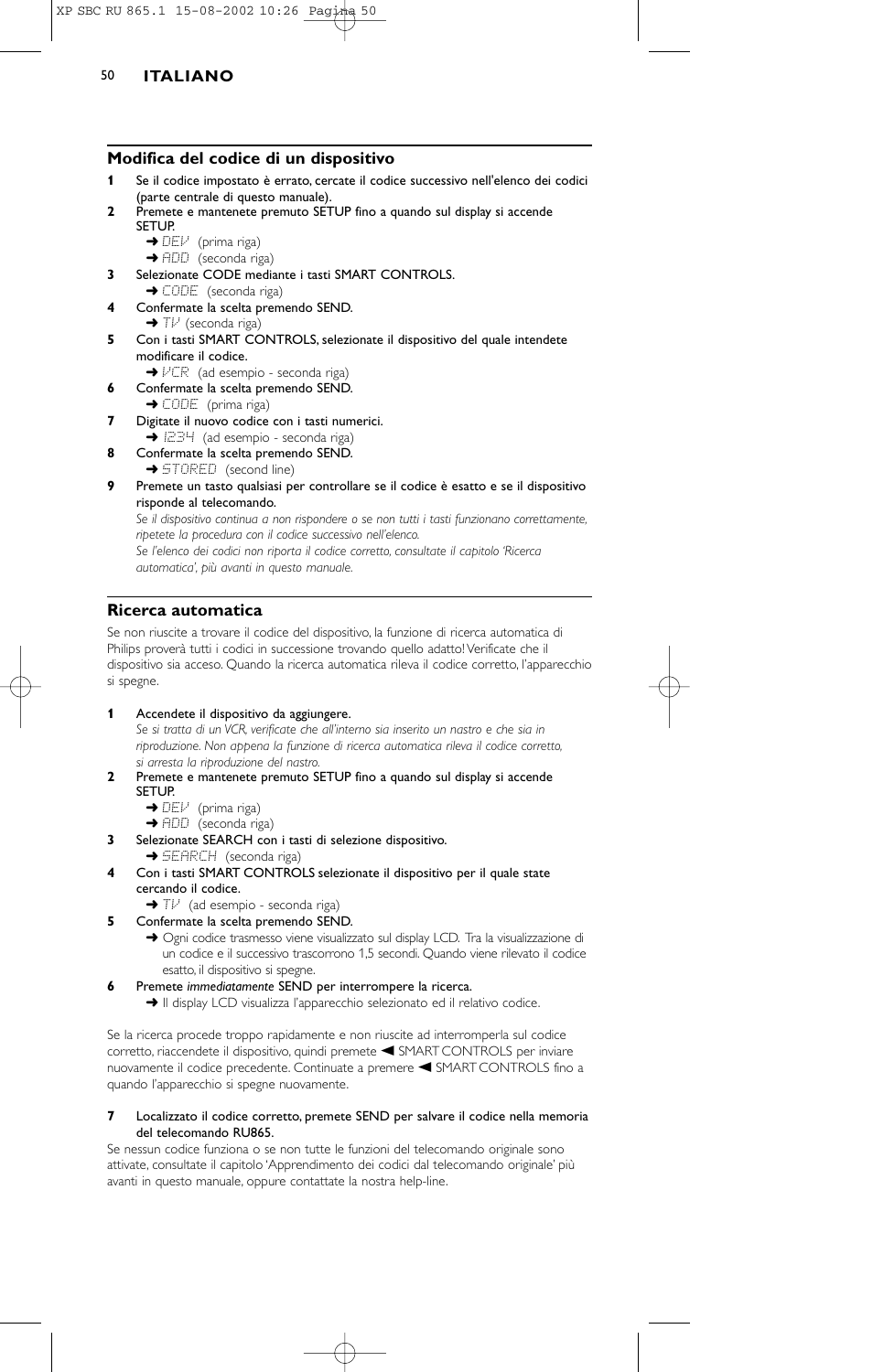

#### **Note that code!**

Annotate il codice corretto nel vano batterie e sul retro di questo manuale; risparmierete tempo in un eventuale configurazione successiva del telecomando. Se vi siete dimenticati di annotare il codice, potete 'richiamarlo' dal telecomando RU865.

Per la procedura, consultate il seguente capitolo 'Lettura del codice di un dispositivo'.

#### **Lettura del codice di un dispositivo**

- **1** Premete e mantenete premuto SETUP fino a quando sul display si accende SETUP.
	- → DEV (prima riga)
	- → ADD (seconda riga)
- **2** Selezionate CODE mediante i tasti SMART CONTROLS. → CODE (seconda riga)
- **3** Confermate la scelta premendo SEND.
- **4** Con i tasti di SMART CONTROLS selezionate il dispositivo del quale leggere il codice.
	- → Tl<sup>u</sup> (ad esempio seconda riga)
- **5** Confermate la scelta premendo SEND.
- → Il codice viene visualizzato sullo schermo.
- **6** Confermate la scelta premendo SEND. → STORED (seconda riga)

#### **Apprendimento dei codici dal telecomando originale**



Se l'elenco dei codici non comprende il vostro apparecchio, o se non sono previsti codici specifici presenti nel vostro telecomando originale, il telecomando SBC RU865 è in grado di risolvere questo problema. E' infatti in grado di copiare e replicare i codici direttamente dal vostro telecomando originale.Vediamo come... Posizionate il telecomando originale in modo che sia rivolto verso la finestra del sensore infrarossi del telecomando SBC RU865. Poggiate entrambi i telecomandi su una superficie piana, ad una distanza di 3-8 centimetri. Accertatevi che le batterie di entrambi i telecomandi siano nuove.

- **1** Premete e mantenete premuto SETUP fino a quando sul display si accende SETUP.
	- $\rightarrow$  DEV (prima riga)
	- → ADD (seconda riga)
- **2** Selezionate KEY con i tasti di selezione dispositivo.
- $\rightarrow$  KEY (prima riga) **3** Selezionate LEARN mediante i tasti SMART CONTROLS.
- → LEARN (seconda riga)
- **4** Confermate la scelta premendo SEND.
- → LEARN (prima riga)
- **5** Usate i tasti SMART CONTROLS per selezionare il dispositivo del quale recuperare i codici.
	- $\rightarrow$  T $\nu$  (ad esempio seconda riga)
	- Ora il telecomando SBC RU865 si trova in modalità apprendimento ed il display LCD visualizza l'apparecchio selezionato.
	- **6** Confermate la scelta premendo SEND.
- **7** Premete un tasto (tra quelli programmabili) del telecomando al quale intendete assegnare la funzione.

(I tasti a partire dalla riga sotto il tasto SEND, il tasto Standby e i tasti SMART CONTROLS possono essere utilizzati per memorizzare codici). → ORIGIN (seconda riga)

- **8** Premete sul telecomando originale il tasto che volete venga appreso.
- ◆ STORED (seconda riga)

*Il telecomando SBC RU865 ha appena appreso e memorizzato un nuovo codice. Se volete copiare altre funzioni dal vostro telecomando originale, ripete la procedura dal punto 7. Premete SETUP per chiudere il menu.*

*Suggerimenti: Scegliete per il telecomando RU865 tasti corrispondenti a quelli del telecomando originale, per ricordare più facilmente la funzione associata.*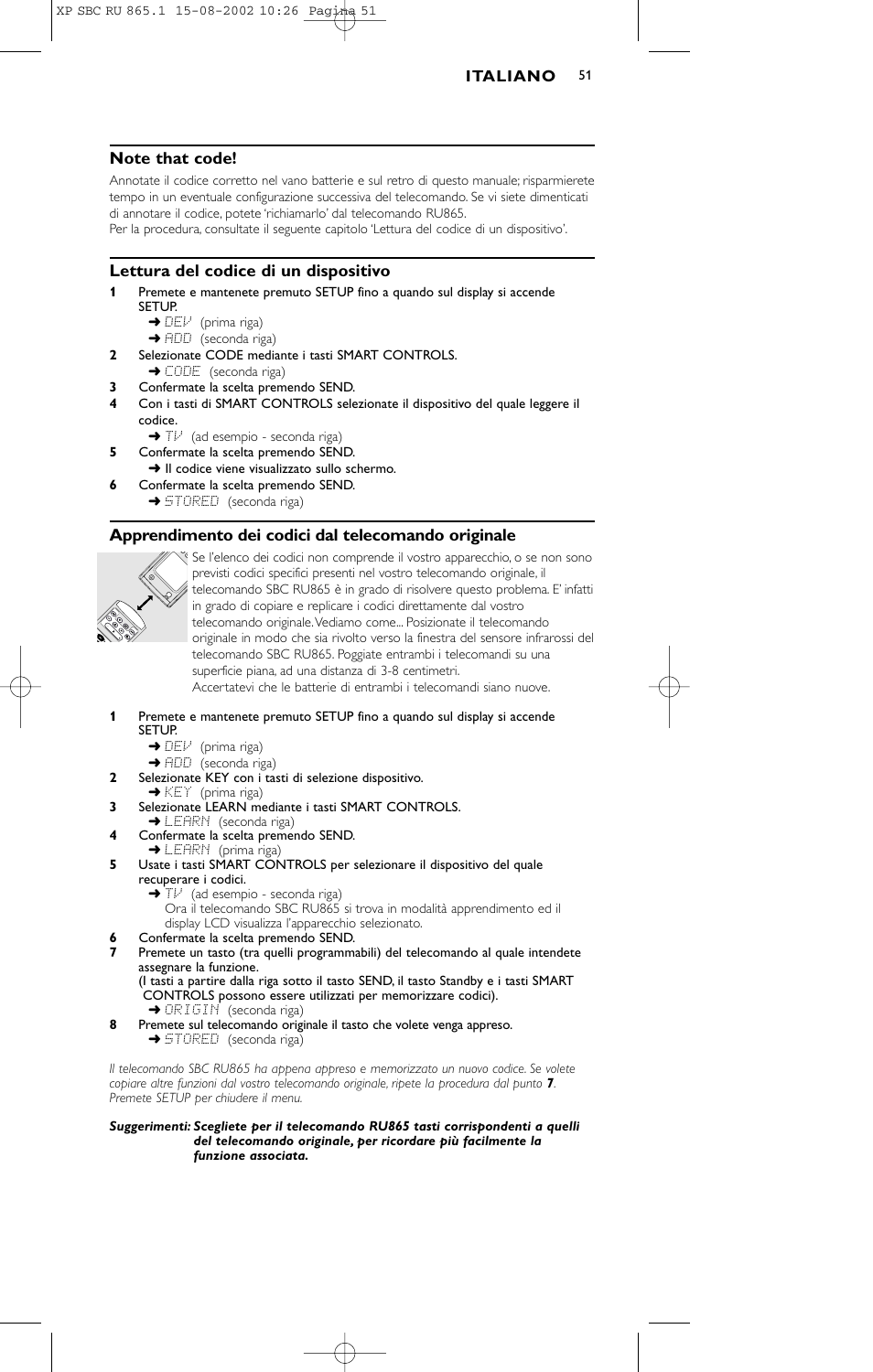Se il telecomando SBC RU865 visualizza ERROR per un secondo, seguito da ORIGIN, significa che non ha ricevuto il segnale correttamente. In questo caso dovete:

- Variare leggermente la distanza tra i due telecomandi e ripetere la procedura dal punto 1 (riprovate più volte).
- Premere e rilasciare immediatamente il tasto funzione sul telecomando originale. Il display LCD dovrebbe visualizzare il messaggio STORED, a conferma che il telecomando RU865 ha ricevuto il segnale.
- Accertarvi che le batterie di entrambi i telecomandi siano nuove.
- Procedere alla copia dei codici in condizioni di luce differenti. La luce proveniente da illuminazione TL può interferire con il segnale che state copiando.

Il telecomando SBC RU865 è stato progettato e collaudato con la massima accuratezza perché sia in grado di copiare la maggioranza dei segnali emessi da telecomandi ad infrarossi. In alcuni rari casi, i produttori adottano segnali ad infrarossi che non possono essere copiati su nessun tipo di telecomando. Naturalmente potete sempre utilizzare la funzione di ricerca automatica per verificare se il codice in questione sia incluso nella nostra libreria preprogrammata.

## **Copia delle funzioni dei tasti**

E' possibile copiare le funzioni dei tasti da una modalità dispositivo (es. modalità TV) ad una differente (es. modalità DVD) per controllare i vari dispositivi senza dover cambiare la modalità attiva. Ad esempio: potete commutare il televisore in standby direttamente dalla modalità DVD.

- **1** Premete e mantenete premuto SETUP fino a quando sul display si accende SETUP.
	- $\rightarrow$  DE $\nu$ <sup>'</sup> (prima riga)
	- → ADD (seconda riga)
- **2** Selezionate KEY con i tasti di selezione dispositivo. → KEY (prima riga)
- **3** Selezionate COPY mediante i tasti SMART CONTROLS. → COPY (seconda riga)
- **4** Confermate la scelta premendo SEND. → FROM (prima riga)
- **5** Usate i tasti SMART CONTROLS per selezionare il dispositivo del quale copiare le funzioni dei tasti.
- → Tl<sup>J</sup> (ad esempio seconda riga)
- **6** Confermate la scelta premendo SEND.
- **7** Premete il tasto del quale copiare la funzione. (E' possibile copiare le funzioni associate ai tasti a partire dalla riga sotto il tasto SEND, al tasto Standby ed ai tasti SMART CONTROLS).

*Nota: Selezionate un tasto Smart Control con i tasti SMART CONTROLS premete SEND per copiare.*

 $\rightarrow$  TO (prima riga)

- **8** Usate i tasti SMART CONTROLS per selezionare il dispositivo sul quale copiare la funzione del tasto.
	- → DIPI (ad esempio seconda riga)
- **9** Confermate la scelta premendo SEND.
- **10** Premete il tasto al quale volete associare la funzione copiata. → STORED (seconda riga)

*Nota: Selezionate un tasto Smart Control con i tasti SMART CONTROLS e premete SEND per copiare.*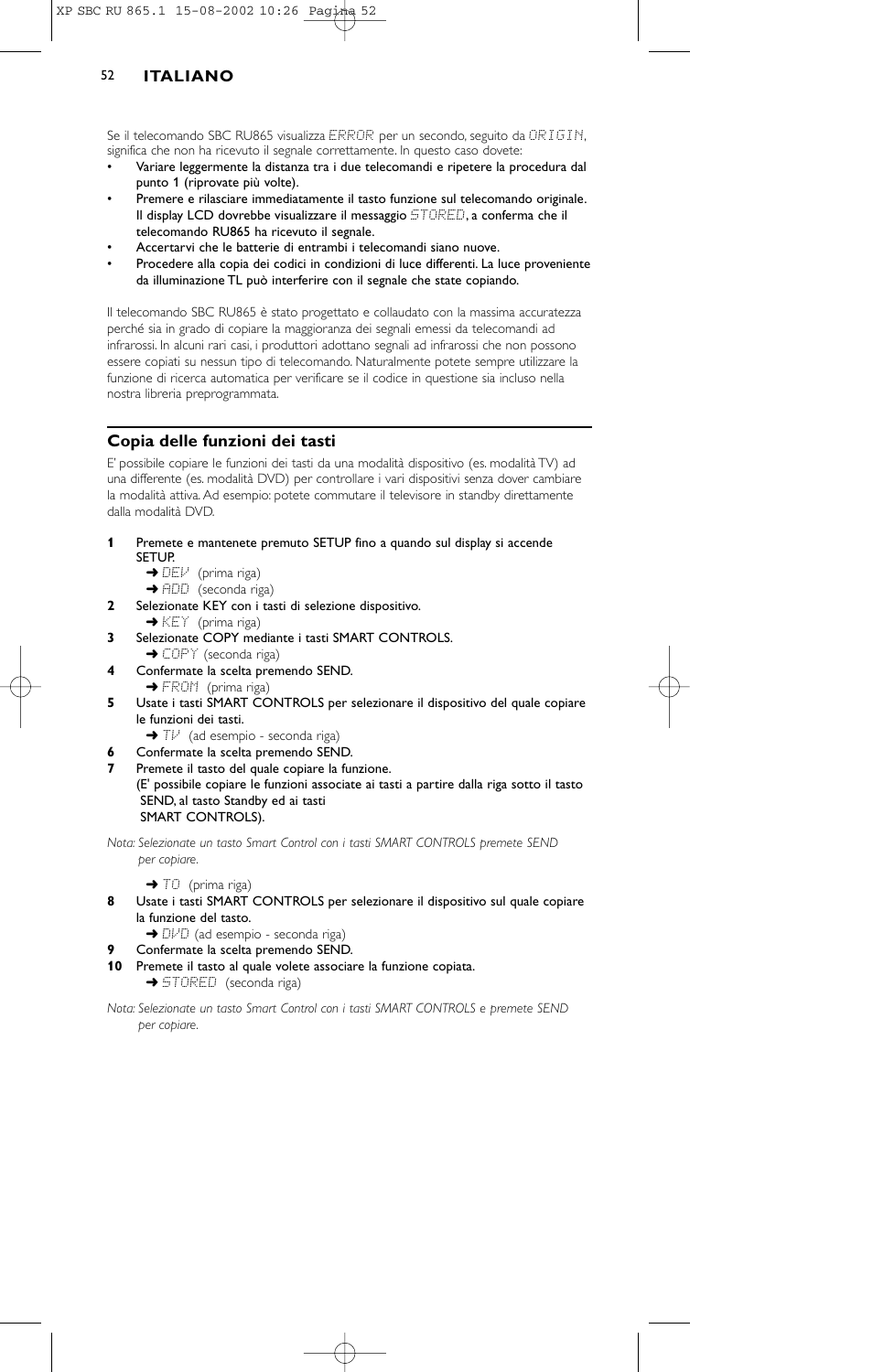

#### **Tasti macro**

Un tasto macro permette di controllare una serie di funzioni con la pressione di un solo tasto. Es. accendere tutti i dispositivi installati premendo un solo tasto.

#### **1** Premete e mantenete premuto SETUP fino a quando sul display si accende

- SETUP.
	- → DEl<sup>.</sup> (prima riga)
- → ADD (seconda riga) **2** Selezionate KEY con i tasti di selezione dispositivo.
- $\rightarrow$  KEY (prima riga)
- **3** Selezionate MACRO mediante i tasti SMART CONTROLS.
- → MACRO (seconda riga)
- **4** Confermate la scelta premendo SEND.
- **5** Usate i tasti SMART CONTROLS per selezionare il dispositivo sul quale volete installare la macro.
	- → Tl<sup>,</sup> (ad esempio seconda riga
- **6** Confermate la scelta premendo SEND.
- In modalità dispositivo TV, premete il tasto che volete associare alla macro. → MACRO (prima riga)
	- **→** START (seconda riga)

*Note: - Premete i tasti nella sequenza in cui volete che rispondano gli apparecchi.*

- *I tasti a partire dalla riga sotto il tasto SEND, il tasto STANDBY e i tasti SMART CONTROLS possono essere utilizzati per memorizzare macro.*
- *Selezionate un tasto Smart Control con i tasti SMART CONTROLS e premete SEND per selezionarlo come tasto macro.*
- *Dopo la pressione di ogni tasto viene visualizzato il messaggio* SMART ADDED*.*
- **8** Premete i tasti che intendete memorizzare nella macro. Se necessario spostatevi tra le diverse modalità dispositivo e smart controls.

*Nota: Premete SHIFT + SEND per memorizzare uno Smart Control nella macro.*

- **9** Premete SEND.
	- → STORED (seconda riga)

## **2. Smart controls**

Con i tasti SMART CONTROLS programmabili potete aggiungere fino a otto funzioni speciali per ciascuna modalità dispositivo. Es. Dolby Surround, EPG, Showview, sottotitoli, ecc. Ad esempio: se avete installato un amplificatore con Dolby Surround, potete controllare questa funzione mediante un tasto SMART CONTROLS del telecomando RU 865. Nella memoria del telecomando RU 865 sono state già pre-installate diverse funzioni che potete cancellare o sostituire in base alle vostre preferenze.

## **Aggiunta di un tasto**

- **1** Premete e mantenete premuto SETUP fino a quando sul display si accende SETUP.
	- $\rightarrow$  DEV (prima riga)
	- → ADD (seconda riga)
- **2** Selezionate KEY con i tasti di selezione dispositivo.
- $\rightarrow$  KEY (prima riga) **3** Selezionate ADD mediante i tasti SMART CONTROLS.
- → ADD (seconda riga)
- **4** Premete SEND.<br>**5 Lleate i** tasti SM
- **5** Usate i tasti SMART CONTROLS per selezionare il dispositivo dal quale aggiungere una funzione Smart Control. → AMP (ad esempio - seconda riga)
- **6** Premete SEND per confermare.
- **7** Usate i tasti SMART CONTROLS per selezionare una etichetta Smart Control dalla libreria (e.g ADD Dolby).
- **8** Premete SEND per confermare.

*Note: - Il codice di una funzione può essere appreso da un altro telecomando o copiato da un'altra modalità dispositivo.*

*- Con la Libreria di etichette comprese quelle specifiche per Home Cinema, potrete assegnare nomi alle funzioni più insolite e memorizzarle come Smart Controls.*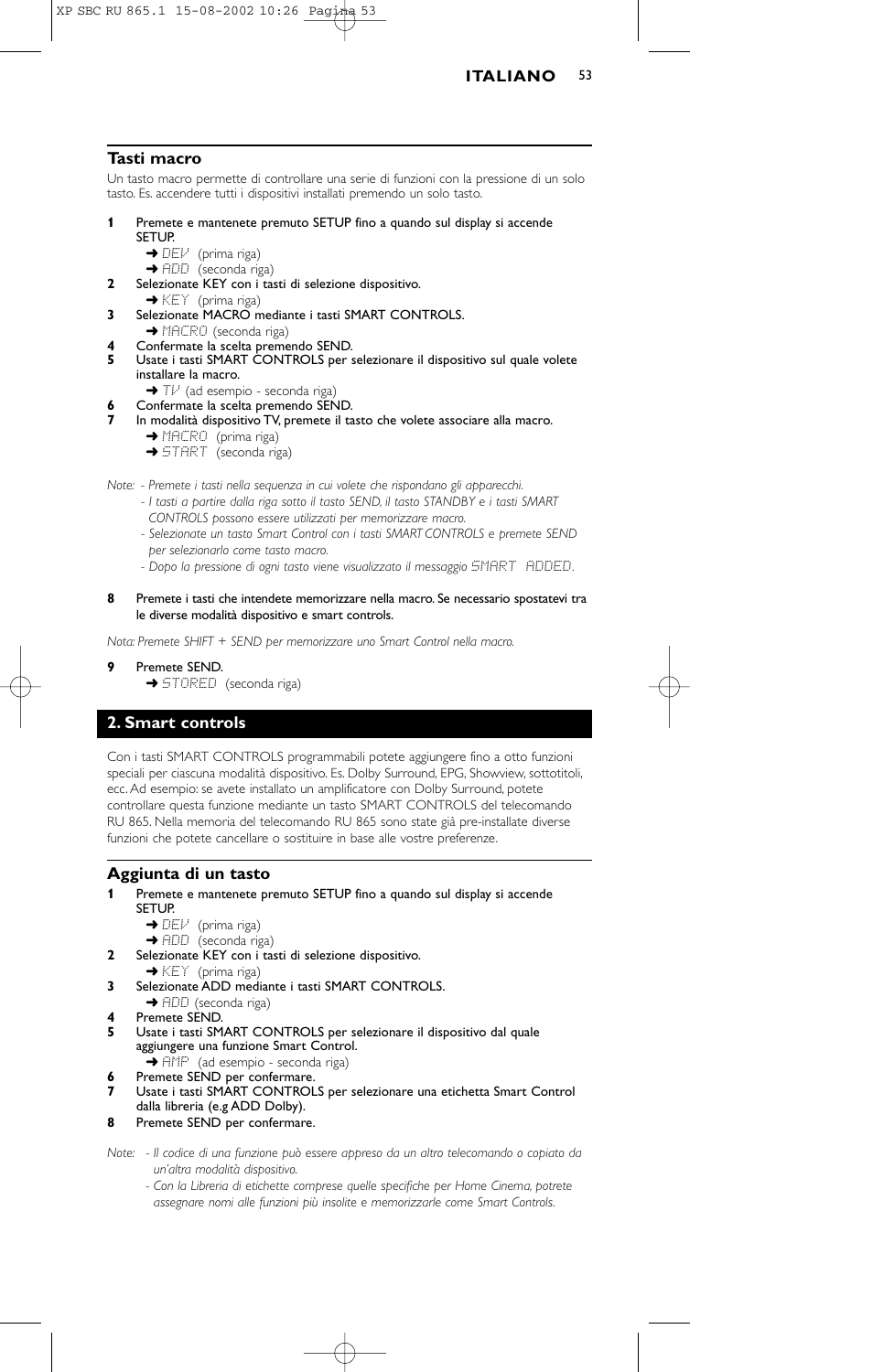#### **Eliminazione di un tasto**

- **1** Premete e mantenete premuto SETUP fino a quando sul display si accende SETUP.
	- $\rightarrow$  DEV (prima riga)
	- → ADD (seconda riga)
- **2** Selezionate KEY con i tasti di selezione dispositivo.  $\rightarrow$  KEY (prima riga)
- **3** Selezionate REMOVE mediante i tasti SMART CONTROLS. → REMOVE (seconda riga)
- **4** Premete SEND per confermare.
- **5** Usate i tasti SMART CONTROLS per selezionare il dispositivo dal quale remuovere una funzione Smart Control. → AMP (ad esempio - seconda riga)
- **6** Premete SEND per confermare.
- **7** Usate i tasti SMART CONTROLS per selezionare il tasto Smart Control da eliminare.
- **8** Premete SEND per confermare.

## **Ripristino delle impostazioni predefinite dei tasti**

- **1** Premete e mantenete premuto SETUP fino a quando sul display si accende SETUP.
	- $\rightarrow$  DEV (prima riga)
	- → ADD (seconda riga)
- **2** Selezionate KEY con i tasti di selezione dispositivo.
- → KEY (prima riga) **3** Selezionate RESET mediante i tasti SMART CONTROLS.
- → RESET (seconda riga)
- **4** Premete SEND per confermare.
- **5** Usate i tasti SMART CONTROLS per selezionare il dispositivo del quale azzerare i tasti.
	- $\rightarrow$  T $\mathcal{V}$  (ad esempio seconda riga)
- **6** Premete SEND per confermare. **7** Premendo un tasto nella modalità dispositivo selezionata verranno ripristinate le impostazioni di fabbrica per il tasto. (E' possibile ripristinare le funzioni predefinite associate ai tasti a partire dalla riga sotto il tasto SEND, al tasto STANDBY ed ai tasti SMART CONTROLS).

*Nota: Selezionate un tasto Smart Control con i tasti SMART CONTROLS e premete SEND per abilitarne il ripristino.*

## *Per ripristinare le impostazioni predefinite in tutti i tasti di un dispositivo:*

- **7** Selezionate ALL mediante i tasti SMART CONTROLS.
- → ALL (seconda riga)
- **8** Usate i tasti SMART CONTROLS per selezionare il dispositivo del quale azzerare tutti i tasti.
- → 5AT (ad esempio seconda riga)
- **9** Premete SEND per confermare. → SURE ? (seconda riga)
- **10** Premete ancora SEND per confermare.

*Nota:Tutti i valori programmati verranno cancellati ed il telecomando RU865 tornerà alla sua configurazione predefinita.*

## *Per ripristinare le impostazioni predefinite in tutti i tasti di tutti i dispositivi:*

- **5** Selezionate ALL DEVICES mediante i tasti SMART CONTROLS.
- → ALL DEVICES (seconda riga) **6** Premete SEND per confermare.
- ➜ SURE ?
- **7** Premete ancora SEND per confermare.

*Nota:Tutti i valori impostati verranno cancellati ed il telecomando RU865 ritornerà alla sua configurazione predefinita.*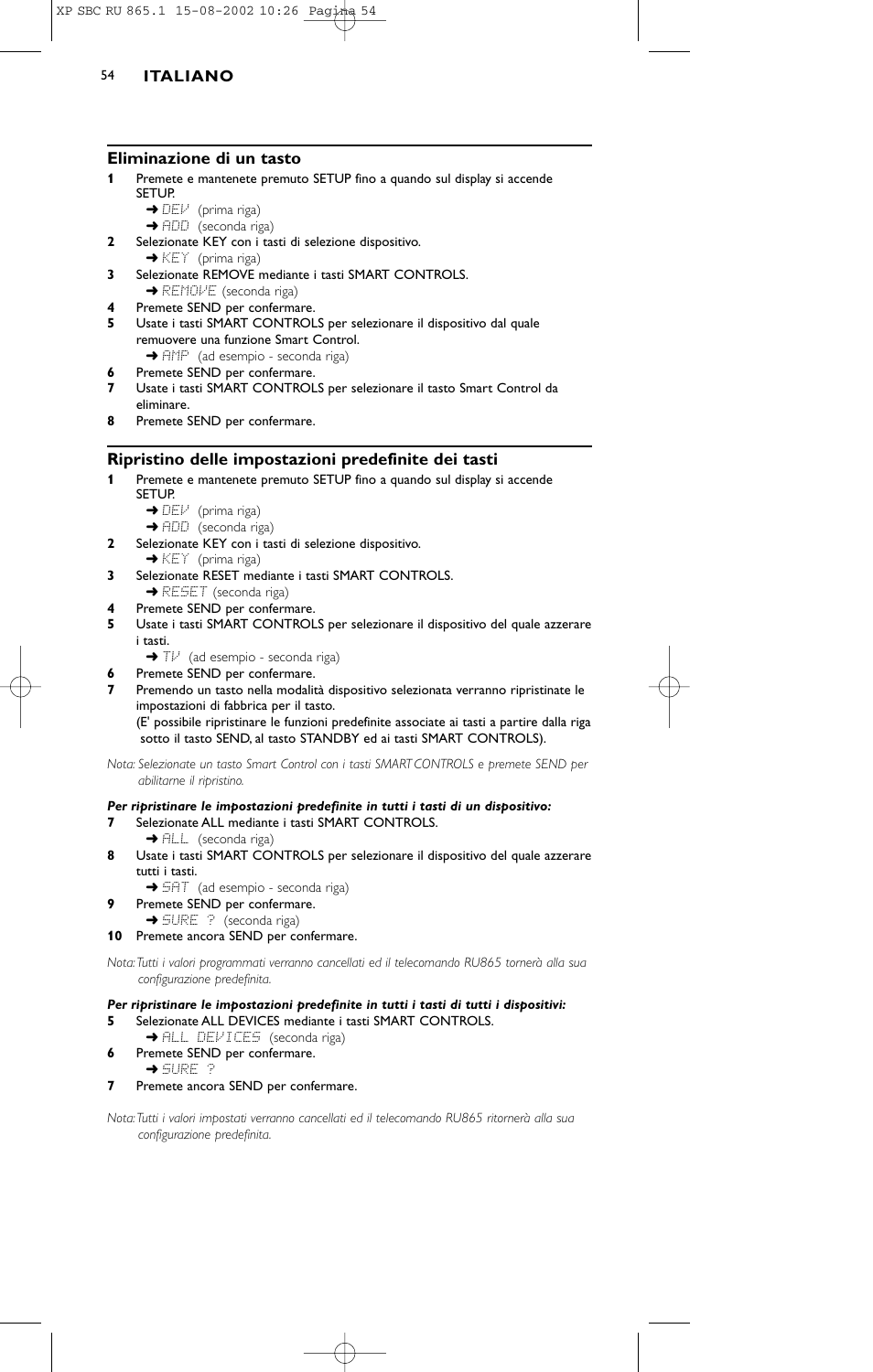## **3. Modalità Home Cinema**

Home Cinema è un sistema A/V integrato che offre il meglio in termini di prestazioni audio e video. Per controllare più dispositivi del vostro sistema Home Cinema mediante telecomando, SBC RU865 comprende la modalità Home Cinema.

*Nota: Il tasto CINEMA del telecomando SBC RU865 deve essere programmato solo dopo aver programmato tutti gli altri dispositivi.*

Il telecomando SBC RU865 è già stato impostato in fabbrica per controllare TV,VCR, DVD ed amplificatori con il tasto CINEMA. Per programmare i dispositivi in modalità Cinema, procedete come di seguito:

## **Aggiunta ed impostazione di un dispositivo**

- **1** Cercate la marca del dispositivo che intendete aggiungere nell'elenco dei codici (parte centrale di questo manuale).
- **2** Premete CINEMA per attivare la modalità Home Cinema.
- ➜ **HOME CINEMA**
- **4** Premete SEND per confermare.  $\rightarrow$   $VCR$  (ad esempio - seconda riga)
- **5** Usate i tasti SMART CONTROLS per selezionare il dispositivo da aggiungere.
- → 5HT (ad esempio seconda riga) **6** Premete SEND per confermare.
- → CODE (prima riga) **7** Digitate il codice con i tasti numerici.
- $\rightarrow$  1234 (ad esempio seconda riga) **8** Premete SEND per confermare.
	- → STORED (seconda riga)

#### **Eliminazione di un dispositivo**

- **1** Premete CINEMA per attivare la modalità Home Cinema. ➜ **HOME CINEMA**
- **2** Premete e mantenete premuto SETUP fino a quando sul display si accende SETUP.
	- $\rightarrow$  DEV (prima riga) → ADD (seconda riga)
- **3** Selezionate REMOVE mediante i tasti SMART CONTROLS. → REMOVE (seconda riga)
- 
- **4** Premete SEND per confermare.
- **5** Usate i tasti SMART CONTROLS per selezionare il dispositivo da eliminare. →  $VCR$  (ad esempio - seconda riga)
- Premete SEND per confermare.
	- **→ REMOVED** (seconda riga)

## **Impostazione dei tasti Home Cinema**

Per assegnare le varie funzioni ai tasti del telecomando SBC RU865 per i diversi dispositivi in modalità Home Cinema, procedete come descritto di seguito:

- **1** Premete CINEMA per attivare la modalità Home Cinema.
- ➜ **HOME CINEMA**
- **2** Premete e mantenete premuto SETUP fino a quando sul display si accende SETUP.
	- → DEI<sup>J</sup> (prima riga)
	- → ADD (seconda riga)
- **3** Selezionate KEY con i tasti di selezione dispositivo.
- ◆ KEY (prima riga)
- **4** Selezionate DEFINE mediante i tasti SMART CONTROLS. ➜ DEFINE
- **5** Usate i tasti SMART CONTROLS per selezionare il dispositivo dal quale copiare i tasti in modalità Home Cinema.
	- → Tl<sup>J</sup> (ad esempio prima riga)
- **6** Premete i tasti da copiare nella modalità Home Cinema.

*Note: - Potete ripetere questa procedura per ogni tasto di ciascun dispositivo installato. - La pressione di ogni tasto viene confermata dal messaggio* OK *sul display.*

**7** Premete SEND per terminare l'impostazione dei tasti Home Cinema. **→** STORED (seconda riga)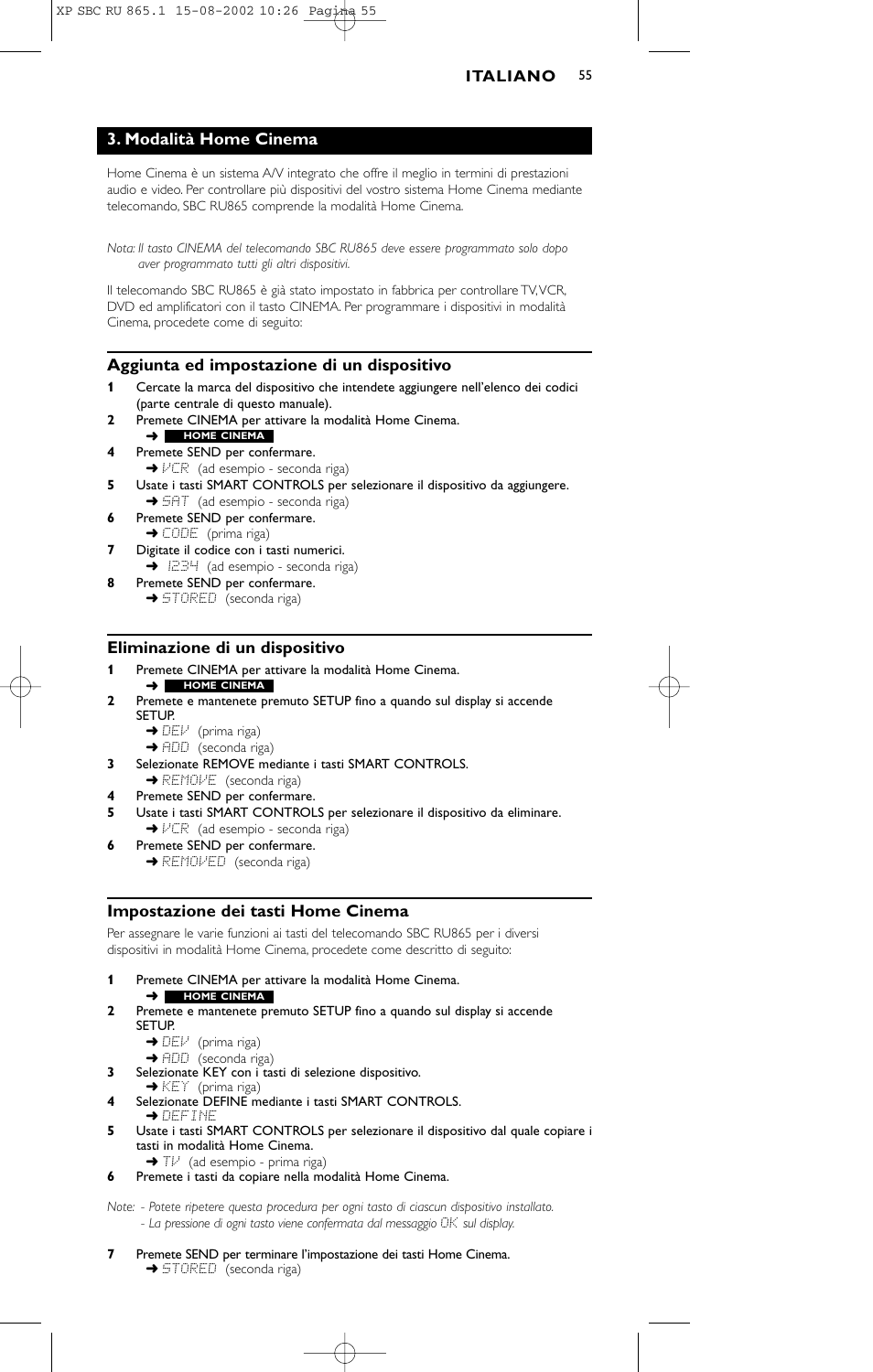## **Ripristino delle impostazioni predefinite dei tasti Home Cinema**

Per ripristinare per i vari tasti del telecomando SBC RU865 la funzione Home Cinema originale, procedete come descritto di seguito:

- **1** Premete CINEMA per attivare la modalità Home Cinema.
	- ➜ **HOME CINEMA**
- **2** Premete e mantenete premuto SETUP fino a quando sul display si accende **SETUP.** 
	- $\rightarrow$  DEV (prima riga)
	- → ADD (seconda riga)
- **3** Selezionate KEY con i tasti di selezione dispositivo.
- $\rightarrow$  KEY (prima riga)
- **4** Selezionate RESET mediante i tasti SMART CONTROLS. → RESET (seconda riga)
- **5** Confermate la scelta premendo SEND.
- Premete il tasto o i tasti che intendete azzerare.
- **7** Premete SEND per confermare.
	- → DONE (seconda riga)

*Nota: La pressione di ogni tasto viene confermata dal messaggio* OK *sul display.*

## **4. Funzioni aggiuntive**

#### **Impostazione della retroilluminazione**

- **1** Premete e mantenete premuto SETUP fino a quando sul display si accende SETUP.
	- → DEV (prima riga)
	- → ADD (seconda riga)
- **2** Selezionate LIGHT con i tasti di selezione dispositivo. → LIGHT (prima riga)
- **3** Usate i tasti SMART CONTROLS per selezionare OFF, 5 o 15 secondi.
- → OFF (ad esempio seconda riga)
- **4** Premete SEND per confermare.

*Nota: Se utilizzate la retroilluminazione ininterrottamente, le batterie si esauriscono più rapidamente.*

## **Problemi?**

Se avete domande circa il telecomando SBC RU865, contattate la nostra help-line oppure inviate una e-mail al centro assistenza. I numeri di telefono/indirizzi sono riportati nella sezione dell'elenco dei codici di questo manuale.

Prima di richiedere assistenza via telefono o e-mail, leggete attentamente questo manuale. Ciò vi consentirà di risolvere la maggioranza dei problemi.

Se non trovate risposta alle vostre domande, elencate le attrezzature utilizzate nella sezione elenco dei codici di questo manuale. (Includete le informazioni nella vostra email) Ciò facilita e velocizza l'intervento dei nostri operatori in vostro aiuto.

Cercate il numero di modello nel manuale di istruzioni dei vari apparecchi o sulla parte posteriore dell'apparecchio stesso.

Chiamate la nostra help-line con accanto i dispositivi, in modo che gli operatori possano aiutarvi a verificare il funzionamento del telecomando.

Il codice del vostro telecomando universale Philips è: SBC RU865

Data di acquisto: \_\_\_\_\_/\_\_\_\_\_/ Giorno/mese/anno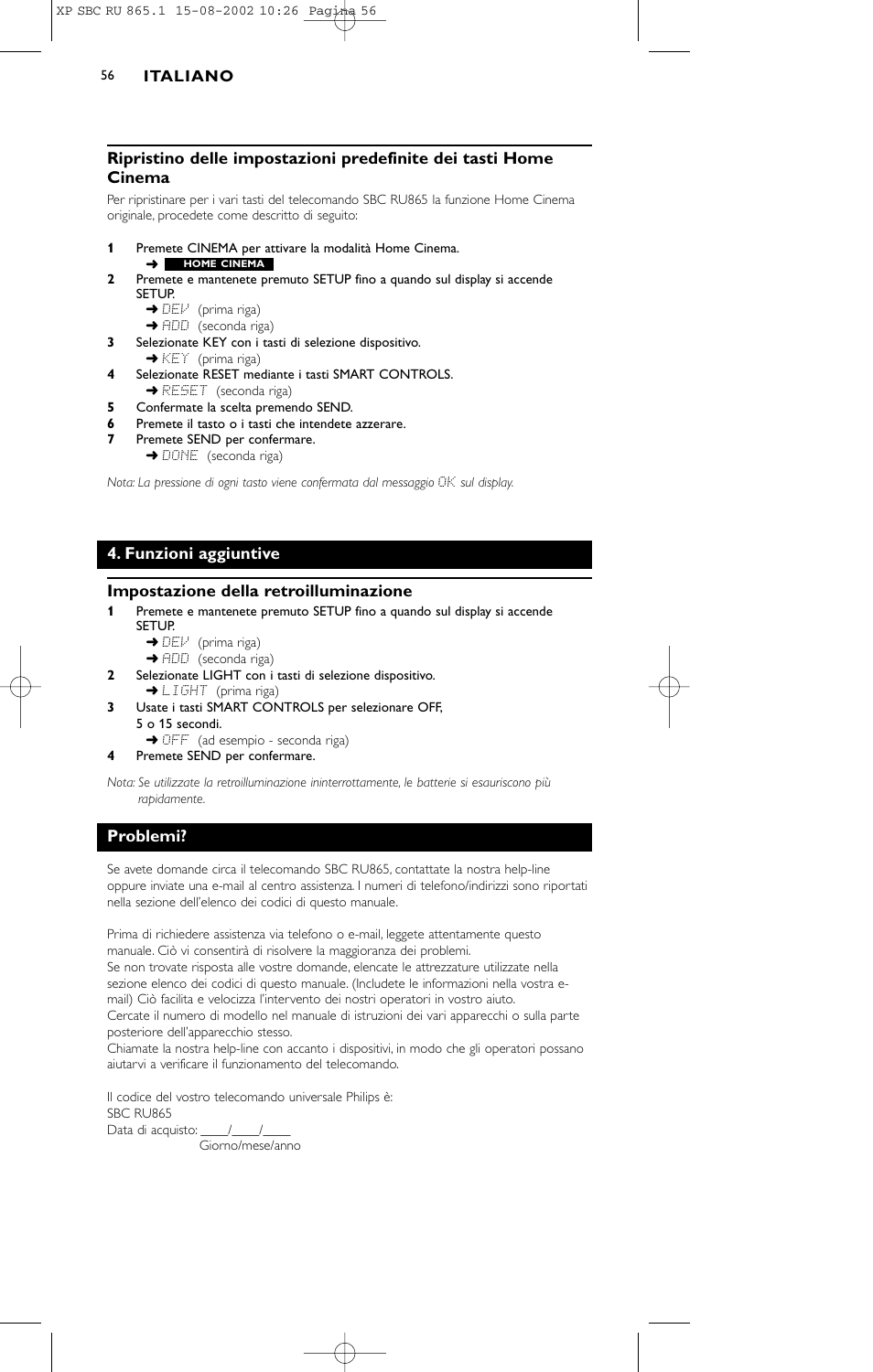| <b>SETUP CODES FOR AMPLIFIERS</b> |  |
|-----------------------------------|--|
| A                                 |  |
|                                   |  |
| в                                 |  |
|                                   |  |
| D                                 |  |
|                                   |  |
| G                                 |  |
|                                   |  |
| Р                                 |  |
|                                   |  |
|                                   |  |
|                                   |  |
| т                                 |  |
|                                   |  |
| Y                                 |  |
|                                   |  |

| <b>SETUP CODES FOR CABLE</b>        |  |
|-------------------------------------|--|
| R                                   |  |
| Birmingham Cable Communications0303 |  |
|                                     |  |
| с                                   |  |
|                                     |  |
| D                                   |  |
|                                     |  |
| F                                   |  |
|                                     |  |
|                                     |  |
| н                                   |  |
|                                     |  |
| J                                   |  |
| м                                   |  |
|                                     |  |
| N                                   |  |
|                                     |  |
|                                     |  |
| P                                   |  |
|                                     |  |
|                                     |  |
| S                                   |  |
|                                     |  |
|                                     |  |
|                                     |  |
| т                                   |  |
|                                     |  |
| U                                   |  |
|                                     |  |
| W                                   |  |
|                                     |  |

| SETUP CODES FOR CD PLATERS |  |  |  |
|----------------------------|--|--|--|
| A                          |  |  |  |
|                            |  |  |  |
|                            |  |  |  |
| в                          |  |  |  |
|                            |  |  |  |
| D                          |  |  |  |
|                            |  |  |  |
| Е                          |  |  |  |
|                            |  |  |  |
| F                          |  |  |  |
|                            |  |  |  |
| G                          |  |  |  |
|                            |  |  |  |
| н                          |  |  |  |
|                            |  |  |  |
|                            |  |  |  |
|                            |  |  |  |

| ĸ      |  |
|--------|--|
|        |  |
| N      |  |
|        |  |
| O      |  |
|        |  |
| P<br>R |  |
|        |  |
| S      |  |
|        |  |
|        |  |
|        |  |
|        |  |
|        |  |
| т      |  |
|        |  |
|        |  |
| Y      |  |
|        |  |
|        |  |

| <b>SETUP CODES FOR MISC AUDIO</b> |  |  |
|-----------------------------------|--|--|
|                                   |  |  |
|                                   |  |  |
| - 5                               |  |  |
|                                   |  |  |
|                                   |  |  |

| <b>SETUP CODES FOR RECEIVERS</b> |  |
|----------------------------------|--|
| Ā                                |  |
|                                  |  |
|                                  |  |
|                                  |  |
| В                                |  |
|                                  |  |
|                                  |  |
| מ                                |  |
|                                  |  |
| F                                |  |
| E                                |  |
|                                  |  |
| G                                |  |
|                                  |  |
| Goodmans0636, 0373, 0467, 0771   |  |
|                                  |  |
| н                                |  |
|                                  |  |
|                                  |  |
|                                  |  |
|                                  |  |
|                                  |  |
|                                  |  |
| ĸ                                |  |
|                                  |  |
| м                                |  |
|                                  |  |
|                                  |  |
|                                  |  |
| N                                |  |
|                                  |  |
| O                                |  |
|                                  |  |
|                                  |  |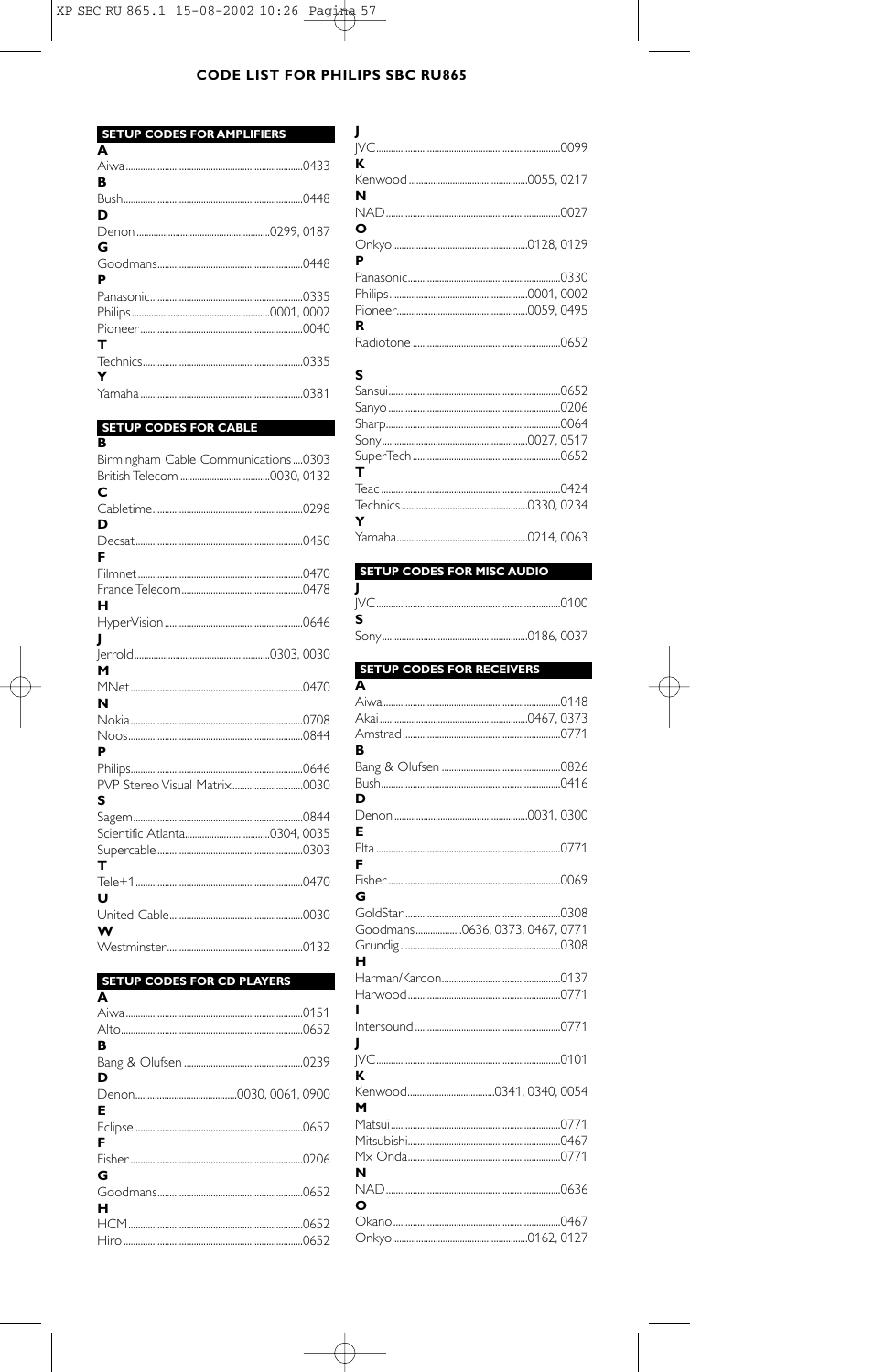| P |  |
|---|--|
|   |  |
|   |  |
|   |  |
| R |  |
|   |  |
| s |  |
|   |  |
|   |  |
|   |  |
|   |  |
|   |  |
|   |  |
|   |  |
| т |  |
|   |  |
|   |  |
|   |  |
| u |  |
|   |  |
|   |  |
| w |  |
|   |  |
| Y |  |
|   |  |

| <b>SETUP CODES FOR SATELLITE</b>     |  |
|--------------------------------------|--|
| A                                    |  |
|                                      |  |
|                                      |  |
|                                      |  |
| Alba0448, 0482, 0389, 0542, 0640     |  |
|                                      |  |
|                                      |  |
| Amstrad0488, 0107, 0279, 0365, 0372, |  |
|                                      |  |
|                                      |  |
|                                      |  |
|                                      |  |
|                                      |  |
|                                      |  |
|                                      |  |
|                                      |  |
|                                      |  |
|                                      |  |
|                                      |  |
|                                      |  |
| R                                    |  |
|                                      |  |
|                                      |  |
|                                      |  |
|                                      |  |
|                                      |  |
|                                      |  |
|                                      |  |
| C                                    |  |
|                                      |  |
|                                      |  |
|                                      |  |
|                                      |  |
|                                      |  |
|                                      |  |
|                                      |  |
|                                      |  |
|                                      |  |
|                                      |  |
| D                                    |  |
|                                      |  |
|                                      |  |
|                                      |  |
|                                      |  |
|                                      |  |

| Е                                    |  |
|--------------------------------------|--|
|                                      |  |
|                                      |  |
|                                      |  |
|                                      |  |
|                                      |  |
|                                      |  |
|                                      |  |
|                                      |  |
|                                      |  |
| F                                    |  |
|                                      |  |
|                                      |  |
| Ferguson 0363, 0210, 0094, 0641      |  |
|                                      |  |
|                                      |  |
|                                      |  |
|                                      |  |
|                                      |  |
|                                      |  |
|                                      |  |
| G                                    |  |
|                                      |  |
|                                      |  |
| Galaxis0861, 0890, 0683, 1138, 0310, |  |
|                                      |  |
|                                      |  |
|                                      |  |
|                                      |  |
|                                      |  |
|                                      |  |
|                                      |  |
|                                      |  |
|                                      |  |
|                                      |  |
|                                      |  |
|                                      |  |
|                                      |  |
| н                                    |  |
|                                      |  |
|                                      |  |
|                                      |  |
| Hirschmann0200, 0424, 0314, 0909,    |  |
|                                      |  |
|                                      |  |
|                                      |  |
|                                      |  |
|                                      |  |
|                                      |  |
|                                      |  |
|                                      |  |
|                                      |  |
| ı                                    |  |
|                                      |  |
|                                      |  |
|                                      |  |
|                                      |  |
|                                      |  |
|                                      |  |
| J                                    |  |
|                                      |  |
|                                      |  |
|                                      |  |
|                                      |  |
|                                      |  |
|                                      |  |
| к                                    |  |
|                                      |  |
|                                      |  |
|                                      |  |
|                                      |  |
|                                      |  |
|                                      |  |
|                                      |  |
|                                      |  |
|                                      |  |
|                                      |  |
| L                                    |  |
|                                      |  |
|                                      |  |
|                                      |  |
|                                      |  |
|                                      |  |
|                                      |  |
|                                      |  |
|                                      |  |
| M                                    |  |
|                                      |  |
|                                      |  |
| Manhattan 1110, 0547, 0619, 0482     |  |
| Maspro 0119, 0777, 0522, 0355, 0363  |  |
|                                      |  |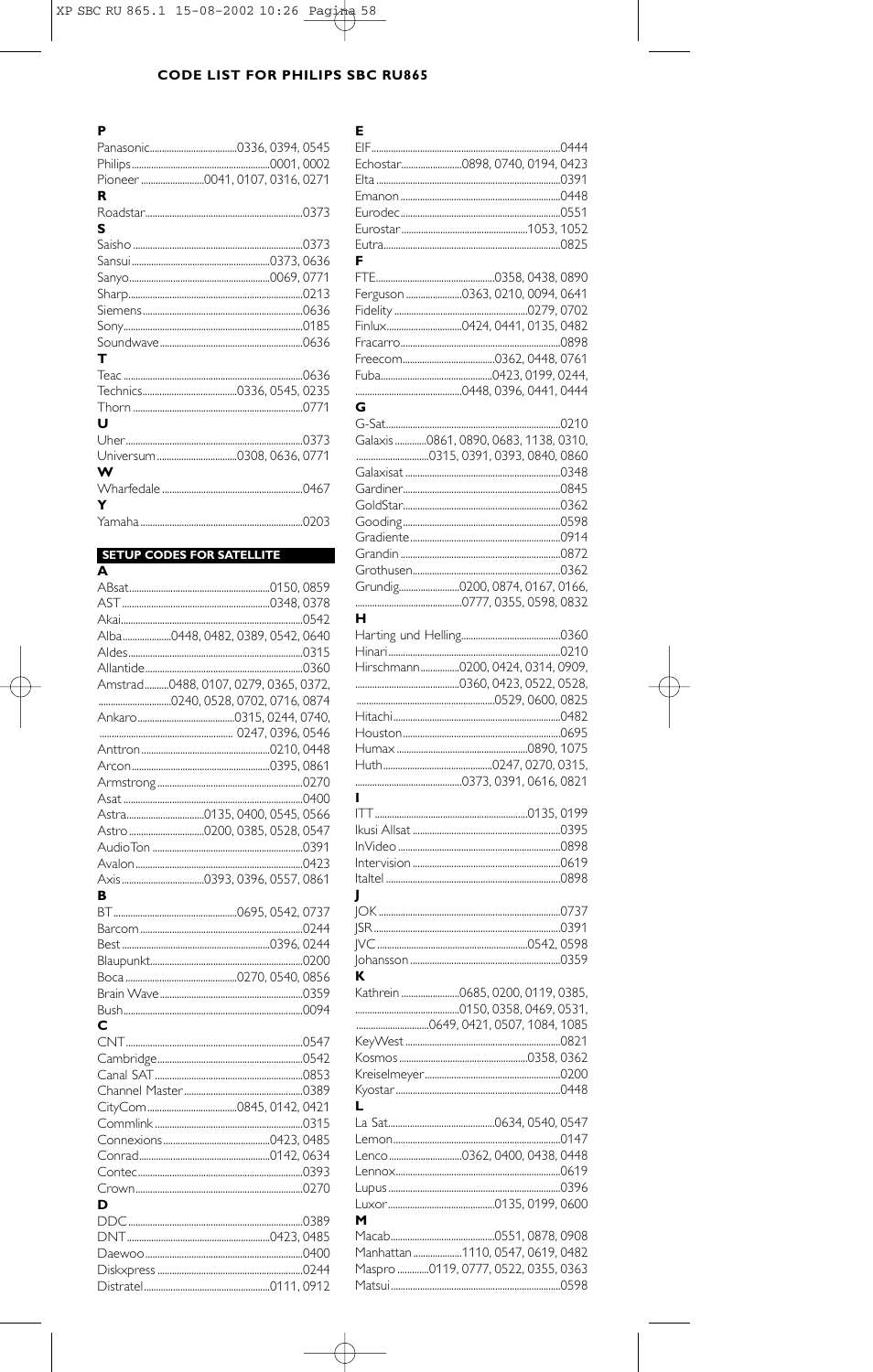| N                                     |  |
|---------------------------------------|--|
|                                       |  |
|                                       |  |
|                                       |  |
|                                       |  |
|                                       |  |
| Nokia0135, 0600, 0900, 1050, 0778,    |  |
|                                       |  |
|                                       |  |
| o                                     |  |
|                                       |  |
| P                                     |  |
| Pace0482, 0268, 0355, 0818,0210,      |  |
|                                       |  |
|                                       |  |
|                                       |  |
|                                       |  |
|                                       |  |
|                                       |  |
|                                       |  |
|                                       |  |
|                                       |  |
|                                       |  |
|                                       |  |
|                                       |  |
|                                       |  |
|                                       |  |
|                                       |  |
|                                       |  |
|                                       |  |
|                                       |  |
|                                       |  |
|                                       |  |
| o                                     |  |
|                                       |  |
| R                                     |  |
|                                       |  |
|                                       |  |
|                                       |  |
|                                       |  |
| SEG0448, 0396, 0545, 0566, 0769       |  |
|                                       |  |
|                                       |  |
|                                       |  |
|                                       |  |
|                                       |  |
|                                       |  |
|                                       |  |
|                                       |  |
|                                       |  |
|                                       |  |
|                                       |  |
|                                       |  |
|                                       |  |
|                                       |  |
|                                       |  |
|                                       |  |
|                                       |  |
|                                       |  |
|                                       |  |
|                                       |  |
| Schwaiger1138, 0210, 0421, 0531, 0579 |  |

| Strong 0899, 1132, 0152, 0159, 0906 |  |
|-------------------------------------|--|
|                                     |  |
| т                                   |  |
|                                     |  |
| TechniSat 0289, 0528, 0485, 0568    |  |
|                                     |  |
|                                     |  |
|                                     |  |
|                                     |  |
|                                     |  |
|                                     |  |
|                                     |  |
|                                     |  |
|                                     |  |
|                                     |  |
|                                     |  |
|                                     |  |
|                                     |  |
|                                     |  |
|                                     |  |
|                                     |  |
| U                                   |  |
|                                     |  |
|                                     |  |
|                                     |  |
| v                                   |  |
|                                     |  |
|                                     |  |
| Vortec                              |  |
| w                                   |  |
|                                     |  |
|                                     |  |
|                                     |  |
|                                     |  |
| x                                   |  |
|                                     |  |
|                                     |  |
| z                                   |  |
|                                     |  |
|                                     |  |
|                                     |  |
|                                     |  |
| <b>SETUP CODES FOR TELEVISION</b>   |  |
| A                                   |  |
|                                     |  |
|                                     |  |
|                                     |  |
|                                     |  |
|                                     |  |
|                                     |  |
|                                     |  |
|                                     |  |
| Alba 0036, 0245, 0063, 0262, 0398   |  |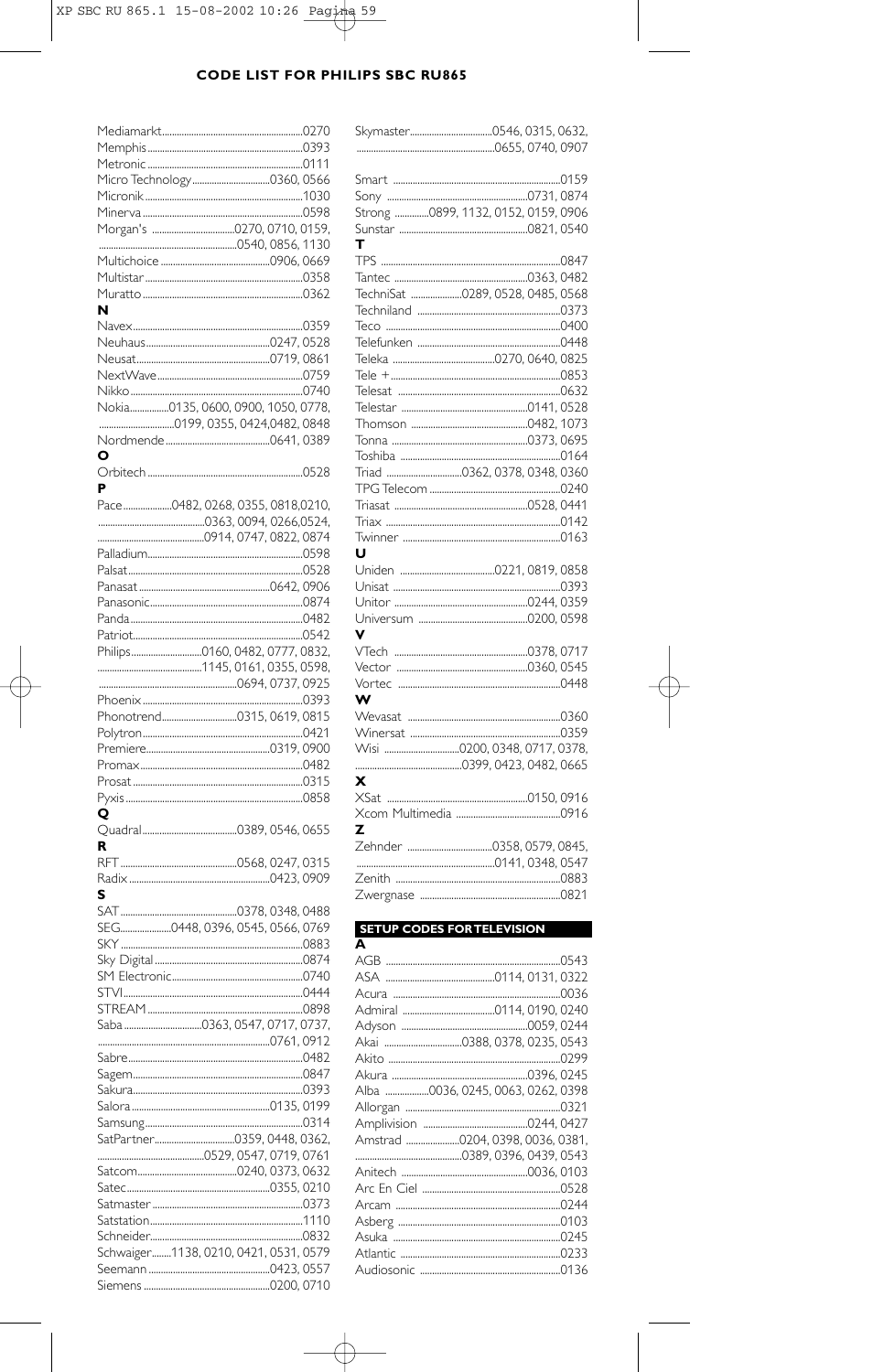| в                              |                                         |
|--------------------------------|-----------------------------------------|
|                                |                                         |
|                                |                                         |
|                                |                                         |
|                                |                                         |
|                                |                                         |
|                                |                                         |
|                                |                                         |
|                                |                                         |
|                                | Baur 0539, 0388, 0037, 0376, 0571, 0581 |
|                                |                                         |
|                                |                                         |
|                                |                                         |
|                                |                                         |
|                                |                                         |
|                                |                                         |
|                                |                                         |
|                                |                                         |
|                                |                                         |
|                                |                                         |
|                                | Brandt 0225, 0360, 0223, 0136, 0362     |
|                                |                                         |
|                                |                                         |
|                                |                                         |
|                                |                                         |
|                                | Bush 0398, 0245, 0036, 0376, 0579,      |
|                                |                                         |
|                                | 0063, 0299, 0309, 0321, 0390, 0401      |
| С                              |                                         |
|                                | CGE 0101.0111.0274.0103.0579            |
|                                |                                         |
|                                |                                         |
|                                |                                         |
|                                |                                         |
|                                |                                         |
|                                |                                         |
|                                |                                         |
|                                |                                         |
|                                |                                         |
|                                |                                         |
| Continental Edison 0225, 0223, |                                         |
|                                |                                         |
|                                |                                         |
|                                |                                         |
|                                |                                         |
|                                |                                         |
|                                |                                         |
|                                |                                         |
|                                |                                         |
|                                |                                         |
| D                              |                                         |
|                                |                                         |
|                                |                                         |
|                                |                                         |
|                                |                                         |
|                                |                                         |
|                                |                                         |
|                                |                                         |
|                                |                                         |
|                                |                                         |
|                                |                                         |
|                                |                                         |
| E                              |                                         |
|                                |                                         |
|                                |                                         |
|                                |                                         |
|                                |                                         |
|                                |                                         |
|                                |                                         |
|                                |                                         |
|                                |                                         |
|                                |                                         |
|                                |                                         |
| F                              |                                         |
|                                |                                         |
|                                |                                         |
|                                |                                         |
|                                |                                         |
|                                | Finlandia 0373, 0386, 0235, 0390        |
|                                |                                         |
|                                |                                         |
|                                |                                         |
|                                | Firstline 0348, 0036, 0244, 0274, 0321  |

|     | Fisher 0571, 0244, 0235, 0131, 0397, 0582 |
|-----|-------------------------------------------|
|     | Formenti 0347, 0374, 0579, 0114, 0240     |
|     | Frontech 0458, 0190, 0274, 0390, 0475     |
|     |                                           |
|     |                                           |
| G   |                                           |
|     |                                           |
|     | GEC 0070, 0099, 0244, 0543, 0584          |
|     |                                           |
|     |                                           |
|     |                                           |
|     | GoldStar 0404, 0244, 0390, 0136, 0317     |
|     | Goodmans  0099, 0206, 0398, 0526, 0063,   |
|     |                                           |
|     |                                           |
|     |                                           |
|     | Granada 0386, 0099, 0235, 0378,           |
|     |                                           |
|     |                                           |
|     |                                           |
| н   |                                           |
|     |                                           |
|     | Hanseatic 0388, 0347, 0455, 0571          |
|     |                                           |
|     |                                           |
|     |                                           |
|     |                                           |
|     |                                           |
|     |                                           |
|     |                                           |
|     |                                           |
|     |                                           |
|     |                                           |
|     |                                           |
|     |                                           |
| П   |                                           |
| ICE |                                           |
|     |                                           |
|     |                                           |
| ITS |                                           |
|     |                                           |
|     |                                           |
|     |                                           |
|     |                                           |
|     |                                           |
|     |                                           |
|     |                                           |
|     |                                           |
|     |                                           |
|     |                                           |
| J   |                                           |
|     |                                           |
|     |                                           |
| ĸ   |                                           |
|     | Kaisui 0245, 0244, 0036, 0309             |
|     |                                           |
|     |                                           |
|     |                                           |
|     |                                           |
|     |                                           |
|     |                                           |
|     |                                           |
| L   |                                           |
|     |                                           |
|     |                                           |
|     |                                           |
|     |                                           |
|     | Luxor 0264, 0388, 0390, 0384,             |
|     |                                           |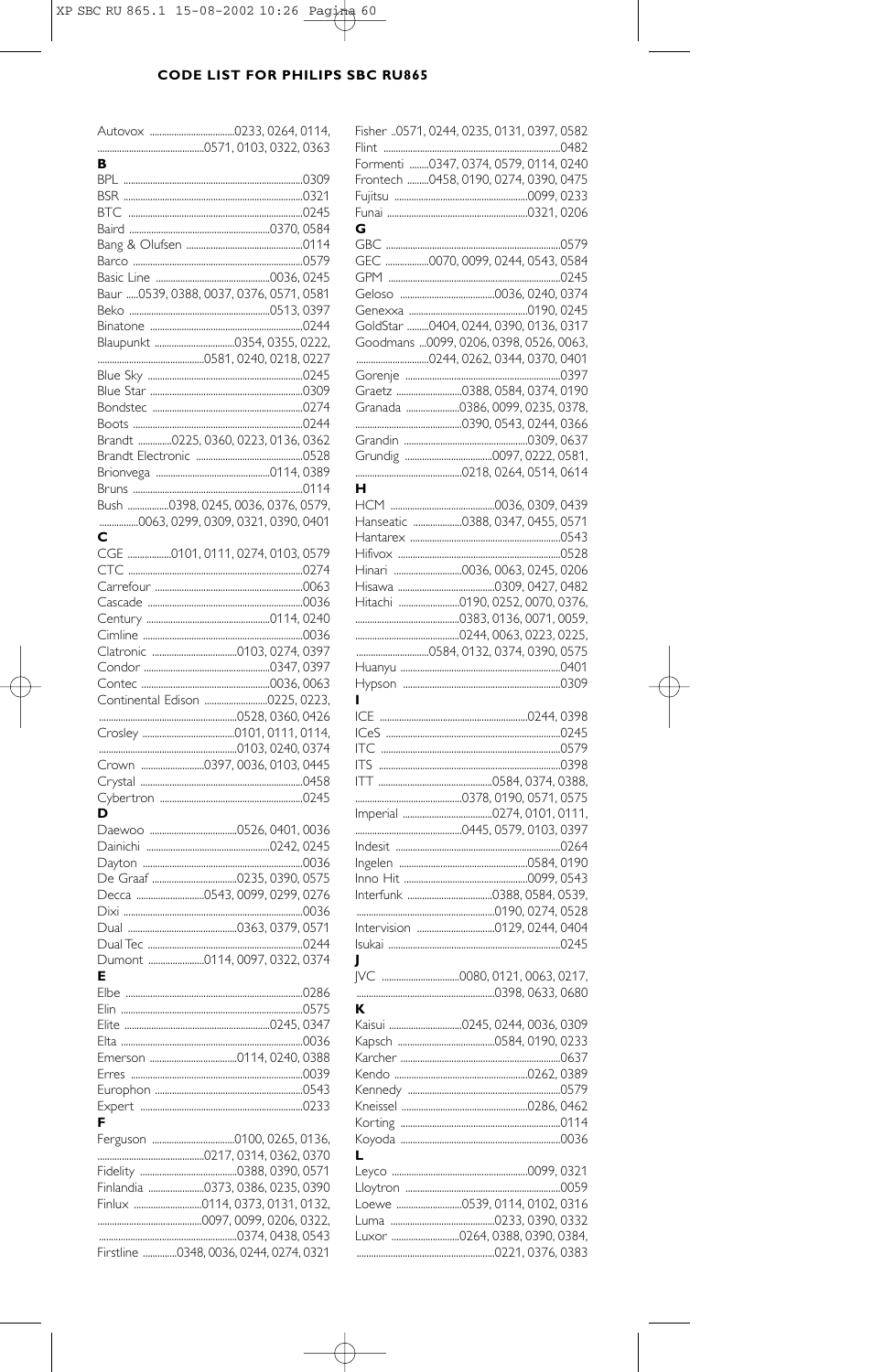| M Electronic 0373, 0132, 0131,       |  |
|--------------------------------------|--|
|                                      |  |
|                                      |  |
|                                      |  |
|                                      |  |
|                                      |  |
| Magnafon 0129, 0543, 0103, 0240      |  |
|                                      |  |
|                                      |  |
|                                      |  |
|                                      |  |
|                                      |  |
|                                      |  |
|                                      |  |
|                                      |  |
|                                      |  |
| Metz 0302, 0266, 0114, 0394, 0240    |  |
|                                      |  |
|                                      |  |
| Mitsubishi 0063, 0539, 0135, 0381,   |  |
|                                      |  |
|                                      |  |
|                                      |  |
|                                      |  |
| N                                    |  |
|                                      |  |
|                                      |  |
|                                      |  |
| Neckermann 0376, 0390, 0114,         |  |
|                                      |  |
|                                      |  |
|                                      |  |
| Nikkai 0062, 0245, 0364, 0059, 0099  |  |
|                                      |  |
|                                      |  |
|                                      |  |
|                                      |  |
|                                      |  |
|                                      |  |
| o                                    |  |
|                                      |  |
|                                      |  |
|                                      |  |
| Osaki 0439, 0059, 0099, 0244, 0245   |  |
|                                      |  |
|                                      |  |
|                                      |  |
|                                      |  |
|                                      |  |
|                                      |  |
|                                      |  |
| P                                    |  |
|                                      |  |
|                                      |  |
| Panasonic 0253, 0277, 0153, 0264,    |  |
|                                      |  |
|                                      |  |
| Pathe Cinema 0347, 0240, 0265, 0579  |  |
| Pathe Marconi 0223, 0225, 0528, 0360 |  |
|                                      |  |
|                                      |  |
|                                      |  |
|                                      |  |
|                                      |  |
|                                      |  |
|                                      |  |
|                                      |  |
|                                      |  |

| Q |                                     |
|---|-------------------------------------|
|   |                                     |
|   |                                     |
|   | 0388, 0579, 0131, 0240, 0322,       |
|   |                                     |
|   |                                     |
| R |                                     |
|   |                                     |
|   |                                     |
|   |                                     |
|   |                                     |
|   |                                     |
|   |                                     |
|   |                                     |
|   |                                     |
|   |                                     |
| S |                                     |
|   |                                     |
|   |                                     |
|   | SEI 0571, 0543, 0129, 0374, 0037,   |
|   |                                     |
|   | Saba 0136, 0528, 0370, 0114, 0190,  |
|   |                                     |
|   |                                     |
|   |                                     |
|   |                                     |
|   |                                     |
|   |                                     |
|   |                                     |
|   |                                     |
|   | Sambers 0129, 0103, 0543, 0240      |
|   | Samsung 0244, 0317, 0397, 0036,     |
|   |                                     |
|   |                                     |
|   |                                     |
|   | Schaub Lorenz 0388, 0374, 0584      |
|   | Schneider 0363, 0350, 0571, 0421,   |
|   |                                     |
|   |                                     |
|   |                                     |
|   |                                     |
|   |                                     |
|   |                                     |
|   |                                     |
|   | Siarem 0114, 0543, 0129, 0240, 0374 |
|   |                                     |
|   |                                     |
|   |                                     |
|   |                                     |
|   | Sinudyne 0571, 0543, 0129, 0037,    |
|   |                                     |
|   |                                     |
|   |                                     |
|   |                                     |
|   |                                     |
|   |                                     |
|   |                                     |
|   |                                     |
|   |                                     |
|   |                                     |
|   |                                     |
|   |                                     |
|   |                                     |
|   |                                     |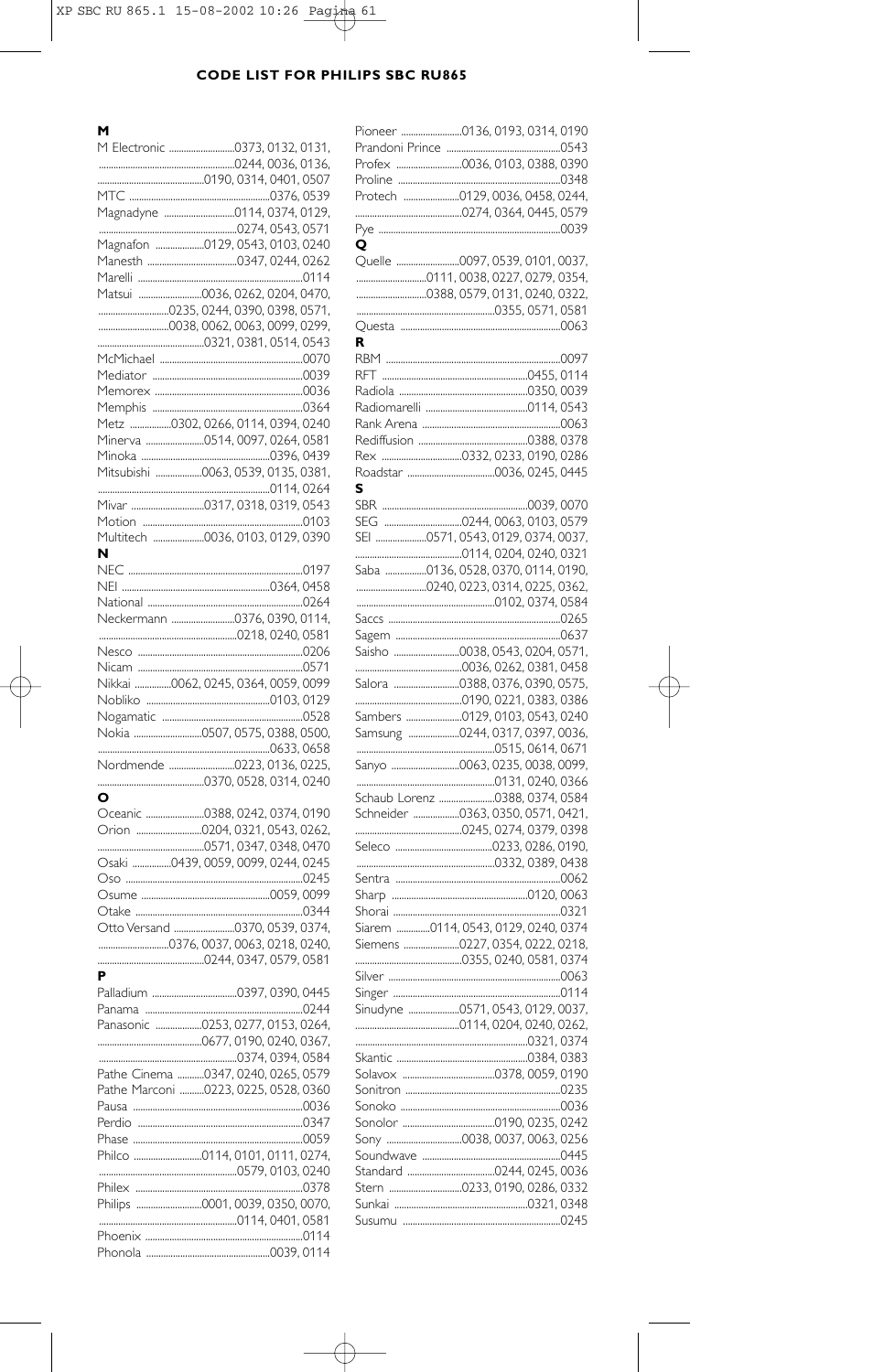| т                                    |
|--------------------------------------|
|                                      |
|                                      |
| Tashiko 0063, 0070, 0244, 0386, 0390 |
|                                      |
|                                      |
|                                      |
|                                      |
|                                      |
|                                      |
| Telefunken 0370, 0136, 0279, 0128,   |
|                                      |
|                                      |
|                                      |
|                                      |
| Teleton 0233, 0063, 0244, 0376, 0390 |
|                                      |
|                                      |
| Thomson 0528, 0370, 0136, 0225,      |
|                                      |
|                                      |
|                                      |
|                                      |
|                                      |
|                                      |
|                                      |
|                                      |
|                                      |
|                                      |
|                                      |
| Ü                                    |
|                                      |
|                                      |
| Universum 0132, 0373, 0579, 0131,    |
|                                      |
| v                                    |
|                                      |
|                                      |
|                                      |
|                                      |
| w                                    |
|                                      |
|                                      |
|                                      |
|                                      |
|                                      |
| Y                                    |
|                                      |
| z                                    |
|                                      |
|                                      |

# **SETUP CODES FORVCR**

|   | Akai  0133, 0342, 0080, 0308, 0068, 0312 |
|---|------------------------------------------|
|   |                                          |
|   | Alba 0047.0305.0379.0099.0236.           |
|   |                                          |
|   |                                          |
|   |                                          |
|   |                                          |
|   |                                          |
| в |                                          |
|   |                                          |
|   |                                          |
|   | Blaupunkt 0253, 0181, 0222, 0033         |
|   |                                          |
|   |                                          |
|   |                                          |
|   |                                          |
|   |                                          |

| c                                      |  |
|----------------------------------------|--|
|                                        |  |
|                                        |  |
|                                        |  |
|                                        |  |
|                                        |  |
|                                        |  |
| D                                      |  |
|                                        |  |
|                                        |  |
|                                        |  |
|                                        |  |
|                                        |  |
| Dumont 0108, 0027, 0131, 0132          |  |
| Е                                      |  |
|                                        |  |
|                                        |  |
|                                        |  |
| F                                      |  |
| Ferguson 0347, 0134, 0348, 0068, 0520  |  |
|                                        |  |
| Finlux 0069, 0108, 0027, 0131, 0132    |  |
| Firstline 0099, 0064, 0070, 0072, 0236 |  |
|                                        |  |
|                                        |  |
|                                        |  |
| G                                      |  |
|                                        |  |
|                                        |  |
|                                        |  |
|                                        |  |
|                                        |  |
|                                        |  |
|                                        |  |
| Granada 0108, 0312, 0073, 0131         |  |
|                                        |  |
| Grundig 0374, 0034, 0033,0030, 0222,   |  |
| н.                                     |  |
|                                        |  |
|                                        |  |
|                                        |  |
|                                        |  |
| Hitachi 0069, 0132, 0193, 0068,        |  |
|                                        |  |
| ı                                      |  |
| ITT 0131, 0133, 0411, 0068, 0073, 0267 |  |
|                                        |  |
|                                        |  |
|                                        |  |
| J                                      |  |
| JVC 0068, 0094, 0411, 0035, 0233       |  |
| к                                      |  |
|                                        |  |
|                                        |  |
|                                        |  |
|                                        |  |
|                                        |  |
|                                        |  |
| Loewe 0108, 0481, 0033, 0189,          |  |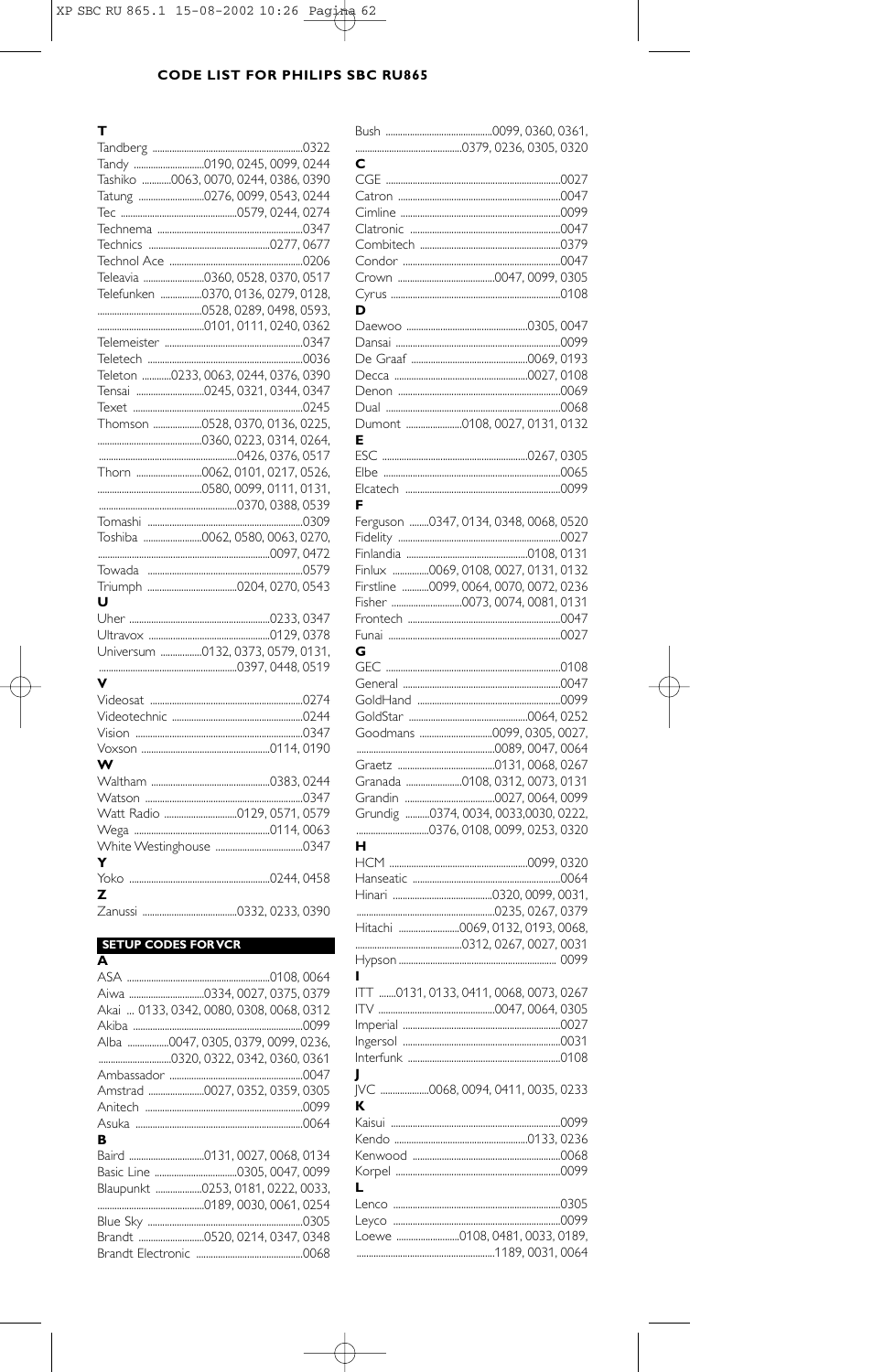| M                                               |  |
|-------------------------------------------------|--|
|                                                 |  |
|                                                 |  |
|                                                 |  |
|                                                 |  |
| Matsui 0236, 0031, 0375, 0379,                  |  |
|                                                 |  |
|                                                 |  |
| Memorex 0131, 0027, 0064, 0073                  |  |
|                                                 |  |
| Metz <sup>1</sup> 0033, 0030, 0374, 0222, 0481. |  |
|                                                 |  |
|                                                 |  |
|                                                 |  |
|                                                 |  |
|                                                 |  |
|                                                 |  |
|                                                 |  |
| N                                               |  |
|                                                 |  |
|                                                 |  |
|                                                 |  |
| Nokia 0131, 0133, 0068, 0073, 0267              |  |
| Nordmende 0068, 0411, 0521,                     |  |
|                                                 |  |
| O                                               |  |
|                                                 |  |
|                                                 |  |
|                                                 |  |
|                                                 |  |
|                                                 |  |
|                                                 |  |
|                                                 |  |
|                                                 |  |
| P                                               |  |
|                                                 |  |
|                                                 |  |
|                                                 |  |
| Panasonic 0253, 0189, 0481, 0254, 1189          |  |
|                                                 |  |
|                                                 |  |
|                                                 |  |
|                                                 |  |
|                                                 |  |
|                                                 |  |
|                                                 |  |
|                                                 |  |
|                                                 |  |
|                                                 |  |
|                                                 |  |
|                                                 |  |
|                                                 |  |
| ο                                               |  |
|                                                 |  |
|                                                 |  |
| R                                               |  |
|                                                 |  |
|                                                 |  |
|                                                 |  |
| Roadstar 0064, 0099, 0267, 0305                 |  |
| S                                               |  |
|                                                 |  |
|                                                 |  |
|                                                 |  |
|                                                 |  |
|                                                 |  |
| Saisho 0236, 0031, 0063, 0115, 0235             |  |
|                                                 |  |
|                                                 |  |
|                                                 |  |
|                                                 |  |
|                                                 |  |
| Schaub Lorenz 0027, 0068, 0131                  |  |

|   | Sony 0061, 0060, 0059, 0038, 1059    |
|---|--------------------------------------|
|   |                                      |
|   |                                      |
|   |                                      |
| т |                                      |
|   |                                      |
|   |                                      |
|   |                                      |
|   |                                      |
|   |                                      |
|   | Telefunken 0068, 0520, 0411, 0347,   |
|   |                                      |
|   |                                      |
|   |                                      |
|   | Thomson 0068, 0411, 0348, 0521,      |
|   |                                      |
|   |                                      |
|   | Toshiba 0072, 0068, 0411, 0070, 0108 |
|   |                                      |
|   |                                      |
| u |                                      |
|   |                                      |
|   | Universum 0033, 0027, 0108, 0133,    |
|   |                                      |
| Y |                                      |
|   |                                      |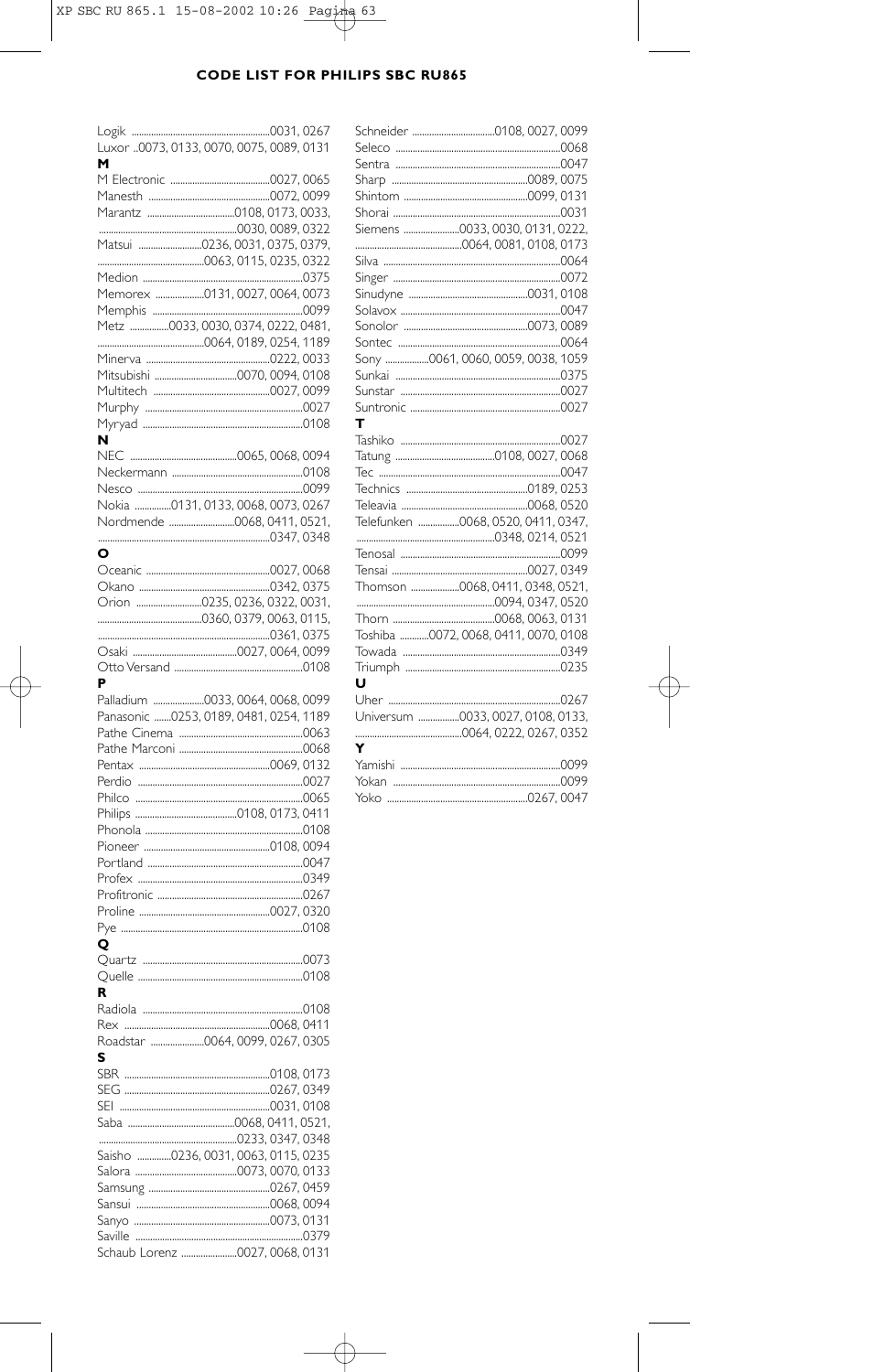| <b>SETUP CODES FOR DIGITAL</b><br><b>VERSATILE DISC</b> |  |
|---------------------------------------------------------|--|
| A                                                       |  |
|                                                         |  |
|                                                         |  |
| D                                                       |  |
|                                                         |  |
|                                                         |  |
| G                                                       |  |
|                                                         |  |
| I                                                       |  |
| ĸ                                                       |  |
|                                                         |  |
| ı.                                                      |  |
|                                                         |  |
| ი                                                       |  |
|                                                         |  |
|                                                         |  |
| P                                                       |  |
|                                                         |  |
|                                                         |  |
|                                                         |  |
| S                                                       |  |
|                                                         |  |
|                                                         |  |
|                                                         |  |
| т                                                       |  |
|                                                         |  |
|                                                         |  |
| w                                                       |  |
|                                                         |  |
|                                                         |  |
| Y                                                       |  |
|                                                         |  |
|                                                         |  |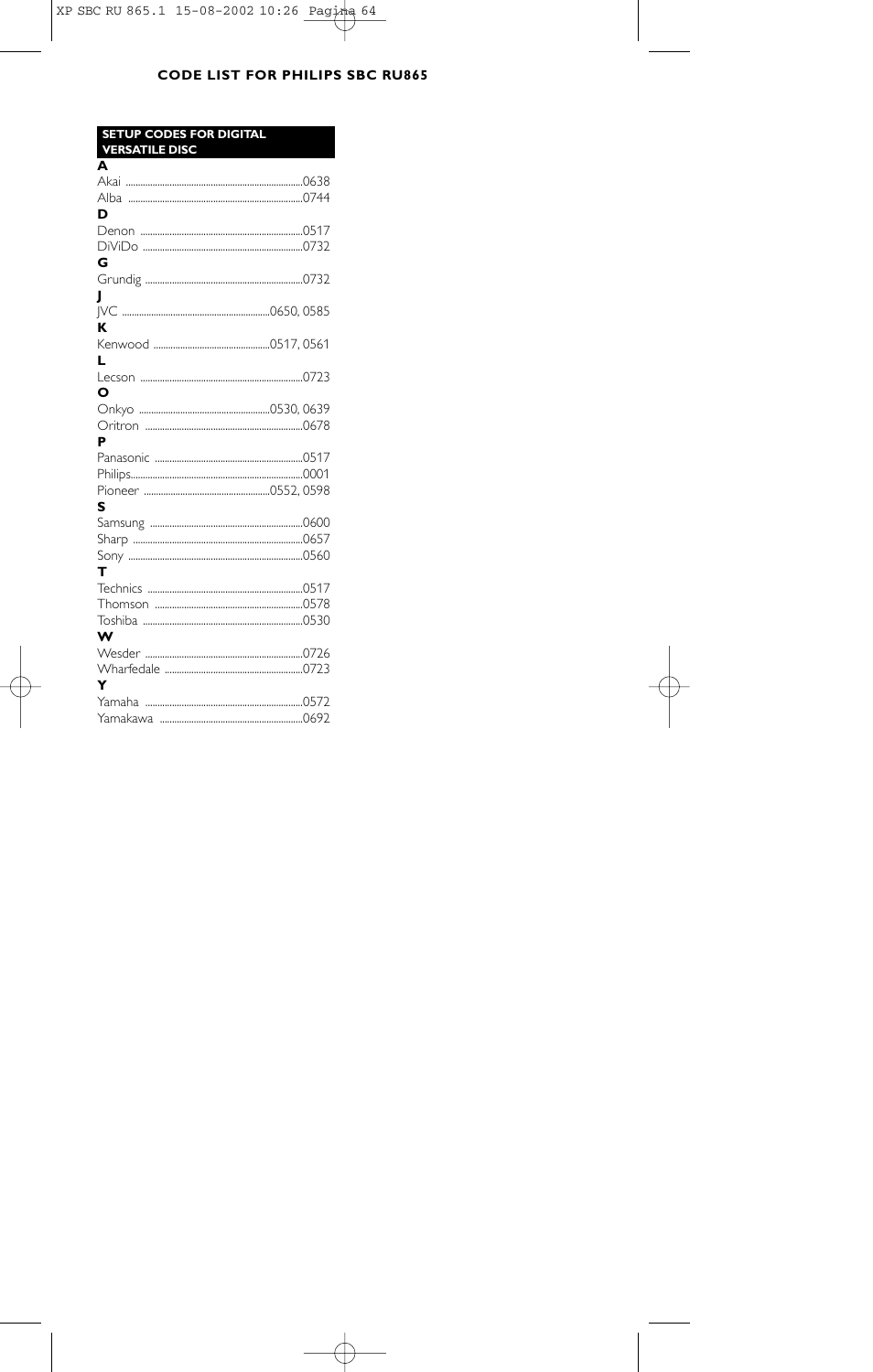# **Note your codes!**

## **TV**

| Equipment                 |  |  |
|---------------------------|--|--|
| Brand                     |  |  |
| Model number              |  |  |
| Number of original remote |  |  |
| Code                      |  |  |
|                           |  |  |

# **VCR**

| Equipment                 |  |  |
|---------------------------|--|--|
| Brand                     |  |  |
| Model number              |  |  |
| Number of original remote |  |  |
| Code                      |  |  |
|                           |  |  |

## **SAT**

| Equipment                 |  |
|---------------------------|--|
| Brand                     |  |
| Model number              |  |
| Number of original remote |  |
| Code                      |  |
|                           |  |

# **DVD**

| Equipment                 |
|---------------------------|
| Brand                     |
| Model number              |
| Number of original remote |
| Code                      |

# **Helpline**  $\oslash$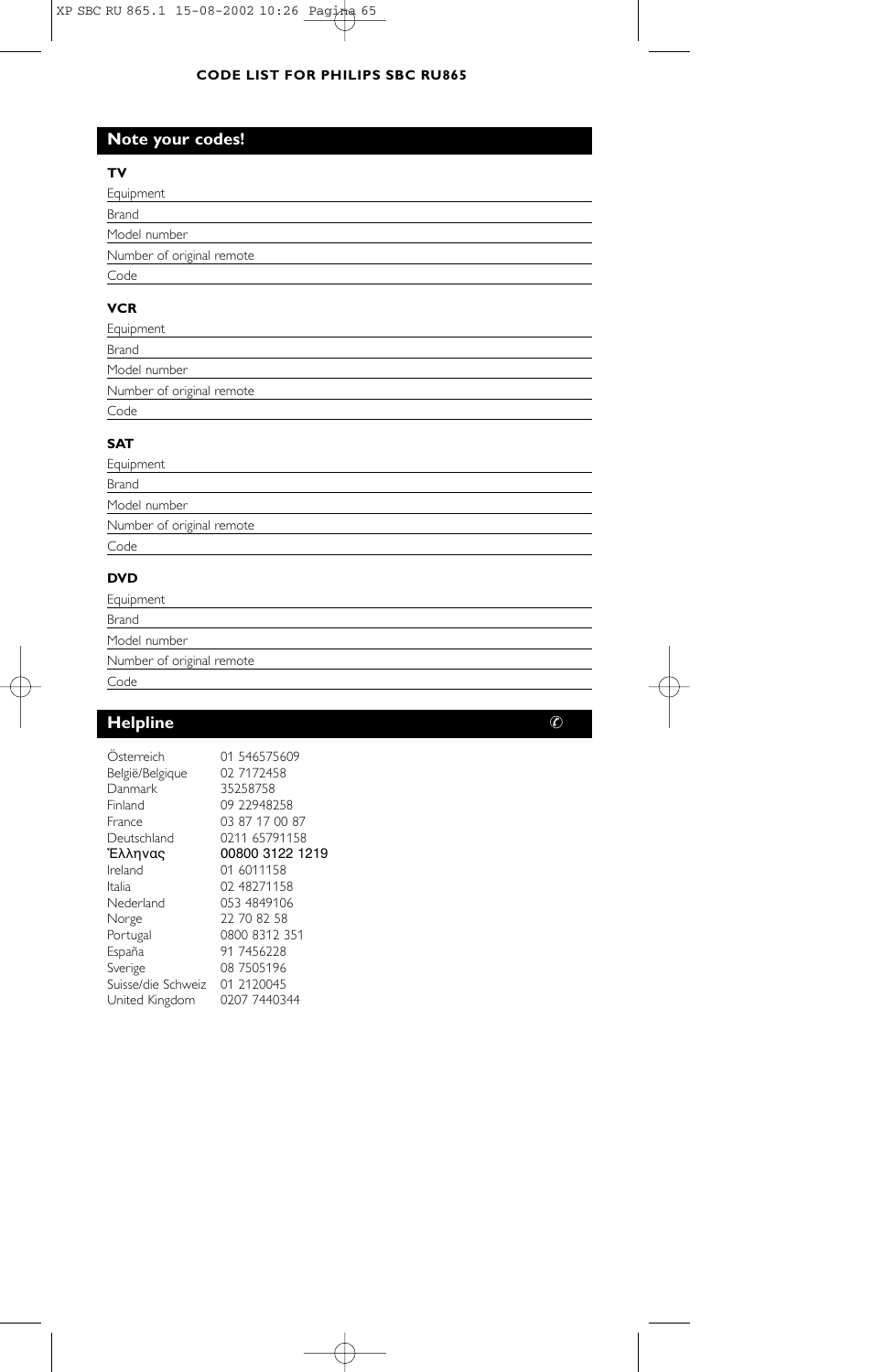## **Introdução**

#### **SBC RU865**

Fez uma óptima escolha ao comprar este telecomando universal da Philips! Substitui um máximo de seis telecomandos independentes e está pré-programado para funcionar com quase todas as marcas de televisores, videogravadores, receptores de satélite, descodificadores de televisão por cabo, leitores de CD, leitores de DVD, sintonizadores, amplificadores e sistemas para cinema em casa. Pode mesmo aprender os códigos de outros telecomandos que não estão pré-programados. E o melhor de tudo é que o SBC RU865 é de fácil configuração e utilização. Além disso, graças à retroiluminação do visor, pode utilizá-lo mesmo em quartos com iluminação fraca!

## **Comandos**

- 1 **SET UP** dá acesso ao menu de configuração do SBC RU865
- 2 **Visor**
- 
- 3 **CINEMA** O modo de cinema em casa, CINEMA, é activado/desactivado<br>4 **Teclas de selecção do aparelho** alternam entre os vários modos Teclas de selecção do aparelho alternam entre os vários modos do aparelho
- 6 **OII** (SEND) activa a função de comando inteligente seleccionada
- 6 **Comandos inteligentes** percorrem as funções especiais de um aparelho seleccionado
- 7 **MENU** activa o menu (e desactiva-o, se o telecomando original tiver esta opção)
- 8 **Cursor para cima/para baixo/para a esquerda/para** a direita percorre o menu
- $\circledcirc$   $\bullet$  selecciona a entrada de vídeo
- 0 **Volume para cima/para baixo** aumenta/diminui o volume
- ! **Teclado numérico** para a selecção directa de canais e outras funções
- @ **Shift** mantenha esta tecla carregada enquanto carrega em outras teclas para aceder a mais funções (se estiverem disponíveis no equipamento) Por exemplo: Televisor:
	- S(hift) + Menu Menu desligado
	- $S(hif) +  $\circledast$  Para a regularção do brilho e das cores$
	- Experimente estas e outras combinações no equipamento para descobrir quais as funções que estão disponíveis.
- **(3) C (STANDBY)** desliga o aparelho (e liga-o, se o telecomando original tiver esta opção)
- (14) **OK** confirma as selecções no menu
- (15) P-P volta ao programa anterior
- ^ **Canal seguinte/anterior** muda para o próximo canal/canal anterior
- $\overrightarrow{17}$   $\mathbf{N}$  (MUTE) liga e desliga o som
- (8)  *3* alterna entre a selecção e visualização de canais de um ou dois dígitos<br>(9) **para FastText de para leitor de DVD/**
- ( **para FastText para leitor de DVD/**

| do televisor |    | videogravador |
|--------------|----|---------------|
| vermelho     | ◀◀ | Rebobinagem   |
| verde        |    | Paragem       |
| azul         | ▶▶ | Avanco        |
| amarelo      | п  | Pausa         |
| branco       | ▶  | Reprodução    |
|              |    | Gravação      |

## **Não se esqueça das pilhas!**



Para utilizar o SBC RU865, precisa de três pilhas 1,5V, tipo UM3, LR6 ou AA apenas.

O RU865 tem a característica exclusiva de não perder os códigos programados ou aprendidos quando as pilhas estiverem gastas. Recomendamos a utilização das pilhas Longlife ou Powerlife da Philips.

## **Uma breve apresentação**

Assim que instalar as pilhas, o SBC RU865 está pronto a controlar a maioria dos televisores, videogravadores, leitores de DVD e amplificadores da Philips. Basta carregar nas teclas de selecção do aparelho (como se indica abaixo) para utilizar o aparelho da Philips pretendido. Se quiser utilizar aparelhos de outras marcas, tem de configurar primeiro o SBC RU865 – consulte o capítulo 1.'Configuração'.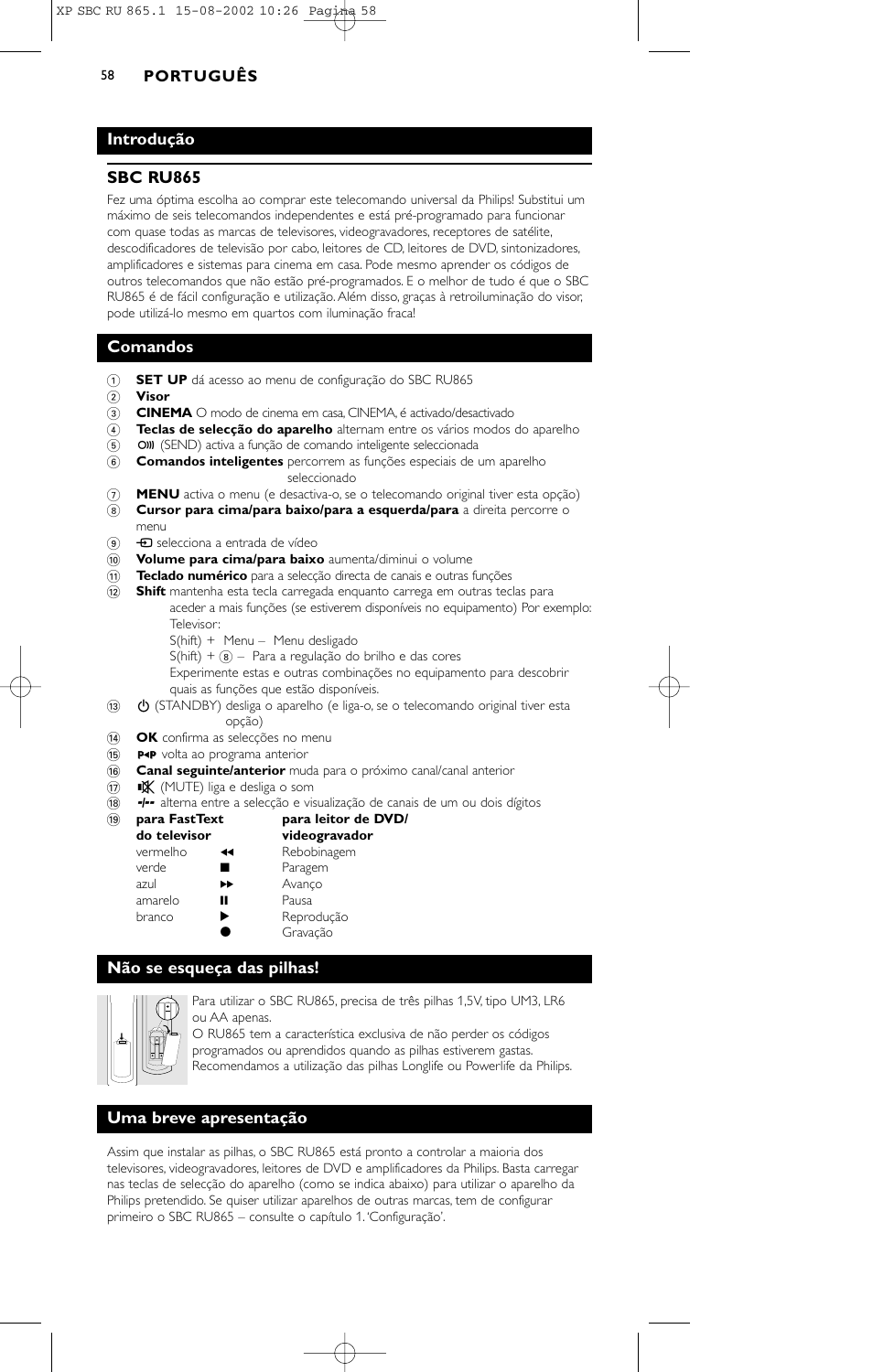O SBC RU865 tem seis modos operativos para controlar seis aparelhos diferentes.TV, VCR, DVD e AMP são modos de aparelhos pré-programados. Os outros dois podem ser instalados a partir de um conjunto de 18 aparelhos. Para criar a sua lista pessoal de modos de aparelhos, basta adicionar e retirar aparelhos, e fazer uma combinação de seis aparelhos a partir da respectiva biblioteca. O visor LCD mostra o modo de aparelho que está activado. Para alternar entre os modos de aparelhos, basta carregar nas respectivas teclas de selecção. Com os comandos inteligentes (SMART CONTROLS) programáveis, pode adicionar qualquer função a cada aparelho instalado.

No MODO DE CINEMA EM CASA (HOME CINEMA) estão disponíveis as funções mais importantes do televisor, leitor de DVD e amplificador. Basta carregar em CINEMA e, sem ser necessário alterar o modo de aparelho, pode utilizar as funções de teclas básicas dos aparelhos para cinema em casa.

Para mais informações, consulte o capítulo 3. 'Modo de cinema em casa' (Home Cinema).

## **1. Configuração**

O SBC RU865 está pronto para controlar a maior parte dos televisores, videogravadores, receptores de satélite, leitores de DVD, leitores de CD, sintonizadores, amplificadores e sistemas para cinema em casa da marca Philips. Relativamente a equipamentos de outras marcas, primeiro é necessário configurar o telecomando. Este procedimento demora apenas alguns segundos, graças à 'Configuração simples de sistemas' ('Simple System Set-up') da Philips!

Existem dois modos de configuração:

- modo de configuração normal: para configurar funções de teclas básicas de cada aparelho instalado.
- modo de configuração do cinema em casa: para configurar as funções de teclas básicas do sistema para cinema em casa.

#### **Adicionar um aparelho**

- **1** Procure a marca do aparelho que quer utilizar na lista de códigos (na parte central deste manual).
- **2** Ligue o aparelho que quer adicionar.
- **3** Carregue sem soltar SETUP até esta opção se acender no visor.  $\rightarrow$  DEV (primeira linha) → ADD (segunda linha)
- **4** Carregue em SEND para confirmar. → SAT (segunda linha)
- **5** Utilize SMART CONTROLS para seleccionar o aparelho que quer adicionar. → CABLE (por exemplo – segunda linha)
- **6** Carregue em SEND para confirmar. → CODE (primeira linha)
- **7** Utilize o teclado numérico para introduzir o código.
- $\rightarrow$  1234 (por exemplo segunda linha)
- **8** Carregue em SEND para confirmar. **→** STORED (segunda linha)
- **9** Carregue em qualquer tecla para verificar se o código está correcto e se o aparelho responde.

*Se o aparelho não responder ou se nem todas as teclas funcionarem devidamente, isso significa que o código não está correcto. Neste caso, consulte 'Alterar o código do aparelho', a seguir.*

#### **Remover o aparelho**

- **1** Carregue sem soltar SETUP até esta opção se acender no visor.  $\rightarrow$  DEV (primeira linha)
	- → ADD (segunda linha)
- **2** Utilize SMART CONTROLS para seleccionar REMOVE.
- **→ REMOVE** (segunda linha)
- **3** Carregue em SEND para confirmar.
- → TI<sup>J</sup> (segunda linha)
- **4** Utilize SMART CONTROLS para seleccionar o aparelho que quer remover.  $\rightarrow$   $VCR$  (por exemplo – segunda linha)
- **5** Carregue em SEND para confirmar. → REMOVED (segunda linha)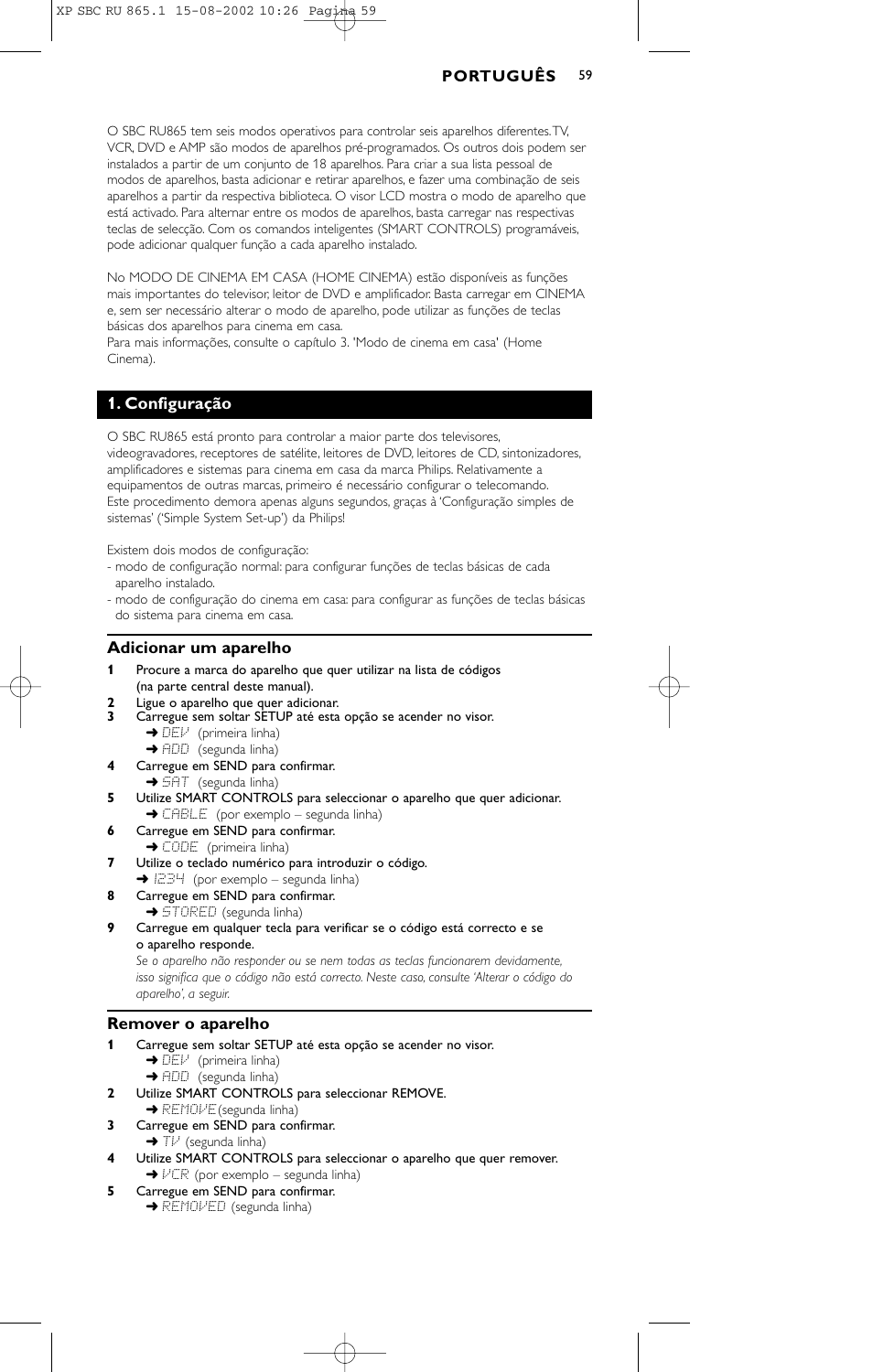#### **Alterar o código do aparelho**

- **1** Se o código introduzido não estiver correcto, procure o código seguinte na lista de códigos (parte central deste manual).
- **2** Carregue sem soltar SETUP até esta opção se acender no visor.
	- → DEV (primeira linha)
	- → ADD (segunda linha)
- **3** Utilize SMART CONTROLS para seleccionar CODE. **→** CODE (segunda linha)
- **4** Carregue em SEND para confirmar.  $\blacktriangleright$  T $\nvdash$  (segunda linha)
- **5** Utilize SMART CONTROLS para seleccionar o aparelho, cujo código quer alterar.  $\rightarrow$   $VCR$  (por exemplo – segunda linha)
- **6** Carregue em SEND para confirmar. → CODE (primeira linha)
- **7** Utilize o teclado numérico para introduzir o novo código.  $\rightarrow$  1234 (por exemplo – segunda linha)
- **8** Carregue em SEND para confirmar.
- → STORED (segunda linha)
- **9** Carregue em qualquer tecla para verificar se o código está correcto e se o aparelho responde.

*Se, ainda assim, o aparelho não responder ou se nem todas as teclas funcionarem devidamente, repita os passos acima, utilizando o código seguinte da lista de códigos. Se não encontrar o código correcto na respectiva lista, consulte o capítulo 'Procura automática', a seguir.*

## **Procura automática**

Se não conseguir encontrar o código do aparelho, a Procura automática (Autosearch) patenteada da Philips testa todos os códigos, um após o outro, e encontra o código adequado! O aparelho tem de estar ligado. Ficará a saber se foi encontrado o código correcto quando o equipamento se desligar.

#### **1** Ligue o aparelho que quer adicionar.

*Se quiser adicionar um videogravador, este aparelho tem de estar a reproduzir uma cassete. Assim que o código correcto for encontrado, a reprodução da cassete é interrompida.*

- **2** Carregue sem soltar SETUP até esta opção se acender no visor.  $\rightarrow$  DEV (primeira linha)
	- → ADD (segunda linha)
- **3** Utilize SMART CONTROLS para seleccionar SEARCH. **→ SEARCH** (segunda linha)
- **4** Utilize SMART CONTROLS para seleccionar o aparelho, cujo código quer encontrar.
	- $\rightarrow$  T $\nu$  (por exemplo segunda linha)
- **5** Carregue em SEND para confirmar.
	- → Sempre que um código for transmitido, este aparece no visor LCD. Há um período de 1,5 segundo entre cada transmissão. Quando o código for encontrado, o equipamento desliga-se
- **6** Carregue *imediatamente* em SEND para interromper a procura.
	- → O visor LCD mostra o equipamento seleccionado e o respectivo código.

Se não localizou o código correcto porque a procura foi longe demais, volte a ligar o equipamento e carregue em < SMART CONTROLS para emitir de novo o código anterior. Continue a carregar em < SMART CONTROLS várias vezes, até que o equipamento se volte a desligar.

#### **7** Quando encontrar o código correcto, carregue em SEND para bloqueá-lo na memória do SBC RU865.

Se nenhum dos códigos funcionar ou se faltarem determinadas funções do telecomando original, experimente a nossa solução no capítulo 'Aprender códigos do telecomando original', a seguir, ou contacte-nos através da nossa linha verde de apoio ao cliente.

## **Tome nota do código!**

Tome nota do código correcto no interior do compartimento das pilhas e na parte posterior deste manual; poupa tempo, se alguma vez precisar de voltar a configurar. Se se esqueceu de anotar o código, pode ainda 'lê-lo' a partir do SBC RU865. Para esse efeito, consulte 'Ler o código de aparelho', a seguir.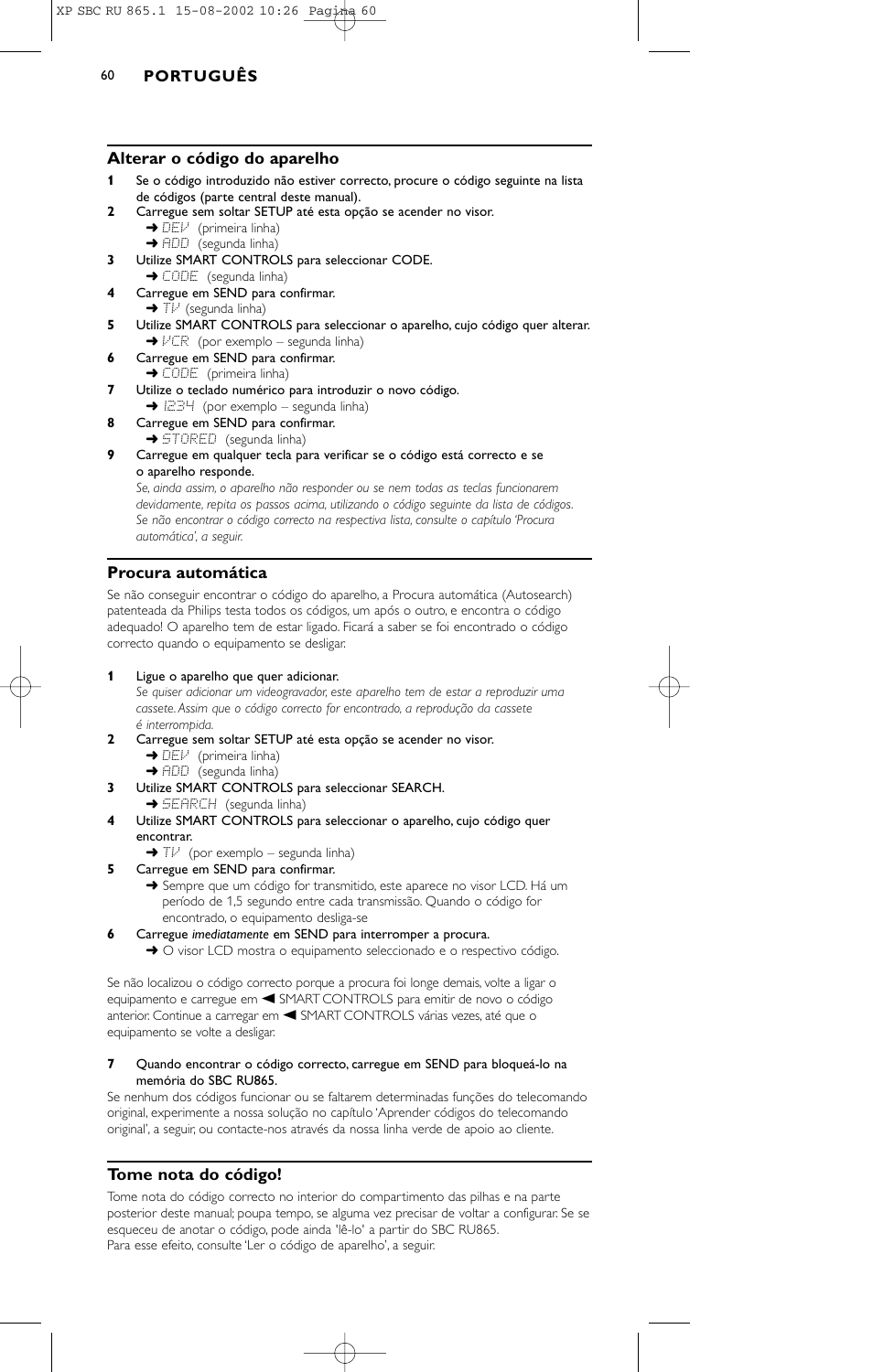

#### **Ler o código de aparelho**

- **1** Carregue sem soltar SETUP até esta opção se acender no visor.  $\rightarrow$  DEV (primeira linha)
	- ➜ ADD (segunda linha)
- **2** Utilize SMART CONTROLS para seleccionar CODE. → CODE (segunda linha)
- **3** Carregue em SEND para confirmar.
- **4** Utilize SMART CONTROLS para seleccionar o aparelho, cujo código pretende ler.
- $\rightarrow$  T $\nu$  (por exemplo segunda linha) **5** Carregue em SEND para confirmar.
- → O código aparece no ecrã.
- **6** Carregue em SEND para confirmar. → STORED (segunda linha)

## **Aprender códigos do telecomando original**



Se o equipamento não estiver incluído na lista de códigos ou se faltarem códigos específicos do telecomando, o SBC RU865 tem a solução. Pode copiar e reproduzir códigos do telecomando original. Eis como fazê-lo... Coloque o telecomando original virado para a janela do sensor de infravermelhos do SBC RU865. Coloque os dois telecomandos numa superfície plana, afastados entre si 3-8 centímetros. Certifique-se de que ambos os telecomandos têm pilhas novas.

- **1** Carregue sem soltar SETUP até esta opção se acender no visor. → DEI<sup>J</sup> (primeira linha)
	- → ADD (segunda linha)
- **2** Utilize as teclas de selecção do aparelho para seleccionar KEY. → KEY (primeira linha)
- **3** Utilize SMART CONTROLS para seleccionar LEARN.
- → LEARN (segunda linha)
- **4** Confirm with SEND.
- **→ LEARN** (primeira linha)
- **5** Utilize SMART CONTROLS para seleccionar o aparelho para a aprendizagem.  $\rightarrow$  T $\nu$  (por exemplo – segunda linha) O SBC RU865 está actualmente no modo de aprendizagem e o visor LCD
- mostra o equipamento seleccionado.
- **6** Carregue em SEND para confirmar.
- **7** Carregue numa tecla de aprendizagem no telecomando.
- (As teclas abaixo da linha de separação, a tecla de modo de espera (STANDBY) e as teclas SMART CONTROLS são de aprendizagem.) → ORIGIN (segunda linha)
- **8** Carregue na tecla do telecomando original que quer que o SBC RU865 aprenda. **→ STORED** (segunda linha)

*O SBC RU 865 aprendeu um novo código. Se quiser copiar mais funções do telecomando original, recomece a partir do passo 7. Carregue em SETUP para sair do menu.*

#### *Sugestões: Escolha teclas que correspondam às teclas do telecomando original, para que se lembre delas mais facilmente.*

Se aparecer no SBC RU865 a indicação ERROR durante um segundo, seguido de ORIGIN, isso significa que o SBC RU865 não recebeu o sinal correctamente. Neste caso, deve:

- Altere ligeiramente a distância entre ambos os comandos e tente novamente a partir do passo 1 (tente isto várias vezes).
- Desta vez, carregue e solte imediatamente a tecla de função do telecomando original. No visor LCD deve aparecer STORED, indicando que o RU865 recebeu o sinal.
- Certifique-se de que ambos os telecomandos têm pilhas novas.
- Tente copiar os códigos em condições de iluminação diferentes.
- A luz dos tubos TL pode influenciar o sinal que está a copiar.

O SBC RU865 foi cuidadosamente concebido e testado e está pronto para copiar quase todos os sinais infravermelhos de telecomandos. Em alguns casos raros, os fabricantes utilizam sinais infravermelhos que não podem ser copiados para nenhum telecomando. Deve tentar utilizar sempre a Procura automática para ver se esse código está incluído na nossa biblioteca pré-programada.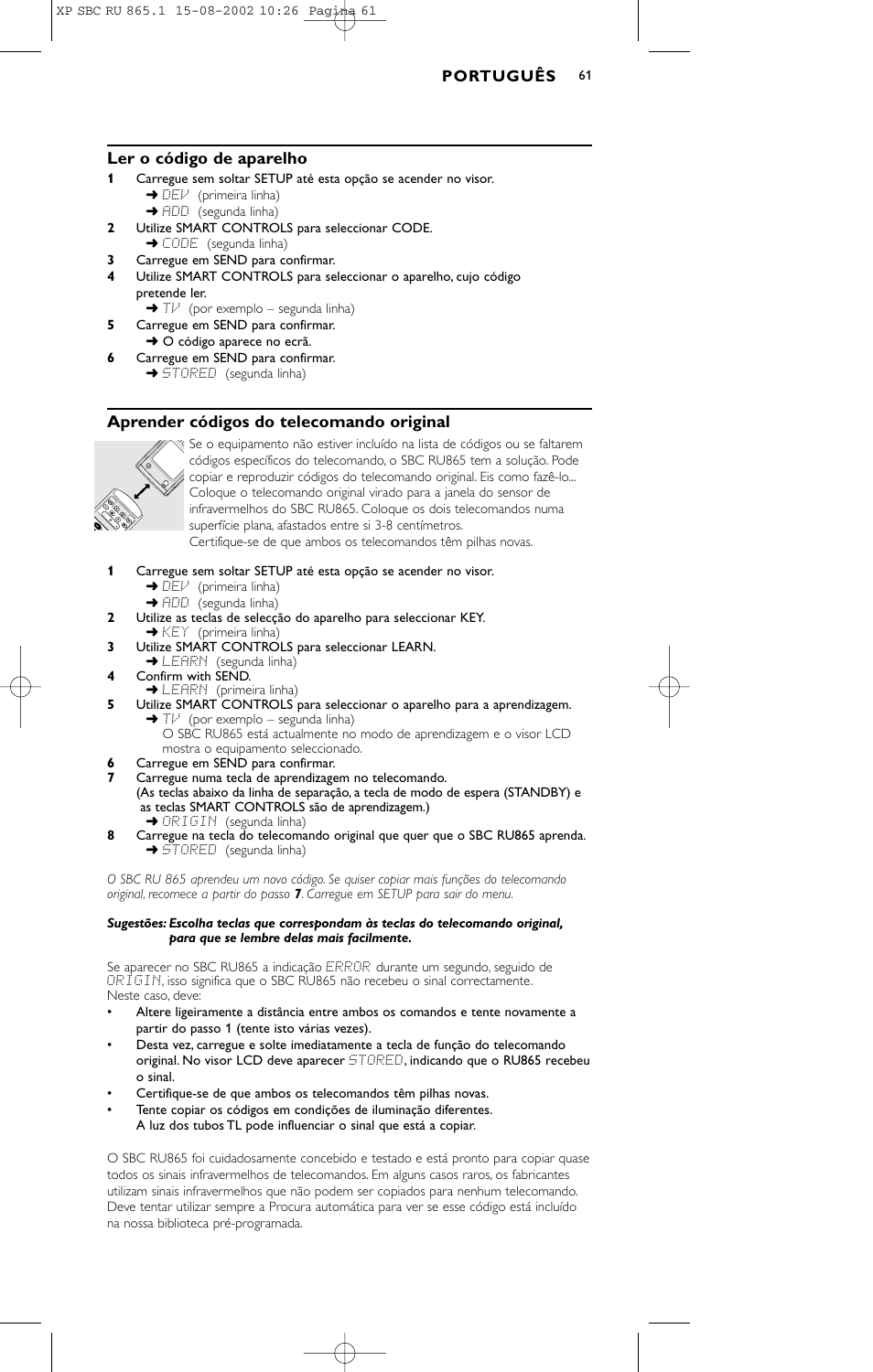## XP SBC RU 865.1 15-08-2002 10:26 Pagina 62

# 62 **PORTUGUÊS**

## **Copiar funções de teclas**

É possível copiar funções de teclas a partir de teclas de um modo de aparelho (ex.: modo TV) para teclas de outro modo de aparelho (ex.: modo DVD); desta forma, pode utilizar aparelhos diferentes sem mudar de modo. Por exemplo: pode colocar o televisor em modo de espera, mesmo estando no modo DVD.

- **1** Carregue sem soltar SETUP até esta opção se acender no visor.  $\rightarrow$  DEV (primeira linha)
	- → ADD (segunda linha)
- **2** Utilize as teclas de selecção do aparelho para seleccionar KEY.  $\rightarrow$  KEY (primeira linha)
- **3** Utilize SMART CONTROLS para seleccionar COPY.
- → COPY (segunda linha) **4** Carregue em SEND para confirmar. → FROM (primeira linha)
- **5** Utilize SMART CONTROLS para seleccionar o aparelho de onde quer copiar funções de teclas.
	- $\rightarrow$  T $\nu$  (por exemplo segunda linha)
- **6** Carregue em SEND para confirmar.
- Carregue numa tecla para copiar. (Pode copiar as teclas abaixo da linha de separação, a tecla de modo de espera (STANDBY) e as teclas SMART CONTROLS.)

*Nota: Seleccione um comando inteligente com as teclas SMART CONTROLS e carregue em SEND para copiar.*

→ TO (primeira linha)

- **8** Utilize SMART CONTROLS para seleccionar o aparelho para onde quer copiar a função de tecla.
	- $\rightarrow$  DIMD (por exemplo segunda linha)
- **9** Carregue em SEND para confirmar.
- **10** Carregue na tecla para onde quer copiar a função. **→** STORED (segunda linha)

*Nota: Seleccione um controlo inteligente com as teclas SMART CONTROLS e carregue em SEND para copiar.*

#### **Teclas macro**

Com uma tecla macro, pode utilizar uma série de funções, carregando numa única tecla. Por exemplo, pode ligar todos os aparelhos instalados com uma tecla.

- **1** Carregue sem soltar SETUP até esta opção se acender no visor. → DEI<sup>J</sup> (primeira linha)
	- → ADD (segunda linha)
- **2** Utilize as teclas de selecção do aparelho para seleccionar KEY.
- → KEY (primeira linha)
- **3** Utilize SMART CONTROLS para seleccionar MACRO.
- → MACRO (segunda linha)
- **4** Carregue em SEND para confirmar.<br>**5** Utilize SMART CONTROLS para se
- Utilize SMART CONTROLS para seleccionar o aparelho onde quer instalar a macro.
	- $\blacktriangleright$  T $\vee$  (por exemplo segunda linha)
- Carregue em SEND para confirmar.
- **7** No modo TV, carregue na tecla onde deve memorizar a macro.
	- **→ MACRO** (primeira linha)
	- → START (segunda linha)

*Notas: - Carregue nas teclas pela sequência que quer que o equipamento responda.*

- *As teclas abaixo da linha de separação, a tecla de modo de espera (STANDBY) e as teclas SMART CONTROLS podem ser teclas macro.*
- *Seleccione um comando inteligente com as teclas SMART CONTROLS e carregue em SEND para seleccionar como tecla macro.*
- Depois de carregar em todas as teclas, aparece SMART ADDED.
- **8** Carregue nas teclas onde quer memorizar a macro. Se necessário, faça-o navegando pelos diferentes modos de aparelho e comandos inteligentes.

*Nota: Carregue em SHIFT + SEND para memorizar um comando inteligente na macro.*

- **9** Carregue em SEND.
	- → STORED (segunda linha)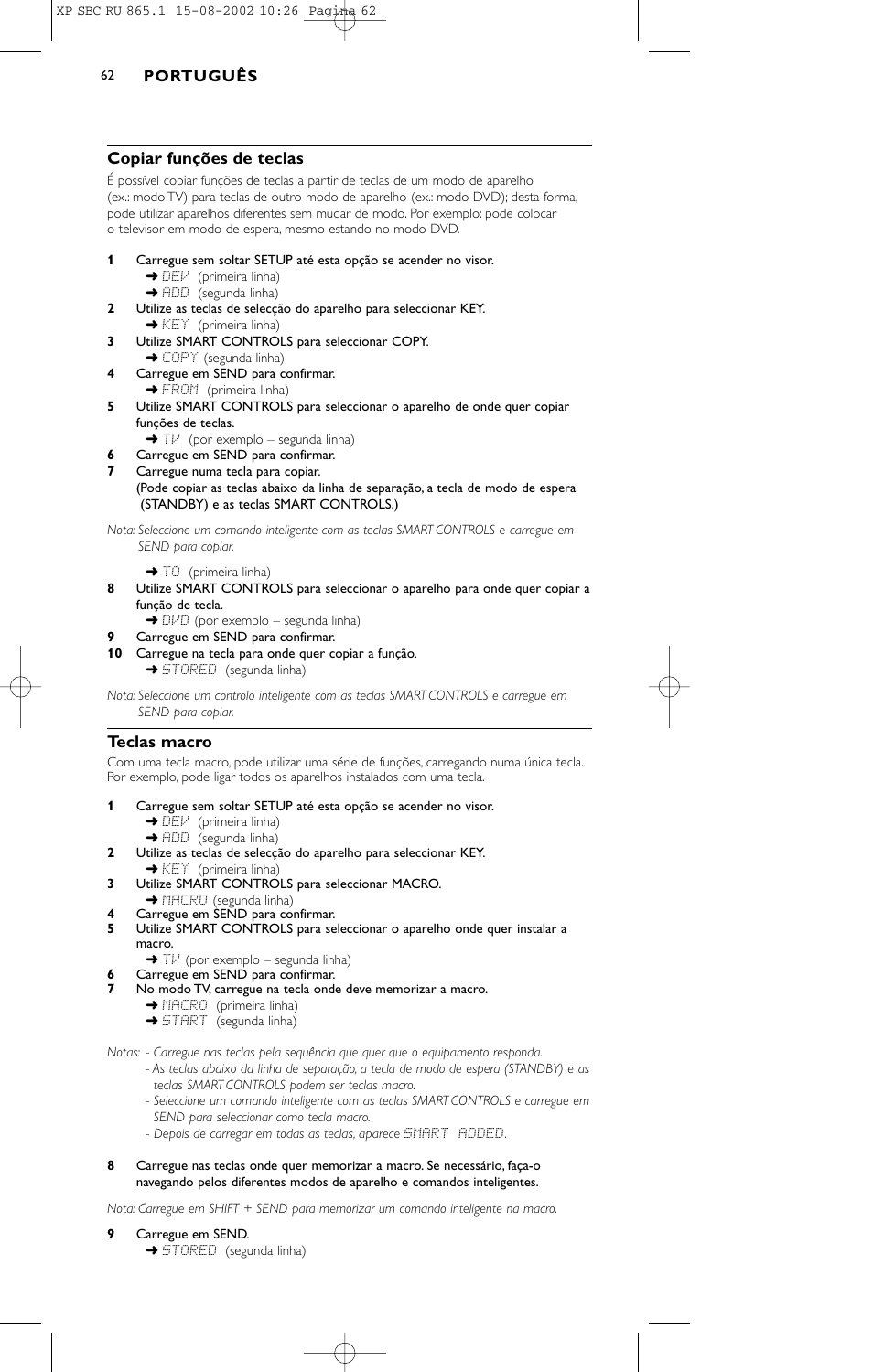## **2. Comandos inteligentes**

Com os comandos inteligentes (SMART CONTROLS) programáveis, pode adicionar um máximo de oito funções especiais em cada modo de aparelho. Ex.: Dolby Surround, EPG, Showview, Subtitle, etc. Por exemplo: se instalou um amplificador com Dolby Surround, pode controlar essa função através de um SMART CONTROL no RU 865. Foi previamente instalado na memória do RU 865 um conjunto de funções. Pode retirar estas funções ou substitui-las por funções da sua própria escolha.

## **Adicionar uma tecla**

- **1** Carregue sem soltar SETUP até esta opção se acender no visor.  $\rightarrow$  DEV (primeira linha)
	- → ADD (segunda linha)
- **2** Utilize as teclas de selecção do aparelho para seleccionar KEY. ◆ KEY (primeira linha)
- **3** Utilize SMART CONTROLS para seleccionar ADD.
- → ADD (segunda linha)
- **4** Carregue em SEND.
- **5** Utilize SMART CONTROLS para seleccionar o aparelho, cuja função de comando inteligente quer adicionar.
	- → AMP (por exemplo segunda linha)
	- **6** Carregue em SEND para confirmar.
- **7** Utilize SMART CONTROLS para seleccionar uma etiqueta de comando
- inteligente da biblioteca (por exemplo ADD Dolby).
- **8** Carregue em SEND para confirmar.

*Notas: - O código de uma função pode ser aprendida a partir de outro telecomando ou copiada a partir de outro modo de aparelho.*

*- Com a biblioteca de cinema em casa específico e de outras etiquetas, pode colocar etiquetas nas funções mais exóticas e memorizá-las como comandos inteligentes.*

## **Remover uma tecla**

- **1** Carregue sem soltar SETUP até esta opção se acender no visor.
	- → DEV (primeira linha)
		- → ADD (segunda linha)
- **2** Utilize as teclas de selecção do aparelho para seleccionar KEY.
- $\rightarrow$  KEY (primeira linha)
- **3** Carregue em SMART CONTROLS para seleccionar REMOVE. → REMOVE (segunda linha)
- **4** Carregue em SEND para confirmar.
- **5** Utilize SMART CONTROLS para seleccionar o aparelho, cuja função de comando inteligente quer remover.
	- → FIMP (por exemplo segunda linha)
- **6** Carregue em SEND para confirmar.
- Utilize SMART CONTROLS para seleccionar a tecla Smart Control que quer remover.
- **8** Carregue em SEND para confirmar.

## **Repor tecla(s)**

- **1** Carregue sem soltar SETUP até esta opção se acender no visor. → DEI<sup>J</sup> (primeira linha) → ADD (segunda linha)
- **2** Utilize as teclas de selecção do aparelho para seleccionar KEY.
- **→ KEY** (primeira linha) **3** Utilize SMART CONTROLS para seleccionar RESET.
- → RESET (segunda linha) **4** Carregue em SEND para confirmar.
- 
- **5** Utilize SMART CONTROLS para seleccionar o aparelho, cujas teclas quer repor.  $\rightarrow$  T $\nu$  (por exemplo – segunda linha)
- **6** Carregue em SEND para confirmar.
- **7** Se carregar numa tecla que esteja no modo de aparelho seleccionado, a tecla volta a ter as programações de fábrica. (Pode repor as teclas que estão abaixo da linha de separação, a tecla de modo de espera (STANDBY) e as teclas SMART CONTROLS.)
- *Nota: Seleccione um comando inteligente com as teclas SMART CONTROLS e carregue em SEND para repor.*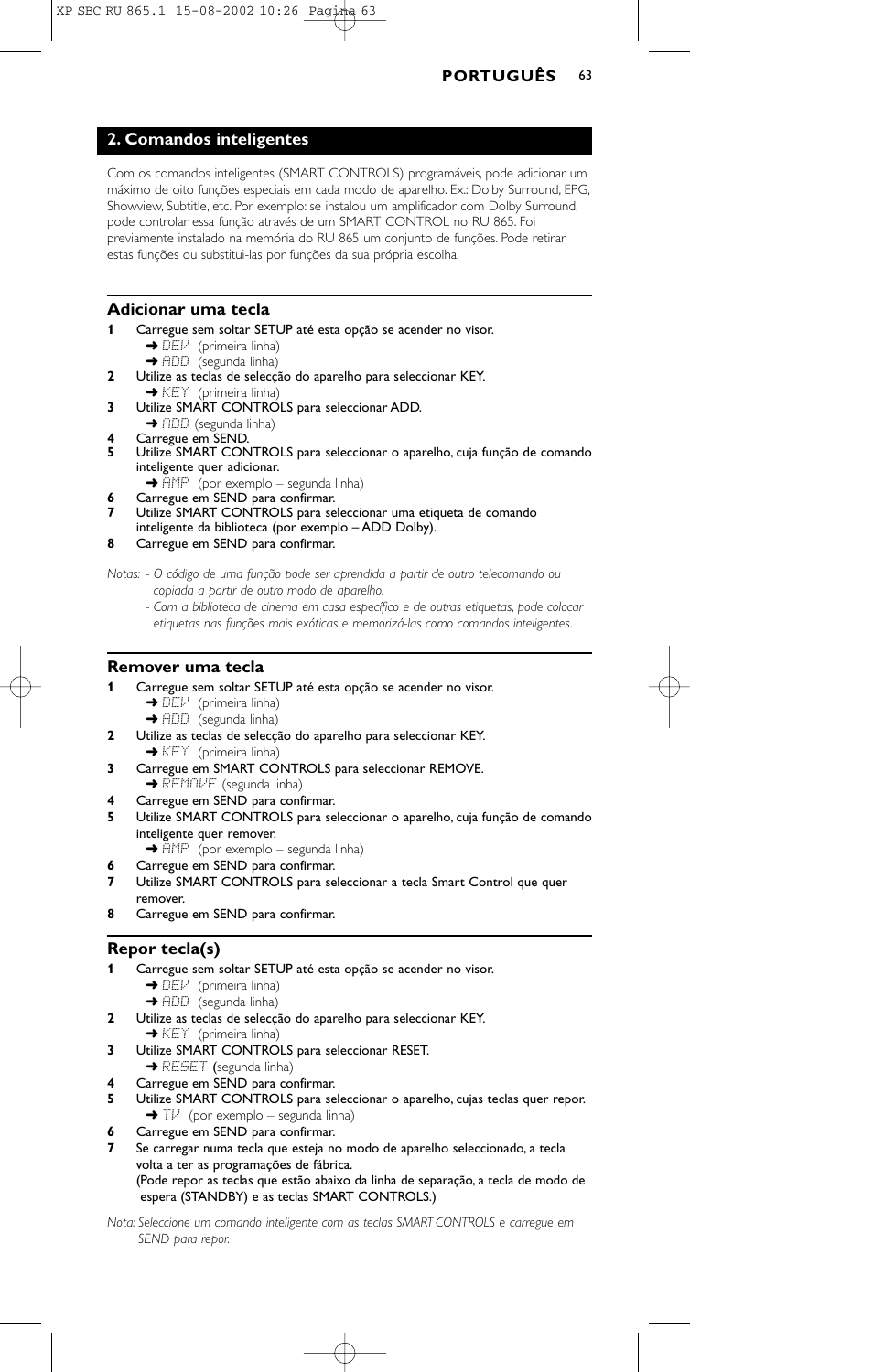#### *Para repor todas as teclas de um aparelho:*

- **7** Utilize SMART CONTROLS para seleccionar ALL. → ALL (segunda linha)
- **8** Utilize SMART CONTROLS para seleccionar o dispositivo que pretende reinicializar todas as teclas.
	- → 5HT (por exemplo segunda linha)
- **9** Carregue em SEND para confirmar. → ŠURE ? (segunda linha)
- **10** Volte a carregar em SEND para confirmar.

*Nota:Todas as programações são apagadas e o RU865 volta à configuração inicial.*

#### *Para repor todas as teclas de todos os aparelhos:*

- **5** Utilize SMART CONTROLS para seleccionar ALL DEVICES.
- → ALL DEVICES (segunda linha) **6** Carregue em SEND para confirmar.
- ➜ SURE ?
- **7** Volte a carregar em SEND para confirmar.

*Nota:Todas as programações são apagadas e o RU865 volta à configuração inicial.*

## **3. Modo de cinema em casa (Home Cinema)**

Cinema em casa (Home Cinema) é um sistema de A/V integrado que oferece o melhor em entretenimento de som e visão. Para controlar com o telecomando mais aparelhos do sistema para cinema em casa, o SBC RU865 inclui o modo de cinema em casa.

*Nota: Depois de programar todos os outros aparelhos, deve programar apenas a tecla CINEMA do SBC RU865.*

O SBC RU865 vem programado de fábrica para poder controlar televisores, videogravadores, leitores de DVD e amplificadores com o modo CINEMA. Para programar o conjunto de aparelhos no modo de cinema, basta fazer o seguinte:

#### **Adicionar um aparelho**

- **1** Procure a marca do aparelho que quer adicionar na lista de códigos (na parte central deste manual).
- **2** Carregue em CINEMA para introduzir o modo de cinema em casa. ➜ **HOME CINEMA**
- **3** Carregue sem soltar SETUP até esta opção se acender no visor. → DEI<sup>J</sup> (primeira linha)
	- ➜ ADD (segunda linha)
- **4** Carregue em SEND para confirmar.
- $\rightarrow$   $VCR$  (por exemplo segunda linha)
- **5** Utilize SMART CONTROLS para seleccionar o aparelho que quer adicionar. → SAT (por exemplo – segunda linha)
- **6** Carregue em SEND para confirmar.
- → CODE (primeira linha)
- **7** Utilize o teclado numérico para introduzir o código. → 1234 (por exemplo – segunda linha)
- **8** Carregue em SEND para confirmar. → STORED (segunda linha)

## **Remover um aparelho**

- **1** Carregue em CINEMA para introduzir o modo de cinema em casa.
	- ➜ **HOME CINEMA**
- **2** Carregue sem soltar SETUP até esta opção se acender no visor.  $\rightarrow$  DEV (primeira linha)
	- → ADD (segunda linha)
- **3** Utilize SMART CONTROLS para seleccionar REMOVE.
- → REMOVE (segunda linha)
- **4** Carregue em SEND para confirmar.
- **5** Utilize SMART CONTROLS para seleccionar o aparelho que quer remover.  $\rightarrow$   $VCR$  (por exemplo – segunda linha)
- **6** Carregue em SEND para confirmar. → REMOVED (segunda linha)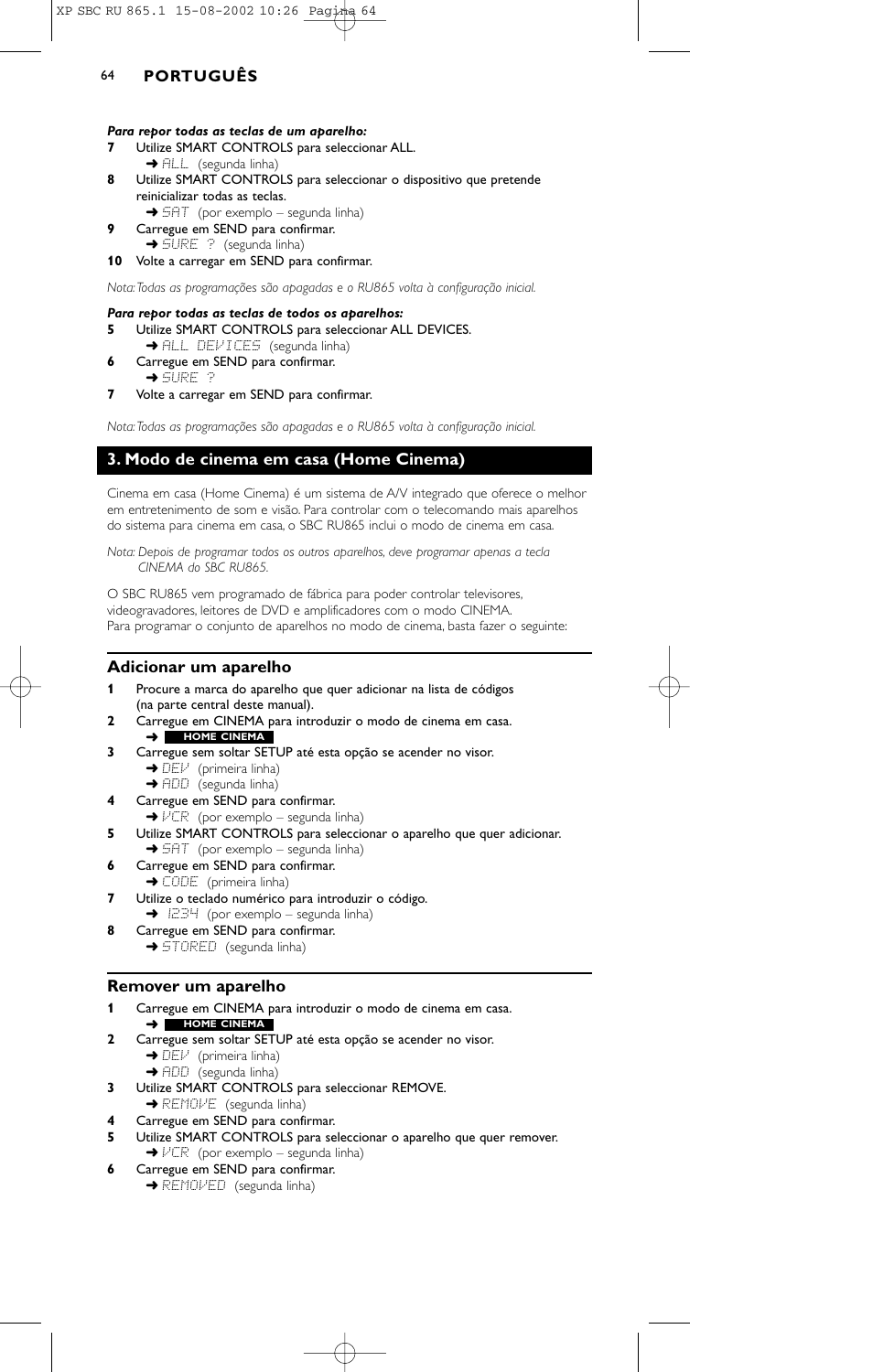

#### **Definir teclas de cinema em casa**

Para atribuir teclas diferentes a aparelhos diferentes no SBC RU865, com o modo de cinema em casa, faça o seguinte:

- **1** Carregue em CINEMA para introduzir o modo de cinema em casa. ➜ **HOME CINEMA**
- **2** Carregue sem soltar SETUP até esta opção se acender no visor.  $\rightarrow$  DE $\nu$  (primeira linha)
- → ADD (segunda linha) **3** Utilize as teclas de selecção do aparelho para seleccionar KEY.<br>→ KEY (primeira linha)
- **4** Utilize SMART CONTROLS para seleccionar DEFINE.  $\rightarrow$  define
- **5** Utilize as SMART CONTROLS para seleccionar o aparelho, cujas teclas quer copiar, no modo de cinema em casa.
- $\rightarrow$  T $\nu$  (por exemplo primeira linha) **6** Carregue nas teclas que quer copiar para o modo de cinema em casa.
- 
- *Notas: Pode repetir este processo para todas as teclas de qualquer um dos aparelhos instalados.*
	- *Sempre que carregue numa tecla, aparece* OK *no visor.*
- **7** Para concluir a definição das teclas de cinema em casa, carregue em SEND. → STORED (segunda linha)

## **Repor teclas de cinema em casa**

Para repor teclas diferentes no SBC RU865 para a função original de cinema em casa, faça o seguinte:

- **1** Carregue em CINEMA para introduzir o modo de cinema em casa. ➜ **HOME CINEMA**
- **2** Carregue sem soltar SETUP até esta opção se acender no visor.  $\rightarrow$  DEV (primeira linha) → ADD (segunda linha)
- **3** Utilize as teclas de selecção do aparelho para seleccionar KEY. ◆ KEY (primeira linha)
- **4** Utilize SMART CONTROLS para seleccionar RESET. → RESET (segunda linha)
- **5** Carregue em SEND para confirmar.
- **6** Carregue na(s) tecla(s) que quer repor.
- **7** Carregue em SEND para confirmar.
	- → DONE (segunda linha)

*Nota: Sempre que carregue numa tecla, aparece*  $OK$  *no visor.* 

# **4. Funções extra**

## **Programar a retroiluminação**

- **1** Carregue sem soltar SETUP até esta opção se acender no visor.  $\rightarrow$  DE $\nu$  (primeira linha)
	- → ADD (segunda linha)
- **2** Utilize as teclas de selecção do aparelho para seleccionar LIGHT.  $\rightarrow$  LIGHT (primeira linha)
- **3** Utilize SMART CONTROLS para seleccionar OFF, 5 ou 15 segundos, para programar a retroiluminação.
	- → OFF (por exemplo segunda linha)
- **4** Carregue em SEND para confirmar.

*Nota: Quando utilizar a retroiluminação continuamente, as pilhas gastam-se mais rapidamente.*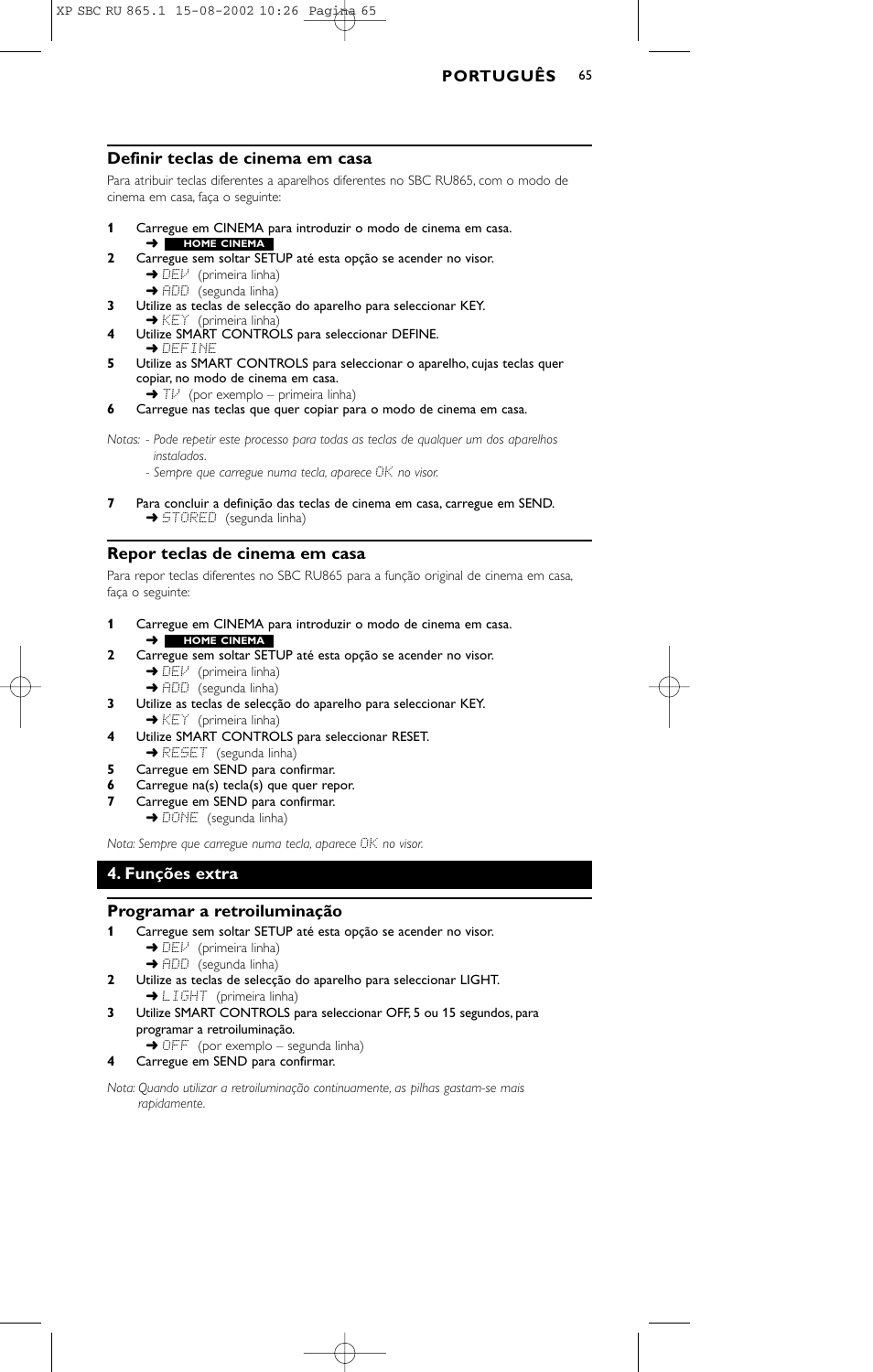# 66 **PORTUGUÊS**

## **Precisa de ajuda?**

Se tiver dúvidas sobre o SBCRU865, contacte-nos através da nossa linha verde de apoio a clientes ou envie-nos um e-mail! Pode encontrar o número/endereço na secção da lista de códigos deste manual.

Antes de telefonar ou enviar um e-mail, leia este manual atentamente. Poderá resolver a maioria dos problemas.

Se não encontrar respostas para as suas questões, tome nota dos dados do seu equipamento no verso da secção da lista de códigos deste manual (inclua as informações do seu e-mail). Isto facilita a tarefa dos operadores que, desta forma, poderão ajudá-lo mais rapidamente.

Procure os números de identificação do modelo no manual de instruções do equipamento ou na parte posterior do equipamento.

Quando telefonar para a nossa linha verde de apoio a clientes, faça-o perto do equipamento, para que os operadores possam ajudá-lo a verificar a funcionalidade do telecomando.

O número do modelo do seu telecomando universal da Philips é: SBC RU865 Data de compra: \_\_\_\_\_/\_\_\_\_\_/\_\_

Dia/mês/ano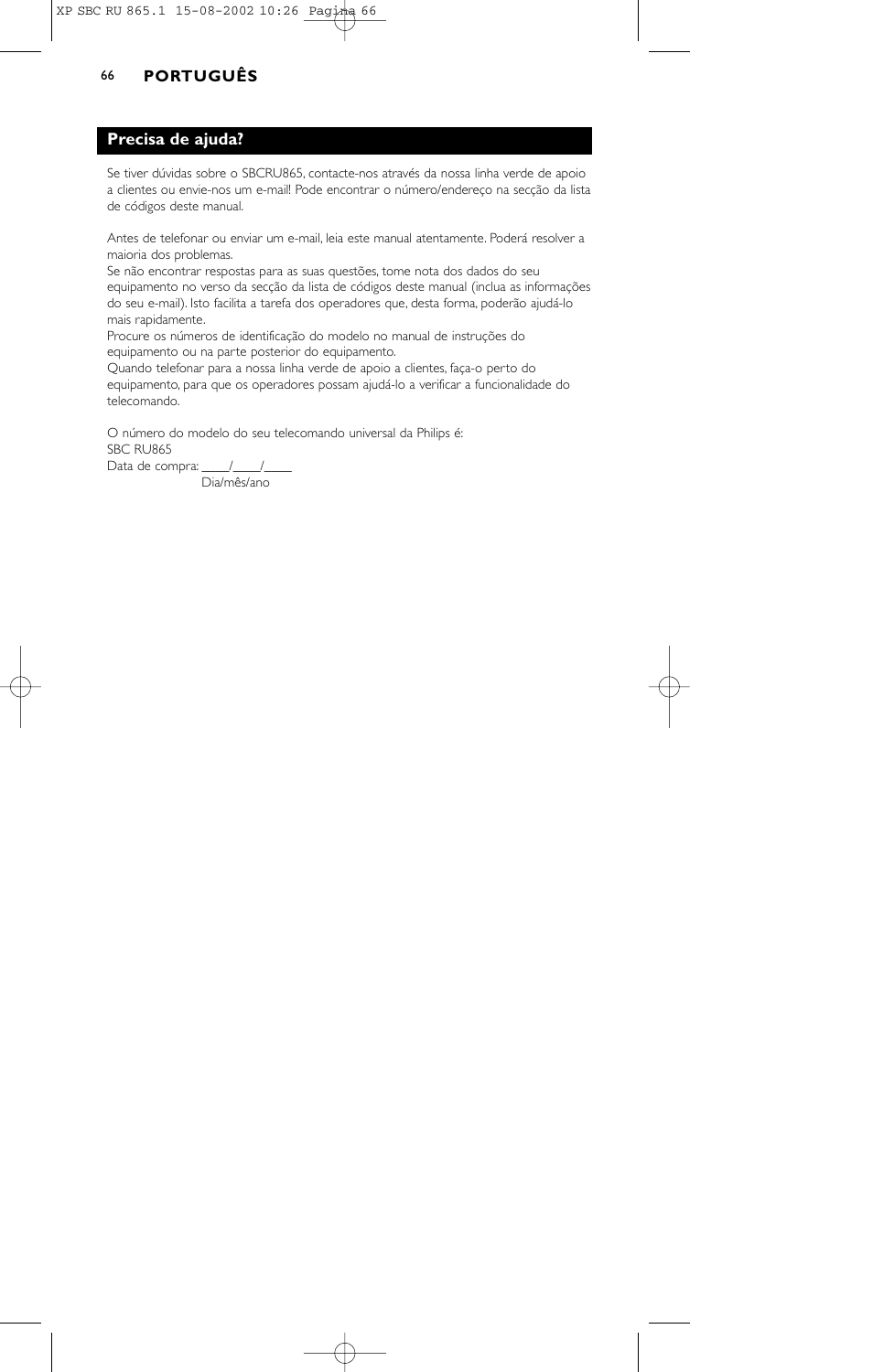## **Indledning**

### **SBC RU865**

Du har netop truffet et godt valg ved at købe denne Philips universal-fjernbetjening! Den kan erstatte op til seks separate fjernbetjeninger og er forprogrammeret til betjening af næsten ethvert fabrikat af tv-apparat, videobåndoptager, satellit-tuner, kabeldekoder, cdafspiller, dvd-afspiller, tuner, forstærker og Home Cinema-system. Den kan endda 'lære' koderne af andre fjernbetjeninger, som ikke er forprogrammerede. Det bedste af det hele er, at SBC RU865 er hurtig at indstille og nem at bruge. Med displayets baggrundsbelysning kan den oven i købet bruges i værelser med dæmpet belysning!

## **Betjeningselementer**

- 1 **SET UP** (installation) giver adgang til indstillingsmenuen for SBC RU865
- 2 **Display**
- 3 **CINEMA** Home Cinema-funktionen, slås til/fra
- 4 **Taster til apparatvalg** til at skifte mellem forskellige apparater
- 5 OII (SEND) aktiverer den valgte 'smart tast' funktion
- 6 **Smart Controls** (smart-taster) skifter frem og tilbage mellem
- 7 **MENU** slår menuen til (og fra, hvis din gamle fjernbetjening gjorde det)
- 8 **Markør op/ned/til venstre/til højre** ruller gennem menuen
- 9 **+D** vælger video-input
- 0 **Lydstyrke op/Lydstyrke ned** øger lydstyrken/mindsker lydstyrken
- ! **Numeriske taster** til direkte valg af kanal og andre funktioner
- @ **Shift** hold denne tast nede, samtidig med at du trykker på andre taster, for at få adgang til yderligere funktioner (hvis de findes på udstyret) For eksempel: TV:
	- S(hift) + Menu Menu Fra
	- $S(hift) +  $(8 1)$  justering af lysstyrke og farver$
	- Prøv disse og andre kombinationer på udstyret for at finde ud af, hvilke funktioner der er tilgængelige.
	-
- **(3) C** (STANDBY) slukker for apparatet (og tænder, hvis din gamle fjernbetjening gjorde det)
- \$ **OK** bekræfter valg på menuen
- **15 P+P** skifter til det forrige program
- ^ **Kanal op/Kanal ned** skifter til næste kanal/skifter til forrige kanal
- 17) **X** (MUTE) slår lyden til og fra
- 
- 1.3 skifter mellem et- og to-cifret kanalvalg og visning<br>19 for TV FastText for dvd-afspiller/videob ( **for TV FastText for dvd-afspiller/videobåndoptager**
	- rød 5 Tilbagespoling
	- grøn **II** Stop blå **Fremspoling**
	- gul **II** Pause
	- hvid **Afspilning** 
		- **Optagelse**
		-

## **Glem ikke batterierne!**



Til SBC RU865 skal du bruge 3 stk. 1,5 V batterier af type UM3, LR6 eller AA.

Husk at udskifte batterierne mindst én gang om året. RU865 har den unikke egenskab, at hverken de programmerede eller indlærte koder går tabt, når batterierne er opbrugt.

Vi anbefaler at anvende Philips Longlife eller Powerlife batterier.

# **Oversigt**

Når du har sat batterierne i, er SBC RU865 klar til brug med de fleste Philips tvapparater, videobåndoptagere, dvd-afspillere og forstærkere.Tryk blot på tasterne til apparatvalg (som beskrevet nedenfor) for det Philips-apparat du ønsker at betjene. Til apparater af andre fabrikater skal SBC RU865 først indstilles - se kapitel 1.'Installation'.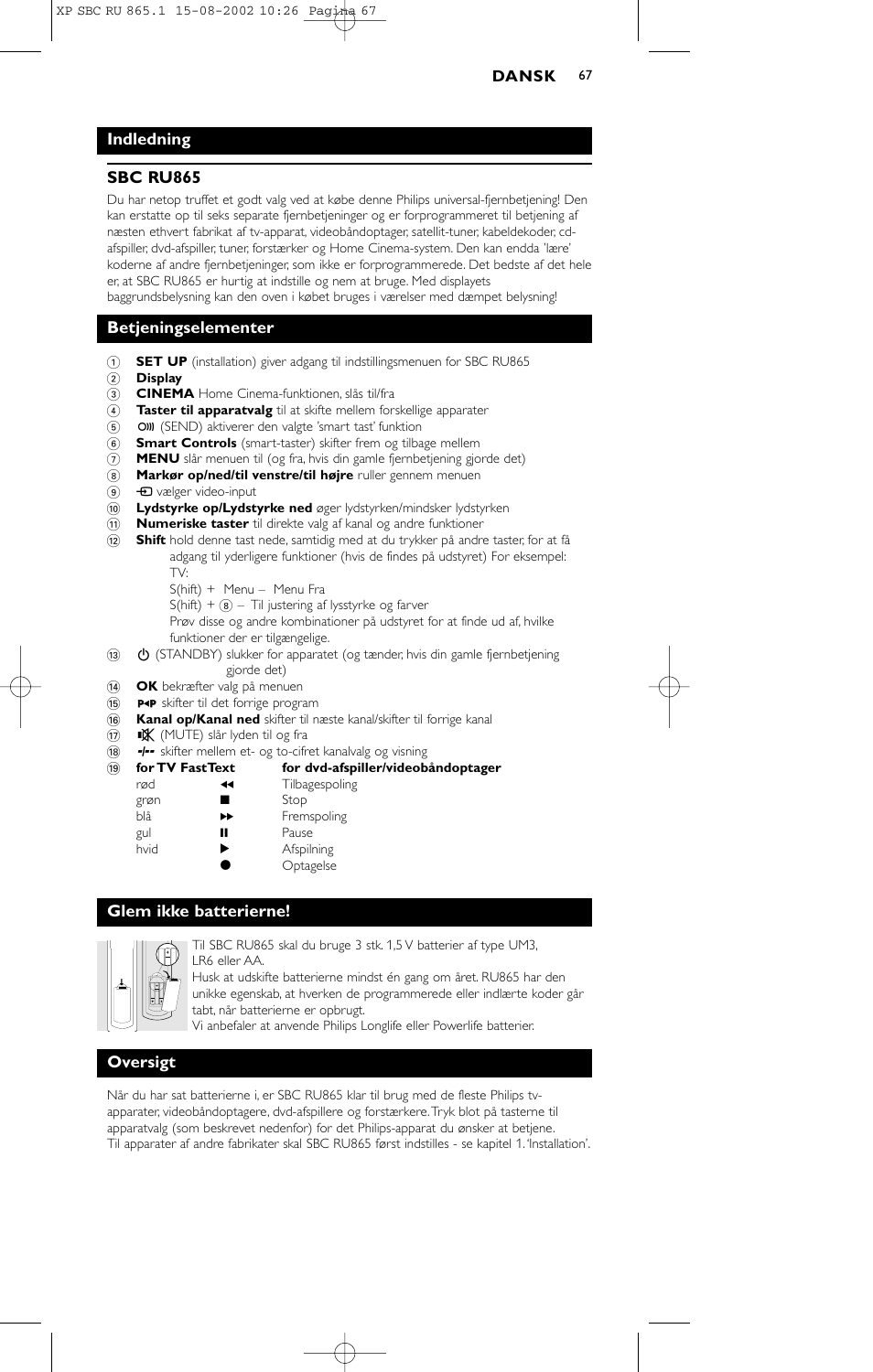Fjernbetjeningen SBC RU865 har seks funktionsmåder til betjening af seks forskellige apparater: tv-apparat (TV), videobåndoptager (VCR),

dvd-afspiller (DVD) og forstærker (AMP) er standard apparattilstande. De andre 2 apparattilstande kan installeres fra et valg mellem 18 apparater. For at oprette din personlige liste over apparattilstande tilføjer eller fjerne du apparater, og vælger en hvilken som helst kombination af seks apparater fra fjernbetjeningens bibliotek. LCDdisplayet viser, hvilken apparattilstand du har aktiveret. Du skifter mellem apparattilstande ved blot at trykke på tasten til apparatvalg.Ved hjælp af de programmerbare SMARTtaster kan man tilføje en hvilken som helst funktion til alle installerede apparater.

I HOME CINEMA TILSTAND er tv-apparatets, dvd-afspillerens og forstærkerens hovedfunktioner lige ved hånden.Tryk blot på tasten CINEMA, hvorefter du kan betjene dine Home Cinema-apparaters grundlæggende funktioner uden at skulle ændre apparattilstanden.

For yderligere oplysninger se kapitel 3 'Home Cinema-modus'.

## **1. Installation**

SBC RU865 er klar til betjening af de fleste Philips tv-apparater, videobåndoptagere, satellit-tunere, dvd-afspillere, tunere, forstærkere og Home Cinema-systemer.Til apparater af andre fabrikater, skal den først indstilles. Dette tager kun få sekunder, takket være Philips' simple systemindstilling!

Der er to installationsmåder:

- almindelig installation: til indstilling af hver installeret apparats grundlæggende tastfunktioner;
- home Cinema-installation: til indstilling af dit Home Cinema-systems grundlæggende tastfunktioner.

### **Tilføje et apparat**

- **1** Se på kodelisten (i midten af denne vejledning) for at finde mærkenavnet af det apparat, som du vil betjene.
- **2** Tænd det apparat, som du vil tilføje.<br>**3** Tryk på SETUP (installation) og hold
- **3** Tryk på SETUP (installation) og hold tasten nede, indtil SETUP lyser i displayet. ➜ DEV (første linie)
	- → ADD (anden linie)
- **4** Bekræft med SEND.
- $\rightarrow$  SAT (anden linie)
- **5** Vælg det apparat, du ønsker at tilføje ved hjælp af SMART CONTROLS. → CABLE (for eksempel - anden linie)
- **6** Bekræft med SEND.
- **→ CODE** (første linie)
- **7** Vælg det apparat, du ønsker at tilføje ved hjælp af SMART CONTROLS.  $\rightarrow$   $1234$  (for eksempel – anden linie)
- **8** Bekræft med SEND.
	- **→ STORED** (anden linie)
- **9** Tryk på en vilkårlig tast for at kontrollere, om koden er korrekt og at det valgte udstyr reagerer korrekt.

*Hvis det ikke gør det, eller hvis ikke alle taster har den rette virkning, så er koden forkert. I så tilfælde se 'Ændring af apparatkode' senere i denne vejledning.*

### **Fjerne et apparat**

- **1** Tryk på SETUP (installation) og hold tasten nede, indtil SETUP lyser i displayet. **→** DEV (første linie)
	- → ADD (anden linie)
- **2** Vælg REMOVE (fjern) ved hjælp af SMART CONTROLS.
- $\rightarrow$  REMOVE (anden linie)
- **3** Bekræft med SEND.  $\rightarrow$  TV (anden linie)
	- **4** Vælg det apparat, du ønsker at fjerne ved hjælp af SMART CONTROLS.
- $\rightarrow$   $VCR$  (for eksempel anden linie)
- **5** Bekræft med SEND.
	- **→ REMOVED** (anden linie)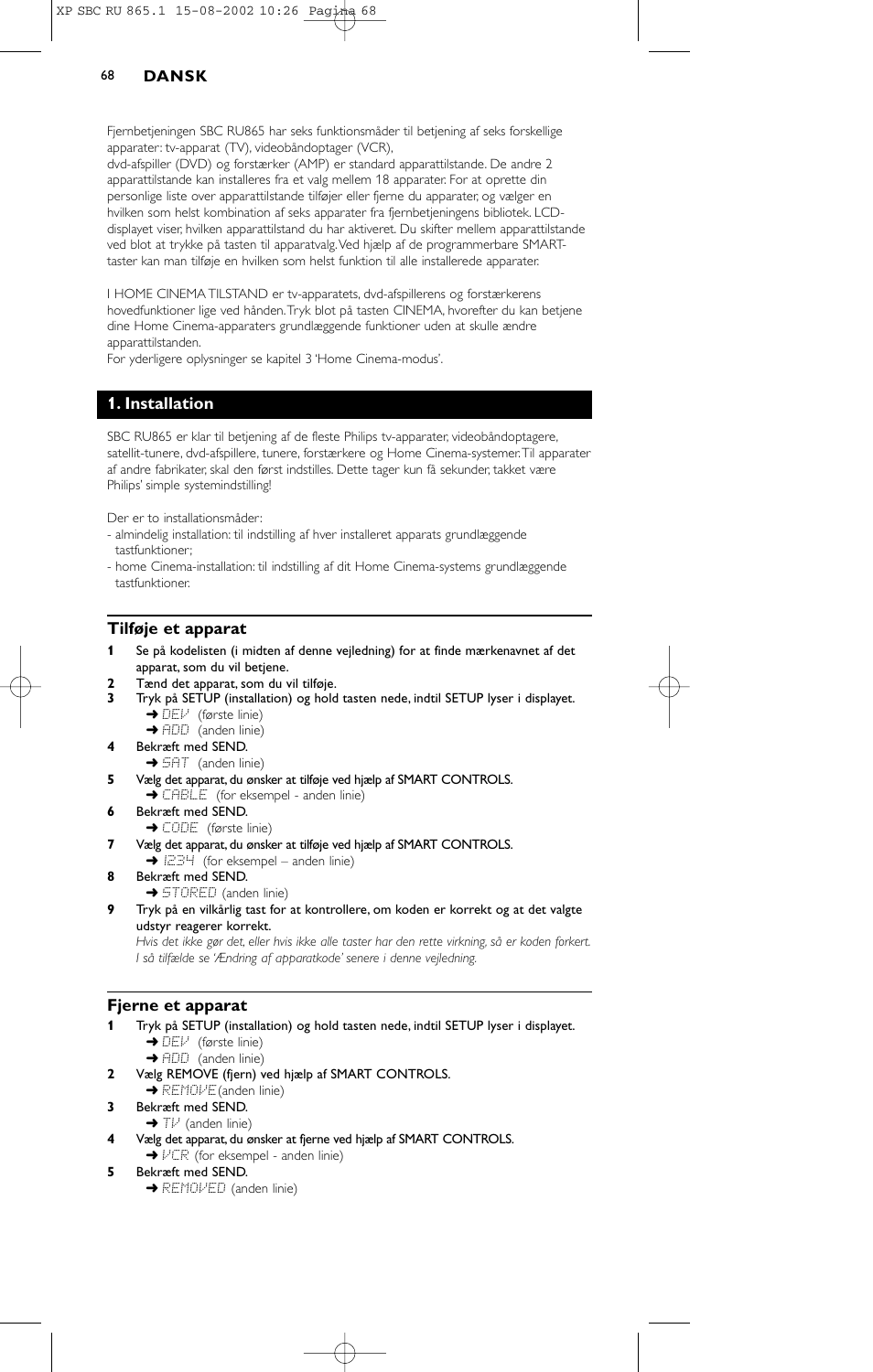

### **Ændring af apparatkode**

- **1** Hvis den indtastede kode ikke er korrekt, skal du finde den næste kode på listen (i midten af denne vejledning).
- **2** Tryk på SETUP (installation) og hold tasten nede, indtil SETUP lyser i displayet. ➜ DEV (første linie)
	- → ADD (anden linie)
- **3** Vælg CODE (kode) ved hjælp af SMART CONTROLS.
- **→ CODE** (anden linie)
- **4** Bekræft med SEND.  $\rightarrow$  T $\nu$  (anden linie)
- **5** Vælg det apparat, hvis kode du vil ændre ved hjælp af SMART CONTROLS.  $\rightarrow$   $VCR$  (for eksempel - anden linie)
- **6** Bekræft med SEND. → CODE (første linie)
- **7** Indtast den nye kode ved hjælp af de numeriske taster.
- $\rightarrow$   $1234$  (for eksempel anden linie)
- **8** Bekræft med SEND.
	- **→ STORED** (anden linie)
- **9** Tryk på et par af tasterne på fjernbetjeningen for at kontrollere, at koden er korrekt og om det valgte udstyr reagerer korrekt.

*Hvis udstyret stadig ikke reagerer, eller hvis ikke alle taster har den rette virkning, så skal du gentage ovennævnte trin ved at bruge den næste kode på listen. Hvis den korrekte kode ikke kan findes i kodelisten, se kapitel 'Autosøgning' herunder.*

## **Autosøgning**

Hvis du ikke kan finde apparatets kode, prøver Philips' patenterede autosøgning alle koderne én for én og finder frem til den rette kode! Sørg for, at apparatet er tændt. Når der slukkes for udstyret, ved du, at den rette kode er fundet.

**1** Tænd det apparat, som du vil tilføje.

*Hvis du vil tilføje en videobåndoptager, skal der sættes et bånd i og afspilningen startes. Så snart den rette kode er fundet, standser videobåndoptageren afspilningen.*

- **2** Tryk på SETUP (installation) og hold tasten nede, indtil SETUP lyser i displayet. → DEV (første linie)
	- ➜ ADD (anden linie)
- **3** Vælg SEARCH (søg) ved hjælp af SMART CONTROL.
- **→ SEARCH** (anden linie)
- **4** Brug SMART CONTROLtil at vælge det udstyr, som du vil søge koden for.
- $\rightarrow$  T $\mu$ <sup>t</sup> (for eksempel anden linie)
- **5** Bekræft med SEND.

→ Hver gang der sendes en kode, vises koden på displayet. Der er et 1,5 sekund interval mellem hver transmission. Når den rette kode er fundet, slukkes der for apparatet.

- **6** Tryk *straks* på SEND for at standse søgningen.
	- → Displayet viser det valgte udstyr og dets kode.

Hvis du ikke finder den rette kode, fordi søgningen gik for vidt, skal du tænde for apparatet igen, og derefter trykke på < SMART CONTROLS for at sende den foregående kode endnu en gang. Tryk flere gange på < SMART CONTROLS, indtil der slukkes for udstyret igen.

#### **7** Når du har fundet den rette kode, trykker du på SEND for at fastlåse koden i SBC RU865's hukommelse.

Hvis ingen af koderne virker, eller hvis du stadig mangler visse af din gamle fjernbetjenings funktioner, prøv da den løsning, der foreslås i afsnittet 'Kopiering (indlæring) af koder fra den gamle fjernbetjening'. Du kan også ringe til vores helpdesk.

## **Skriv koden ned!**

Hvis du nogen sinde får brug for at skulle indstille fjernbetjeningen igen, kan du spare tid, hvis du har noteret den rette kode inden i batterirummet og bag i denne bog. Hvis du har glemt at notere koden, kan du stadig 'aflæse' den fra SBC RU865. Se afsnittet 'Aflæsning af apparatkode' herunder, for at læse, hvordan man gør.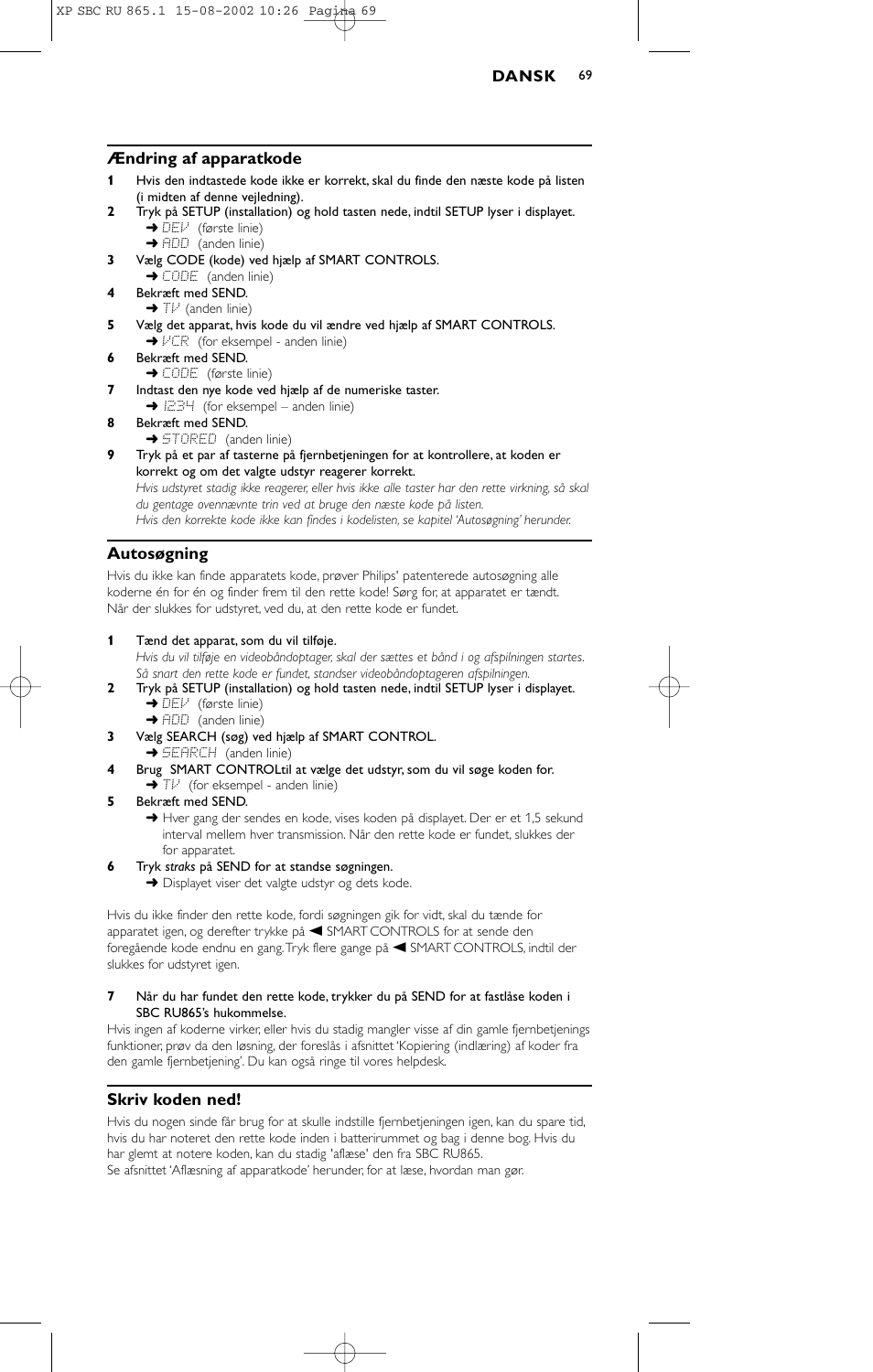### **Aflæsning af apparatkode**

- **1** Tryk på SETUP (installation) og hold tasten nede, indtil SETUP lyser i displayet. **→** DEI<sup>I</sup> (første linie)
	- **→** ADD (anden linie)
- **2** Vælg CODE (kode) ved hjælp af SMART CONTROLS.
- → CODE (anden linie)
- **3** Bekræft med SEND.
- **4** Brug SMART CONTROLS til apparatvalg til at vælge det apparat, hvis kode du vil aflæse.
- $\rightarrow$  T $\nu$ <sup>'</sup> (for eksempel anden linie) **5** Bekræft med SEND.
- **→ Koden vises på skærmen.**
- **6** Bekræft med SEND. **→ STORED** (anden linie)

## **Kopiering (indlæring) af koder fra den gamle fjernbetjening**



Hvis dit udstyr ikke står på kodelisten, eller hvis der mangler bestemte koder på fjernbetjeningen, har SBC RU865 løsningen. Den kan kopiere og gentage koderne fra din gamle fjernbetjening. Sådan gør du… Anbring din gamle fjernbetjening således, at den øverste del af den peger mod den infrarøde føler på SBC RU865. Anbring begge fjernbetjeninger på en plan flade i en indbyrdes afstand af 3-8 cm. Der skal være nye batterier i begge fjernbetjeninger

- **1** Tryk på SETUP (installation) og hold tasten nede, indtil SETUP lyser i displayet. **→** DEV (første linie)
	- → ADD (anden linie)
- **2** Vælg KEY (tast) med tasterne til apparatvalg.
	- $\rightarrow$  KEY (første linie)
- **3** Vælg LEARN (indlæring) ved hjælp af SMART CONTROLS.
- **→ LEARN** (anden linie)
- **4** Bekræft med SEND.
	- → LEARN (første linie)
- **5** Vælg det apparat, hvortil du ønsker at kopiere en funktion fra din gamle fjernbetjening, ved hjælp af SMART CONTROLS.
	- $\rightarrow$  T $\nu$ <sup></sup> (for eksempel anden linie)
	- SBC RU865 er nu i indlæringsfunktionsmåde, og displayet viser det valgte udstyr.
- **6** Bekræft med SEND.
- **7** Tryk på en tast, der kan kopieres (indlæres) på fjernbetjeningen.
- (Tasterne under dellinien, tasten STANDBY og SMART CONTROLS. kan lære nye funktioner.)
	- → ORIGIN (anden linie)
- **8** Tryk på den tast på den gamle fjernbetjening, som du vil kopiere til den nye.  $\rightarrow$  STORED (anden linie)

*Du har nu kopieret en ny kode til SBC RU865. Hvis du ønsker at kopiere flere funktioner fra din gamle fjernbetjening, så begynd igen fra trin 7.Tryk på SETUP for at afslutte menuen.*

#### *Tip: Hvis du vælger taster, der svarer til tasterne på din gamle fjernbetjening, er det lettere at huske dem.*

Hvis SBC RU865 viser ERROR (fejl) i et sekund, efterfulgt af ORIGIN (tryk på den gamle fjernbetjening), har SBC RU865-fjernbetjeningen ikke modtaget signalet korrekt. Så skal du:

- Variere afstanden lidt mellem de to fjernbetjeninger og prøve igen fra trin 1 (prøv dette flere gange).
- Denne gang tryk på og slip straks den funktionstast på din gamle fjernbetjening. Displayet viser nu STORED (gemt), som tegn på at SBC RU865 har modtaget signalet.
- Kontrollér også, om der er nye batterier i begge fjernbetjeninger.
- Prøv at kopiere koderne under forskellige belysningsforhold. Lyset fra lysstofrør kan indvirke på signalet du er ved at kopiere.

SBC RU865 er grundigt afprøvet og er klar til at kopiere så godt som alle infrarød fjernbetjeningssignaler. I meget sjældne tilfælde bruger fabrikanterne infrarøde signaler, der ikke kan kopieres til en fjernbetjening. Prøv altid den automatiske søgning for at se, om koden er inkluderet i vores indprogrammerede bibliotek.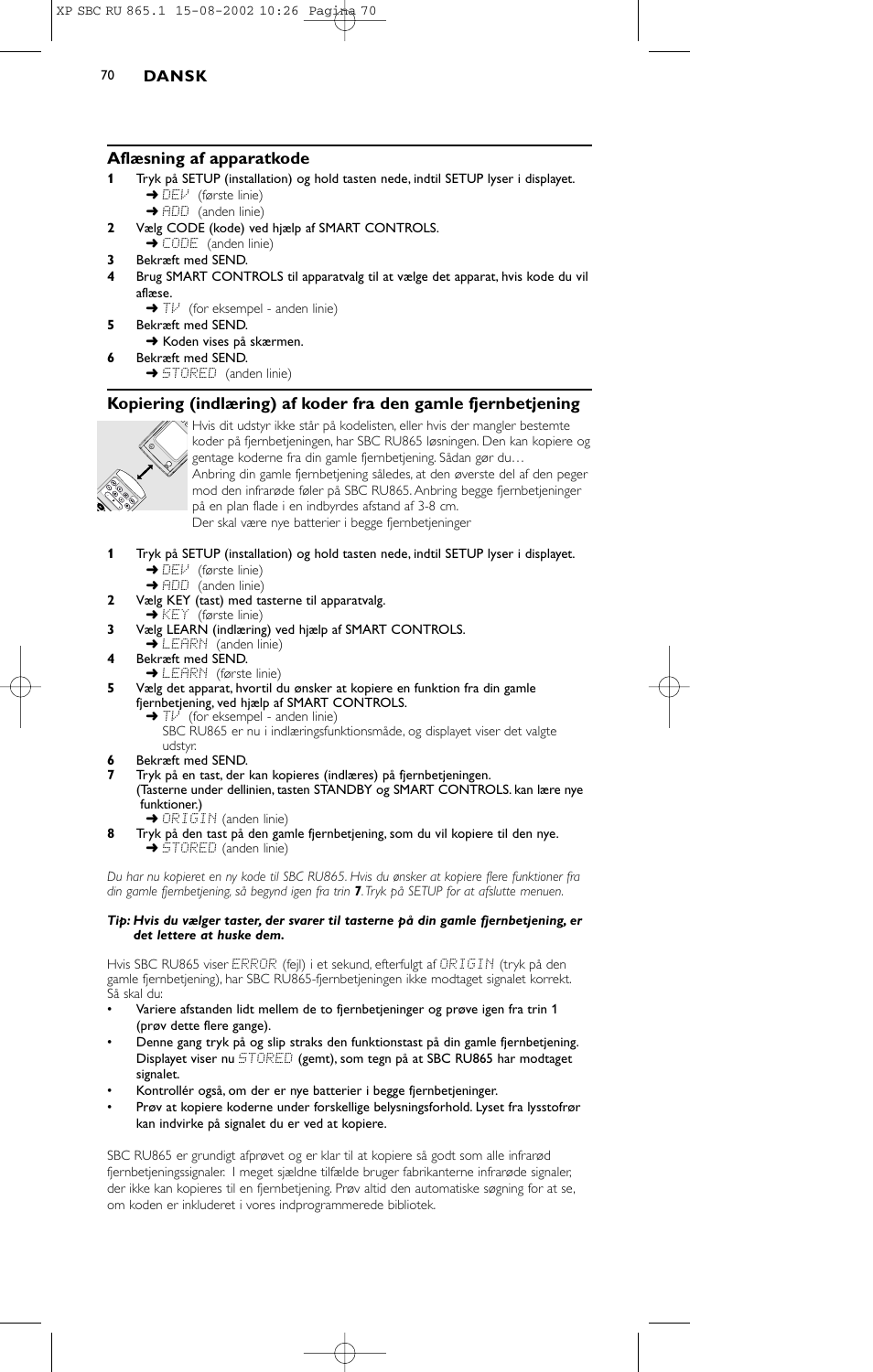

### **Kopier tast-funktioner**

Man kan kopiere tastfunktioner fra taster i en apparattilstand (f.eks.TV-funktionsmåde) til taster i en anden apparattilstand (f.eks. DVD-funktionsmåde), så du kan betjene forskellige apparater uden at skulle skifte funktionsmåde. F.eks.: Du kan sætte tv-apparatet i standby, mens du er i DVDfunktionsmåde. **1** Tryk på SETUP (installation) og hold tasten nede, indtil SETUP lyser i displayet. → DEV (første linie) → ADD (anden linie) **2** Vælg KEY med tasterne til apparatvalg.  $\rightarrow$  KEY (første linie) **3** Vælg COPY (kopiér) ved hjælp af SMART CONTROLS. → COPY (anden linie) **4** Bekræft med SEND. → FROM **5** Vælg det apparat, hvorfra du ønsker at kopiere tastfunktioner, ved hjælp af SMART CONTROLS.  $\rightarrow$  T $\nu$  (for eksempel - anden linie) **6** Bekræft med SEND.

**7** Tryk på en tast, som du ønsker at kopiere fra.

(Tasterne under dellinien, tasten STANDBY og SMART CONTROLS kan kopieres.)

*Bemærk:Vælg en Smart-tast med SMART CONTROLS, og tryk på SEND for at kopiere tasten.*

- → TO (første linie)
- **8** Vælg det apparat, hvortil du ønsker at kopiere tastfunktioner, ved hjælp af SMART CONTROLS. → DI/D (for eksempel - anden linie)
- **9** Bekræft med SEND.
- **10** Tryk på den tast, som du ønsker at funktionen skal kopieres til.  $\rightarrow$  STORED (anden linie)

*Bemærk:Vælg en Smart-tast med SMART CONTROLS, og tryk på SEND for at kopiere tasten.*

#### **Makrotaster**

Med en makrotast kan man betjene en række funktioner ved at trykke på én tast, f.eks. kan man tænde alle installerede apparater med én tast.

- **1** Tryk på SETUP (installation) og hold tasten nede, indtil SETUP lyser i displayet. → DEV (første linie)
	- → ADD (anden linie)
- **2** Vælg KEY med tasterne til apparatvalg.
- → KEY (første linie)
- **3** Vælg MACRO (makro) ved hjælp af SMART CONTROLS.
- **→ MACRO** (anden linie)
- **4** Bekræft med SEND.
- **5** Vælg det apparat, hvor du ønsker at installere makroen ved hjælp af SMART CONTROL.
	- $\blacktriangleright$  TV (for eksempel anden linie)
	- **6** Bekræft med SEND.
- **7** Tryk på en tast, hvor makroen skal gemmes, i tv-funktionsmåden.
	- **→ MACRO** (første linie)
	- → START (anden linie)

*Bemærk: - Tryk på tasterne i den sekvens, du ønsker udstyret skal reagere.*

- *(Tasterne under dellinien, tasten STANDBY og SMART CONTROLS kan være makrotaster.)*
- *Vælg en smart-tast ved hjælp af SMART CONTROLS, og tryk på SEND for at vælge tasten som makrotast.*
- *Efter hvert tryk på en tast, vises* SMART ADDED*.*
- **8** Begynd at trykke på de taster, du ønsker at gemme i makroen. Om nødvendigt gøres det ved at navigere igennem de forskellige apparattilstande og smart-taster.

*Bemærk:Tryk på SHIFT + SEND for at gemme en Smart-tast i makroen.*

- **9** Tryk på SEND.
	- $\rightarrow$  STORED (anden linie)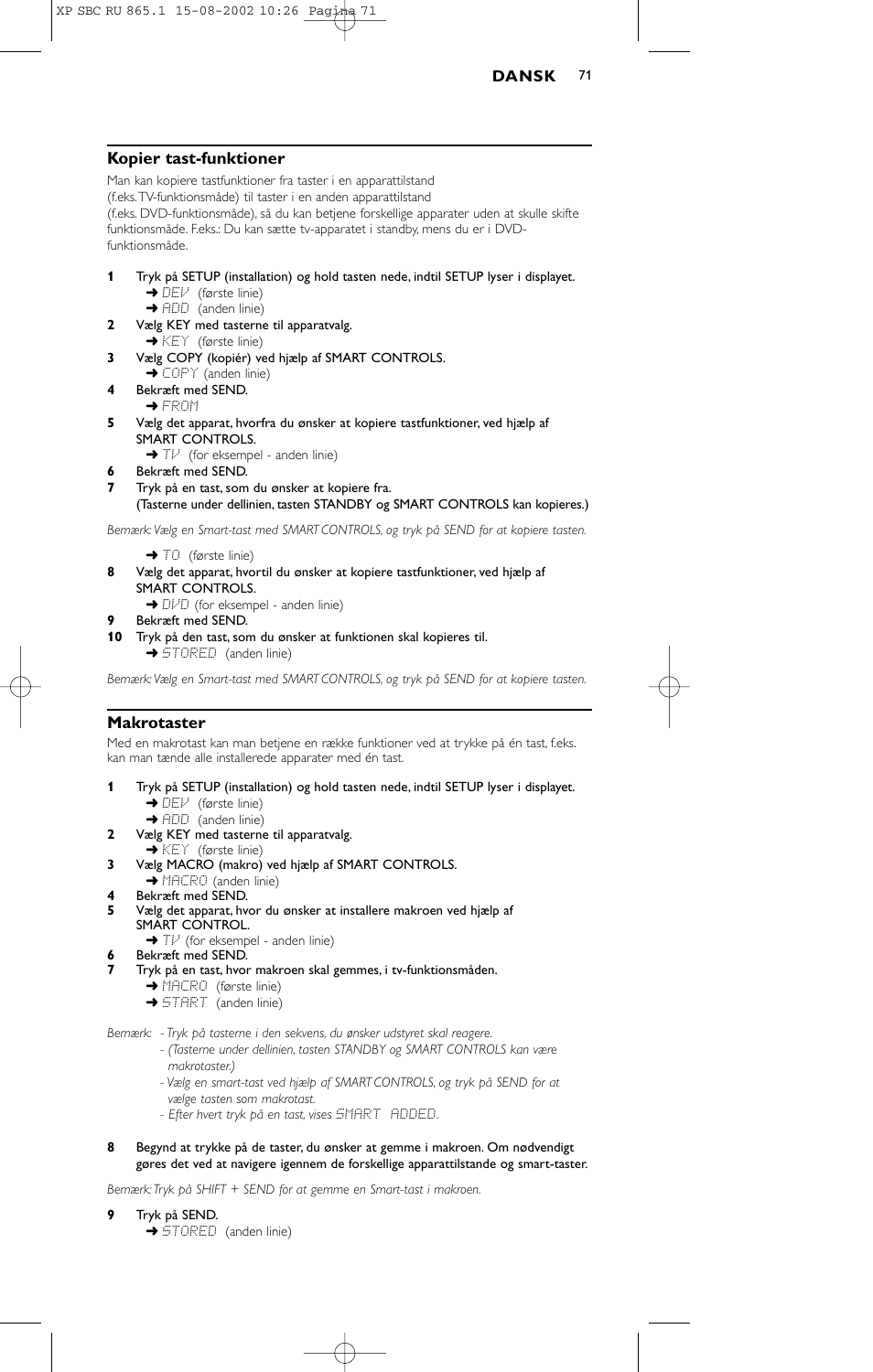## **2. Smart-taster**

Med de programmerbare SMART-taster (SMART CONTROLS) kan man tilføje op til otte specialfunktioner i hver apparattilstand, f.eks. Dolby Surround, EPG, ShowView, undertekst osv. Eksempel: Hvis du har installeret en forstærker med Dolby Surround, kan du styre denne funktion via en SMART-tast på RU 865. En række funktioner er allerede installeret i RU 865's hukommelse. Disse funktioner kan fiernes eller udskiftes med funktioner efter eget valg.

## **Tilføje en tast**

- **1** Tryk på SETUP (installation) og hold tasten nede, indtil SETUP lyser i displayet.  $\rightarrow$  DEV (første linie)
	- → ADD (anden linie)
- **2** Vælg KEY med tasterne til apparatvalg. ➜ KEY (første linie)
- **3** Vælg ADD (tilføj) ved hjælp af SMART CONTROLS.
- $\rightarrow$  ADD (anden linie)
- **4** Tryk på SEND.
- **5** Vælg det apparat, hvorfra du vil tilføje en SMART-tast, ved hjælp af SMART CONTROLS.
	- → AMP (for eksempel anden linie) **6** Tryk på SEND for at bekræfte.
- **7** Vælg en Smart-etiket i biblioteket (f.eks.ADD Dolby) ved hjælp af SMART CONTROLS.
- **8** Tryk på SEND for at bekræfte.

*Bemærk: - En funktions kode kan indlæres fra en anden fjernbetjening eller koden kan kopieres til en anden apparattilstand.*

> *- Med Home Cinema-etiketter og andre etiketter i fjernbetjeningens bibliotek, kan du navngive flere funktioner og gemme dem som Smart-taster.*

## **Fjerne en tast**

- **1** Tryk på SETUP (installation) og hold tasten nede, indtil SETUP lyser i displayet. **→ DEV** (første linie)
	- → ADD (anden linie)
- **2** Vælg KEY med tasterne til apparatvalg. **→ KEY** (første linie)
- **3** Vælg REMOVE (fjern) ved hjælp af SMART CONTROLS. → REMOVE (anden linie)
- **4** Tryk på SEND for at bekræfte.
- **5** Vælg det apparat, du vil fjerne en SMART-funktion fra, ved hjælp af SMART CONTROLS.
- → AMP (for eksempel anden linie)
- **6** Tryk på SEND for at bekræfte.
- **7** Vælg den SMART-tast, der skal fjernes ved hjælp af SMART CONTROLS.
- **8** Tryk på SEND for at bekræfte.

## **Tilbagestille tast(er)**

- **1** Tryk på SETUP (installation) og hold tasten nede, indtil SETUP lyser i displayet.  $\rightarrow$  DEV (første linie)
	- → ADD (anden linie)
- **2** Vælg KEY med tasterne til apparatvalg.
	- **→ KEY** (første linie)
- **3** Vælg RESET (tilbagestil) ved hjælp af SMART CONTROLS. **→ RESET** (anden linie)
- **4** Tryk på SEND for at bekræfte.
- **5** Vælg det apparat, hvis taster du ønsker at tilbagestille ved hjælp af SMART CONTROLS.
	- $\rightarrow$  T $\nu$  (for eksempel anden linie)
	- **6** Tryk på SEND for at bekræfte.
- **7** Når der trykkes på en tast i den valgte apparattilstand, tilbagestilles tasten til de oprindelige fabriksindstillinger. (Tasterne under dellinien, tasten STANDBY og SMART CONTROL kan tilbagestilles.)

*Bemærk:Vælg en Smart-tast med SMART CONTROLS, og tryk på SEND for at tilbagestille tasten.*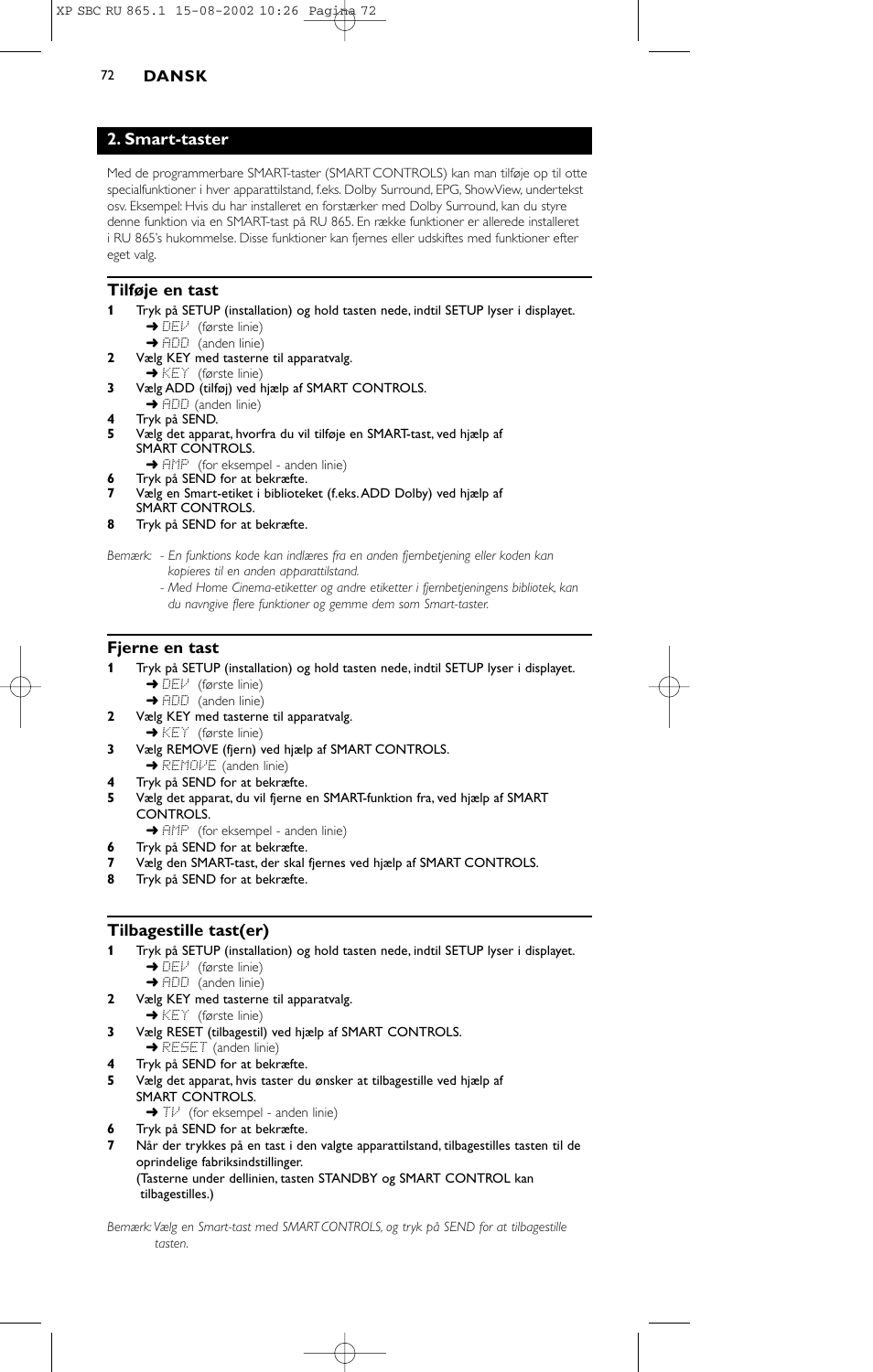#### *Gør sådan for at tilbagestille alle tasterne for et apparat:*

- **7** Vælg ALL (alle) ved hjælp af SMART CONTROLS. → ALL (anden linie)
- **8** Vælg det apparat, hvis taster du ønsker at tilbagestille ved hjælp af SMART CONTROLS.
	- → 5AT (for eksempel anden linie)
- **9** Tryk på SEND for at bekræfte. → SURE ? (anden linie)
- **10** Tryk igen på SEND for at bekræfte.

*Bemærk: Al programmering vil blive slettet og RU865 vil vende tilbage til sin oprindelige indstilling.*

#### *Gør sådan for at tilbagestille alle tasterne for et apparat:*

- **5** Vælg ALL DEVICES (alle apparater) ved hjælp af SMART CONTROL.
- ➜ ALL DEVICES (anden linie)
- **6** Tryk på SEND for at bekræfte.  $\rightarrow$  SURE  $\rightarrow$

**7** Tryk igen på SEND for at bekræfte.

*Bemærk:Al programmering vil blive slettet og RU865 vil vende tilbage til sin oprindelige indstilling.*

## **3. Home Cinema-modus**

Home Cinema er et integreret A/V-system, som tilbyder det bedste inden for musik- og tv-underholdning. SBC RU865 har Home Cinema-modus, så du kan styre flere apparater af dit Home Cinema-system med din fjernbetjening.

*Bemærk: Du må kun programmere SBC RU865's CINEMA-tast, efter at du har programmeret alle de øvrige apparater.*

SBC RU865 er allerede fabriksindstillet til at betjene tv-apparater, videobåndoptagere, dvdafspillere og forstærkere med CINEMA. Det eneste du skal gøre for at programmere dit sæt apparater i Cinema-modus er:

## **Tilføje et apparat**

- **1** Se på kodelisten (i midten af denne vejledning) for at finde fabrikatet af det apparat, du vil tilføje.
- **2** Tryk på CINEMA for at skifte til Home Cinema-modus.
- ➜ **HOME CINEMA**
- **3** Tryk på SETUP (installation) og hold tasten nede, indtil SETUP lyser i displayet. **→ DEV** (første linie)
	- → ADD (anden linie)
- **4** Tryk på SEND for at bekræfte.
- $\rightarrow$   $VCR$  (for eksempel anden linie)
- **5** Vælg det apparat, du ønsker at tilføje ved hjælp af SMART CONTROLS.
- **→ SAT** (for eksempel anden linie)
- **6** Tryk på SEND for at bekræfte. **→ CODE** (første linie)
- **7** Indtast koden ved hjælp af de numeriske taster.  $\rightarrow$   $I234$  (for eksempel – anden linie)
- **8** Tryk på SEND for at bekræfte.
- ➜ STORED (anden linie)

#### **Fjerne et apparat**

- **1** Tryk på CINEMA for at skifte til Home Cinema-modus. ➜ **HOME CINEMA**
- **2** Tryk på SETUP (installation) og hold tasten nede, indtil SETUP lyser i displayet. **→** DEV (første linie)
	- **→** ADD (anden linie)
- **3** Vælg REMOVE (fjern) ved hjælp af SMART CONTROLS. → REMOVE (anden linie)
- **4** Tryk på SEND for at bekræfte.
- **5** Vælg det apparat, du ønsker at fjerne ved hjælp af SMART CONTROLS. **→ VCR** (for eksempel - anden linie)
- **6** Tryk på SEND for at bekræfte. **→ REMOVED** (anden linie)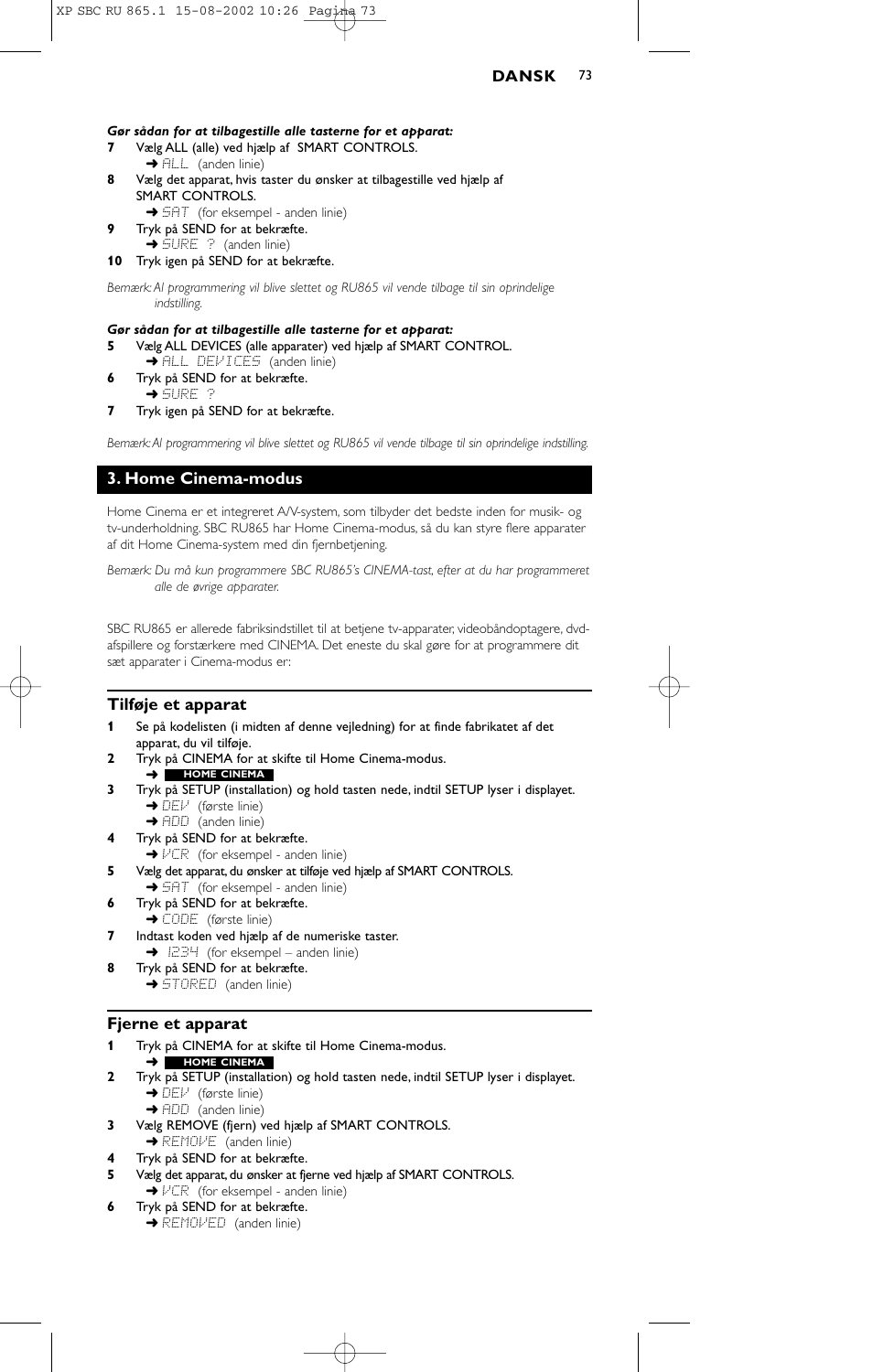### **Definere Home Cinema-taster**

Gå frem som følger for at tildele forskellige permanente taster på SBC RU865 til forskellige apparater i Home Cinema-modus:

- **1** Tryk på CINEMA for at skifte til Home Cinema-modus.
- ➜ **HOME CINEMA**
- **2** Tryk på SETUP (installation) og hold tasten nede, indtil SETUP lyser i displayet. ➜ DEV (første linie)
	- → ADD (anden linie)
- **3** Vælg KEY (tast) med tasterne til apparatvalg.<br>→ KEY (første linie)
- **4** Vælg DEFINE (definér) ved hjælp af SMART CONTROLS.  $\rightarrow$  define
- **5** Vælg det apparat, som du vil kopiere taster fra i Home Cinema-modus ved hjælp af tasterne til apparatvalg SMART CONTROLS. → Tl<sup>,</sup> (for eksempel - første linie)
- **6** Tryk på de taster, som du vil kopiere til Home Cinema-modus.

*Bemærk: - Du kan gentage denne handling for alle taster af samtlige installerede apparater. - Hvert tastetryk bekræftes med* OK *i displayet.*

- **7** Tryk på SEND for at afslutte definitionen af Home Cinema-tasterne.
	- → STORED (anden linie)

# **Tilbagestille Home Cinema-taster**

Gå frem som følger for at tilbagestille de forskellige permanente taster på SBC RU865 til den oprindelige Home Cinema-funktion:

- **1** Tryk på CINEMA for at skifte til Home Cinema-modus. ➜ **HOME CINEMA**
- **2** Tryk på SETUP (installation) og hold tasten nede, indtil SETUP lyser i displayet. **→ DEV** (første linie)

→ ADD (anden linie)

- **3** Vælg KEY (tast) med tasterne til apparatvalg. **→ KEY** (første linie)
- **4** Vælg RESET (tilbagestil) ved hjælp af SMART CONTROLS. **→ RESET** (anden linie)
- **5** Bekræft med SEND.
- **6** Tryk på de(n) tast(er), der skal tilbagestilles.
- **7** Tryk på SEND for at bekræfte. → DONE (anden linie)

*Bemærk: Hvert tastetryk bekræftes med* OK *i displayet.*

# **4. Ekstra funktioner**

## **Indstilling af baggrundsbelysning**

- **1** Tryk på SETUP (installation) og hold tasten nede, indtil SETUP lyser i displayet.
	- $\rightarrow$  DEM (første linie)
	- → ADD (anden linie)
- **2** Vælg LIGHT (belysning) med tasterne til apparatvalg.
	- → LIGHT (første linie)
- **3** Vælg OFF (fra), 5 eller 15 sekunder til at indstille fjernbetjeningens baggrundsbelysning ved hjælp af SMART CONTROLS. → OFF (for eksempel - anden linie)
- **4** Tryk på SEND for at bekræfte.

*Bemærk: Når du bruger bagbelysningen hele tiden, tømmes batterierne hurtigere for strøm.*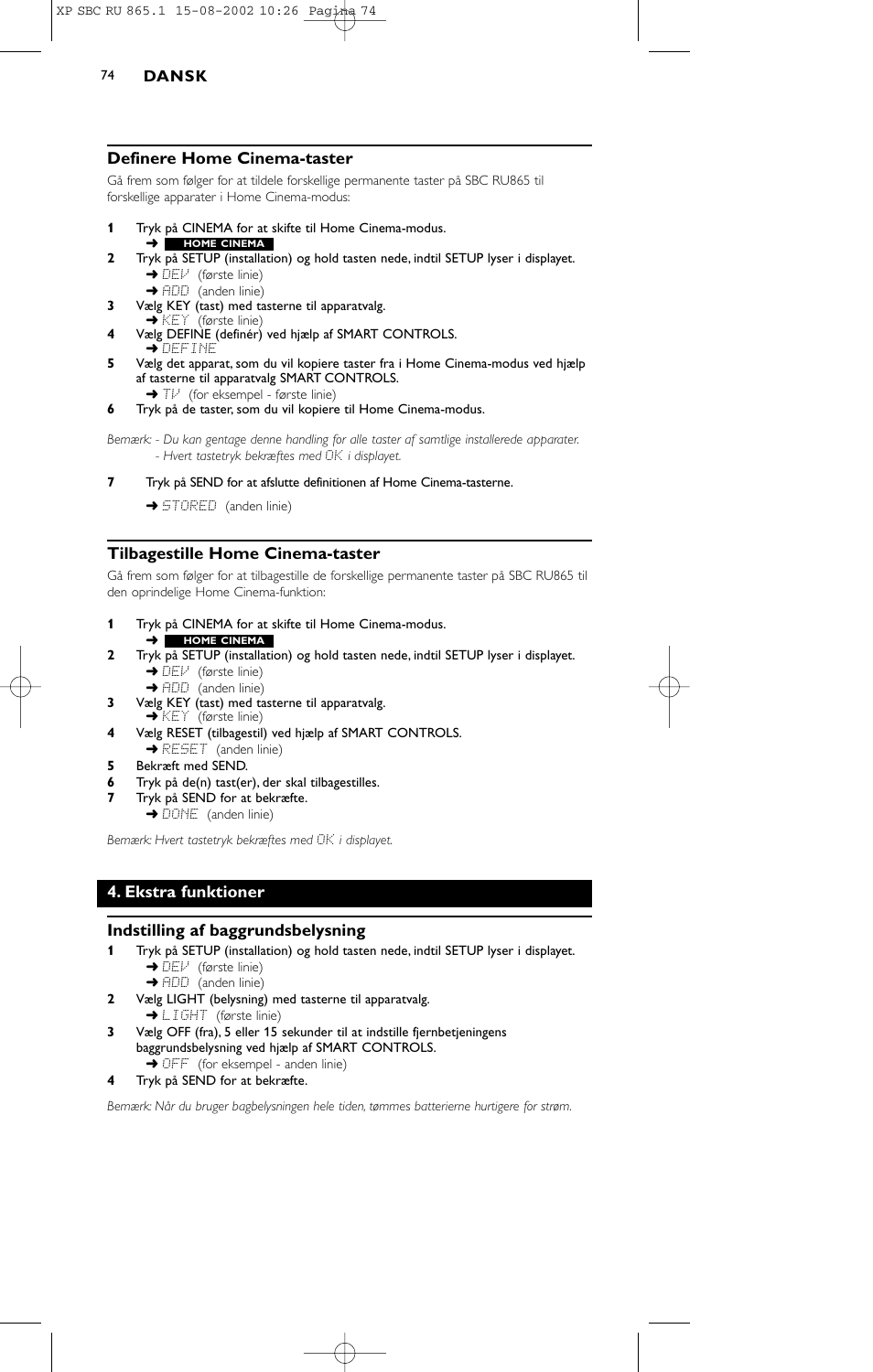# **Har du brug for hjælp?**

Hvis du har spørgsmål om fjernbetjeningen SBC RU865 eller hvis du har brug for hjælp, er du velkommen til at ringe til vores helpdesk eller sende en e-mail! Du kan finde telefonnummeret og adressen i afsnittet med kodelisten i denne vejledning.

Inden du ringer eller sender en e-mail, bedes du gennemlæse brugsanvisningen omhyggeligt. Du vil kunne løse de fleste problemer selv.

Hvis du dog ikke kan finde svarene på dine spørgsmål, bedes du notere dit udstyr bagest i denne vejledning i afsnittet med kodelisten. (Send os denne oplysning i din e-mail.) Det vil gøre det lettere og hurtigere for os at hjælpe dig.

Modelnumrene finder du enten i betjeningsvejledningen for det pågældende udstyr eller bag på udstyret.

Når du ringer, bedes du stille/sætte dig foran udstyret, så vores servicepersonale kan hjælpe dig med at kontrollere, om din fjernbetjening fungerer rigtigt.

Modelnummeret for din Philips universal-fjernbetjening er: SBC RU865 Købsdato: //

dag/måned/år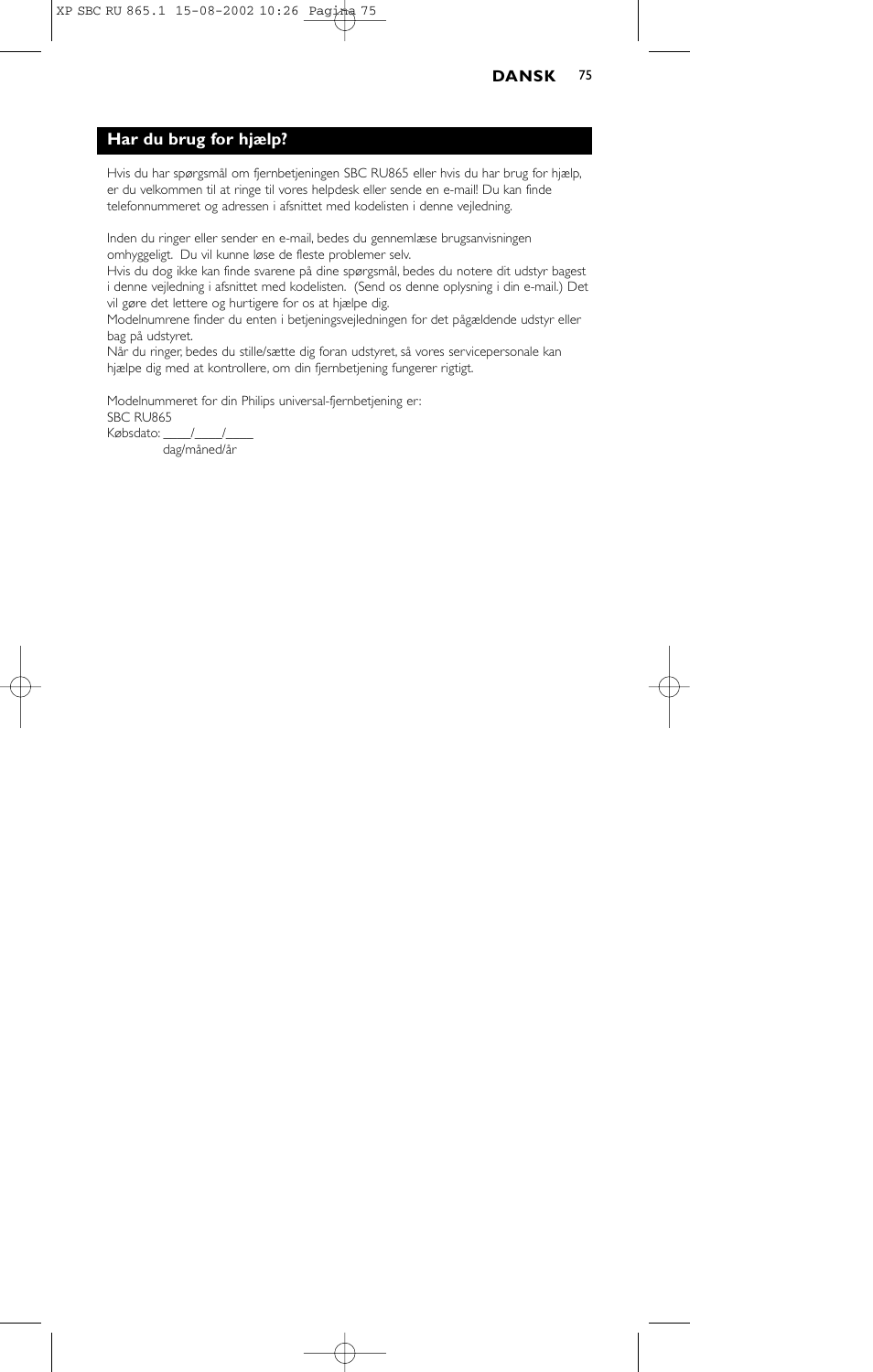## **Inledning**

## **SBC RU865**

Du gjorde ett bra val när du skaffade den här universella fjärrkontrollen från Philips. Den ersätter upp till sex separata fjärrkontroller och är förprogrammerad för att styra TVapparater, videobandspelare, satellitmottagare, kabel-TV-dekoder, CD-spelare, DVDspelare, mottagare, förstärkare och hemmabiosystem av nästan alla märken. Den kan till och med "lära sig" koderna för andra fjärrkontroller som inte är förprogrammerade. Men bäst av allt är att SCB RU865 kan programmeras snabbt, är lätt att sköta och tack vare bakgrundsbelysningen kan den även användas i svagt upplysta rum!

## **Kontroller**

- 1 Med **SET UP** (inställning) kommer du till inställningsmenyn för SBC RU865
- 2 **Teckenruta**
- 3 Med **CINEMA** växlar du hemmabioläge av/på
- 4 Med **enhetsvalknapparna** växlar du mellan enhetslägena
- 5 Med OIII (SEND) aktiverar du den valda Smart Control-funktionen
- 6 Med **SMART CONTROLS** växlar du mellan särskilda funktioner för en vald enhet
- 7 Med **MENU** öppnar du menyn (och stänger den, om det var möjligt med originalfjärrkontrollen)
- 8 Med **markörknapparna upp/ned/vänster/höger** förflyttar du dig i menyn
- 9 Med knappen för videoingång (+) väljer du videoingång
- 0 Med **knapparna volym upp/ned** höjer/sänker du volymen
- ! **Knappsats för direktval** av kanaler och andra funktioner
- @ Om du håller ned **Shift** medan du trycker på andra knappar får du tillgång till extrafunktioner (om det finns några på utrustningen) Exempel:
	- TV:
	- S(hift) + Menu Menu av
	- $S(hif) +  $\circledast$$  Justering av ljusstyrka och färg

Pröva dessa och andra kombinationer på din utrustning för att upptäcka vilka funktioner som finns tillgängliga.

(i) (STANDBY) används för att stänga av enheten (och sätta på den, om det var möjligt med originalfjärrkontrollen)

- \$ Med **OK** bekräftar du valen i menyn
- (i5) Med P+P växlar du till föregående program
- ^ Med **knapparna kanal upp/ned** byter du till nästa/föregående kanal
- **17** Med knappen för ljud av  **(X** (MUTE) slår du på och av ljudet
- 18 Med -- växlar du mellan/och visning av kanaler med en eller två siffror

| (19) | för TV FastText |   | för DVD/VCR      |  |
|------|-----------------|---|------------------|--|
|      | röd             | ↤ | tillbakaspolning |  |
|      | grön            |   | stopp            |  |
|      | blå             | ▸ | framåtspolning   |  |
|      | gul             | П | paus             |  |
|      | vit             | ▶ | uppspelning      |  |
|      |                 |   | inspelning       |  |

## **Glöm inte batterierna!**



För att använda SBC RU865 behöver du tre 1,5 V batterier. Använd endast typ UM3, LR6 eller AA.

Kom ihåg att byta batterier minst en gång om året. RU865 har den unika egenskapen att den inte förlorar inprogrammerade eller inlästa koder när batterierna tar slut.

Vi rekommenderar att du använder Philips Longlife eller Powerlifebatterier.

## **I korthet**

När du har satt i batterierna fungerar SBC RU865 med de flesta TV-apparater, videobandspelare, DVD-spelare och förstärkare från Philips.Tryck bara på enhetsvalknapparna (enligt nedan) för den Philips-enhet du vill använda. För att kunna använda SBC RU865 med andra märken måste du först ställa in den – se kapitel 1, 'Inställning'.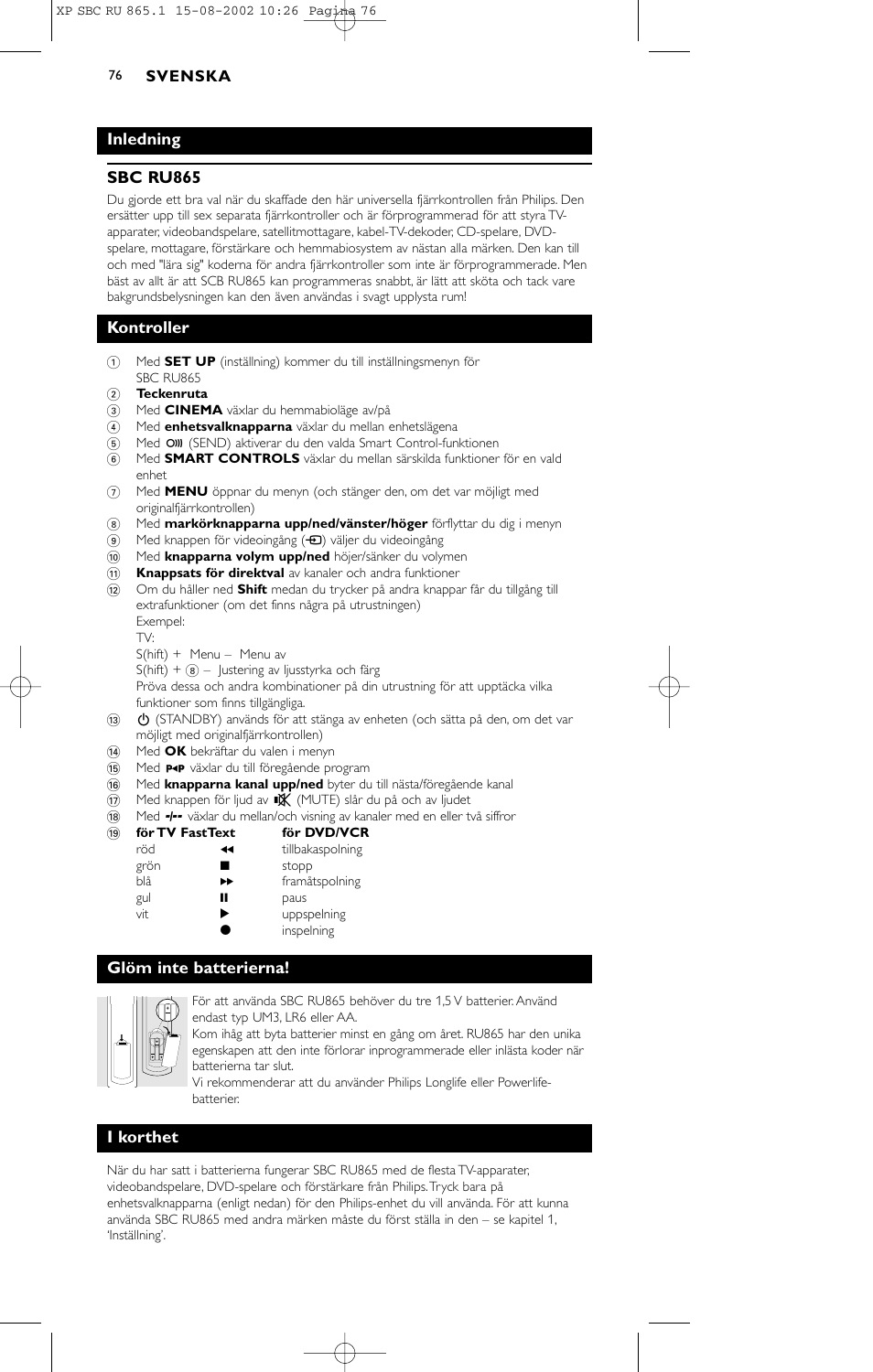SBC RU 865 har sex funktionslägen för att styra sex olika enheter.TV,VCR, DVD och AMP är standardlägena. Övriga två kan ställas in för någon av 18 andra enheter. Du kan skapa din egen lista med enhetslägen genom att ta bort och lägga till enheter och skapa valfri kombination av sex enheter ur fjärrkontrollens bibliotek. I teckenrutan visas vilket enhetsläge som är aktiverat. Du kan växla mellan enhetslägena genom att trycka på enhetsvalknapparna. Med hjälp av SMART CONTROLS kan du lägga till funktioner till var och en av de installerade enheterna.

I HOME CINEMA-läge finns huvudfunktionerna för TV, DVD och förstärkare tillgängliga. När du trycker på CINEMA-knappen kan du använda de grundläggande funktionerna för dina hemmabioenheter utan att behöva ändra enhetsläge. Mer information finns i kapitel 3,'Hemmabioläge'.

## **1. Inställning**

SBC RU865 är klar att användas med de flesta av Philips TV-apparater, videobandspelare, satellitmottagare, DVD-spelare, CD-spelare, mottagare, förstärkare och hemmabiosystem. För användning med andra märken måste den först ställas in. Detta tar bara några sekunder, tack vare Philips enkla inställningssystem Simple System Setyp.

Det finns två inställningslägen:

- normal inställning: används för att ställa in grundläggande funktioner för installerade enheter;
- hemmabioläge: används för att ställa in grundläggande funktioner för hemmabiosystem.

#### **Lägga till enhet**

- **1** Leta upp märkesnamnet för den enhet du vill använda i listan med koder (i mitten av den här handboken).
- **2** Slå på den enhet du vill lägga till.
- **3** Tryck ned SETUP och håll den nedtryckt tills SETUP visas i teckenrutan. → DEI<sup>J</sup> (första raden)
	- $\rightarrow$  ADD (rad två)
- **4** Bekräfta med SEND.
	- $\rightarrow$  5AT (rad två)
- **5** Välj den enhet som du skall lägga till med SMART CONTROLS. → CABLE (till exempel – rad två)
- **6** Bekräfta med SEND.
- **→ CODE** (första raden)
- **7** Ange koden med hjälp av knappsatsen.
	- $\rightarrow$   $1234$  (till exempel rad två)
- **8** Bekräfta med SEND. → STORED (rad två)
- **9** Tryck på valfri knapp för att kontrollera att koden är korrekt och att enheten reagerar.

*Om inte enheten reagerar, eller om inte alla knappar fungerar som de skall, är inte koden korrekt. Se avsnittet 'Byta enhetskod'.*

#### **Ta bort enhet**

- **1** Tryck ned SETUP och håll den nedtryckt tills SETUP visas i teckenrutan. → DEI<sup>J</sup> (första raden)
	- → ADD (rad två)
- **2** Välj REMOVE (ta bort) med SMART CONTROLS.
- **→ REMOVE**(rad två)
- **3** Bekräfta med SEND.  $\rightarrow$  TV (rad två)
- **4** Välj den enhet du skall ta bort med SMART CONTROLS.  $\rightarrow$   $V\bar{C}$ R (till exempel – rad två)
- **5** Bekräfta med SEND.
	- $\rightarrow$  REMOVED (rad två)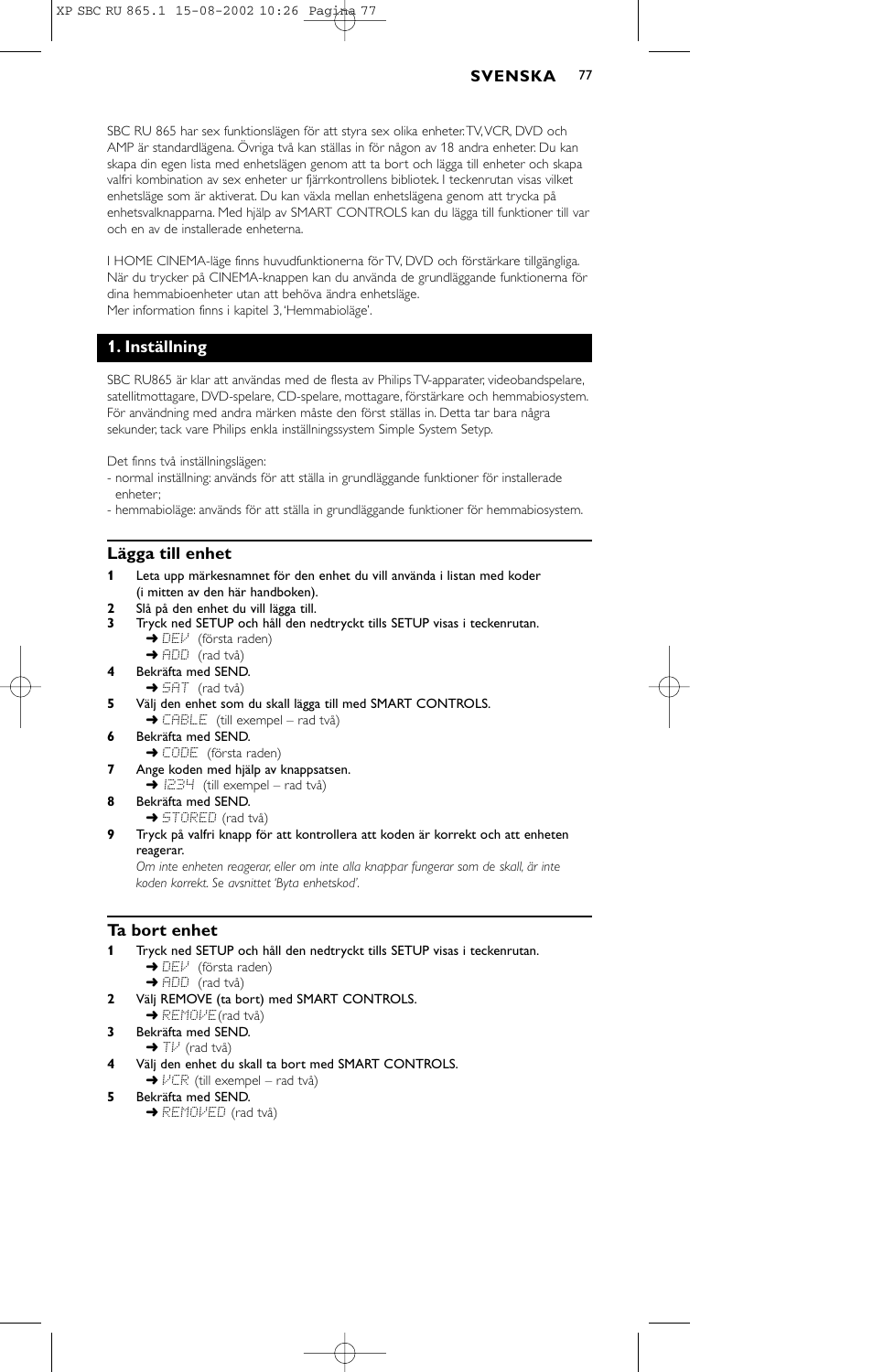## **Byta enhetskod**

- **1** Om den angivna koden inte är korrekt letar du upp nästa kod i listan (i mitten av den här handboken).
- **2** Tryck ned SETUP och håll den nedtryckt tills SETUP visas i teckenrutan.  $\rightarrow$  DE $V$  (första raden)
	- $\rightarrow$  ADD (rad två)
- **3** Välj CODE (kod) med SMART CONTROLS.
- $\rightarrow$  CODE (rad två)
- **4** Bekräfta med SEND.  $\rightarrow$  TIM (rad två)
- **5** Välj den enhet du vill ändra kod för med SMART CONTROLS.  $\rightarrow$   $VCR$  (till exempel – rad två)
- **6** Bekräfta med SEND. → CODE (första raden)
- **7** Ange den nya koden med hjälp av knappsatsen.
- $\rightarrow$  1234 (till exempel rad två)
- **8** Bekräfta med SEND.
	- **→ STORED** (rad två)
- **9** Tryck på valfri knapp för att kontrollera att koden är korrekt och att enheten reagerar.

*Om enheten fortfarande inte reagerar, eller om inte alla knappar fungerar som de skall, upprepar du stegen ovan med nästa kod i listan. Om du inte kan hitta rätt kod i listan finns mer information i avsnittet 'Automatisk*

*sökning'.*

## **Automatisk sökning**

Om du inte kan hitta koden för enheten testar Philips patenterade automatiska sökning Autosearch alla koder en efter en och hittar den rätta åt dig! Kontrollera att den enheten är påslagen. Du vet att rätt kod har hittats när enheten stängs av.

**1** Slå på den enhet du vill lägga till.

*Om du vill lägga till en videobandspelare måste du sätta i ett band och starta avspelningen. När rätt kod har hittats stoppas avspelningen.*

- **2** Tryck ned SETUP och håll den nedtryckt tills SETUP visas i teckenrutan.  $\rightarrow$  DEV (första raden)
	- $\rightarrow$  ADD (rad två)
- **3** Välj SEARCH (sök) med SMART CONTROLS. → SEARCH (rad två)
- **4** Välj den enhet du vill söka efter koden för med SMART CONTROLS .  $\blacktriangleright$  T $\mathcal{V}$  (till exempel – rad två)
- **5** Bekräfta med SEND.

→ Varje gång en kod sänds visas den i teckenrutan. Mellan varje kodsändning går det 1,5 sekund. När rätt kod hittats stängs enheten av.

- **6** Tryck *genast* på SEND för att avbryta sökningen.
	- → I teckenrutan visas den valda utrustningen och dess kod.

Om du missade rätt kod för att sökningen gick för långt slår du på enheten igen och trycker på A SMART CONTROLS för att sända föregående kod en gång till. Fortsätt att trycka på < SMART CONTROLS upprepade gånger tills enheten stängs av igen.

**7** När du hittat rätt kod trycker du på SEND för att lagra koden i RU865:s minne. Om ingen av koderna fungerar, eller om du fortfarande saknar vissa funktioner från den ursprungliga fjärrkontrollen, kan du prova lösningarna i avsnittet Läsa in koder från originalfjärrkontrollen eller ringa vår hjälplinje.

## **Anteckna koden**

Anteckna den rätta koden inuti batterifacket samt längst bak i denna handbok. Då sparar du tid om du måste göra om inställningarna igen. Om du glömt att anteckna kan du fortfarande läsa av koden från SBC RU865. Se avsnittet Läsa enhetskod.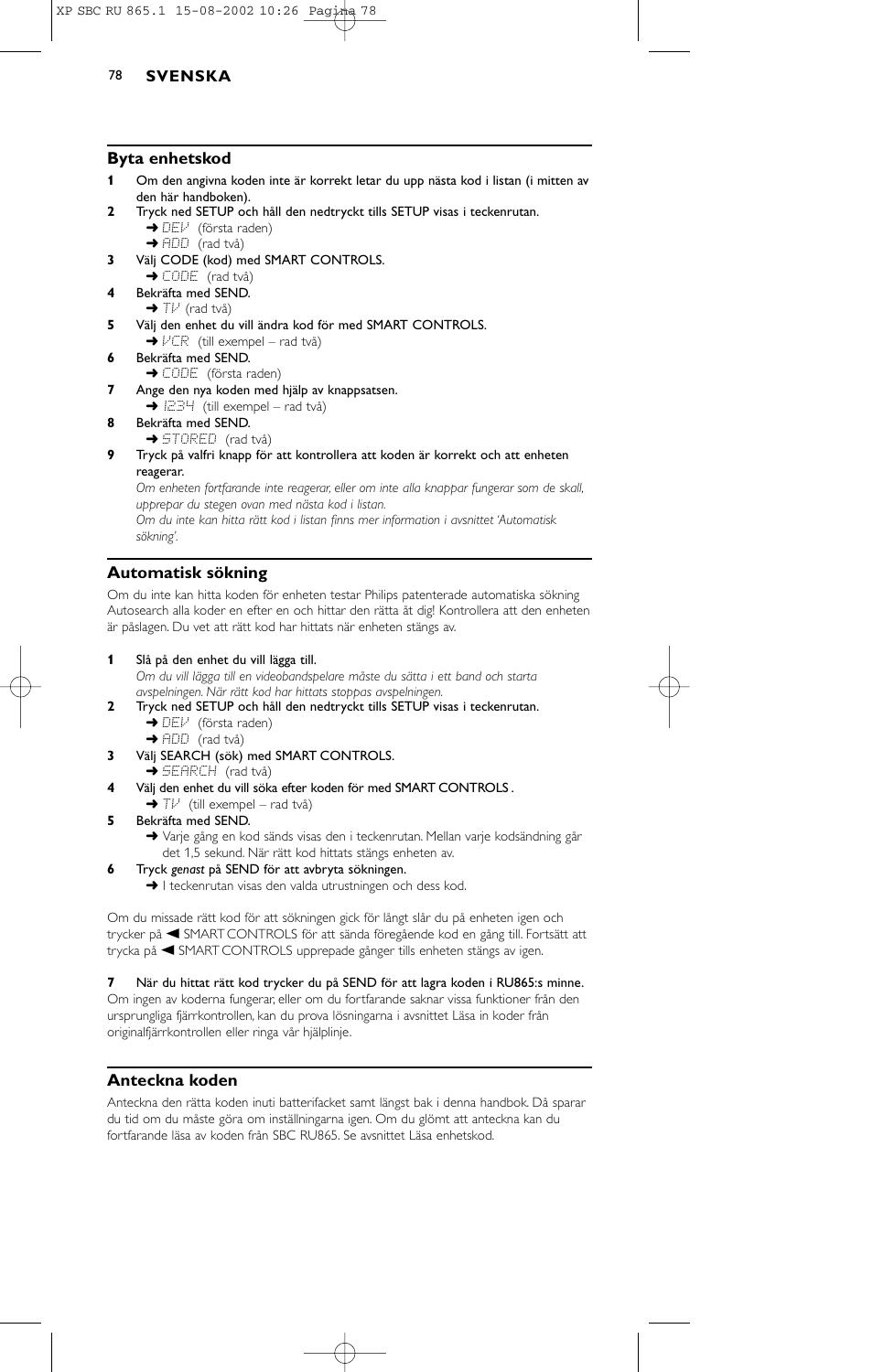

### **Läsa enhetskod**

- **1** Tryck ned SETUP och håll den nedtryckt tills SETUP visas i teckenrutan. **→** DEV (första raden)
	- → ADD (rad två)
- **2** Välj CODE (kod) med SMART CONTROLS.
- → CODE (rad två)
- **3** Bekräfta med SEND.
- **4** Använd SMART CONTROLS för att välja den enhet du vill läsa koden för.  $\rightarrow$  T $\nu$ <sup>'</sup> (till exempel – rad två)
- **5** Bekräfta med SEND.
- **→** Koden visas i teckenrutan. **6** Bekräfta med SEND.

**→ STORED** (rad två)

## **Läsa in koder från originalfjärrkontrollen**



Om din utrustning inte finns med i kodlistan, eller om du saknar vissa koder från originalfjärrkontrollen, klarar SBC RU865 det också. Den kan kopiera och återskapa koder från originalfjärrkontrollen. Så här gör du: Placera originalfjärrkontrollen så att den är riktad mot IR-fönstret på SBC RU865. Lägg båda kontrollerna på en plan yta på 3–8 centimeters avstånd från varandra.

Se till att båda fjärrkontrollerna har nya batterier.

- **1** Tryck ned SETUP och håll den nedtryckt tills SETUP visas i teckenrutan. → DEV (första raden)
	- $\rightarrow$  ADD (rad två)
- **2** Välj KEY (knapp) med enhetsvalknapparna.<br>→ KEY (första raden)
- 
- **3** Välj LEARN (läs in) med SMART CONTROLS.
- $\rightarrow$  LEARN (rad två) **4** Bekräfta med SEND.
- → LEARN (första raden)
- **5** Välj den enhet vavrs kod du skall läsa in med SMART CONTROLS.  $T\nvdash'$  (till exempel – rad två)

SBC RU865 är nu i inläsningsläge och i teckenrutan visas den valda enheten. **6** Bekräfta med SEND.

- **7** Tryck på en programmerbar knapp på fjärrkontrollen. Knapparna under linjen, Standby-knappen och SMART CONTROLS är programmerbara.<br>→ ORIGIN (rad två)
- **8** Tryck på den knapp på originalfjärrkontrollen du vill läsa in från.  $\rightarrow$  STORED (rad två)

*Du har nu läst in en ny kod för SBC RU 865. Om du vill kopiera fler funktioner från originalfjärrkontrollen börjar du om med steg 7.Tryck på SETUP för att stänga menyn.*

#### *Tips:Välj knappar som sitter på samma ställe som på originalfjärrkontrollen, så kommer du lättare ihåg dem.*

Om SBC RU865 visar ERROR (fel) i en sekund, följt av ORIGIN (original), innebär det att SBC RU865 inte tog emot signalen ordentligt. Då kan du försöka med följande:

- Variera avståndet mellan de båda fjärrkontrollerna något och försöka igen från steg 1 (gör flera försök).
- Denna gång trycker du på funktionsknappen på originalfjärrkontrollen och släpper sedan omedelbart upp den igen. I teckenrutan bör nu STORED (lagrad) visas, vilket innebär att RU865 mottagit signalen.
- Se till att båda fjärrkontrollerna har nya batterier.
- Försök att kopiera koderna under olika ljusförhållanden. Ljus från lysrör kan påverka signalerna du kopierar.

SBC RU865 har konstruerats och testats med stor noggrannhet och är klar att kopiera nästan alla infraröda fjärrkontrollsignaler. I sällsynta fall kan de hända att tillverkaren använder en infraröd signal som inte går att kopiera till någon fjärrkontroll. Pröva sökfunktionen Autosearch för att se om koden förekommer i vårt förprogrammerade bibliotek.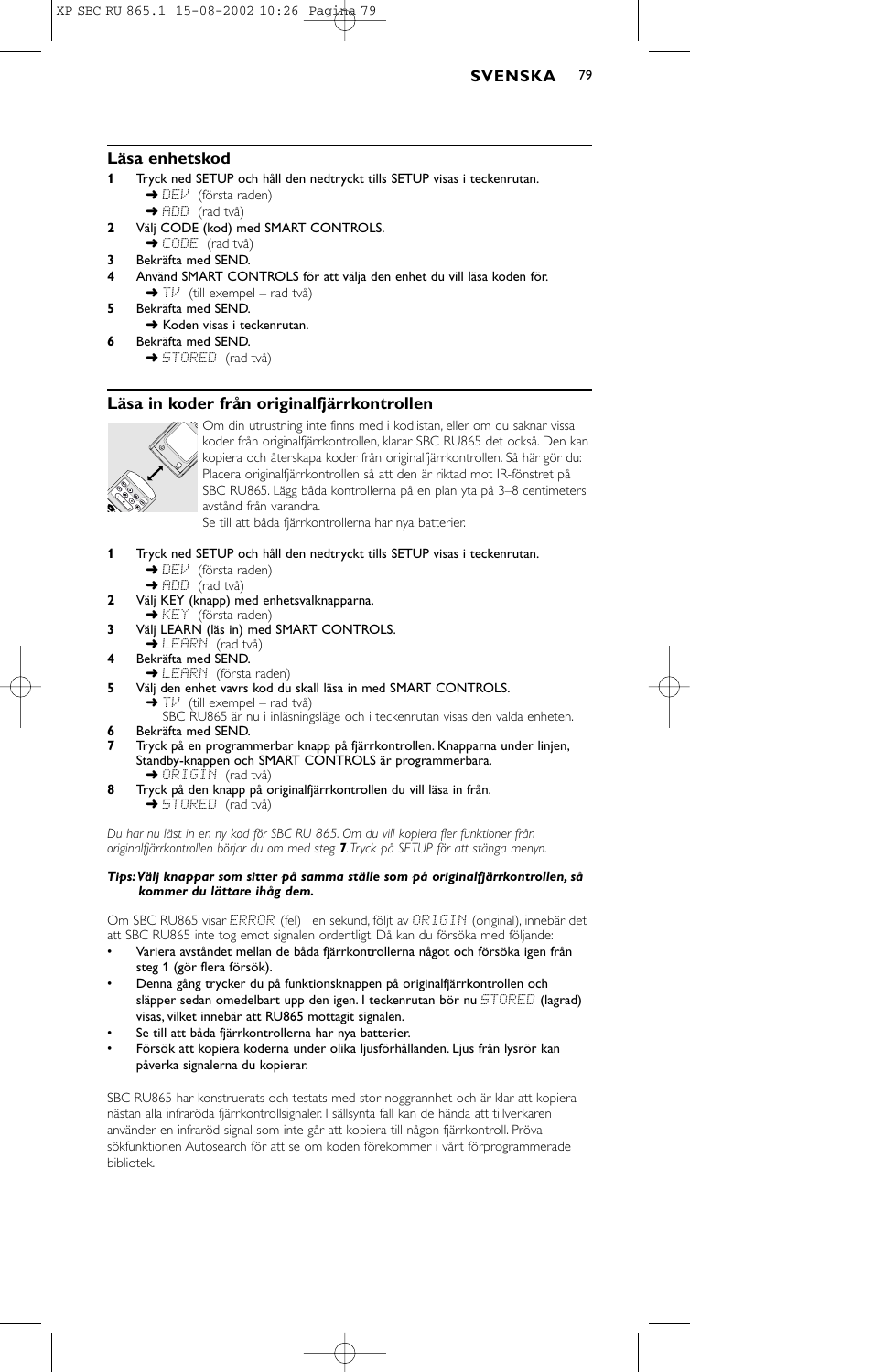#### **Kopiera knappfunktioner**

Det går att kopiera knappfunktioner från knappar i ett enhetsläge (till exempel TV-läge) till knappar i ett annat enhetsläge (till exempel DVD-läge), så att du kan använda olika enheter utan att byta läge. Du kan till exempel sätta TV-apparaten i Standby från DVD-läget.

- **1** Tryck ned SETUP och håll den nedtryckt tills SETUP visas i teckenrutan. **→** DEI<sup>J</sup> (första raden) → ADD (rad två)
- **2** Välj KEY (knapp) med enhetsvalknapparna.
	- $\rightarrow$  KEY (första raden)
- **3** Välj COPY (kopiera) med SMART CONTROLS.
- ◆ COPY (rad två) **4** Bekräfta med SEND.
	- → FROM (första raden)
- **5** Välj den enhet du vill kopiera knappfunktioner från med SMART CONTROLS.  $\rightarrow$  T $\overline{V}$  (till exempel – rad två)
- **6** Bekräfta med SEND.
- **7** Tryck på en knapp att kopiera från. Knapparna under linjen, Standby-knappen och SMART CONTROLS kan kopieras.

*Obs! Välj en Smart Control med SMART CONTROLS och tryck på SEND för att kopiera.*

- → TO (första raden)
- **8** Välj den enhet du vill kopiera knappfunktioner till med
	- SMART CONTROLS.
		- → DIPI (till exempel rad två)
- **9** Bekräfta med SEND.
- **10** Tryck på den knapp som du vill kopiera funktionen till.
	- $\rightarrow$  STORED (rad två)

*Obs! Välj en Smart Control med SMART CONTROLS och tryck på SEND för att kopiera.*

#### **Makroknappar**

Med hjälp av en makroknapp kan du använda en rad funktioner genom att trycka på en enda knapp. Ett exempel är att slå på alla installerade enheter med en knapp.

- **1** Tryck ned SETUP och håll den nedtryckt tills SETUP visas i teckenrutan. → DEV (första raden)
	- → ADD (rad två)
- **2** Välj KEY (knapp) med enhetsvalknapparna.
- **→ KEY** (första raden)
- **3** Välj MACRO (makro) med SMART CONTROLS.
- → MACRO (rad två)
- **4** Bekräfta med SEND.<br>**5** Väli den enhet som d
- **5** Välj den enhet som du vill installera makro för med SMART CONTROLS.
- $\rightarrow$  T $\nu$ <sup>t</sup> (till exempel rad två)
- **6** Bekräfta med SEND. **7** Tryck på den knapp där makrot skall lagras i TV-läget.
	- → MACRO (första raden)
	-
	- → START (rad två)

*Anmärkningar: - Tryck på knapparna i den ordning som du vill att enheten skall reagera. - Knapparna under linjen, STANDBY-knappen och SMART CONTRIOLS kan användas för makron.*

- *Välj en Smart Control med SMART CONTRIOLS och tryck på SEND för att göra den till makroknapp.*
- *Efter varje knapptryckning visas* SMART ADDED.
- **8** Tryck på knapparna i den ordning du vill lagra dem i makrot.Vid behov kan du gå mellan olika enhetslägen och Smart Controls

*Obs! Tryck på SHIFT + SEND för att lagra en Smart Control i makrot.*

**9** Tryck på SEND.  $\rightarrow$  STORED (rad två)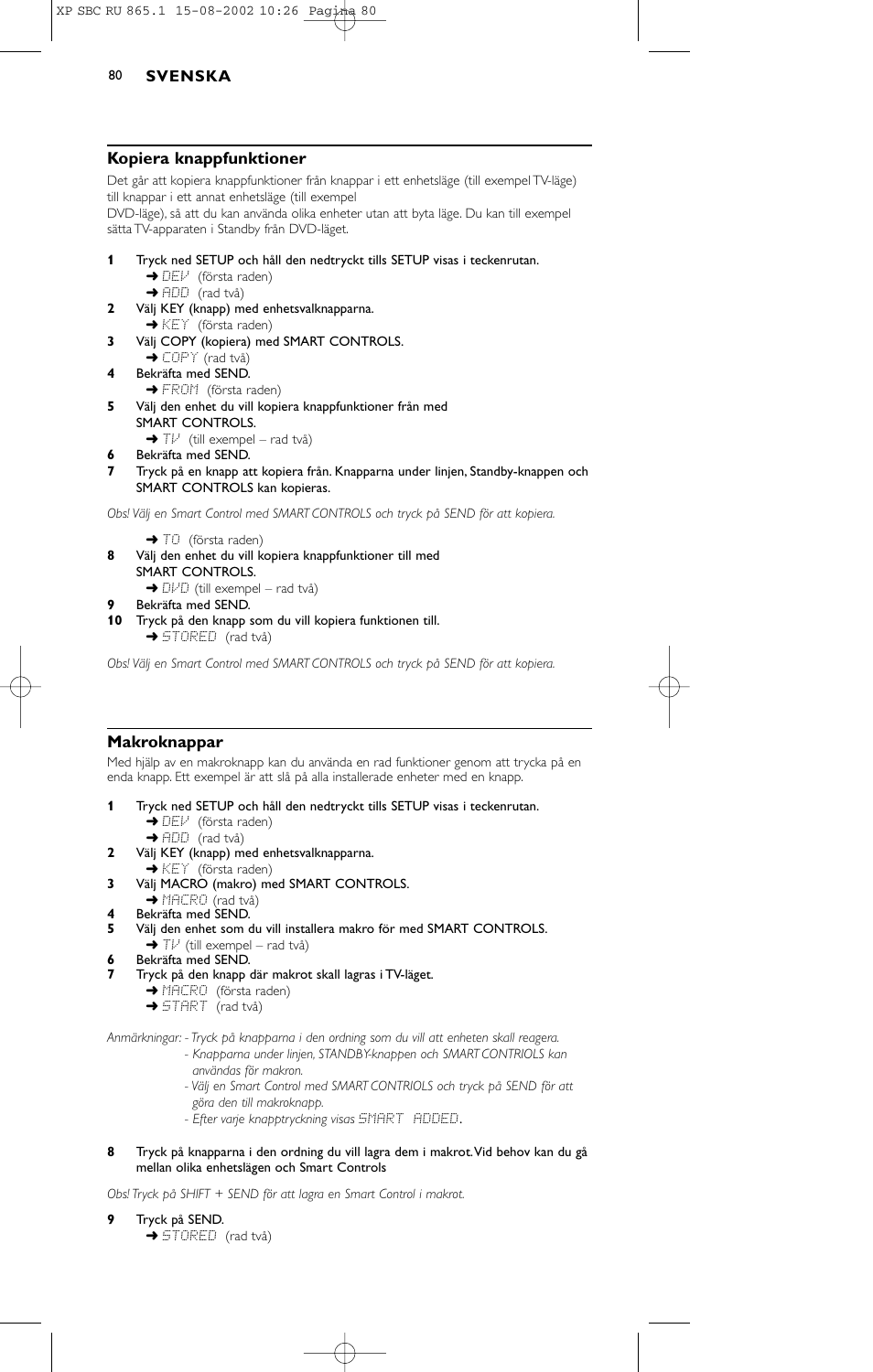

## **2. Smart controls**

Med fjärrkontrollens programmerbara SMART CONTROLS kan du lägga till upp till åtta specialfunktioner i varje enhetsläge. Dessa funktioner kan vara Dolby Surround, EPG, Showview, textning med mera. Om du till exempel har installerat en förstärkare med Dolby Surround kan du styra den funktionen med SMART CONTROLS på RU 865. Ett antal funktioner har redan förinstallerats i fjärrkontrollens minne. Dessa funktioner kan tas bort eller ersättas av funktioner du själv väljer.

## **Lägg till knapp**

- **1** Tryck ned SETUP och håll den nedtryckt tills SETUP visas i teckenrutan.  $\rightarrow$  DEV (första raden)
	- $\rightarrow$  ADD (rad två)
- **2** Välj KEY (knapp) med enhetsvalknapparna. ➜ KEY (första raden)
- **3** Välj ADD (lägg till) med SMART CONTROLS.
- $\rightarrow$  ADD (rad två)
- **4** Tryck på SEND.
- **5** Välj den enhet du vill lägga till en Smart Control-funktion från med SMART CONTROLS.
	- → AMP (till exempel rad två) **6** Tryck på SEND för att bekräfta.
- **7** Använd SMART CONTROLS för att välja en Smart Control-etikett från biblioteket (t.ex.ADD Dolby).
- **8** Tryck på SEND för att bekräfta.

*Anmärkningar: - Koden för en funktion kan läsas in från en annan fjärrkontroll eller kopieras från ett annat enhetsläge.*

> *- Från biblioteket med särskilda etiketter för hemmabio och annat kan du 'märka' mer udda funktioner och lagra dem som Smart Controls.*

### **Ta bort knapp**

- **1** Tryck ned SETUP och håll den nedtryckt tills SETUP visas i teckenrutan. ➜ DEV (första raden)
	- → ADD (rad två)
- **2** Välj KEY (knapp) med enhetsvalknapparna. **→ KEY** (första raden)
- **3** Välj REMOVE (ta bort) med SMART CONTROLS. → REMOI<sub>E</sub> (rad två)
- **4** Tryck på SEND (sänd) för att bekräfta.
- **5** Välj den enhet du vill ta bort en Smart Control-funktion från med SMART CONTROLS.
- → AMP (till exempel rad två)
- **6** Tryck på SEND (sänd) för att bekräfta.
- **7** Välj den Smart Control-knapp som skall tas bort med SMART CONTROLS.
- **8** Tryck på SEND (sänd) för att bekräfta.

## **Återställa knapp(ar)**

- **1** Tryck ned SETUP och håll den nedtryckt tills SETUP visas i teckenrutan. ➜ DEV (första raden)
	- → ADD (rad två)
- **2** Välj KEY (knapp) med enhetsvalknapparna.
	- $\rightarrow$  KEY (första raden)
- **3** Välj RESET (återställ) med SMART CONTROLS.  $\rightarrow$  RESET (rad två)
- **4** Tryck på SEND för att bekräfta.
- **5** Välj den enhet du vill återställa knappar för med SMART CONTROLS.  $\rightarrow$  T $\nu$ <sup>'</sup> (till exempel – rad två)
- **6** Tryck på SEND för att bekräfta.
- **7** Om du trycker på en knapp i det valda enhetsläget återställs knappen till fabriksinställningarna. (Knapparna under linjen, STANDBY-knappen och SMART CONTROLS går att återställa)

*Obs! Välj en Smart Control med SMART CONTROLS och tryck på SEND för att återställa.*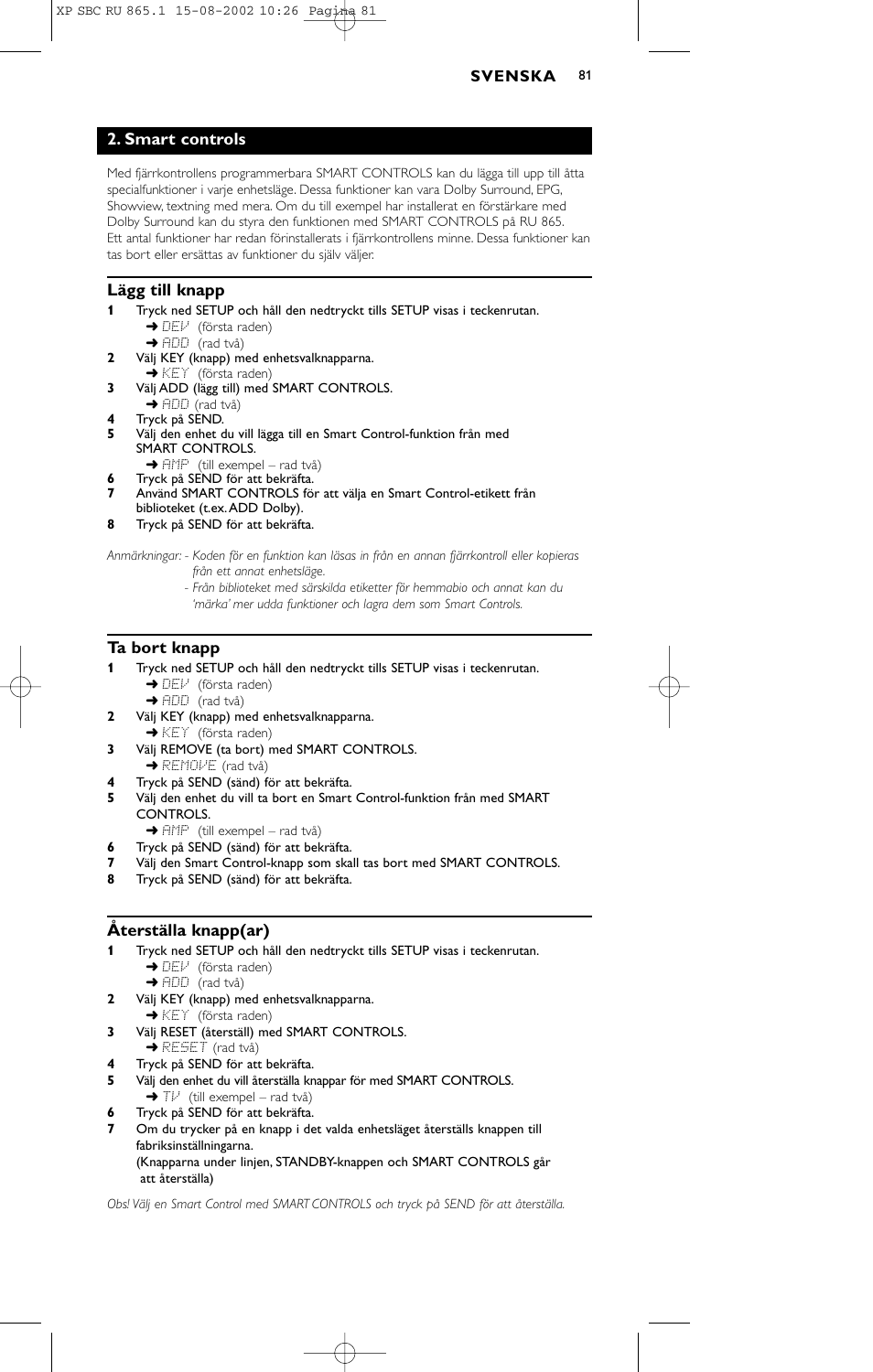#### *Återställa alla knappar för en enhet:*

- **7** Välj ALL (alla) med SMART CONTROLS.
- → ALL (rad två)
- **8** Välj den enhet du vill återställa alla knappar för med SMART CONTROLS.
- $\rightarrow$  5AT (till exempel rad två)
- **9** Tryck på SEND för att bekräfta.
- $\rightarrow$  SURE ? (rad två)
- **10** Tryck på SEND igen för att bekräfta.

*Obs! Alla programmerade funktioner tas bort och RU865 återställs till sina standardinställningar.*

#### *Återställa alla knappar för alla enheter:*

- **5** Välj ALL DEVICES (alla enheter) med SMART CONTROLS.  $\rightarrow$  ALL DEVICES (rad två)
- **6** Tryck på SEND för att bekräfta. ➜ SURE ?
- **7** Tryck på SEND igen för att bekräfta.

*Obs! Alla programmerade funktioner tas bort och RU865 återställs till sina standardinställningar.*

## **3. Hemmabioläge**

En hemmabio är ett integrerat A/V-system som erbjuder det bästa inom ljud- och bildunderhållning. För att du skall kunna styra fler enheter i hemmabiosystemet med fjärrkontrollen är SBC RU865 försedd med ett hemmabioläge.

*Obs! Du bör vänta med att programmera CINEMA-knappen på SBC RU865 tills du har programmerat övriga enheter.*

SBC RU865 är fabriksinställd för att styra TV-apparater, videobandspelare, DVD-spelare och förstärkare under CINEMA. Så här enkelt är det att programmera dina enheter i hemmabioläge:

## **Lägga till enhet**

- **1** Leta upp märkesnamnet för den enhet du vill lägga till i listan med koder (i mitten av den här handboken).
- **2** Tryck på CINEMA för att komma till hemmabioläge.
- ➜ **HOME CINEMA**
- **3** Tryck ned SETUP och håll den nedtryckt tills SETUP visas i teckenrutan. **→** DEV (första raden)
- → ADD (rad två) **4** Tryck på SEND (sänd) för att bekräfta.
	- $\rightarrow$   $VCR$  (till exempel rad två)
- **5** Välj den enhet du skall lägga till med SMART CONTROLS.
- → SAT (till exempel rad två)
- **6** Tryck på SEND för att bekräfta.
- **→ CODE** (första raden)
- **7** Ange kod med knappsatsen.  $\rightarrow$  1234 (till exempel – rad två)
- **8** Tryck på SEND för att bekräfta.
	- **→ STORED** (rad två)

## **Ta bort enhet**

- **1** Tryck på CINEMA för att komma till hemmabioläge. ➜ **HOME CINEMA**
- **2** Tryck ned SETUP och håll den nedtryckt tills SETUP visas i teckenrutan. → DEV (första raden)
- → ADD (rad två) **3** Välj REMOVE (ta bort) med SMART CONTROLS.
- **→ REMOVE** (rad två)
- **4** Tryck på SEND för att bekräfta.
- **5** Välj den enhet du skall ta bort med SMART CONTROLS.  $\rightarrow$   $VCR$  (till exempel – rad två)
- **6** Tryck på SEND för att bekräfta.
	- **→ REMOVED** (rad två)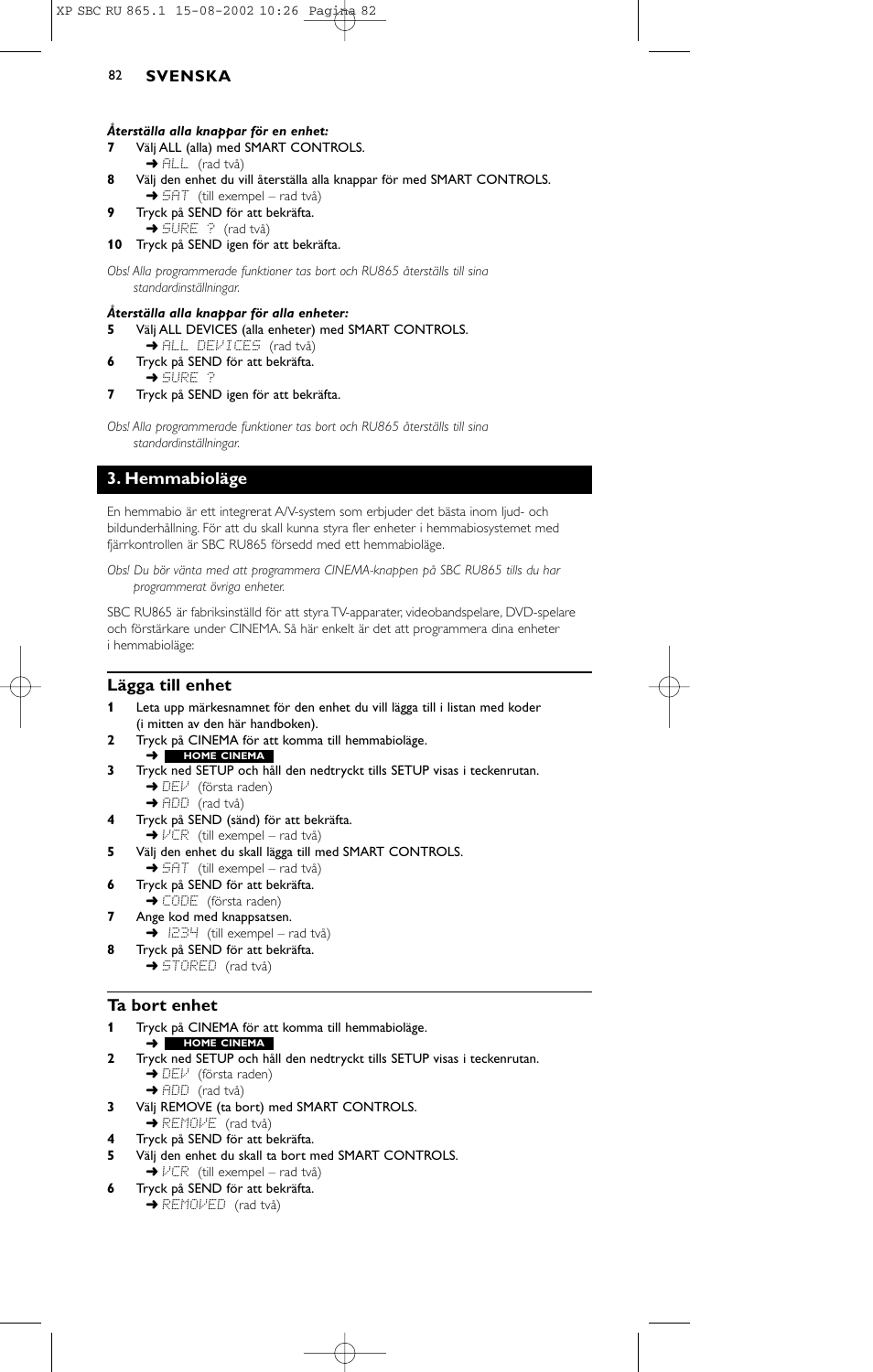

### **Definiera hemmabioknappar**

Om du vill använda olika knappar på SCB RU865 för olika enheter i hemmabioläge gör du så här:

- **1** Tryck på CINEMA för att komma till hemmabioläge.
- ➜ **HOME CINEMA 2** Tryck ned SETUP och håll den nedtryckt tills SETUP visas i teckenrutan. → DEV (första raden)
- → ADD (rad två) **3** Välj KEY (knapp) med enhetsvalknapparna. ➜ KEY (första raden)
- **4** Välj DEFINE (definiera) med SMART CONTROLS. ➜ DEFINE (rad två)
- **5** Använd SMART CONTROLS för att välja den enhet du vill kopiera knappar från i hemmabioläge.
	- **→ T** $\vee$  (till exempel första raden)
- **6** Tryck på de knappar som du vill kopiera till hemmabioläge.

*Anmärkningar: - Du kan upprepa detta för alla knappar på någon av de installerade enheterna.*

- *Varje knapptryckning bekräftas med* OK *i teckenrutan.*
- **7** Avsluta definieringen av hemmabioknappar genom att trycka på SEND.  $\rightarrow$  STORED (rad två)

## **Återställa hemmabioknappar**

Om du vill återställa olika knappar på SBC RU 865 till de ursprungliga hemmabiofunktionerna gör du så här:

- **1** Tryck på CINEMA för att komma till hemmabioläge. ➜ **HOME CINEMA**
- **2** Tryck ned SETUP och håll den nedtryckt tills SETUP visas i teckenrutan. → DEI<sup>J</sup> (första raden)
	- → ADD (rad två)
- **3** Välj KEY (knapp) med enhetsvalknapparna. → KEY (första raden)
- **4** Välj RESET med SMART CONTROLS. → RESET (rad två)
- **5** Bekräfta med SEND.
- **6** Tryck på knappen eller knapparna som du vill återställa.
- **7** Tryck på SEND för att bekräfta. → DONE (rad två)

*Obs! Varje knapptryckning bekräftas med* OK *i teckenrutan.*

# **4. Extra funktioner**

## **Ställa in bakgrundsbelysning**

- **1** Tryck ned SETUP och håll den nedtryckt tills SETUP visas i teckenrutan.
	- $\rightarrow$  DEV (första raden)
	- → ADD (rad två)
- **2** Välj LIGHT (belysning) med enhetsvalknapparna.
	- → LIGHT (första raden)
- **3** Använd SMART CONTROLS för att välja antingen OFF, 5 eller 15 sekunder som inställning för bakgrundsbelysningen. → OFF (till exempel – rad två)
- **4** Tryck på SEND för att bekräfta.

*Obs! Om du använder bakgrundsbelysning hela tiden tar batterierna slut snabbare.*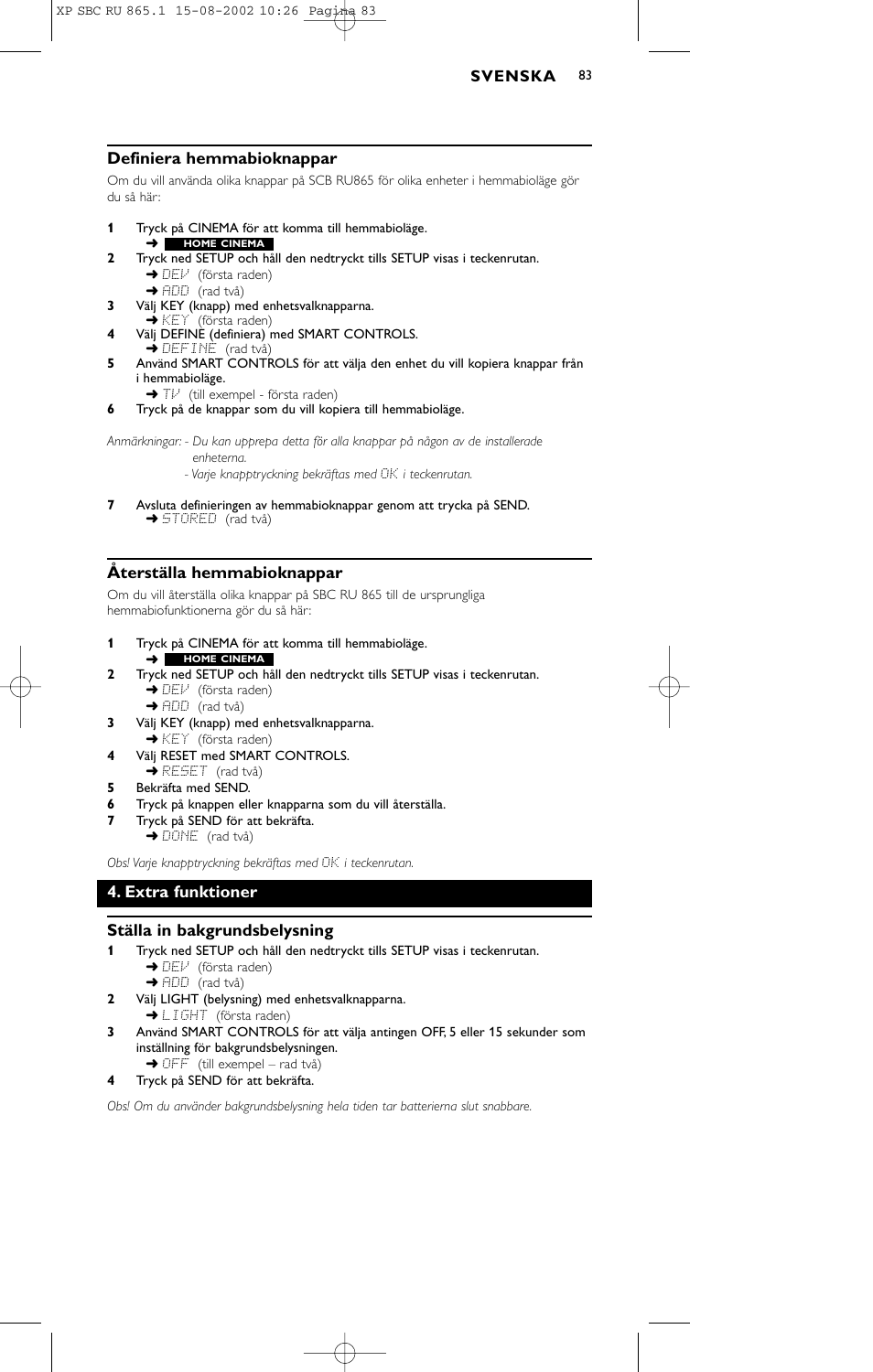## **Behöver du hjälp?**

Om du har några frågor som rör SBC RU865 kan du ringa vår hjälplinje eller skicka oss ett e-postmeddelande.Telefonnummer och e-postadress finns avsnittet med koder i den här handboken.

Läs igenom handboken noga innan du ringer eller skickar e-post. Där kan du få de flesta frågor besvarade.

Om du inte kan hitta svaren på dina frågor antecknar du vilken utrustning du har längst bak vid avsnittet med koderna i den här handboken. Skicka med denna information i epostmeddelandet. Då går det snabbare för vår personal att hjälpa dig.

Leta rätt på modellnumren i handböckerna för utrustningen eller på utrustningens baksida.

När du ringer vår hjälplinje bör du ha utrustningen nära till hands så att vår personal kan hjälpa dig att kontrollera fjärrkontrollens funktioner.

Modellnumret för din universella fjärrkontroll från Philips är: SBC RU865 Inköpsdatum: \_\_\_\_/\_\_\_\_/\_\_\_\_

Dag/månad/år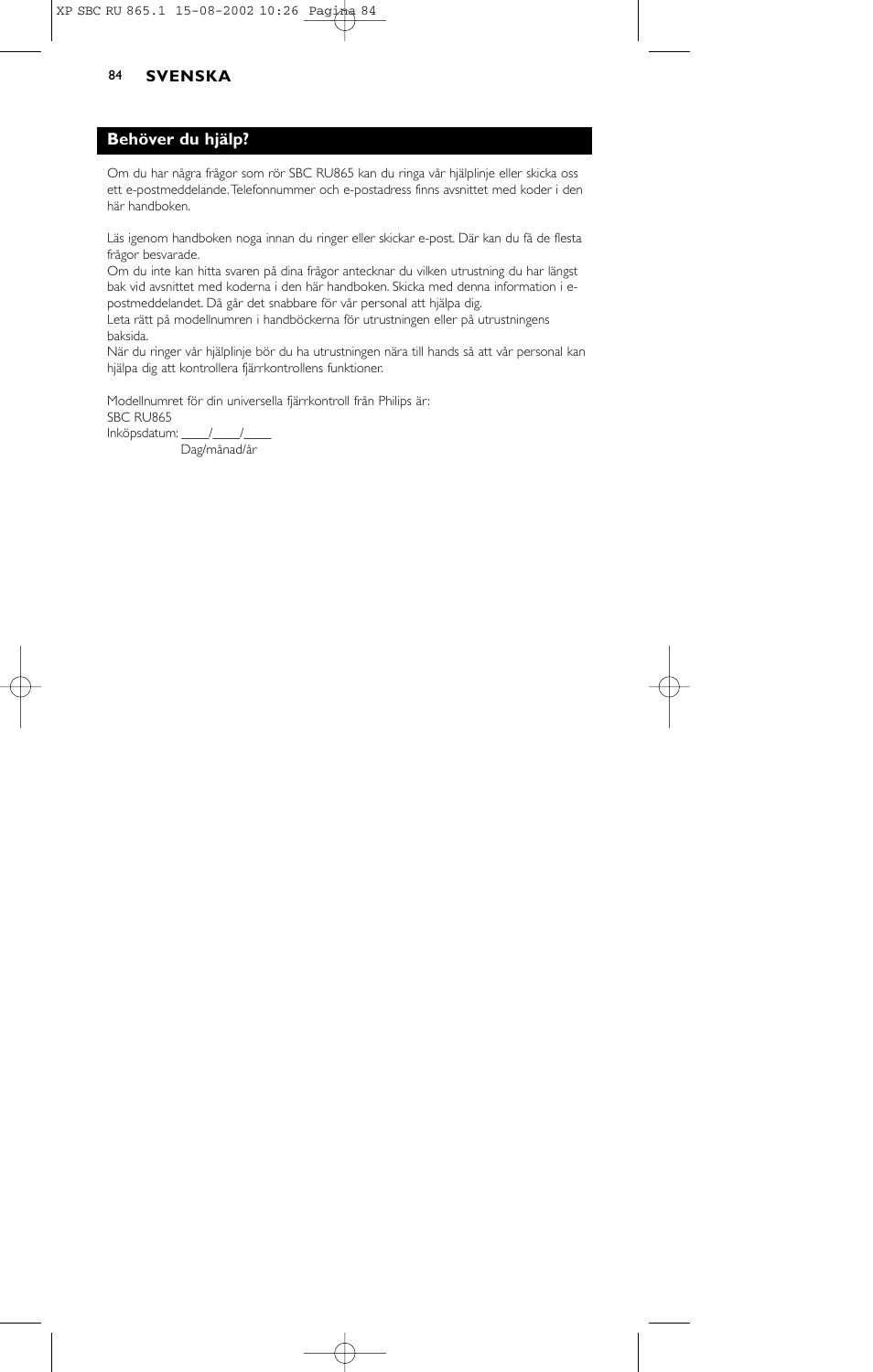## **NORSK** 85

## **Innledning**

### **SBC RU865**

Gratulerer med kjøpet av denne Philips universal fjernkontroll! Den erstatter opptil seks separate fjernkontroller og er forhåndsprogrammert slik at den kan betjene nesten alle merker av TV-apparater, videospillere, satellittmottakere, kabeldekodere, CD-spillere, DVD-spillere, tunere, forsterkere og hjemmekinosystemer. Den kan også lære kodene fra andre fjernkontroller som ikke er forhåndsprogrammert. Og det beste av alt er at SBC RU865 er rask å stille inn og enkel å bruke. Med det bakgrunnsbelyste displayet kan den til og med brukes i dempet belysning!

## **Kontroller**

- 1 **SET UP** åpner innstillingsmenyen for SBC RU865
- 2 **Display**
- 3 **CINEMA** brukes til å slå på/av Home Cinema-modus
- 4 **Apparatvalgknappene** brukes til å skifte mellom apparatmodiene
- (5) OII (SEND) brukes til å aktivere den valgte smartkontrollfunksjonen
- 6 **Smart Controls**-knappene blar mellom spesielle funksjoner på et valgt apparat
- 7 **MENU** slår på menyen (og av, hvis det var slik på den opprinnelige fjernkontrollen)
- 8 **Markør opp/ned/venstre/høyre** blar gjennom menyen
- **9 +D** velger videoinngang
- 0 **Volum opp/Volum ned** stiller volumet opp/ned
- ! **Tastatur** for direkte av kanalvalg og andre funksjoner
- @ **Shift** hold inne denne knappen mens du trykker på andre knapper for å få tilgang til tilleggsfunksjoner (hvis de er tilgjengelige på ditt utstyr). For eksempel:
	- TV:
	- S(hift) + Menu Meny av
	- $S(hift) +  $\circled{s}$  for justering av lysstyrke og farger$
	- Prøv disse og andre kombinasjoner på utstyret ditt for å finne ut hvilke funksjoner som er tilgjengelige.
- **(3) C** (STANDBY) slår av apparatet (og på, hvis det var slik på den opprinnelige
- fjernkontrollen)
- \$ **OK** bekrefter valgene på menyen
- 15 P-P skifter til forrige program
- $\hat{r}$  **Kanal opp/Kanal ned** skifter til neste/forrige kanal
- (17) **IK** (MUTE) Demp slår lyden på og av
- 18 - veksler mellom en- og tosifret kanalvalg og visning

| (19) | for TV FastText |    | for DVD/VCR  |  |
|------|-----------------|----|--------------|--|
|      | rød             | ◀◀ | Spol tilbake |  |
|      | grønn           |    | Stopp        |  |
|      | blå             | ▸  | Fremover     |  |
|      | gul             | п  | Pause        |  |
|      | hvit            | ▶  | Spill        |  |
|      |                 |    | Opptak       |  |

#### **Ikke glem batteriene!**

Du må ha tre 1,5 V batterier, kun av type UM3, LR6 eller AA for å kunne bruke SBC RU865.

Husk å skifte batteriene minst en gang i året. RU865 har den unike egenskapen at den ikke mister de programmerte eller lærte kodene når batteriene er utladet. Vi anbefaler at du bruker batterier av typen Philips Longlife eller Powerlife.

#### **Oversikt**



Når du har satt i batteriene, er SBC RU865 klar til bruk for de fleste typer Philips TV-apparater, videospillere, DVD-spillere og forsterkere. Du trykker ganske enkelt på apparatvalgknappen (som vist nedenfor) for det Philips-apparatet du vil styre. Hvis du vil bruke utstyr av andre merker, må du stille inn SBC RU865 først - se kapittel 1, 'Innstilling'.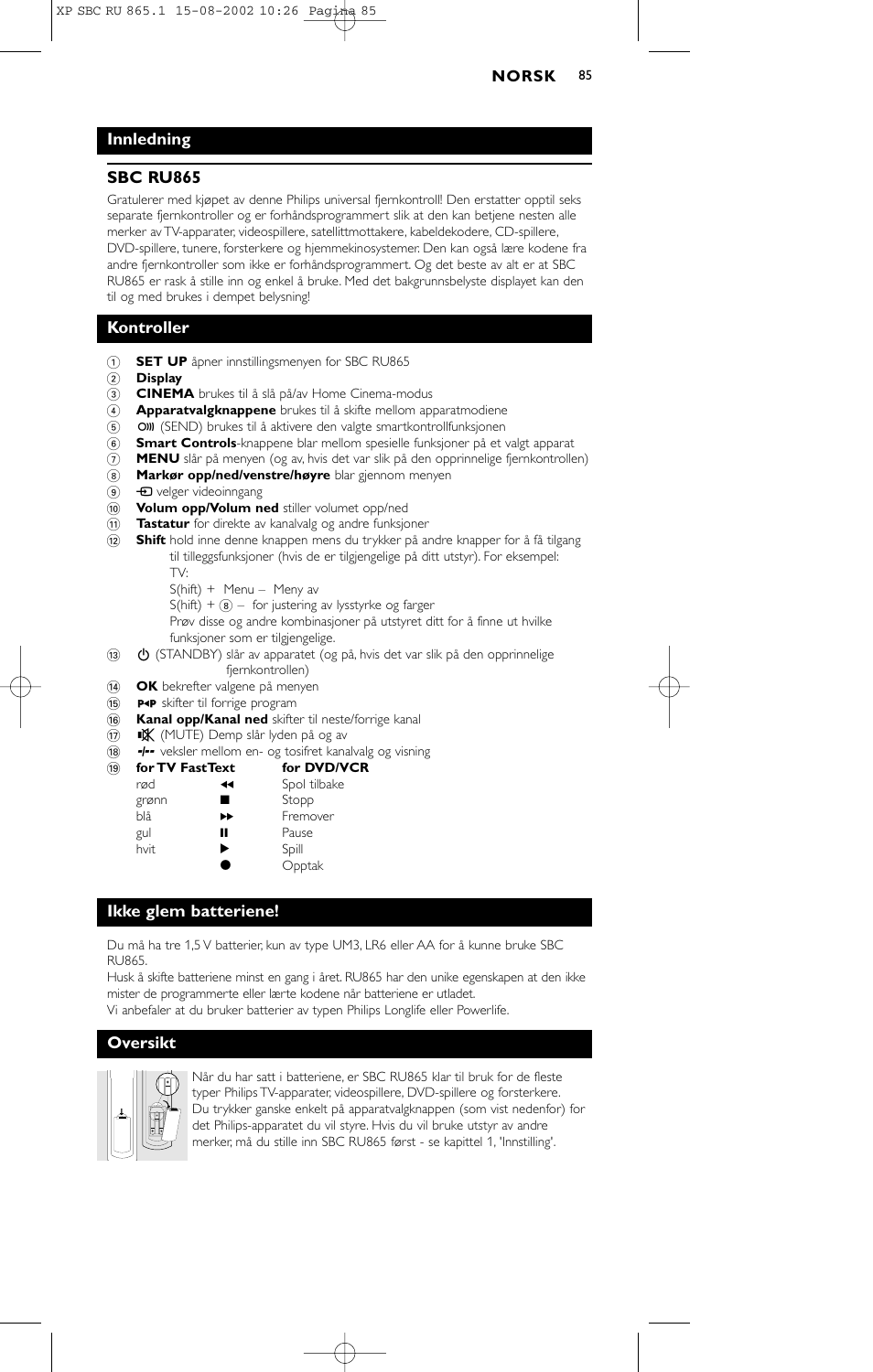## 86 **NORSK**

SBC RU865 har seks funksjonsmodi for styring av seks ulike apparater.TV,VCR, DVD og AMP er standardmodiene. De andre 2 kan installeres fra et utvalg av 18 apparater. Hvis du vil lage din egen liste over apparatmodi, kan du ganske enkelt legge til og fjerne apparater og lage kombinasjoner av seks apparater fra biblioteket. LCD-displayet viser hvilken innstilling som er aktiv. For å skifte mellom apparatmodiene trykker du på knappen for apparatet du vil betjene. Med de programmerbare SMART CONTROLS-knappene kan du legge til alle typer funksjoner til hvert apparat som er installert.

I HOME CINEMA-modus er hovedfunksjonene for TV, DVD og forsterker lett tilgjengelige. Trykk på CINEMA-knappen, og uten at du behøver å endre apparatmodus kan du betjene basisfunksjonene på hjemmekinoutstyret.

Se i kapittel 3, 'Home Cinema-modus' hvis du vil ha mer informasjon.

# **1. Innstilling**

SBC RU865 er klar til bruk for de fleste Philips-TV-apparater, videospillere,

satellittmottakere, DVD-spillere, CD-spillere, tunere, forsterkere og hjemmekinosystemer. For utstyr av andre merker må den stilles inn først. Det tar bare et par sekunder, takket være Philips' 'Simple System Set-up'!

Det er to innstillingsmodi:

- normal innstillingsmodus: for å stille inn grunnleggende knappefunksjoner for hvert installert apparat;
- home Cinema-innstillingsmodus: for å stille inn grunnleggende knappefunksjoner for hjemmekinosystemet.

#### **Legge til apparat**

- **1** Finn merkenavnet til apparatet du vil styre, i kodelisten (midt i denne bruksanvisningen).
- **2** Slå på apparatet du vil legge til.
- **3** Trykk og hold inne SETUP helt til SETUP lyser på displayet.
	- **→ DEV** (første linje)
	- → ADD (andre linje)
- **4** Bekreft med SEND.
- → SAT (andre linje)
- **5** Bruk SMART CONTROLS til å velge apparatet du vil legge til. → CABLE (for eksempel - andre linje)
- **6** Bekreft med SEND. **→ CODE** (første linje)
- **7** Bruk tallknappene til å angi koden. → 1234 (for eksempel - andre linje)
- **8** Bekreft med SEND. **→ STORED** (andre linje)
- **9** Trykk på en knapp for å kontrollere at koden er riktig og apparatet reagerer. *Hvis apparatet ikke reagerer, eller hvis ikke alle knappene fungerer riktig, er koden feil. I så fall går du til 'Endre apparatkode' nedenfor.*

#### **Fjerne apparat**

- **1** Trykk og hold inne SETUP helt til SETUP lyser på displayet. → DEV (første linje) → ADD (andre linje)
- **2** Bruk SMART CONTROLS til å velge REMOVE (Fjern).
- → REMOVE (andre linje)
- **3** Bekreft med SEND.  $\rightarrow$  T $\nu$  (andre linje)
- **4** Bruk SMART CONTROLS til å velge apparatet du vil fjerne.  $\rightarrow$   $VCR$  (for eksempel - andre linje)
- **5** Bekreft med SEND.
	- **→ REMOVED** (andre linje)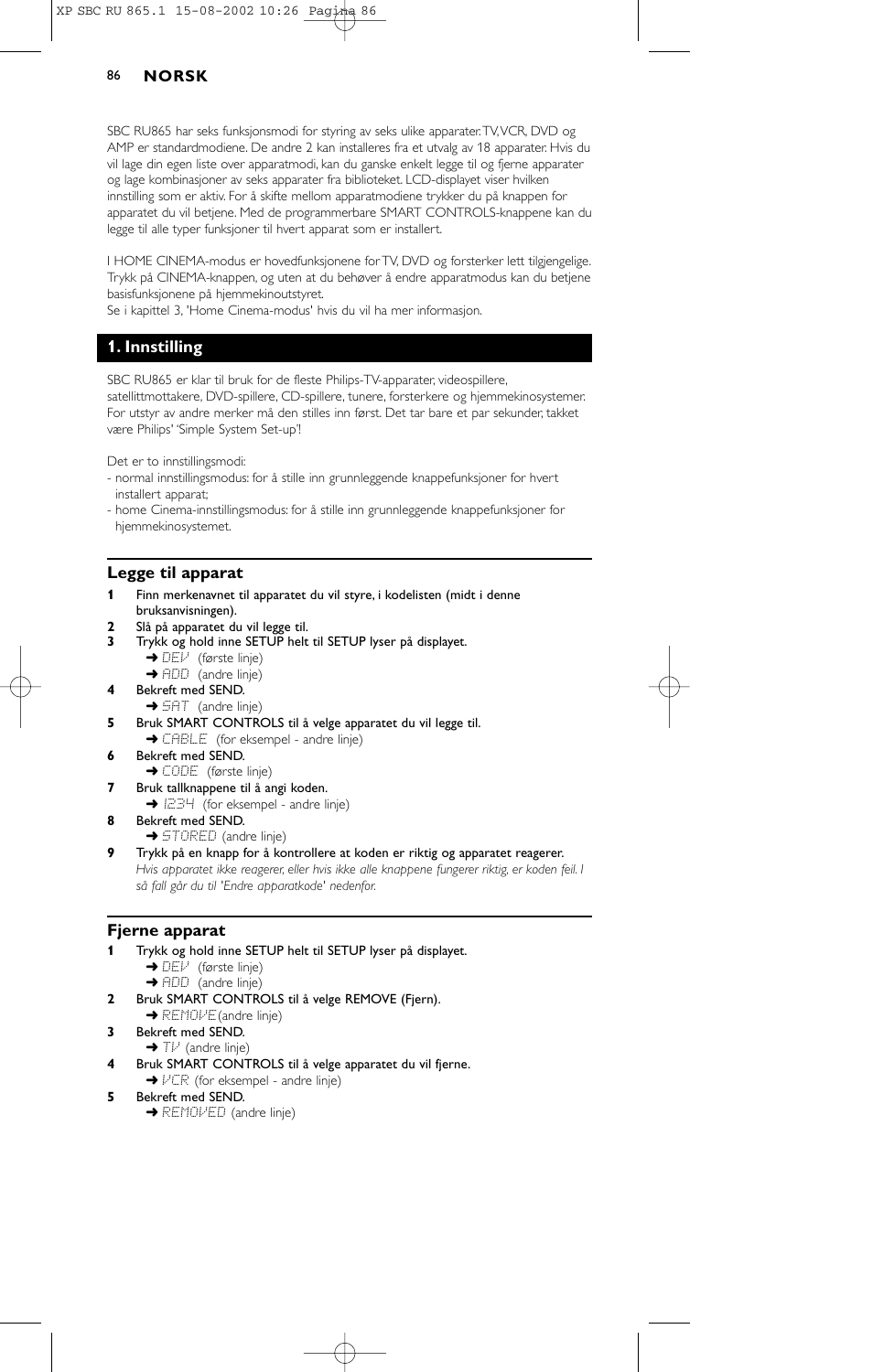

#### **Endre apparatkode**

- **1** Hvis koden du har angitt, er feil, må du finne neste kode i kodelisten (midt i denne bruksanvisningen).
- **2** Trykk og hold inne SETUP helt til SETUP lyser på displayet. ➜ DEV (første linje)
	- → ADD (andre linje)
- **3** Bruk SMART CONTROLS til å velge CODE.
- ➜ CODE (andre linje)
- **4** Bekreft med SEND.  $\rightarrow$  TV (andre linje)
- **5** Bruk SMART CONTROLS til å velge apparatet som du vil endre koden for.  $\rightarrow$   $VCR$  (for eksempel - andre linje)
- **6** Bekreft med SEND. → CODE (første linje)
- **7** Bruk tallknappene til å angi den nye koden.
- $\rightarrow$   $1234$  (for eksempel andre linje)
- **8** Bekreft med SEND.
	- **→ STORED** (andre linje)
- **9** Trykk på en knapp for å kontrollere at koden er riktig og apparatet reagerer. *Hvis apparatet fremdeles ikke reagerer, eller hvis ikke alle knappene fungerer som de skal, gjentar du fremgangsmåten ovenfor, og bruker neste kode på kodelisten. Hvis du ikke kan finne riktig kode på kodelisten, se avsnittet 'Autosøking' nedenfor.*

### **Autosøking**

Hvis du ikke kan finne koden for apparatet, vil Philips' patenterte autosøker teste alle kodene en etter en for å finne riktig kode for deg! Kontroller at apparatet er slått på. Du vet at riktig kode er funnet når utstyret slås av.

- **1** Slå på apparatet du vil legge til. *Hvis du vil legge til en videospiller, må du det stå en kassett som spilles av i spilleren. Så snart riktig kode er funnet, stopper avspillingen av båndet.*
- **2** Trykk og hold inne SETUP helt til SETUP lyser på displayet.  $\rightarrow$  DE $\bar{V}$  (første linje)
	- → ADD (andre linje)
- **3** Bruk SMART CONTROLS til å velge SEARCH (Søk). **→ SEARCH** (andre linje)
- **4** Bruk SMART CONTROLS til å velge apparatet som du vil søke etter kode for.
- $\rightarrow$  T $\nu$ <sup></sup> (for eksempel andre linje)
- **5** Bekreft med SEND.

→ Hver gang en kode overføres, vises den på LCD-displayet. Det er et opphold på 1,5 sekund mellom hver overføring. Når riktig kode blir funnet, slås apparatet av.

- **6** Trykk på SEND *umiddelbart* for å stoppe søket.
	- → LCD-displayet viser det valgte apparatet og koden for det.

Hvis du ikke fikk angitt riktig kode fordi søket gikk for langt, slår du apparatet på igjen, og trykker på < SMART CONTROLS for å sende forrige kode på nytt. Fortsett å trykke på A SMART CONTROLS helt til apparat slås på igjen.

**7** Når du har funnet riktig kode, trykker du på SEND for å lagre koden i minnet i SBC RU865.

Hvis ingen av kodene virker, eller hvis noen funksjoner fra den opprinnelige fjernkontrollen mangler, prøver du vår løsning i kapittelet 'Lære koder fra opprinnelig fjernkontroll' nedenfor, eller kontakt vår hjelpetelefon.

## **Noter koden!**

Noter koden på innsiden av batterihuset og bak i dette heftet, så sparer du tid i tilfelle du trenger å stille den inn igjen. Hvis du har glemt å notere koden, kan du likevel 'lese ut' koden fra SBC RU865.

Se avsnittet 'Lese apparatkode' nedenfor.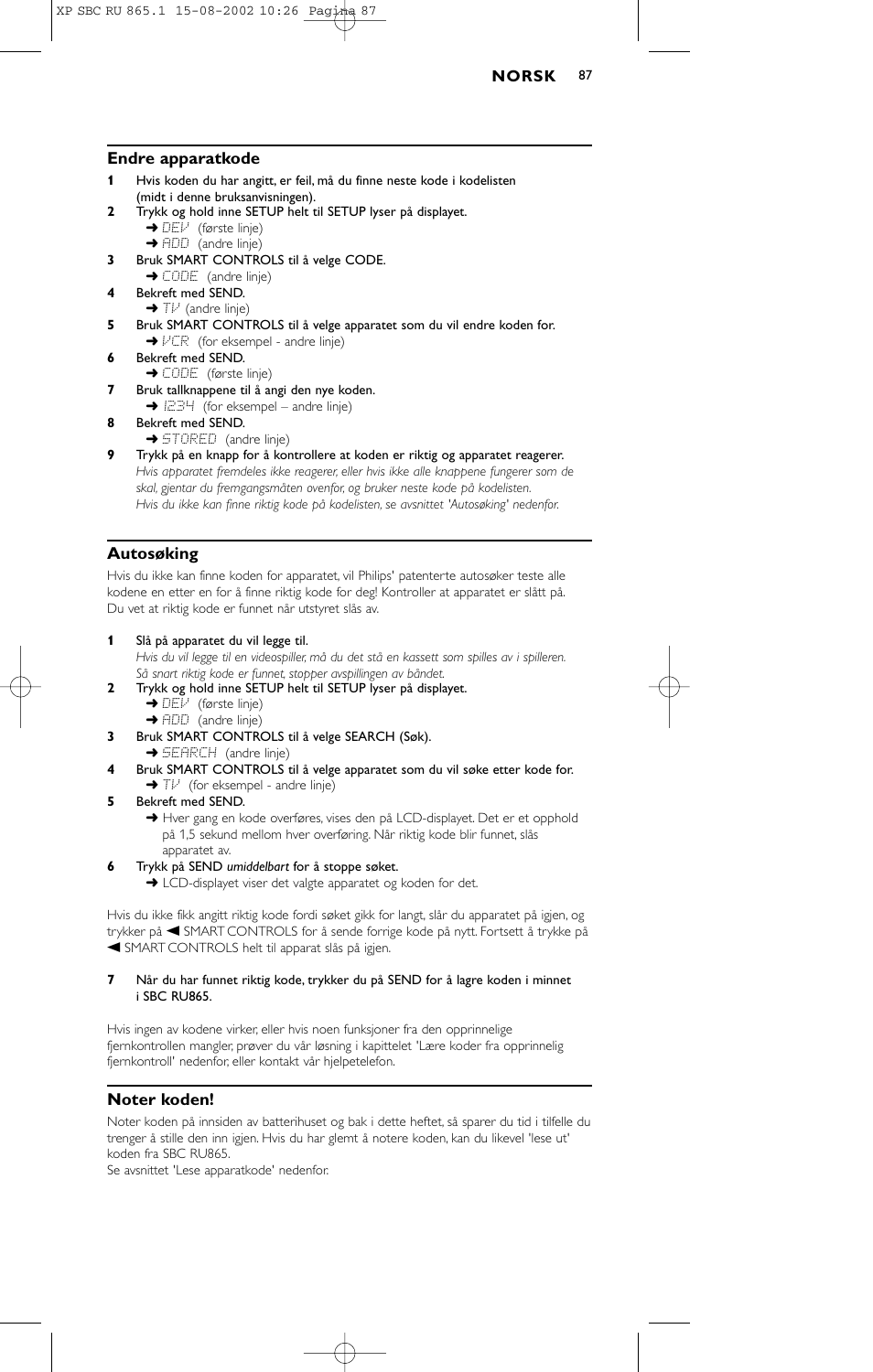## 88 **NORSK**

### **Lese apparatkode**

- **1** Trykk og hold inne SETUP helt til SETUP lyser på displayet.
	- → DEI<sup>J</sup> (første linje)
- **→** ADD (andre linje) **2** Bruk SMART CONTROLS til å velge CODE.
- → CODE (andre linje)
- **3** Bekreft med SEND.
- **4** Bruk SMART CONTROLS til å velge apparatet som du vil lese koden for.  $\rightarrow$  T $\mu$ <sup></sup> (for eksempel - andre linje)
- **5** Bekreft med SEND.
- **→** Koden vises på skjermen. **6** Bekreft med SEND.

→ STORED (andre linje)

### **Lære koder fra opprinnelig fjernkontroll**



Hvis utstyret ditt ikke står på kodelistene, eller hvis det mangler spesifikke koder på fjernkontrollen din, kan SBC RU865 løse problemet. Den kan kopiere og gjengi koder fra den opprinnelige fjernkontrollen. Slik går du frem...Legg den opprinnelige fjernkontrollen slik at den vender mot det infrarøde sensorvinduet på SBC RU865. Legg begge fjernkontrollene på et flatt underlag, 3-8 cm fra hverandre. Sørg for at begge fjernkontrollene har nye batterier.

- **1** Trykk og hold inne SETUP helt til SETUP lyser på displayet. → DEI<sup>J</sup> (første linje)
	- → ADD (andre linje)
- 
- **2** Bruk apparatvalgknappene til å velge KEY (knapp).<br>→ KEY (første linje)
- **3** Bruk SMART CONTROLS til å velge LEARN (Lær).
- → LEARN (andre linje)
- **4** Bekreft med SEND.
- → LEARN (første linje)
- **5** Bruk SMART CONTROLS til å velge apparatet som skal kopieres (læres).  $\rightarrow$  T $\overline{V}$  (for eksempel - andre linje)

SBC RU865 er nå i læremodus, og LCD-displayet viser det valgte utstyret. **6** Bekreft med SEND.<br>**7** Trykk på en prograr

- **7** Trykk på en programmerbar knapp på fjernkontrollen. (Knappene nedenfor skillelinjen, STANDBY-knappen og SMART CONTROLSknappene er programmerbare.) ➜ ORIGIN (andre linje)
- **8** Trykk på knappen på den opprinnelige fjernkontrollen som du vil lære fra. **→ STORED** (andre linje)

*Du har lært SBC RU 865 en ny kode. Hvis du vil kopiere flere funksjoner fra den opprinnelige fjernkontrollen, gjentar du fremgangsmåten fra trinn 7.Trykk på SETUP for å lukke menyen.*

#### *Tips:Velg knapper som samsvarer med knappene på den opprinnelige fjernkontrollen, slik at de er lettere å huske.*

Hvis SBC RU865 viser ERROR (Feil) i et sekund etterfulgt av ORIGIN (Opprinnelig) har ikke SBC RU865 mottatt signalet riktig. I så fall bør du gjøre dette:

- Varier avstanden litt mellom de to fjernkontrollene og prøv igjen fra trinn 1 (prøv dette flere ganger).
- Denne gangen bør du trykke og straks slippe funksjonsknappen på den opprinnelige fjernkontrollen. LCD-displayet skal vise STORED (Lagret), som betyr at RU865 har mottatt signalet.
- Sørg for at begge fjernkontrollene har nye batterier.
- Prøv å kopiere kodene under andre lysforhold. Lys fra lysstoffrør kan påvirke signalet du kopierer.

Vi har lagt mye arbeid i utforming og testing av SBC RU865. Den er i stand til å kopiere nesten alle infrarøde signaler fra fjernkontroller. Det hender imidlertid i blant at noen produsenter bruker infrarøde signaler som ikke kan kopieres til noen fjernkontroll. Du bør selvsagt alltid prøve den automatiske søkefunksjonen for å se om riktig kode ligger i vårt forhåndsprogrammerte bibliotek.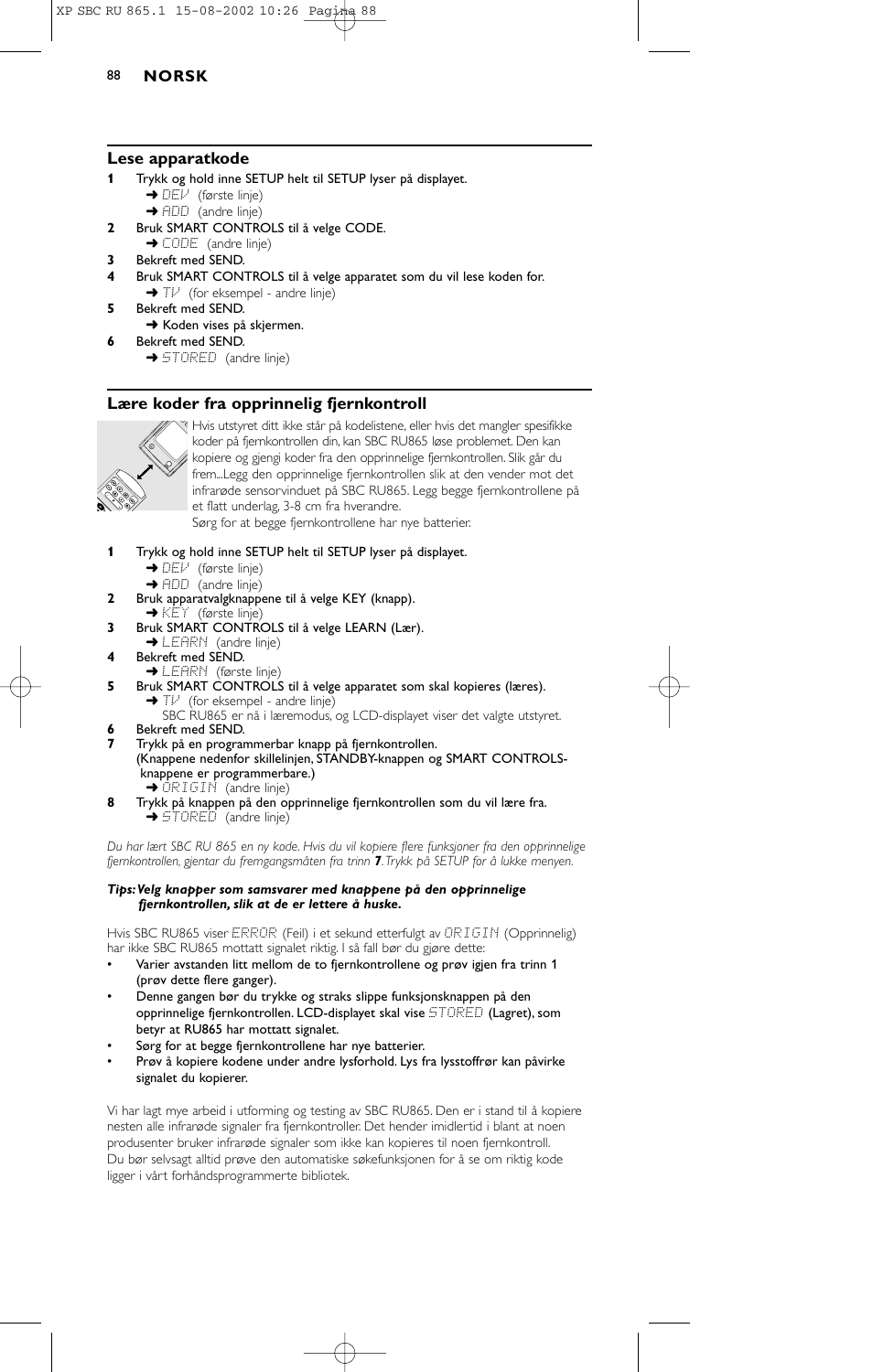

## **Kopiere knappefunksjoner**

Du kan kopiere knappefunksjoner fra knapper i en apparatmodus (for eksempel TVmodus) til knapper i en annen apparatmodus (for eksempel DVD-modus) slik at du kan styre ulike apparater uten å skifte modus. For eksempel: Du kan sette TV-apparatet i Standby-modus mens du er i DVD-modus.

- **1** Trykk og hold inne SETUP helt til SETUP lyser på displayet. **→** DEV (første linje)
	- $\rightarrow$  ADD (andre linje)
- **2** Bruk apparatvalgknappene til å velge KEY (Knapp).  $\rightarrow$  KEY (første linje)
- **3** Bruk SMART CONTROLS til å velge COPY (Kopier).
- → COPY (andre linje) **4** Bekreft med SEND.
	- → FROM (første linje)
- **5** Bruk SMART CONTROLS til å velge apparatet du vil kopiere knappefunksjoner fra.
	- $\rightarrow$  T $\mu$ <sup></sup> (for eksempel andre linje)
- **6** Bekreft med SEND.
- **7** Trykk på en knapp du vil kopiere fra. (Knappene nedenfor skillelinjen, Standby-knappen og SMART CONTROLknappene kan kopieres.)

*Merk:Velg en smartkontroll med SMART CONTROLS og trykk på SEND for å kopiere.*

- → TO (første linje)
- **8** Bruk SMART CONTROLS til å velge apparatet du vil kopiere knappefunksjonen til.
	- → DI/D (for eksempel andre linje)
- **9** Bekreft med SEND.
- **10** Trykk på knappen du vil kopiere funksjonen til. **→ STORED** (andre linje)

*Merk:Velg en smartkontroll med SMART CONTROLS, og trykk på SEND for å kopiere.*

## **Makroknapper**

Med en makroknapp kan du styre en serie funksjoner ved å trykke på en enkelt knapp. For eksempel kan du slå på alle installerte apparater med én knapp.

- **1** Trykk og hold inne SETUP helt til SETUP lyser på displayet.
	- → DEV (første linje)
	- → ADD (andre linje)
- **2** Bruk apparatvalgknappene til å velge KEY (Knapp).
- → KEY (første linje) **3** Bruk SMART CONTROLS til å velge MACRO (Makro).
- → MACRO (andre linje)
- **4** Bekreft med SEND.
- **5** Bruk SMART CONTROLS til å velge apparatet du vil installere makroen på.
- $\rightarrow$  T $\nu$ <sup></sup> (for eksempel andre linje)
- **6** Bekreft med SEND.
	- **7** I denne TV-modusen, trykk på en knapp som makroen skal lagres under.
		- **→ MACRO** (første linje)
		- → **START** (andre linje)

*Merk: - Trykk på knappene i den rekkefølgen du vil at utstyret skal reagere*

- *Knappene nedenfor skillelinjen, STANDBY-knappen og SMART CONTROLS-knappene kan være makroknapper.*
- *Velg en smartkontroll med SMART CONTROLS-knappene, og trykk på SEND for å*
- *velge den som makroknapp.*
- *Etter hvert tastetrykk knapp vises* SMART ADDED*.*
- **8** Begynn å trykke på knappene du vil lagre i makroen. Om nødvendig, naviger mellom ulike apparatmodi og smartkontroller

*Merk:Trykk på SHIFT + SEND for å lagre en smartkontroll i makroen.*

- **9** Trykk på SEND.
	- ➜ STORED (andre linje)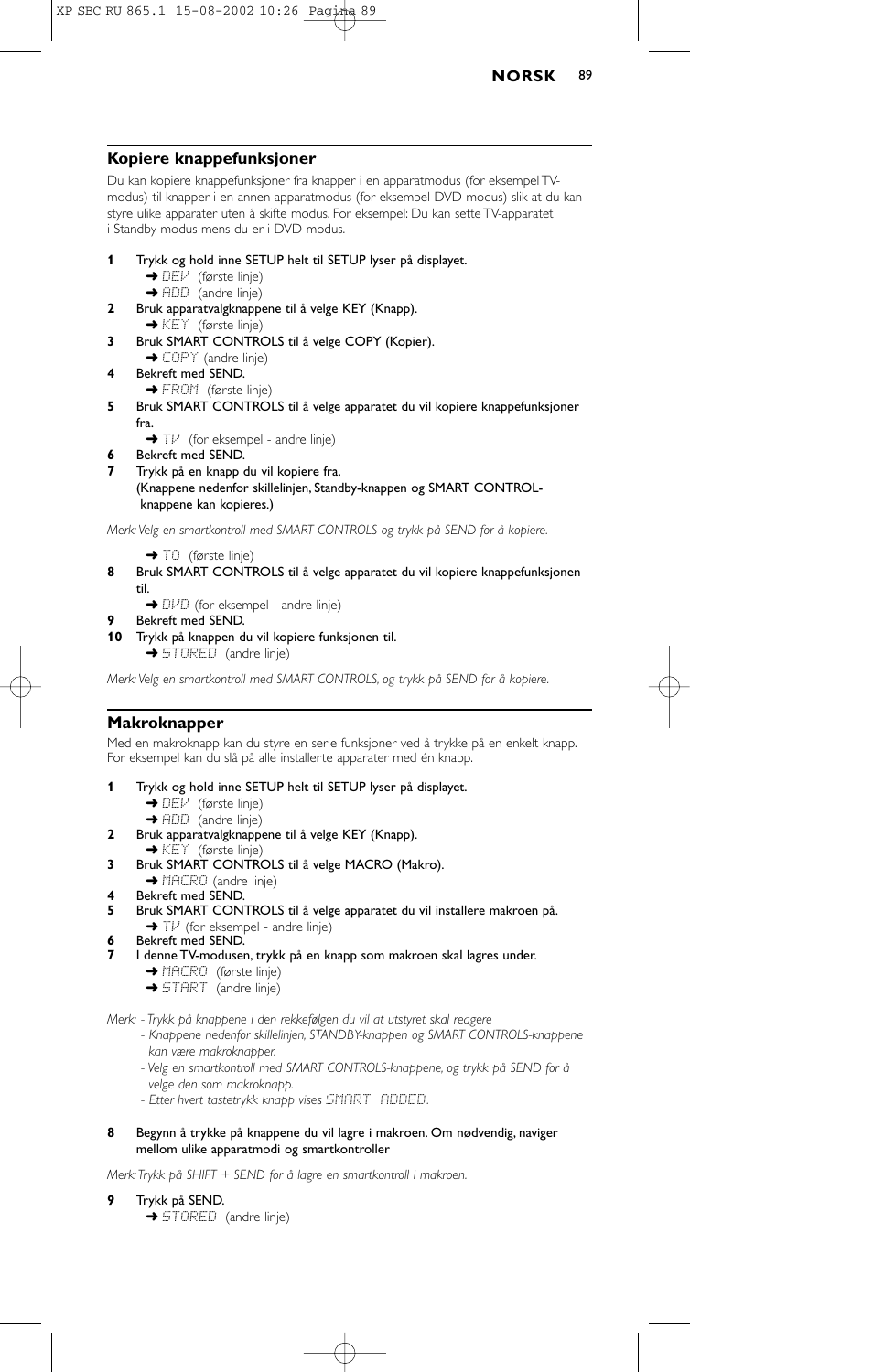## 90 **NORSK**

# **2. SMART CONTROLS-knapper**

Med de programmerbare SMART CONTROLS-knappene kan du legge til opptil åtte spesialfunksjoner i hver apparatmodus, blant annet Dolby Surround, EPG, Showview, Teksting, osv. For eksempel: Hvis du har installert en forsterker med Dolby Surround, kan du betjene denne funksjonen via en SMART CONTROL-knapp på RU 865. En rekke funksjoner er allerede forhåndsinstallert i minnet på RU 865. Disse funksjonene kan fjernes eller erstattes av funksjoner etter ditt eget ønske

## **Legge til knapp**

- **1** Trykk og hold inne SETUP helt til SETUP lyser på displayet. ➜ DEV (første linje)
	- → ADD (andre linje)
- **2** Bruk apparatvalgknappene til å velge KEY (Knapp). → KEY (første linje)
- **3** Bruk SMART CONTROLS til å velge ADD. → ADD (andre linje)
- 
- **4** Trykk på SEND. **5** Bruk SMART CONTROLS til å velge apparatet legge til en smartkontrollfunksjon fra.
	- → AMP (for eksempel andre linje)
	- **6** Trykk på SEND for å bekrefte.
- **7** Bruk SMART CONTROLS til å velge en smartkontrolletikett fra biblioteket (for eksempel ADD Dolby).
- **8** Trykk på SEND for å bekrefte.

*Merk: - Koden for en funksjon kan læres fra en annen fjernkontroll eller kopieres fra en annen apparatmodus.*

*- Med biblioteket for spesifikke Home Cinema-etiketter (hjemmekino) og andre etiketter kan du merke de mer sjeldne funksjonene og lagre dem som smartkontroller.*

## **Fjerne en knapp**

- **1** Trykk og hold inne SETUP helt til SETUP lyser på displayet.
	- → DEV (første linje) → ADD (andre linje)
- **2** Bruk apparatvalgknappene til å velge KEY (Knapp).
- **→ KEY** (første linje)
- **3** Trykk på SMART CONTROLS for å velge REMOVE (Fjern). ➜ REMOVE (andre linje)
- **4** Trykk på SEND for å bekrefte.
- **5** Bruk SMART CONTROLS til å velge apparatet du vil fjerne en smartkontrollfunksjon fra. → AMP (for eksempel - andre linje)
- **6** Trykk på SEND for å bekrefte.
- **7** Bruk SMART CONTROLS til å velge smartkontrollknappen du skal fjerne.
- **8** Trykk på SEND for å bekrefte.

## **Tilbakestille knapp(er)**

- **1** Trykk og hold inne SETUP helt til SETUP lyser på displayet. → DEI<sup>J</sup> (første linje) → ADD (andre linje)
- **2** Bruk apparatvalgknappene til å velge KEY (Knapp).
- → KEY (første linje)
- **3** Bruk SMART CONTROLS til å velge RESET (Tilbakestill). → RESET (andre linje)
- **4** Trykk på SEND for å bekrefte.
- **5** Bruk SMART CONTROLS til å velge apparatet du vil tilbakestille knappene på.  $\rightarrow$  T $\nu$ <sup></sup> (for eksempel - andre linje)
- **6** Trykk på SEND for å bekrefte.
- **7** Når du trykker på en knapp i den valgte apparatmodusen, tilbakestilles knappen til fabrikkinnstillingene. (Knappene nedenfor skillelinjen, STANDBY-knappen og SMART CONTROLSknappene kan tilbakestilles.)
- *Merk:Velg en smartkontroll med SMART CONTROLS-knappene og trykk på SEND for å tilbakestille.*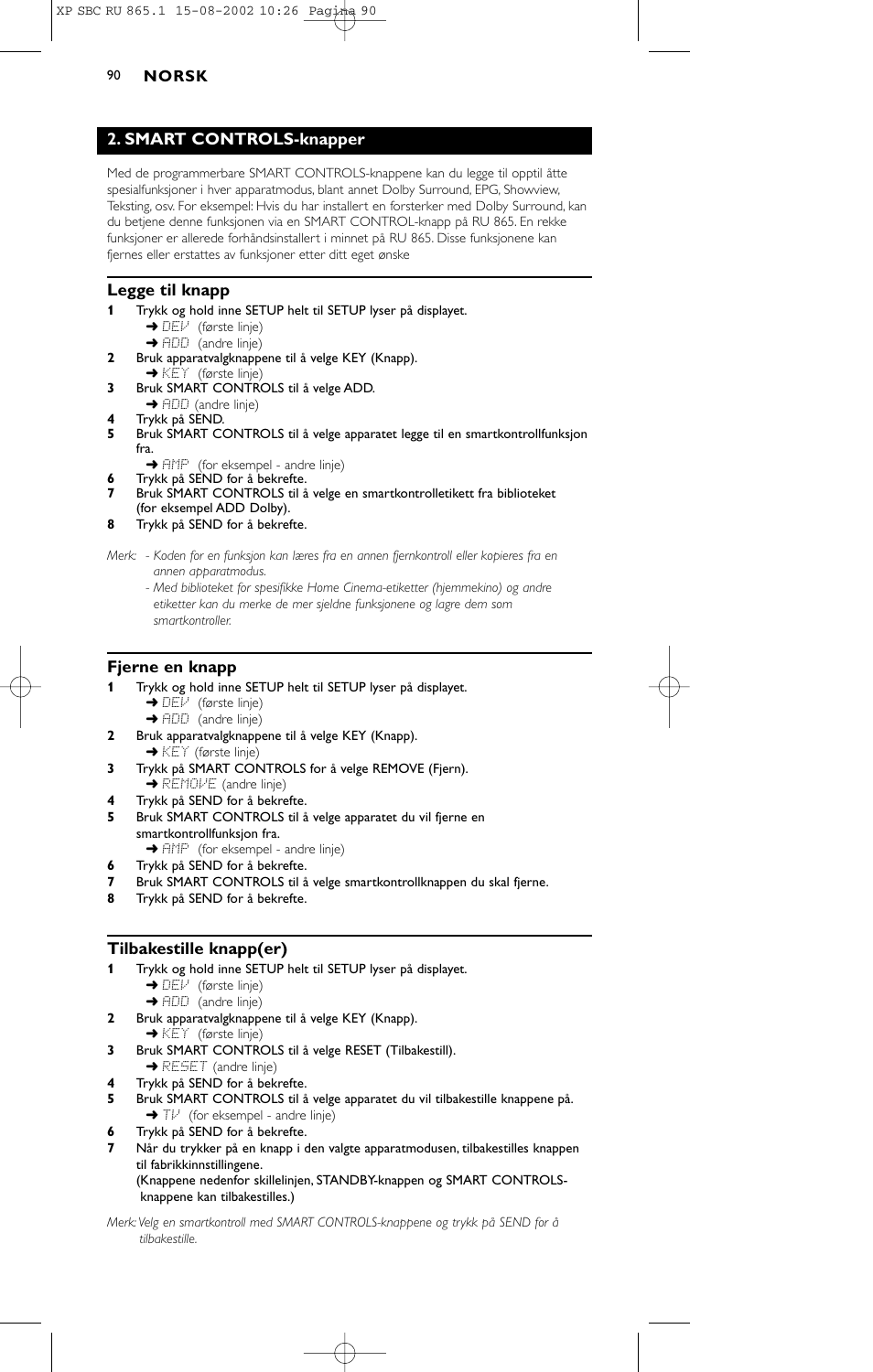#### *Slik tilbakestiller du alle knappene for et apparat:*

- **7** Bruk SMART CONTROLS til å velge. → ALL (andre linje)
- **8** Bruk SMART CONTROLS til å velge apparatet du vil tilbakestille alle knappene på.
	- → SAT (for eksempel andre linje)
- **9** Trykk på SEND for å bekrefte.  $\rightarrow$  SURE  $\rightarrow$  (andre linje)
- **10** Trykk på SEND igjen for å bekrefte.

*Merk: All programmering blir slettet, og RU865 stilles tilbake til standardoppsettet.*

#### *Slik tilbakestiller du alle knappene for alle apparater:*

- **5** Bruk SMART CONTROL til å velge ALL DEVICES (Alle apparater).
- → ALL DEVICES (andre linje) **6** Trykk på SEND for å bekrefte.
- ➜ SURE ? **7** Trykk på SEND igjen for å bekrefte.

*Merk: All programmering blir slettet, og RU865 stilles tilbake til standardoppsettet.*

## **3. Home Cinema-modus**

Home Cinema er et integrert A/V-system som tilbyr det aller beste innen lyd- og bildeunderholdning. For at du skal kunne betjene flere enheter i Home Cinema-systemet med fjernkontrollen, har SBC RU865 Home Cinema-modusen.

*Merk: Du bør programere CINEMA-knappen på SBC RU865 først etter at du har programmert alle de andre apparatene.*

SBC RU865 er allerede forhåndsinnstilt for å kontrollere TV-apparater, videospillere, DVD-spillere og forsterkere under CINEMA. Slik programmerer du apparatene dine i kinomodus (Cinema):

### **Legge til apparat**

- **1** Slå opp på merkenavnet til apparatet du vil legge til, i kodelisten (midt i denne bruksanvisningen).
- **2** Trykk på CINEMA (kino) for å starte Home Cinema-modus. ➜ **HOME CINEMA**
- **3** Trykk og hold inne SETUP helt til SETUP lyser på displayet. → DEV (første linje)
	- $\rightarrow$  ADD (andre linje)
- **4** Trykk på SEND for å bekrefte.
	- $\rightarrow$   $VCR$  (for eksempel andre linje)
- **5** Bruk SMART CONTROLS til å velge apparatet du vil legge til. → 5AT (for eksempel - andre linje)
- **6** Trykk på SEND for å bekrefte.
	- **→ CODE** (første linje)
- **7** Bruk tallknappene til å angi koden. → I234 (for eksempel - andre linje)
- **8** Trykk på SEND for å bekrefte. → STORED (andre linje)

#### **Fjerne apparat**

- **1** Trykk på CINEMA (kino) for å starte Home Cinema-modus. ➜ **HOME CINEMA**
- **2** Trykk og hold inne SETUP helt til SETUP lyser på displayet. → DEV (første linje)
	- → ADD (andre linje)
- **3** Bruk SMART CONTROLS-knappene til å velge REMOVE (Fjern). **→ REMOVE** (andre linje)
- **4** Trykk på SEND for å bekrefte.
- **5** Bruk SMART CONTROLS til å velge apparatet du vil fjerne. →  $VCR$  (for eksempel - andre linje)
- **6** Trykk på SEND for å bekrefte.
	- **→ REMOVED** (andre linje)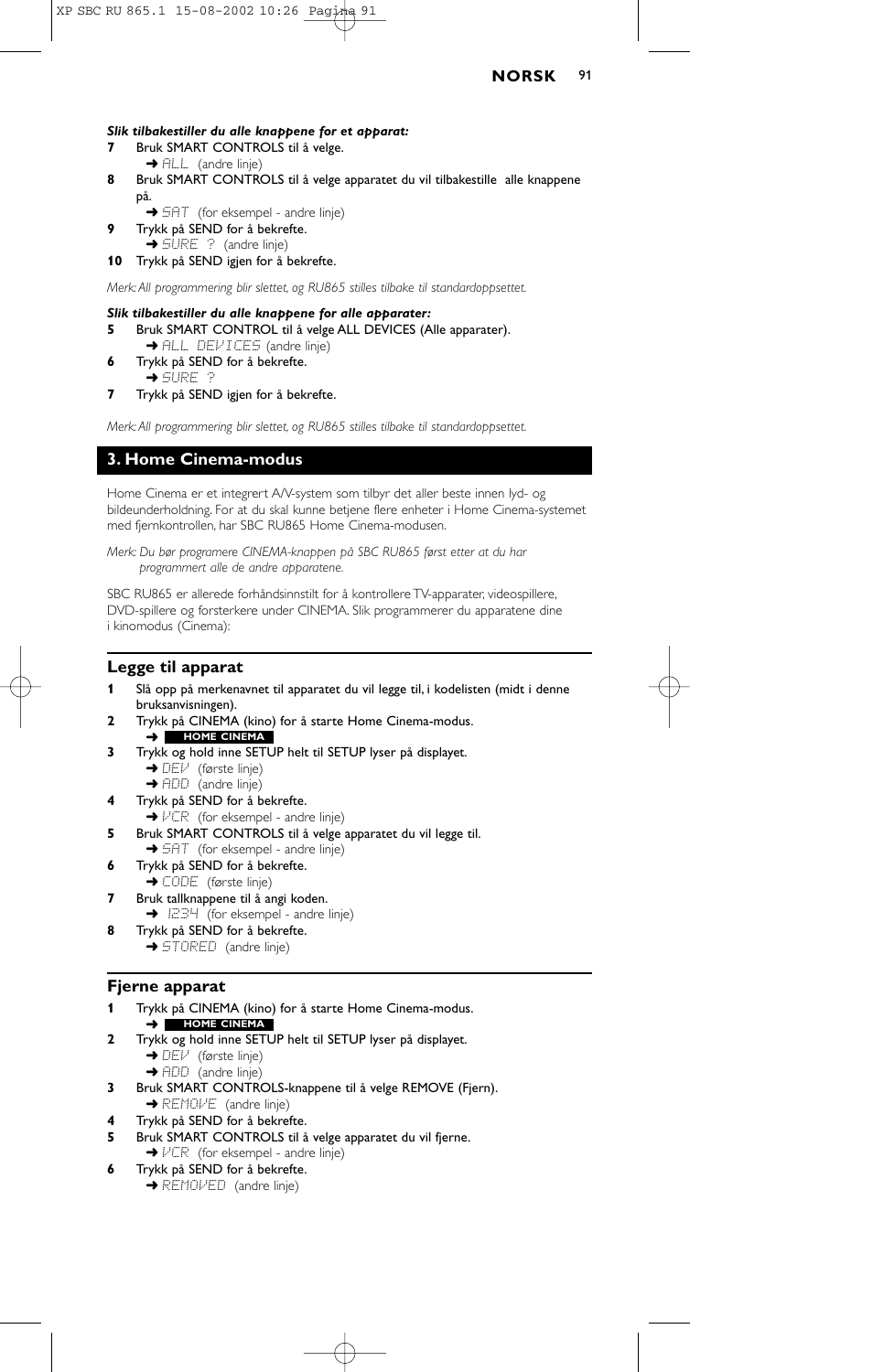# 92 **NORSK**

### **Definere hjemmekinoknapper**

Slik definerer du forskjellige knapper på SBC RU865 for ulike apparater i Home Cinemamodus:

- **1** Trykk på CINEMA (kino) for å starte Home Cinema-modus. ➜ **HOME CINEMA**
- **2** Trykk og hold inne SETUP helt til SETUP lyser på displayet. → DEV (første linje)
	- → ADD (andre linje)
- **3** Bruk apparatvalgknappene til å velge KEY (Knapp).<br>→ KEY (første linje)
- **4** Bruk SMART CONTROLS til å velge DEFINE (Definer). → DEFINE (andre linje)
- **5** Bruk SMART CONTROLS til å velge apparatet du vil kopiere knapper fra i Home Cinema-modus.
- → Tl<sup>,</sup> (for eksempel første linje)
- **6** Trykk på knappene du vil kopiere til Home Cinema-modus.
- *Merk: Du kan gjenta dette for alle knapper på ett eller flere av de installerte apparatene. - Hvert tastetrykk bekreftes med* OK *på displayet.*
- **7** Avslutt definering av hjemmekinoknapper ved å trykke på SEND. → STORED (andre linje)

## **Tilbakestille hjemmekinoknapper**

Slik tilbakestiller du ulike knapper på SBC RU865 til opprinnelig hjemmekinofunksjon:

- **1** Trykk på CINEMA (kino) for å starte Home Cinema-modus. ➜ **HOME CINEMA**
- **2** Trykk og hold inne SETUP helt til SETUP lyser på displayet.  $\rightarrow$  DE $\overline{V}$  (første linje)
	- → ADD (andre linje)
- **3** Bruk apparatvalgknappene til å velge KEY (Knapp). → KEY (første linje)
- **4** Bruk SMART CONTROLS-knappene til å velge RESET. **→ RESET** (andre linje)
- **5** Bekreft med SEND.
- **6** Trykk på knappen(e) som skal tilbakestilles.
- **7** Trykk på SEND for å bekrefte.
	- ➜ DONE (andre linje)

*Merk: Hvert tastetrykk bekreftes med* OK *på displayet.*

# **4. Ektrafunksjoner**

## **Stille inn bakgrunnsbelysning**

- **1** Trykk og hold inne SETUP helt til SETUP lyser på displayet. → DEV (første linje) → ADD (andre linje)
- **2** Bruk apparatvalgknappene til å velge LIGHT (Lys). → LIGHT (første linje)
- **3** Bruk SMART CONTROLS-knappene til å velge enten OFF, 5 eller 15 sekunder for å stille inn bakgrunnsbelysning. → OFF (for eksempel - andre linje)
- **4** Trykk på SEND for å bekrefte.

*Merk: Når du bruker bakgrunnsbelysning hele tiden, vil batteriene utlades raskere.*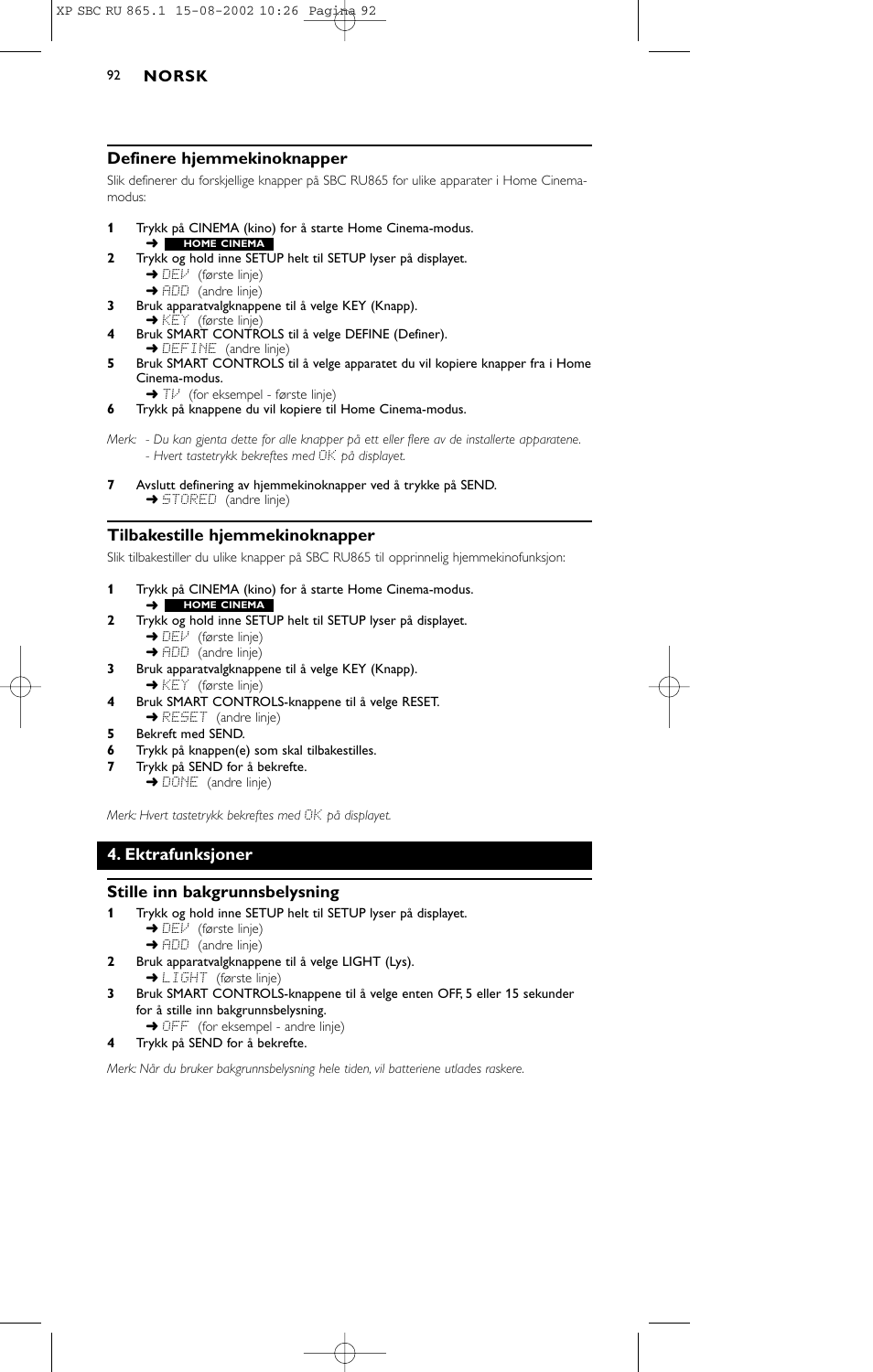## **NORSK** 93

# **Trenger du hjelp?**

Hvis du har spørsmål om SBCRU865, kan du ringe vår gratis hjelpetelefon eller sende en e-post for å få assistanse! Du finner nummeret/adressen i avsnittet med kodelisten i dette heftet.

Før du ringer eller sender en e-post, vennligst les denne veiledningen nøye. Du vil finne svar på de fleste spørsmål i bruksanvisningen.

Hvis du ikke finner svar på spørsmålene dine, noterer du utstyret ditt på baksiden av kodelisten i dette heftet. (Ta med disse opplysningene i e-postmeldingen.) Dette gjør det lettere for operatørene i å hjelpe deg raskt.

Se etter modellnumre i bruksanvisningen for utstyret, eller på baksiden av utstyret. Plasser deg i nærheten av utstyret, slik at operatørene våre kan hjelpe deg med å kontrollere hvordan fjernkontrollen din virker.

Modellnummeret på din Philips universal fjernkontroll er: SBC RU865 Kjøpsdato:

Dag/måned/år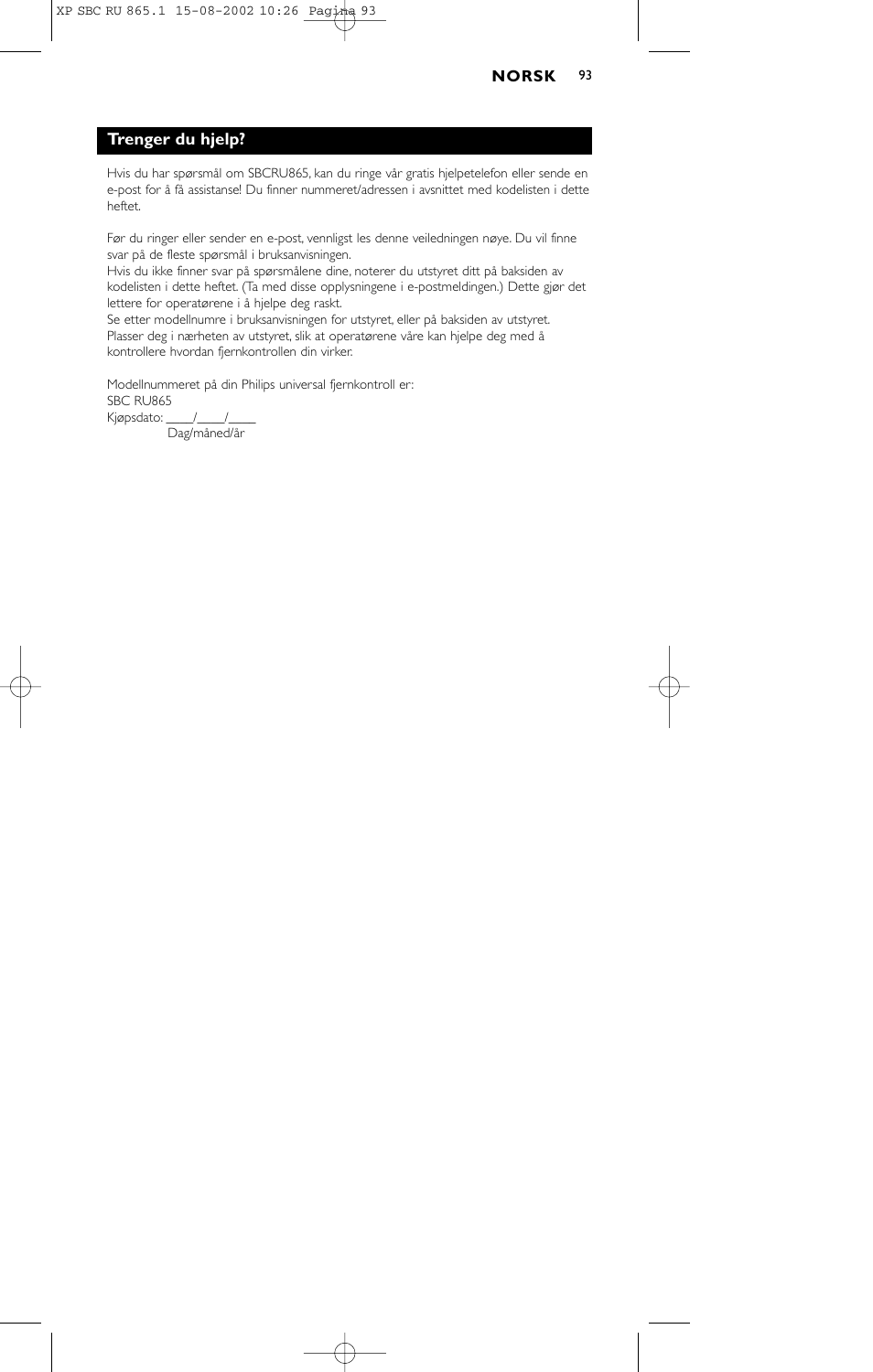#### 94 **SUOMI**

## **Johdanto**

### **SBC RU865**

Teit hyvän valinnan hankkiessasi tämän Philips-yleiskauko-ohjaimen! Se korvaa jopa kuusi erillistä kaukosäädintä, ja sillä voidaan ohjata lähes kaikenmerkkisiä televisioiden, videonauhureiden, satelliittivirittimien, kaapelidekoodereiden, CD-soittimien, DVD-soittimien, virittimien, vahvistimien ja kotiteatterijärjestelmien toimintoja. Sille voidaan myös opettaa muiden ennalta ohjelmoimattomien kauko-ohjainten koodeja. Mikä parasta, SBC RU865:n asetukset on nopea määrittää. Kauko-ohjaimen käyttäminen on helppoa ja sen vihreä taustavalaistus mahdollistaa käytön hämärissäkin tiloissa!

## **Toiminnot**

- 1 **SET UP**-painikkeella avataan SBC RU865:n asetusvalikko
- 2 **Näyttö**
- 3 **CINEMA**-painikkeella otetaan kotiteatteritila käyttöön tai poistetaan se käytöstä
- 4 Laitteenvalintapainikkeilla valitaan käyttöön eri laitetiloja
- (5) OII (SEND) painikkeella otetaan käyttöön Smart Control-toiminto
- 6 **Smart Controls** -painikkeilla selataan valitun laitteen 0erikoistoimintoja
- 7 **MENU**-painikkeella kytketään valikko päälle (tai pois päältä alkuperäisen kaukoohjaimen mukaan)
- 8 **Kohdistimen siirtäminen** ylös/alas/vasemmalle/oikealle valikossa
- $\Theta$   $\Theta$  Videotulopainikkeella valitaan videotulo
- 0 **Äänenvoimakkuuden** lisäämis-/vähentämispainikkeella lisätään ja vähennetään äänenvoimakkuutta
- ! **Numeropainikkeilla** voidaan valita kanava ja suorittaa muita toimintoja
- @ **Shift** Pitämällä tätä painiketta painettuna voidaan käyttää mahdollisia lisätoimintoja Esimerkki:
	- TV:
	- S(hift) + Menu Valikko pois käytöstä
	- $S(hift) +  $\circledast$  Kirkkauden ja värin säätäminen$
	- Kokeile näiden ja muiden yhdistelmiä ja selvitä näin, mitkä toiminnot ovat käytössä omassa laitteistossasi
- (3) (STANDBY) painikkeella kytketään laite pois päältä (tai päälle alkuperäisen kauko-ohjaimen mukaan)
- **OK**-painikkeella vahvistetaan valikkovaihtoehtojen valinta
- (6) P<P Edellinen ohjelma-painikkeella otetaan käyttöön edellinen ohjelma
- **<sup>6</sup> Seuraava kanava/Edellinen kanava-painikkeella** vaihdetaan kanavia järjestyksessä
- (iii) WK (MUTE) Mykistys-painikkeella kytketään ääni päälle tai pois päältä
- <sup>(8</sup> +++ painikkeella valitaan käyttöön yksi- ja kaksinumeroisten lukujen syöttö- ja näyttötila

#### ( **TV FastText DVD/VCR**

| punainen  | ы | <b>Taaksekelaus</b> |
|-----------|---|---------------------|
| vihreä    |   | Pysäytys            |
| sininen   | ▸ | Fteenkelaus         |
| keltainen | П | Tauko               |
| valkoinen | ▶ | Toisto              |
|           |   | <b>Nauhoitus</b>    |

## **Muista paristot**



SBC RU865 -kauko-ohjaimessa tarvitaan kolme 1,5 voltin paristoa, joiden tyyppimerkintä on UM3, LR6 tai AA.

Muista vaihtaa paristot vähintään kerran vuodessa. RU865-kauko-ohjain säilyttää siihen ohjelmoidut ja opetetut koodit, vaikka paristojen varaus tyhjenisi.

Suosittelemme Philips Longlife- tai Philips Powerlife -paristojen käyttämistä.

### **Perustoiminnot**

Paristojen asentamisen jälkeen SBC RU865 -kauko-ohjaimella voidaan alkaa käyttää useimpia Philipsin televisioita, videonauhureita, DVD-soittimia ja vahvistimia. Sinun tarvitsee vain valita haluamasi Philips-laite painamalla laitteenvalintapainikkeita. Jos haluat käyttää muunmerkkisiä laitteita, sinun on ensin määritettävä SBC RU865 kauko-ohjaimen asetukset kohdan 1. Asetusten määrittäminen ohjeiden mukaan.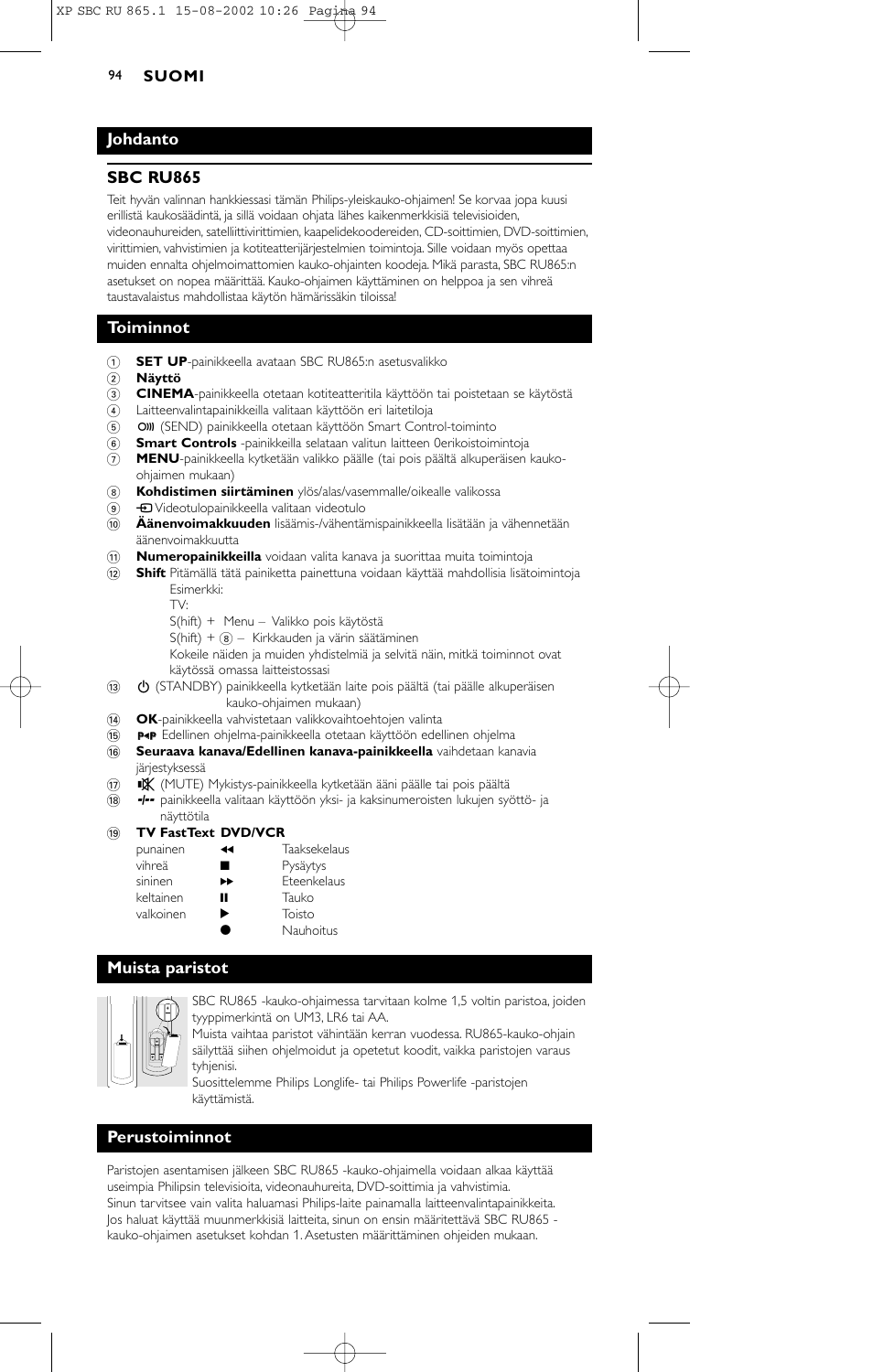#### **SUOMI** 95

SBC RU865 -kauko-ohjaimessa on kuusi toimintatilaa kuutta erilaista laitetta varten. Oletusarvon mukaan laitetilat ovat TV,VCR (videonauhuri), DVD ja AMP (vahvistin). Muut kaksi tilaa voidaan valita omien tarpeiden mukaan 18:n laitevaihtoehdon joukosta. Voit luoda mukautetun laitetilaluettelon lisäämällä ja poistamalla laitteita sekä muodostamalla haluamasi kuuden laitteen yhdistelmän. Nestekidenäytössä näkyy valittuna oleva laitetila.Voit vaihtaa laitetilaa painamalla laitteenvalintapainikkeita. Kuhunkin ohjelmoituun laitteeseen voidaan liittää toimintoja ohjelmoitavien SMART CONTROLS -painikkeiden avulla.

HOME CINEMA MODE tilan avulla voidaan helposti käyttää televisioiden, DVDsoittimien ja vahvistinten perustoimintoja.Voit käyttää kotiteatterilaitteiston perustoimintoja vain painamalla CINEMA-painiketta. Laitetilaa ei siis tarvitsee vaihtaa erikseen.

Lisätietoja on kohdassa 3 Kotiteatteritila.

## **Asetusten määrittäminen**

SBC RU865 -kauko-ohjaimella voidaan ilman asetusten määrittämistä erikseen käyttää Philipsin useimpia televisioita, satelliittivirittimiä, DVD-soittimia, CD-soittimia, virittimiä, vahvistimia ja kotiteatterijärjestelmiä. Muunmerkkisten laitteiden käyttäminen edellyttää kauko-ohjaimen asetusten määrittämistä. Philipsin Simple System Set-Up -järjestelmän ansiosta tämä käy hetkessä!

Käytettävissä on kaksi asetustenmääritystilaa:

- normaali asetustenmääritystila: kunkin laitteen perustoimintojen asetusten määrittäminen;
- kotiteatterin asetustenmäärittämistila: kotiteatterijärjestelmän perusasetusten määrittäminen.

## **Laitteen lisääminen**

- **1** Etsi koodiluettelosta (tämän käyttöoppaan keskellä) haluamasi laitteen merkki.
- **2** Kytke lisättävä laite päälle.
	- **3** Paina SETUP-painiketta ja pidä sitä painettuna, kunnes näyttöön tulee SETUP. → DEI<sup>J</sup> (ensimmäinen rivi)
		- $\rightarrow$  ADD (toinen rivi)
- **4** Vahvista valinta SEND-painikkeella. **→ SAT** (toinen rivi)
- **5** Valitse lisättävä laite SMART CONTROLS-painikkeilla.
- → CABLE (esimerkki toinen rivi) **6** Vahvista valinta SEND-painikkeella.
- → CODE (ensimmäinen rivi)
- **7** Anna oikea koodi numeropainikkeilla.
- → 1234 (esimerkki toinen rivi)
- **8** Vahvista valinta SEND-painikkeella.
- → STORED (toinen rivi)
- **9** Tarkista painamalla jotain näppäintä, että koodi on oikea ja että laite vastaa kaukoohjaimen lähettämään signaaliin.

*Jos laite ei vastaa tai jos kaikki painikkeet eivät toimi oikein, koodi on virheellinen. Katso tässä tapauksessa ohjeita alla olevasta kohdasta 'Laitekoodin muuttaminen'.*

#### **Laitteen poistaminen**

- **1** Paina SETUP-painiketta ja pidä sitä painettuna, kunnes näyttöön tulee SETUP. **→** DEI<sup>J</sup> (ensimmäinen rivi) **→ ADD** (toinen rivi)
- **2** Valitse SMART CONTROLS-painikkeiden avulla REMOVE.
	- **→** REMOME(toinen rivi)
- **3** Vahvista valinta SEND-painikkeella.
- $\rightarrow$  Tl<sup>,*i*</sup> (toinen rivi)
- **4** Valitse poistettava laite SMART CONTROLS-painikkeilla. →  $VCR$  (esimerkki - toinen rivi)
- **5** Vahvista valinta SEND-painikkeella.
	- **→ REMOVED** (toinen rivi)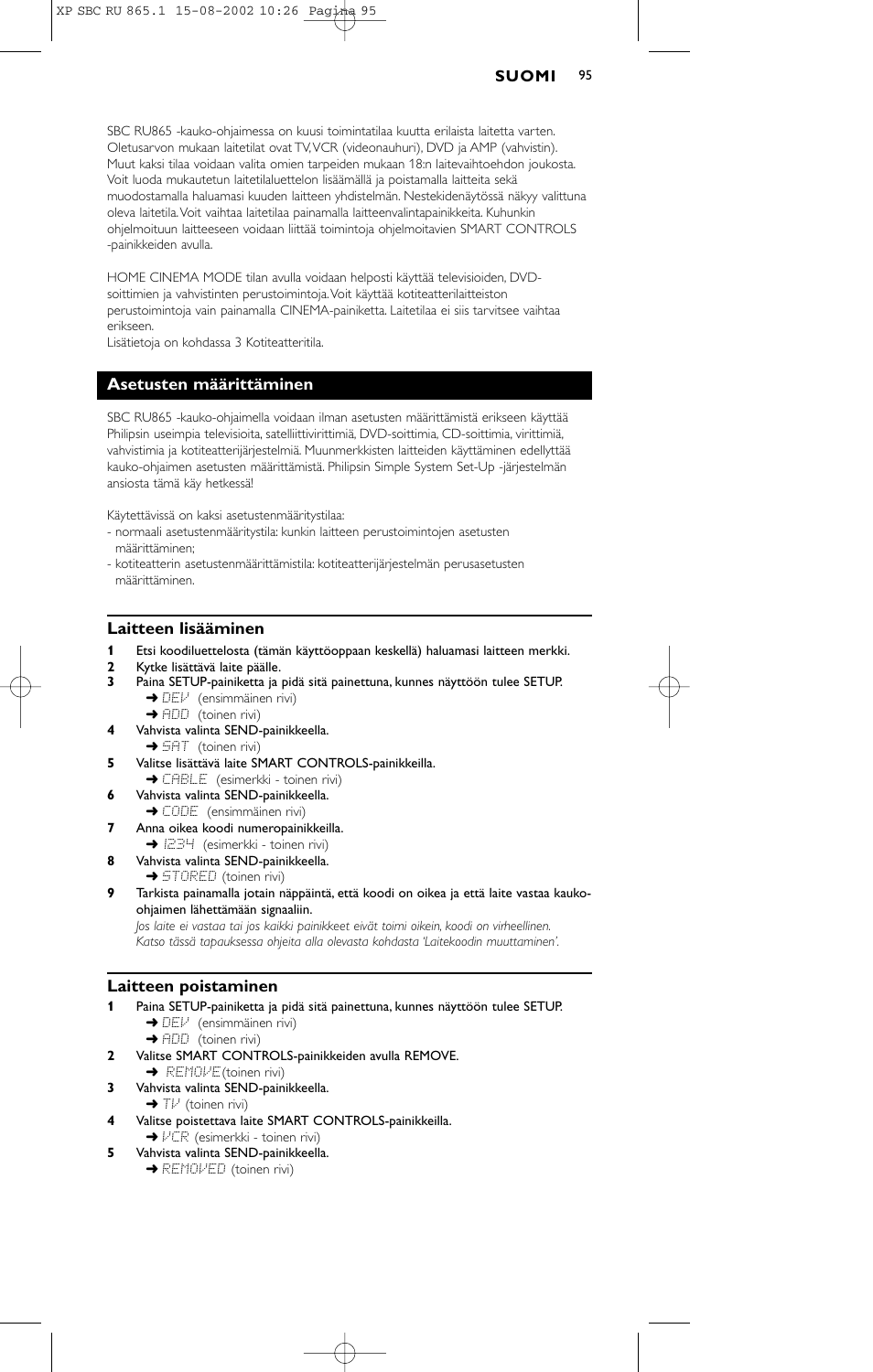# XP SBC RU 865.1 15-08-2002 10:26 Pagina 96

## 96 **SUOMI**

#### **Laitekoodin muuttaminen**

- **1** Jos annettu koodi ei toimi, katso koodiluettelosta (tämän oppaan keskellä) seuraava koodi.
- **2** Paina SETUP-painiketta ja pidä sitä painettuna, kunnes näyttöön tulee SETUP. → DEI<sup>J</sup> (ensimmäinen rivi)
	- ➜ ADD (toinen rivi)
- **3** Valitse SMART CONTROLS-painikkeiden avulla CODE.
- **→ CODE** (toinen rivi) **4** Vahvista valinta SEND-painikkeella.
- $\rightarrow$  T $\vee$  (toinen rivi) **5** Valitse SMART CONTROLS-painikkeiden avulla laitteen koodi, jota haluat muuttaa.
	- → VCR (for example second line)
- **6** Vahvista valinta SEND-painikkeella.
- → CODE (ensimmäinen rivi) **7** Anna uusi koodi numeropainikkeilla.
- → I234 (esimerkki toinen rivi)
- **8** Vahvista valinta SEND-painikkeella.
- **→ STORED** (toinen rivi)
- **9** Tarkista painamalla jotain näppäintä, että koodi on oikea ja että laite vastaa kauko-ohjaimen lähettämään signaaliin.

*Jos laite ei vieläkään vastaa tai jos kaikki painikkeet eivät toimi oikein, valitse koodiluettelosta seuraava koodi ja vaihda se toistamalla edellä kuvatut vaiheet. Jos koodiluettelosta ei löydy oikeaa koodia, noudata alla olevassa kohdassa Automaattinen haku annettuja ohjeita.*

## **Automaattinen haku**

Jos luettelosta ei löydy oikeaa koodia, Philipsin patentoidun automaattinen haku toiminnon avulla voidaan kokeilla eri koodeja, kunnes oikea koodi löytyy! Varmista, että kyseinen laite on kytketty päälle. Kun oikea koodi löytyy, laite kytkeytyy pois päältä. Toimi sitten seuraavasti:

**1** Kytke lisättävä laite päälle.

*Jos kyseessä on videonauhuri, varmista, että nauha on paikallaan ja toisto on käynnissä. Kun oikea koodi löytyy, nauhan toisto pysähtyy.*

- **2** Paina SETUP-painiketta ja pidä sitä painettuna, kunnes näyttöön tulee SETUP. **→** DEI<sup>J</sup> (ensimmäinen rivi)
	- $\rightarrow$  ADD (toinen rivi)
- **3** Valitse SMART CONTROLS-painikkeiden avulla SEARCH. **→ SEARCH** (toinen rivi)
- **4** Valitse SMART CONTROLS-painikkeiden laite, jonka koodin haluat hakea.
- → TI<sup>J</sup> (esimerkki toinen rivi)
- **5** Vahvista valinta SEND-painikkeella.
	- ➜ Lähetettävä koodi näkyy nestekidenäytössä. Koodien lähettämisen välissä on 1,5 sekunnin tauko. Kun oikea koodi löytyy, televisio kytkeytyy pois päältä.
- **6** Lopeta haku välittömästi painamalla SEND-painiketta.
	- ➜ Valittu laite ja sen koodi näkyvät näytössä.

Jos et ehtinyt keskeyttää hakua oikean koodin kohdalla, kytke televisio uudelleen päälle ja lähetä edellinen koodi painamalla < SMART CONTROLS -painiketta. Paina < SMART CONTROLS -painiketta yhä uudelleen, kunnes laite kytkeytyy uudestaan pois päältä.

#### **7** Kun oikea koodi on löytynyt, tallenna se SBC RU865:n muistiin painamalla SEND-painiketta.

Jos yksikään koodeista ei toimi tai jos jokin laitteen alkuperäisen kauko-ohjaimen toiminnoista ei toimi, noudata kohdassa Alkuperäisen kauko-ohjaimen koodien opettaminen annettuja ohjeita tai ota yhteyttä asiakaspalveluun.

## **Merkitse koodi muistiin!**

Merkitse oikea koodi paristokotelon sisälle ja tämän käyttöoppaan takasivulle. Näin voit tarvittaessa asettaa sen uudelleen nopeasti. Jos olet unohtanut merkitä koodin muistiin, voit lukea sen SBC RU865:n muistista. Tietoja koodin lukemisesta on alla olevassa kohdassa Koodin lukeminen.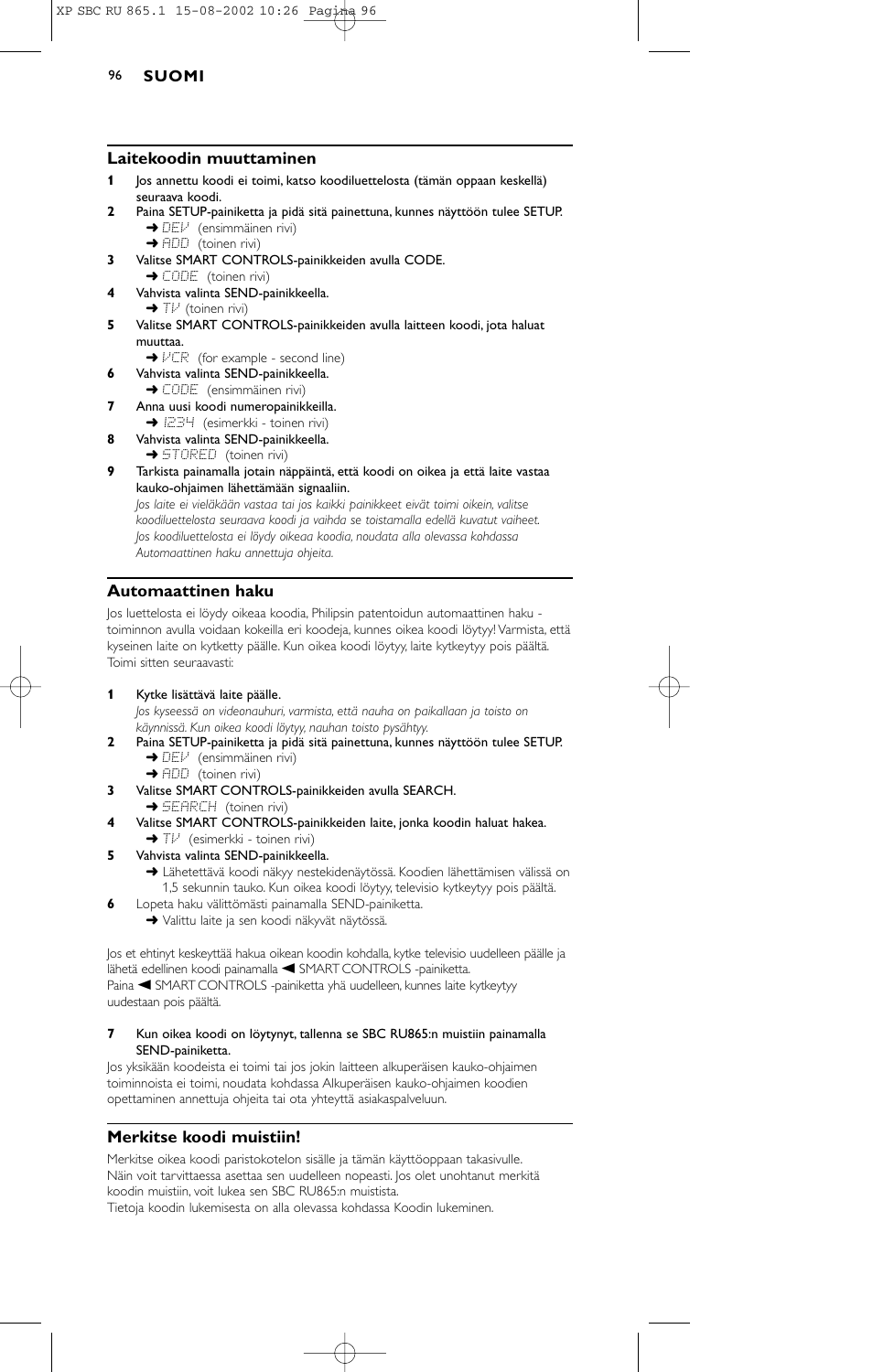

### **Laitekoodin lukeminen**

- **1** Paina SETUP-painiketta ja pidä sitä painettuna, kunnes näyttöön tulee SETUP. → DEI<sup>J</sup> (ensimmäinen rivi)
	- $\rightarrow$  ADD (toinen rivi)
- **2** Valitse SMART CONTROLS-painikkeiden avulla CODE. → CODE (toinen rivi)
- **3** Vahvista valinta SEND-painikkeella.
- **4** Valitse SMART CONTROLS-painikkeiden laite, jonka koodin haluat hakea. → Tl<sup>,</sup> (esimerkki - toinen rivi)
- **5** Vahvista valinta SEND-painikkeella. **→** Koodi näkyy näytössä.
- **6** Vahvista valinta SEND-painikkeella. **→ STORED** (toinen rivi)

### **Alkuperäisen kauko-ohjaimen koodien opettaminen**



Jos laitteen koodia ei löydy koodiluetteloista tai alkuperäisen kaukoohjaimen kaikki toiminnot eivät toimi, SBC RU865 kauko-ohjaimessa on ratkaisu tässäkin tilanteessa. Siihen voidaan kopioida tarvittavat koodit alkuperäisestä kauko-ohjaimesta.Tämä tapahtuu seuraavasti: Aseta alkuperäinen kauko-ohjain niin, että se osoittaa SBC RU865:n infrapunaikkunaa. Aseta molemmat kauko-ohjaimet tasaiselle alustalle 3 - 8 cm etäisyydelle toisistaan.

Varmista, että molemmissa kauko-ohjaimissa on uudet paristot.

- **1** Paina SETUP-painiketta ja pidä sitä painettuna, kunnes näyttöön tulee SETUP. → DEI<sup>J</sup> (ensimmäinen rivi)
	- ➜ ADD (toinen rivi)
- **2** Valitse laitteenvalintapainikkeiden avulla KEY. ➜ KEY (ensimmäinen rivi)
- **3** Valitse SMART CONTROLS-painikkeiden avulla LEARN.
- **→ LEARN** (toinen rivi)
- **4** Vahvista valinta SEND-painikkeella.
- $\blacktriangleright$  LEARN (ensimmäinen rivi)
- **5** Valitse opetettava laite SMART CONTROLS-painikkeiden.  $\rightarrow$  T $\nu$ <sup>'</sup> (esimerkki - toinen rivi) SBC RU865 on nyt opetustilassa ja nestekidenäytössä näkyy valittuna oleva laite.
- **6** Vahvista valinta SEND-painikkeella.
- **7** Paina kauko-ohjaimen opetettavaa painiketta. (Opetettavia painikkeita osaviivan alapuolella olevat painikkeet, valmiustilapainike ja SMART CONTROLS -painikkeet.) → ORIGIN (toinen rivi)
- **8** Paina alkuperäisen kauko-ohjaimen painiketta, jonka toiminnon haluat opettaa.  $\rightarrow$  STORED (toinen rivi)

*Nyt uusi toimintokoodi on opetettu SBC RU 865 -kauko-ohjaimelle.Voit kopioida lisää alkuperäisen kauko-ohjaimen toimintoja toistamalla toimet vaiheesta vaiheesta 7 lähtien. Sulje valikko painamalla SETUP-painiketta.*

#### *Vihjeitä:Valitsemalla kauko-ohjaimesta ne painikkeet, jotka vastaavat alkuperäisen kauko-ohjaimen painikkeita, muistat niiden toiminnot helpommin.*

Jos SBC RU865:n näyttöön tulee lyhyesti sanoma ERROR ja sen jälkeen ORIGIN ei onnistunut vastaanottamaan signaalia oikein.Toimi tässä tapauksessa seuraavasti:

- Muuta hieman etäisyyttä kauko-ohjaimien välillä ja aloita uudelleen vaiheesta 1 (kokeile tätä useita kertoja).
- Tällä kertaa paina alkuperäisen kauko-ohjaimen painiketta ja vapauta se välittömästi. Näyttöön pitäisi tulla sanoma STORED, joka ilmaisee, että RU865 vastaanotti signaalin.
- Varmista, että molemmissa kauko-ohjaimissa on uudet paristot.
- Yritä koodin kopioimista erilaisissa valaistusoloissa. Loistelamppujen valo voi ehkä vaikuttaa kopioitavaan signaaliin.

SBC RU865 on suunniteltu ja testattu tunnistamaan lähes kaikki infrapunakaukoohjaussignaalit. Joissakin harvoissa tapauksissa laitteiden valmistajat voivat ehkä käyttää signaaleja, joita ei voi kopioida mihinkään kauko-ohjaimeen. Kokeile aina automaattista hakua käyttämällä, löytyykö tarvittava koodi kauko-ohjaimeen valmiiksi ohjelmoitujen koodien joukosta.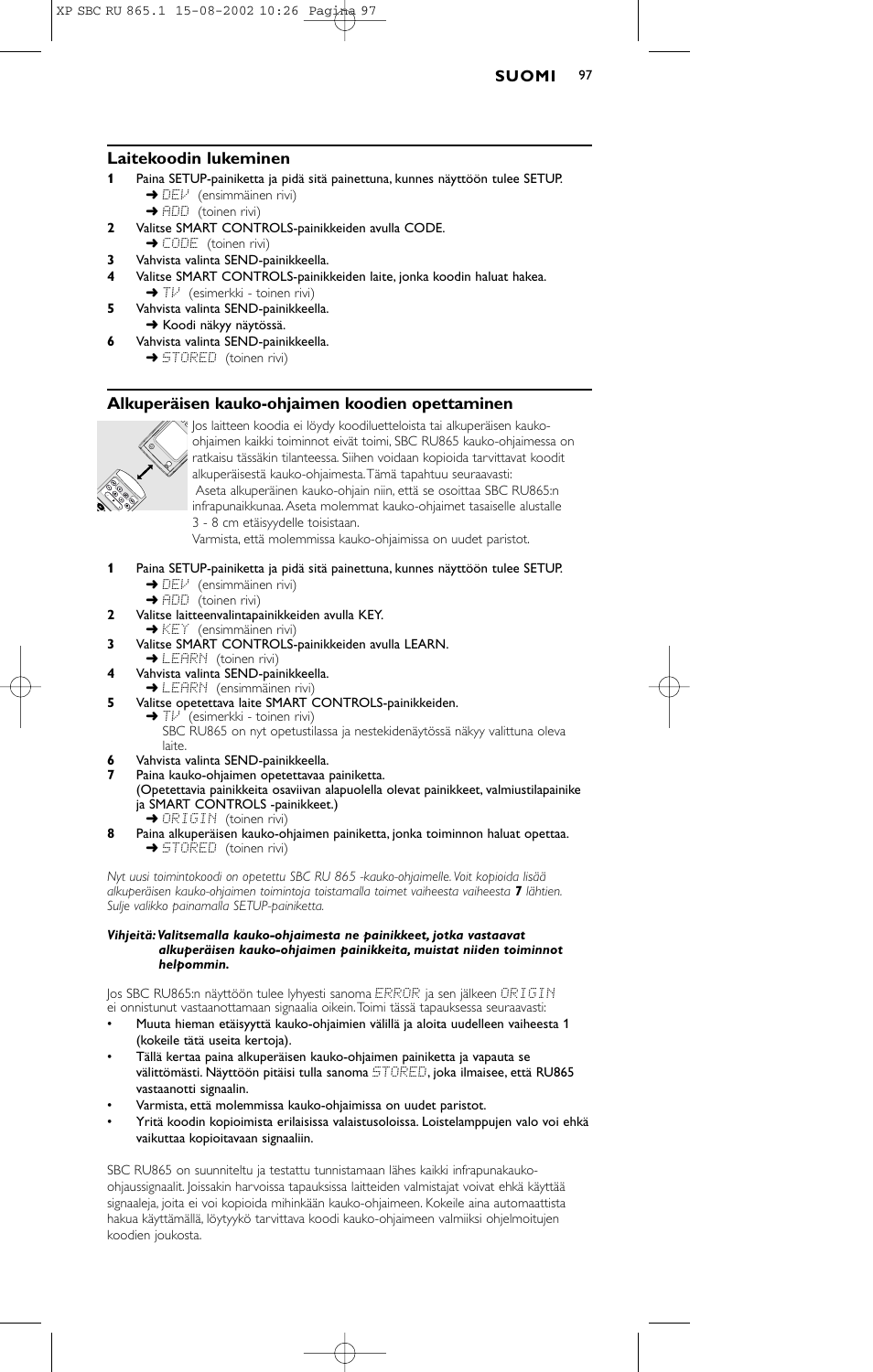## 98 **SUOMI**

#### **Painiketoimintojen kopioiminen**

Tietyn laitetilan (esimerkiksi TV-tilan) painiketoimintoja on mahdollista kopioida toiseen laitetilaan (esimerkiksi DVD-tilaan), jolloin eri laitteita voidaan käyttää tilaa vaihtamatta. Esimerkki:Televisio voidaan kytkeä valmiustilaan kauko-ohjaimen ollessa DVD-tilassa.

- **1** Paina SETUP-painiketta ja pidä sitä painettuna, kunnes näyttöön tulee SETUP. → DEI<sup>J</sup> (ensimmäinen rivi)
	- → ADD (toinen rivi)
- **2** Valitse laitteenvalintapainikkeiden avulla KEY.
- $\rightarrow$  KEY (ensimmäinen rivi)
- **3** Valitse SMART CONTROLS-painikkeiden avulla COPY. **→ COPY** (toinen rivi)
- **4** Vahvista valinta SEND-painikkeella. → FROM (ensimmäinen rivi)
- **5** Valitse SMART CONTROLS-painikkeilla laite, jonka painiketoimintoja haluat kopioida.
	- → Tl<sup>,</sup> (esimerkki toinen rivi)
- **6** Vahvista valinta SEND-painikkeella.
- **7** Paina painiketta, jonka toiminnon haluat kopioida. (Kopioitavia painikkeita ovat osaviivan alapuolella olevat painikkeet, valmiustilapainike ja SMART CONTROLS -painikkeet.).

Huomautus: Valitse Smart Control SMART CONTROLS-painikkeilla ja kopioi painamalla SEND*painiketta.*

- → TO (ensimmäinen rivi)
- **8** Valitse SMART CONTROLS-painikkeilla laite, johon haluat kopioida painiketoiminnon. → DI/D (esimerkki - toinen rivi)
	- **9** Vahvista valinta SEND-painikkeella.
- **10** Paina painiketta, johon haluat kopioida toiminnon.

**→ STORED** (toinen rivi)

Huomautus: Valitse Smart Control SMART CONTROLS-painikkeilla ja kopioi painamalla SEND*painiketta.*

## **Makropainikkeet**

Makropainikkeilla voidaan suorittaa toimintasarjoja vain yhtä painiketta painamalla. Näin voidaan esimerkiksi kytkeä kaikki laitteet päälle yhtä painiketta painamalla.

- **1** Paina SETUP-painiketta ja pidä sitä painettuna, kunnes näyttöön tulee SETUP. → DEI<sup>J</sup> (ensimmäinen rivi)
	- **→** ADD (toinen rivi)
- **2** Valitse laitteenvalintapainikkeiden avulla KEY.
- **→ KEY** (ensimmäinen rivi)
- **3** Valitse SMART CONTROLS-painikkeiden avulla MACRO.
- → MACRO (toinen rivi)
- **4** Vahvista valinta SEND-painikkeella.
- **5** Valitse SMART CONTROLS-painikkeilla laite, jolle haluat luoda makron.
- $\rightarrow$  T $\nu$ <sup>'</sup> (esimerkki toinen rivi)
- **6** Vahvista valinta SEND-painikkeella.
- **7** Paina TV-tilassa painiketta, johon haluat tallentaa makron.
	- **→ MACRO** (ensimmäinen rivi)
	- **→ START** (toinen rivi)

*Huomautuksia: - Paina painikkeita siinä järjestyksessä, jossa haluat laitteiden vastaavan.*

- *Makropainikkeina voidaan käyttää osaviivan alapuolella olevia painikkeita, valmiustilapainiketta ja SMART CONTROLS-painikkeita.*
- *Valitse Smart Control -toiminto käyttöön SMART CONTROLS-painikkeilla ja valitse makropainike painamalla SEND-painiketta.*
- *Painikkeen jokaisen painalluksen jälkeen näyttöön tulee* SMART ADDED
- **8** Paina painikkeita, jotka haluat sisällyttää makroon.Voit tarvittaessa vaihtaa laitetilaa ja Smart Control -toimintoja.

*Huomautus: Smart Control -toiminto tallennetaan makroon painamalla SHIFT + SEND*

- **9** Paina SEND-painiketta.
	- → STORED (toinen rivi)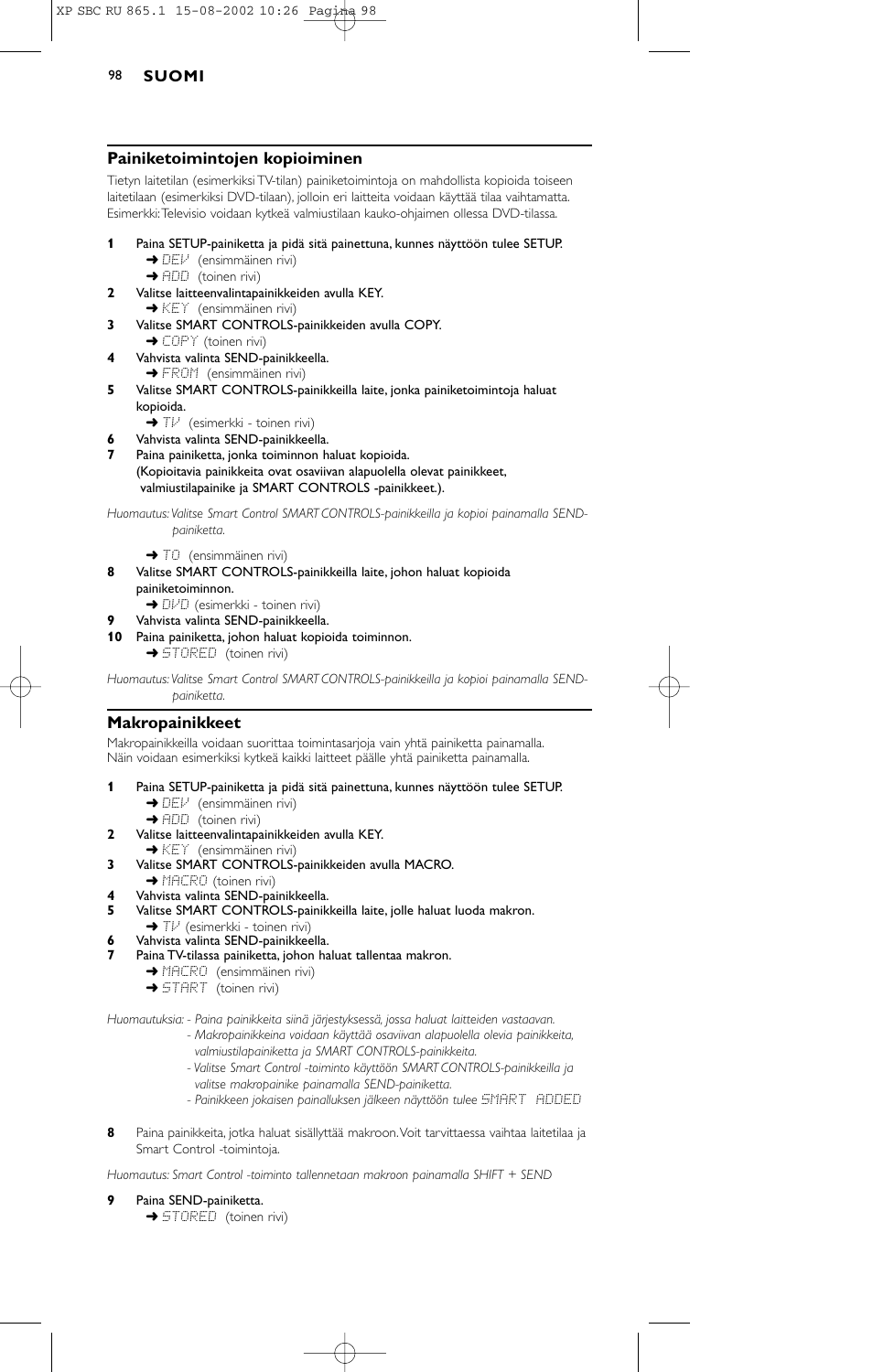## **2. Smart Controls -painikkeet**

Ohjelmoitavien SMART CONTROLS -painikkeiden avulla kuhunkin laitetilaan voidaan lisätä enintään kahdeksan erikoistoimintoa. Näitä voivat olla muun muassa Dolby Surround, EPG, Showview, Subtitle, ja tekstitys. Esimerkki: Jos käytössä on Dolby Surround -ominaisuudella varustettu vahvistin, voit ohjata tätä ominaisuutta käyttämällä RU 865:n SMART CONTROL -toimintoa. RU 865:n muistiin on asennettu valmiiksi monia toimintoja. Näitä ominaisuuksia voidaan poistaa ja korvata omien tarpeiden mukaan.

#### **Painiketoiminnon lisääminen**

- **1** Paina SETUP-painiketta ja pidä sitä painettuna, kunnes näyttöön tulee SETUP. → DEI<sup>J</sup> (ensimmäinen rivi)
- **→** ADD (toinen rivi) **2** Valitse laitteenvalintapainikkeiden avulla KEY.
	- **→ KEY** (ensimmäinen rivi)
- **3** Valitse SMART CONTROLS -painikkeiden avulla ADD.  $\rightarrow$  ADD (toinen rivi)
- Paina SEND-painiketta.
- **5** Valitse SMART CONTROLS -painikkeiden avulla laite, josta haluat lisätä Smart Control-toiminnon.
	- → AMP (esimerkki toinen rivi) **6** Vahvista painamalla SEND-painiketta.
	-
- **7** Valitse lisättävä SMART CONTROLS-painikkeilla Smart Control -selite kirjastosta (esimerkki – ADD Dolby.)

#### **8** Vahvista painamalla SEND-painiketta.

*Huomautuksia: - Toiminnon koodi voidaan opettaa toisesta kauko-ohjaimesta tai kopioida toisesta laitetilasta.*

> *- Kotiteatteritoimintojen ja muiden toimintojen kirjastosta voidaan valita eri toimintojen selitteitä ja niitä voidaan liittää Smart Controls -toimintoihin.*

## **Painikkeen poistaminen**

**1** Paina SETUP-painiketta ja pidä sitä painettuna, kunnes näyttöön tulee SETUP. → DEI<sup>J</sup> (ensimmäinen rivi)

➜ ADD (toinen rivi)

- **2** Valitse laitteenvalintapainikkeiden avulla KEY.
- $\rightarrow$  KEY (ensimmäinen rivi)
- **3** Valitse SMART CONTROLS-painikkeiden avulla REMOVE.
- **→ REMOVE** (toinen rivi)
- **4** Vahvista painamalla SEND-painiketta.
- **5** Valitse SMART CONTROLS-painikkeiden avulla laite, josta haluat poistaa Smart Control-toiminnon.
- → AMP (esimerkki toinen rivi)
- **6** Vahvista painamalla SEND-painiketta.
- **7** Valitse poistettava Smart Control -painike SMART CONTROLS-painikkeilla.
- **8** Vahvista painamalla SEND-painiketta.

#### **Painikkeiden nollaaminen**

- **1** Paina SETUP-painiketta ja pidä sitä painettuna, kunnes näyttöön tulee SETUP. → DEI<sup>J</sup> (ensimmäinen rivi)
	- → ADD (toinen rivi)
- **2** Valitse laitteenvalintapainikkeiden avulla KEY.
- **→ KEY** (ensimmäinen rivi) **3** Valitse SMART CONTROLS-painikkeiden avulla RESET.
- **→ RESET** (toinen rivi)
- **4** Vahvista painamalla SEND-painiketta.
- ➜ SURE ?
- **5** Valitse SMART CONTROLS-painikkeilla laite, jonka painikkeet haluat nollata. → Tl<sup>,</sup> (esimerkki - toinen rivi)
- **6** Vahvista painamalla SEND-painiketta.
- **7** Kun painiketta painetaan valitussa laitetilassa, painikkeen oletusasetus palautetaan. (Nollattavia painikkeita ovat osaviivan alapuolella olevat painikkeet, valmiustilapainike ja SMART CONTROLS-painikkeet.)

Huomautus: Valitse Smart Control SMART CONTROLS-painikkeilla ja nollaa painamalla SEND*painiketta.*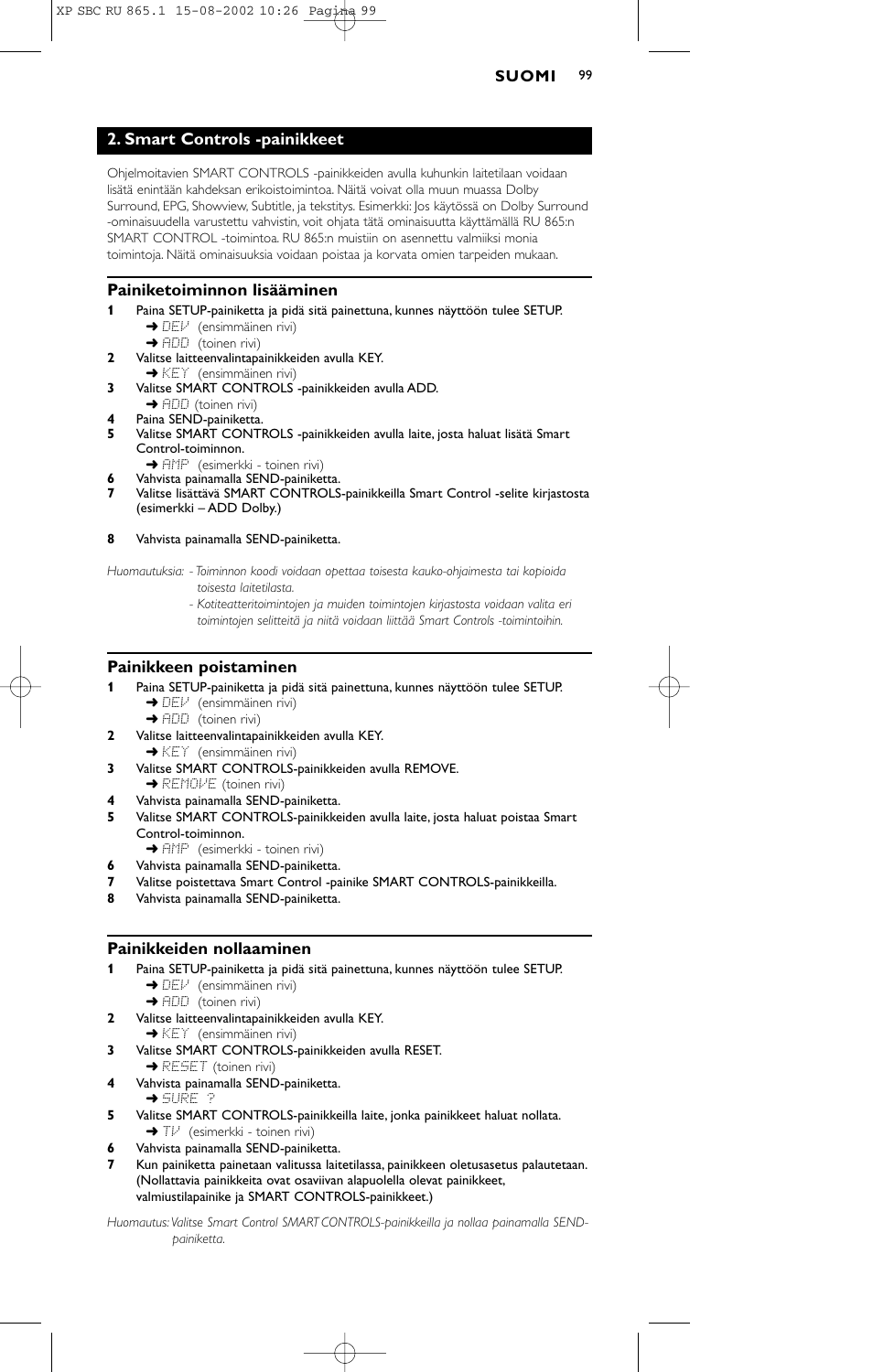## 100 **SUOMI**

#### *Laitteen kaikkien painikkeiden nollaaminen:*

- **7** Valitse SMART CONTROLS-painikkeiden avulla ALL. **→** ALL (toinen rivi)
- **8** Valitse SMART CONTROLS-painikkeilla laite, jonka kaikki painikkeet haluat nollata.
	- → SAT (esimerkki toinen rivi)
- **9** Vahvista painamalla SEND-painiketta. → SURE ? (toinen rivi)
- **10** Vahvista painamalla SEND-painiketta uudestaan.

*Huomautus: Kaikki ohjelmoidut tiedot pyyhitään ja RU865:n oletusasetukset palautetaan.*

#### *Kaikkien laitteiden kaikkien painikkeiden nollaaminen:*

- **5** Valitse SMART CONTROLS-painikkeiden avulla ALL DEVICES.
- → ALL DEVICES (toinen rivi) **6** Vahvista painamalla SEND-painiketta. ➜ SURE ?
- **7** Vahvista painamalla SEND-painiketta uudestaan.

*Huomautus: Kaikki ohjelmoidut tiedot pyyhitään ja RU865:n oletusasetukset palautetaan.*

## **3. Kotiteatteritila**

Kotiteatterijärjestelmä on integroitu A/V-järjestelmä, joka antaa käyttöön laadukkaan äänen ja kuvan. SBC RU865:ssä on kotiteatteritila, minkä ansiosta sillä voidaan ohjata kotiteatterijärjestelmän useita laitteita.

*Huomautus: SBC RU865:n CINEMA-painike tulee ohjelmoida vasta muiden laitteiden ohjelmoimisen jälkeen.*

SBC RU865 -kauko-ohjain on ohjelmoitu valmiiksi ohjaamaan televisioita, videonauhureita, DVD-soittimia ja vahvistimia CINEMA-tilassa. Laiteryhmän ohjelmoiminen Cinema-tilassa:

### **Laitteen lisääminen**

- **1** Etsi koodiluettelosta (tämän käyttöoppaan keskellä) lisättävän laitteen merkki.
- **2** Siirry kotiteatteritilaan painamalla CINEMA-painiketta. ➜ **HOME CINEMA**
- **3** Paina SETUP-painiketta ja pidä sitä painettuna, kunnes näyttöön tulee SETUP. → DEI<sup>J</sup> (ensimmäinen rivi)
	- → ADD (toinen rivi)
- **4** Vahvista painamalla SEND-painiketta. →  $VCR$  (esimerkki - toinen rivi)
- **5** Valitse lisättävä laite SMART CONTROLS-painikkeilla.
- → SAT (esimerkki toinen rivi)
- **6** Vahvista painamalla SEND-painiketta.
- ➜ CODE (ensimmäinen rivi) **7** Anna koodi numeropainikkeilla.
- **→** 1234 (esimerkki toinen rivi)
- **8** Vahvista painamalla SEND-painiketta. **→ STORED** (toinen rivi)

## **Laitteen poistaminen**

- **1** Siirry kotiteatteritilaan painamalla CINEMA-painiketta.
- ➜ **HOME CINEMA**
- **2** Paina SETUP-painiketta ja pidä sitä painettuna, kunnes näyttöön tulee SETUP. **→** DEI<sup>J</sup> (ensimmäinen rivi)
	- → ADD (toinen rivi)
- **3** Valitse SMART CONTROLS -painikkeiden avulla REMOVE. **→ REMOVE** (toinen rivi)
- **4** Vahvista painamalla SEND-painiketta.
- **5** Valitse poistettava laite SMART CONTROLS -painikkeilla.
- → VCR (esimerkki toinen rivi)
- **6** Vahvista painamalla SEND-painiketta. **→ REMOVED** (toinen rivi)
	-

## **Kotiteatteripainikkeiden määrittäminen**

SBC RU865:n eri painikkeiden määrittäminen eri laitteille kotiteatteritilassa:

**1** Siirry kotiteatteritilaan painamalla CINEMA-painiketta. ➜ **HOME CINEMA**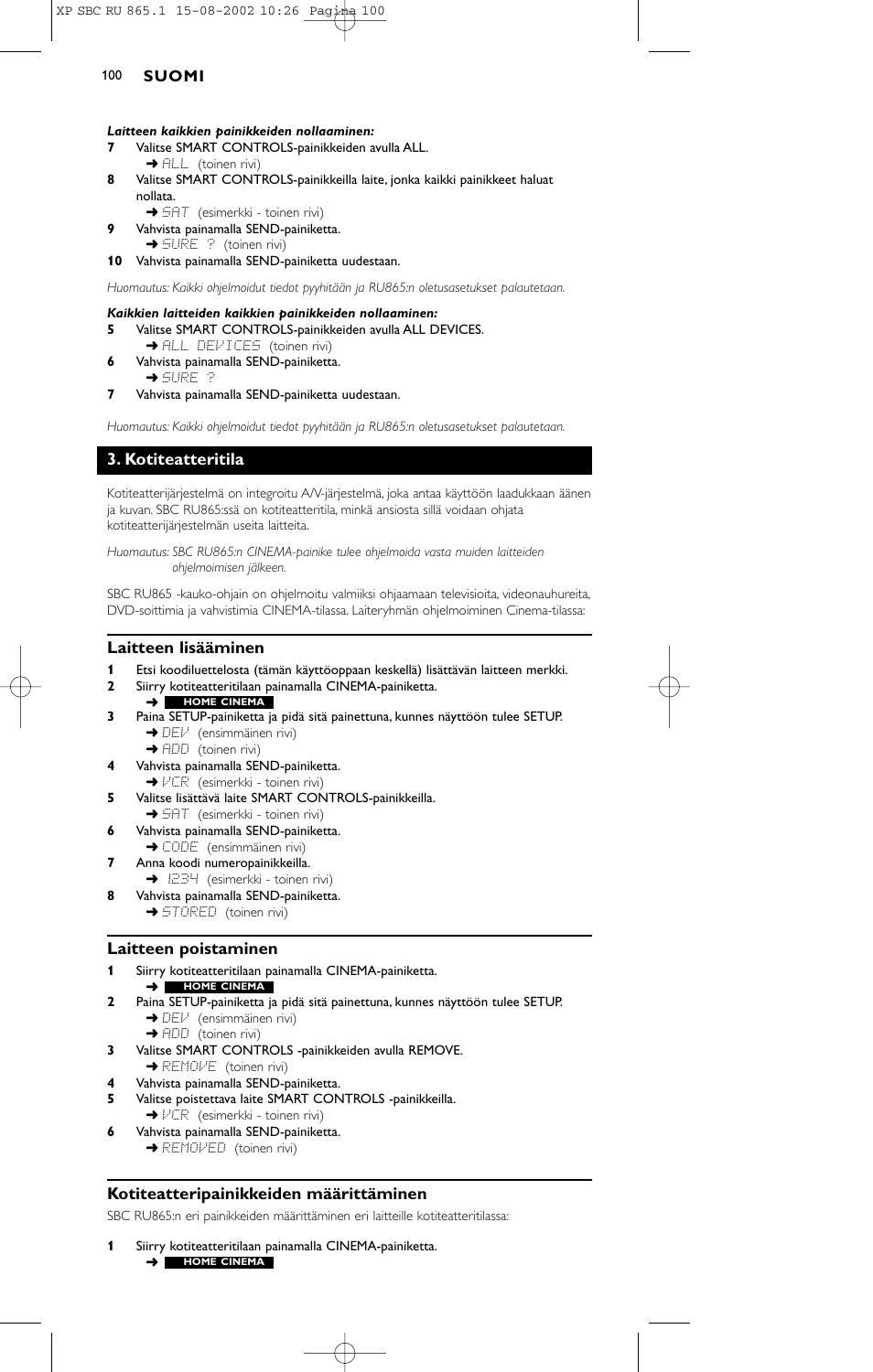#### **SUOMI** 101

- **2** Paina SETUP-painiketta ja pidä sitä painettuna, kunnes näyttöön tulee SETUP. → DEI<sup>J</sup> (ensimmäinen rivi)
	- → ADD (toinen rivi)
- **3** Valitse laitteenvalintapainikkeiden avulla KEY.
- **→ KEY** (ensimmäinen rivi)
- **4** Valitse SMART CONTROLS-painikkeiden avulla DEFINE. **→ DEFINE**
- **5** Valitse SMART CONTROLS-painikkeilla laite, josta haluat kopioida painikkeita kotiteatteritilaan.
	- → Tl<sup>J</sup> (esimerkki ensimmäinen rivi)
- **6** Paina painikkeita, jotka haluat kopioida kotiteatteritilaan.

*Huomautuksia: - Voit toistaa tämän minkä tahansa laitteen kaikille painikkeille. - Kunkin näppäimen painamisen näyttöön tulee vahvistukseksi* OK*.*

**7** Lopeta kotiteatteritilan painikkeiden määrittäminen painamalla SEND-painiketta.  $\rightarrow$  STORED (toinen rivi)

## **Kotiteatteripainikkeiden nollaaminen**

SBC RU865 -kauko-ohjaimen eri painikkeiden alkuperäisten kotiteatteritoimintojen palauttaminen:

- **1** Siirry kotiteatteritilaan painamalla CINEMA-painiketta. ➜ **HOME CINEMA**
- **2** Paina SETUP-painiketta ja pidä sitä painettuna, kunnes näyttöön tulee SETUP. → DEV (ensimmäinen rivi)
	- $\rightarrow$  ADD (toinen rivi)
- **3** Valitse laitteenvalintapainikkeiden avulla KEY. ➜ KEY (ensimmäinen rivi)
- **4** Valitse SMART CONTROLS -painikkeiden avulla RESET.
- **→ RESET** (toinen rivi)
- **5** Vahvista valinta SEND-painikkeella.
- **6** Paina nollattavia painikkeita.
- **7** Vahvista painamalla SEND-painiketta.
- → DONE (toinen rivi)

*Huomautus: Kunkin näppäimen painamisen näyttöön tulee vahvistukseksi* OK*.*

# **4. Lisätoiminnot**

## **Taustavalaistuksen määrittäminen**

- **1** Paina SETUP-painiketta ja pidä sitä painettuna, kunnes näyttöön tulee SETUP. → DEI<sup>J</sup> (ensimmäinen rivi)
	- → ADD (toinen rivi)
- **2** Valitse laitteenvalintapainikkeiden avulla LIGHT.
	- → LIGHT (ensimmäinen rivi)
- **3** Määritä SMART CONTROLS-painikkeiden avulla taustavalaistusasetukseksi OFF, 5 tai 15 sekuntia.
- **→ OFF** (esimerkki toinen rivi)
- **4** Vahvista painamalla SEND-painiketta.

*Huomautus:Taustavalaistuksen käyttäminen lyhentää paristojen käyttöikää.*

## **Tarvitsetko apua?**

Jos sinulla on SBC RU865 -kauko-ohjainta koskevia kysymyksiä voit soittaa asiakaspalveluun tai ottaa yhteyttä sähköpostitse.Yhteystiedot löydät tämän oppaan koodiluettelokohdasta.

Lue tämä käyttöopas huolellisesti, ennen kuin otat yhteyttä asiakaspalveluun. Pystyt ratkaisemaan useimmat ongelmat itse. Jos et löydä vastausta kysymykseesi, merkitse muistiin laitteistosi tiedot tämän oppaan koodiluettelokohtaan.

(Sisällytä nämä tiedot myös lähettämääsi sähköpostiviestiin.) Nämä tiedot nopeuttavat ongelmasi ratkaisemista. Katso laitteiden mallinumerot niiden käyttöoppaista tai laitteisiin kiinnitetyistä arvokilvistä.

Soita asiakaspalveluun paikasta, jossa voit käyttää laitteitasi. Näin asiakaspalveluhenkilöt voivat auttaa sinua varmistamaan kauko-ohjaimen toiminnan.

Oman Philips-yleiskauko-ohjaimesi mallinumero: SBC RU865 Ostopäivämäärä: \_\_\_\_/\_\_\_\_/\_\_\_\_

Päivä/kuukausi/vuosi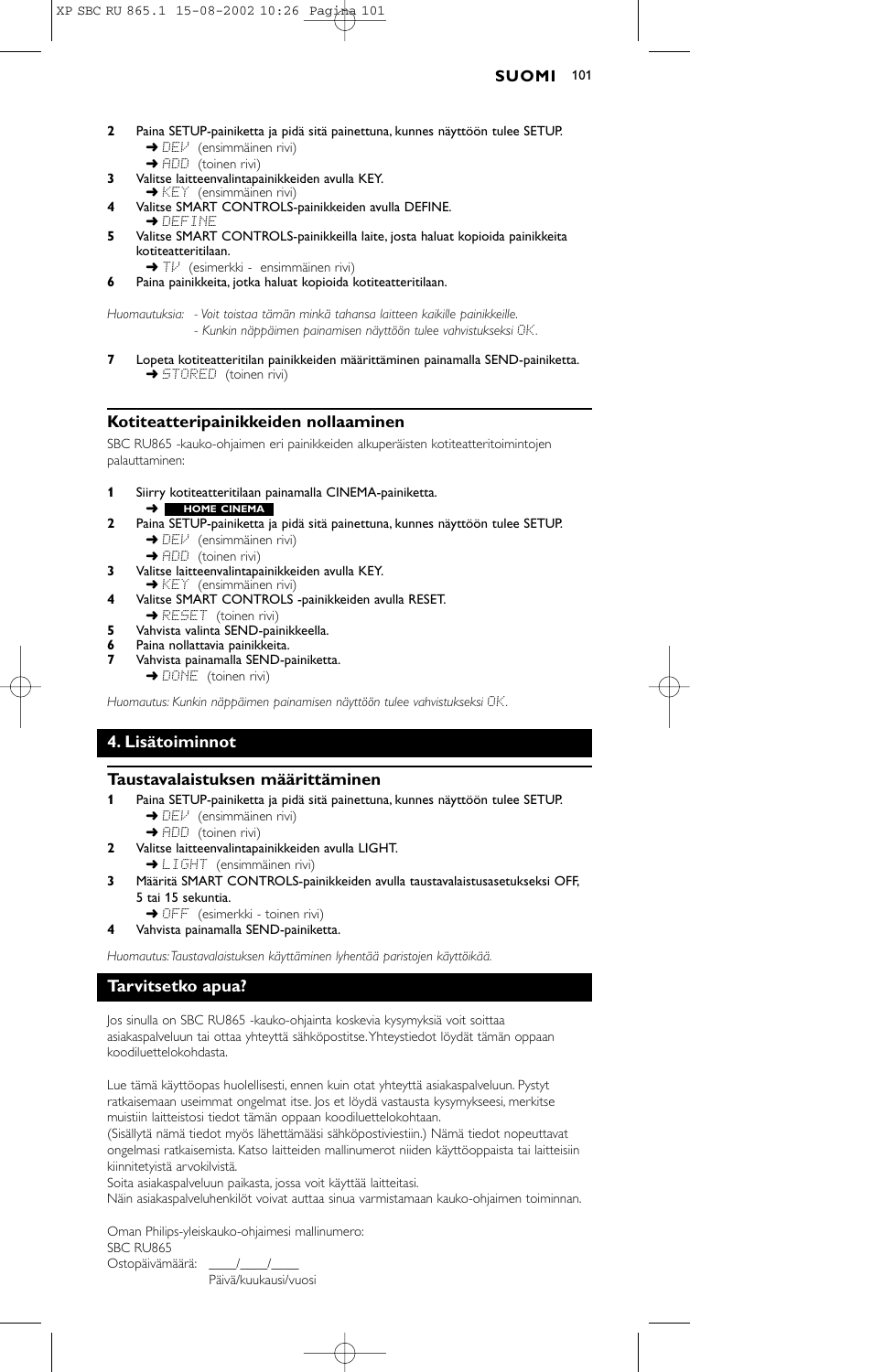# **Εισαγωγή**

#### **SBC RU865**

Κάνατε μια πολύ καλή επιλογή αγοράζοντας αυτό το τηλεχειριστήριο γενικής χρήσης της Philips! Αντικαθιστά έως και έξι ξεχωριστά τηλεχειριστήρια και έχει προγραμματιστεί έτσι ώστε να λειτουργεί με οποιασδήποτε μάρκας τηλεόραση, βίντεο, δορυφορικό δέκτη, αποκωδικοποιητή καλωδιακής τηλεόρασης, συσκευή CD-player, συσκευή DVD-player, ραδιοφωνικό δέκτη, ενισχυτή και σύστημα home cinema. Επίσης, μπορεί να 'μάθει' τους κωδικούς άλλων μονάδων τηλεχειρισμού που δεν είναι προγραμματισμένες. Το σημαντικότερο όμως είναι ότι το SBC RU865 ρυθμίζεται εύκολα και είναι εύκολο στη χρήση, ενώ με τον οπισθοφωτισμό της οθόνης του μπορεί να χρησιμοποιηθεί και σε σκοτεινούς χώρους!

## **Πλήκτρα**

- 1 **SET UP**, παρέχει πρόσβαση στο μενού ρύθμισης του SBC RU865
- $\ddot{2}$  **Οθόνη**
- 3 **CINEMA**, τρόπος λειτουργίας home cinema, εναλλαγή μεταξύ on/off
- (4) Τα πλήκτρα Επιλογής Συσκευής επιλέγουν τη συσκευή που θέλετε να χρησιμοποιήσετε
- 5 6) OM (SEND) ενεργοποιεί την επιλεγμένη λειτουργία smart control
- 6 Με τα πλήκτρα **Smart Controls** μπορείτε να επιλέξετε ειδικές λειτυργίες της επιλεγµένης συσκευής
- 7 **MENU,** ενεργοποιεί το μενού (και το απενεργοποιεί, σε περίπτωση που το αρχικό σας τηλεχειριστήριο είχε αυτή τη δυνατότητα)
- 8 Δρομέας πάνω/κάτω/αριστερά/δεξιά μπορεί να μετακινείται μέσα στο μενού
- 9 **+** Είσοδος βίντεο, επιλέγει την είσοδο βίντεο
- $\bar{\textbf{0}}$  Ένταση ήχου Αύξηση/Μείωση, μειώνει/αυξάνει την ένταση του ήχου
- $\widehat{\mathfrak{m}}$  Πληκτρολόγιο για την άμεση επιλογή καναλιού και για άλλες λειτουργίες @ Shift κρατήστε πατημένο το πλήκτρο αυτό, πατώντας ταυτόχρονα άλλα
	- πλήκτρα, για να προσπελάσετε πρόσθετες λειτουργίες (αν διατίθενται από τη συσκευή σας). Για παράδειγμα: TV: S(hift) + Μενού – Απενεργοποίηση μενού

 $S(hift) + \textcircled{\scriptsize 8}$  – Για τη ρύθμιση της φωτεινότητας και των χρωμάτων ∆κιµάστε αυτύς και άλλυς συνδυασµύς στη συσκευή σας, για να ανακαλύψετε ποιες λειτουργίες είναι διαθέσιμες.

- (iii) B (STANDBY) θέτει τη συσκευή σας εκτός λειτουργίας (και τη θέτει σε λειτουργία, σε περίπτωση που το αρχικό σας τηλεχειριστήριο είχε αυτή τη δυνατότητα)
- 14 **ΟΚ**, επιβεβαιώνει επιλογές στο μενού
- (6) Ρ<Ρ Προηγούμενο πρόγραμμα, για μετάβαση στο προηγούμενο πρόνοαμμα
- @ Κανάλι Επάνω/Κανάλι Κάτω, για μετάβαση στο επόμενο/προηγούμενο κανάλι
- $\textcircled{\tiny{\textcircled{\tiny{\textcirc}}}}$  (MUTE) Σίγαση, για τη διακοπή και την επαναφορά του ήχου
- ື® <del>-/--</del> για την επιλογή και την εμφάνιση καναλιού ενός και δύο ψηφίων<br>⑩ **για TV FastText για DVD/VCR**

#### **(9) για TV FastText**

- **της τηλερασης**
	- κόκκινο 44 Μετακίνηση προς τα πίσω πράσινο ■ Σταμάτημα μπλε → Mετακίνηση προς τα εμπρός
	- κίτρινο **II** Παύση
	- λευκό  $\rightarrow$  Αναπαραγωγή
		- Εγγραφή

# **Μην ξεχάσετε τις μπαταρίες!**



Για να χρησιμοποιήσετε το SBC RU865, θα χρειαστείτε τρεις μπαταρίες 1,5 V τύπου UM3, LR6 ή AA μόνο. .<br>Να θυμάστε ότι οι μπαταρίες πρέπει να αντικαθίστανται τουλάχιστον μια φορά το χρόνο. Το RU865 έχει τη μοναδική ικανότητα να διατηρεί τους προγραμματισμένους ή τους αποθηκευμένους στη μνήμη κωδικούς, όταν αδειάσουν οι μπαταρίες. Σας συνιστούμε να χρησιμοποιείτε μπαταρίες Longlife ή Powerlife της Philips.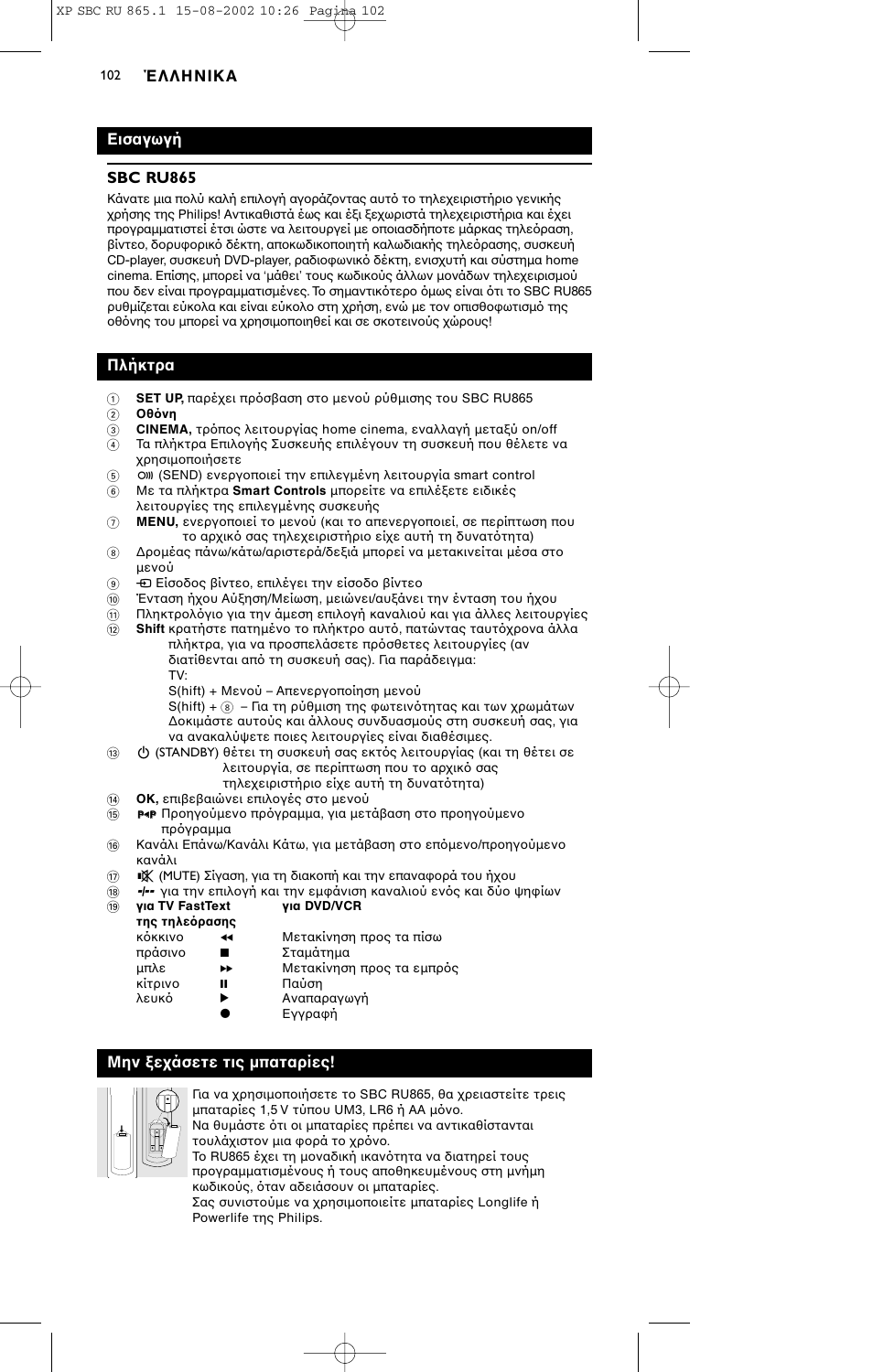## **Με µια µατιά**

Αφού τοποθετήσετε τις μπαταρίες, το SBC RU865 είναι έτοιμο να λειτουργήσει με τις περισσότερες τηλεοράσεις, βίντεο, DVD και ενισχυτές της Philips. Πατήστε απλά τα πλήκτρα Επιλογής Συσκευής (όπως επισημαίνεται παραπάνω), για να επιλέξετε τη συσκευή που θέλετε να λειτουργήσει. Αν θέλετε να χρησιμοποιήσετε συσκευή άλλου κατασκευαστή, θα χρειαστεί πρώτα να ρυθμίσετε το SBC RU865, ανατρέξτε στο κεφάλαιο 1 'Ρύθµιση'.

Το SBC RU865 έχει έξι τρόπους λειτουργίας, για να λειτουργεί με έξι διαφορετικές συσκευές. Οι προεπιλεγμένοι τρόποι λειτουργίας είναι: τηλεόραση, βίντεο, συσκευή DVD και AMP. Οι υπόλοιποι 2 τρόποι λειτουργίας μπορούν να εγκατασταθούν από μια επιλογή 18 συσκευών. Για να .<br>δημιουργήσετε τον προσωπικό σας κατάλογο με τους τρόπους λειτουργίας συσκευών, προσθέστε ή αφαιρέστε απλώς τις συσκευές και κάντε οποιονδήποτε συνδυασμό έξι συσκευών από τη βιβλιοθήκη του. Η οθόνη LCD δείχνει ποια συσκευή είναι ενεργοποιημένη.

Για να μεταβείτε από τη μία συσκευή στην άλλη, πατήστε απλά τα πλήκτρα Επιλογής Συσκευής. Με τα προγραμματιζόμενα SMART CONTROLS μπορείτε να προσθέσετε οποιαδήποτε λειτουργία σε κάθε εγκατεστημένη συσκευή.

Στον τρόπο λειτουργίας HOME CINEMA οι σημαντικότερες λειτουργίες της τηλεόρασης, της συσκευής DVD και του ενισχυτή είναι άμεσα διαθέσιμες. Πατήστε απλώς το πλήκτρο CINEMA και, χωρίς να χρειαστεί να αλλάξετε τρόπο λειτουργίας, έχετε τη δυνατότητα να εκτελέσετε τις βασικές λειτουργίες πλήκτρων των συσκευών home cinema. Για περισσότερες πληροφορίες, ανατρέξτε στο κεφάλαιο 3, 'Τρόπος λειτυργίας Home Cinema'.

# **1. Ρύθµιση**

Το SBC RU865 είναι έτοιμο να λειτουργήσει με τις περισσότερες τηλεοράσεις, βίντεο, δορυφορικούς δέκτες, συσκευές DVD-player, συσκευές CD-player, ραδιοφωνικούς δέκτες, ενισχυτές και συστήματα home cinema της Philips. Σε ό,τι αφορά τις συσκευές άλλου κατασκευαστή, πρέπει πρώτα να ρυθμιστεί. Η ρύθμισή του διαρκεί λίγα δευτερόλεπτα, χάρη στο Σύστημα Εύκολης Ρύθµισης της Philips!

Υπάρχουν δύο λειτουργίες ρύθμισης:

- κανονική λειτουργία ρύθμισης: για τη ρύθμιση βασικών λειτουργιών πλήκτρων σε κάθε εγκατεστηµένη συσκευή.
- λειτυργία ρύθµισης home cinema: για τη ρύθµιση 0ασικών λειτυργιών πλήκτρων για το σύστημα home cinema.

# **Προσθήκη συσκευής**

- **1** Αναζητήστε τη μάρκα της συσκευής που θέλετε να χρησιμοποιήσετε στον κατάλογο κωδικών (στο μέσον του παρόντος εγχειριδίου).
- **2** Θέστε σε λειτυργία τη συσκευή πυ θέλετε να πρσθέσετε.
- **3** Πατήστε και κρατήστε πατημένο το πλήκτρο SETUP, μέχρι να εμφανιστεί ή ένδειξη SETUP στην οθόνη.
	- ➜ DEV (πρώτη γραµµή)
	- ➜ ADD (δεύτερη γραµµή)
- **4** Επιβεβαιώστε με το SEND.
	- ➜ SAT (δεύτερη γραµµή)
- 5 Χρησιμοποιήστε τα SMART CONTROLS για να επιλέξετε τη συσκευή που πρόκειται να προσθέσετε.
	- ➜ CABLE (για παράδειγµα δεύτερη γραµµή)
- **6** Επιβεβαιώστε με το SEND. ➜ CODE (πρώτη γραµµή)
- **7** Χρησιμοποιήστε τα αριθμητικά πλήκτρα για να εισάγετε το σωστό κωδικό.
	- ➜1234 (για παράδειγµα δεύτερη γραµµή)
- **8** Επιβεβαιώστε με το SEND.
	- ➜ STORED (δεύτερη γραµµή)
- **9** Πατήστε οποιοδήποτε πλήκτρο για να ελέγξετε αν ο κωδικός είναι σωστός και αν η συσκευή σας αποκρίνεται. Αν η συσκευή δεν αποκρίνεται ή αν δεν λειτουργούν σωστά όλα τα πλήκτρα, τότε ο κωδικός δεν είναι σωστός. Στην περίπτωση αυτή ανατρέξτε στο κεφάλαιο Άλλαγή κωδικού συσκευής' που ακολουθεί.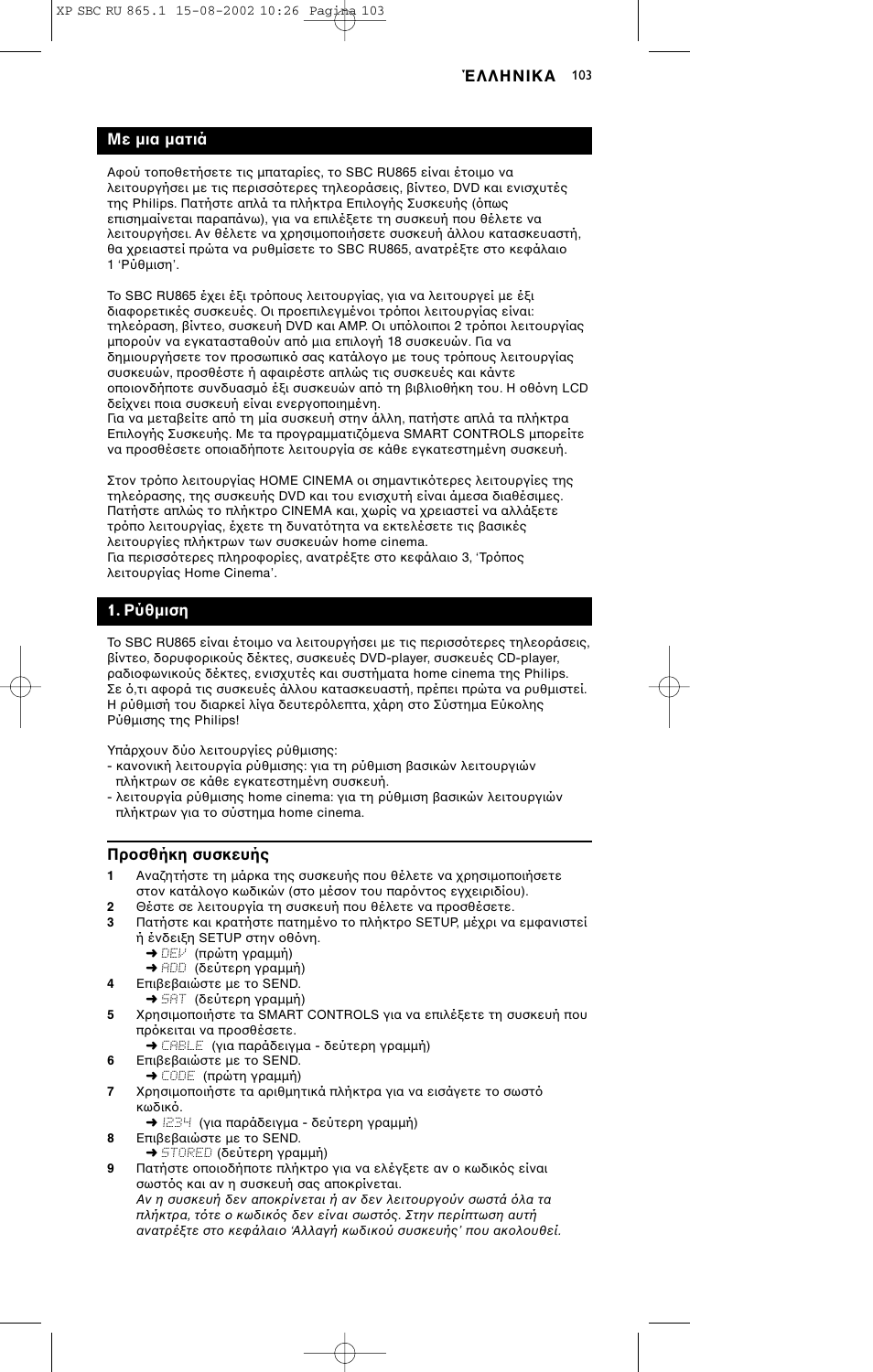## **ΑPαίρεση συσκευής**

- **1** Πατήστε και κρατήστε πατημένο το πλήκτρο SETUP, μέχρι να εμφανιστεί ή ένδειξη SETUP στην οθόνη.
	- ➜ DEV (πρώτη γραµµή)
	- ➜ ADD (δεύτερη γραµµή)
- 2 Χρησιμοποιήστε τα SMART CONTROLS για να επιλέξετε REMOVE [ΑΦΑΙΡΕΣΗ]. **→ REMOVE (δεύτερη γραμμή)**
- **3** Επιβεβαιώστε με το SEND. ➜ TV (δεύτερη γραµµή)
- **4** Χρησιμοποιήστε τα SMART CONTROLS για να επιλέξετε τη συσκευή που πρόκειται να αφαιρέσετε.
- ➜ VCR (για παράδειγµα δεύτερη γραµµή)
- **5** Επιβεβαιώστε με το SEND. ➜ REMOVED (δεύτερη γραµµή)

# **Αλλαγή κωδικού συσκευής**

- Αν ο κωδικός που καταχωρίσατε δεν είναι σωστός, βρείτε τον επόμενο κωδικό στον κατάλογο κωδικών (στο μέσον του παρόντος εγχειριδίου).
- **2** Πατήστε και κρατήστε πατημένο το πλήκτρο SETUP, μέχρι να εμφανιστεί ή ένδειξη SETUP στην οθόνη.
	- ➜ DEV (πρώτη γραµµή) ➜ ADD (δεύτερη γραµµή)
- **3** Χρησιμοποιήστε τα SMART CONTROLS για να επιλέξετε CODE [ΚΩΔΙΚΟΣ].
- ➜ CODE (δεύτερη γραµµή) **4** Επιβεβαιώστε με το SEND.
- ➜ TV (δεύτερη γραµµή)
- **5** Χρησιμοποιήστε τα SMART CONTROLS για να επιλέξετε τη συσκευή, τον κωδικό της οποίας θέλετε να αλλάξετε.
	- ➜ VCR (για παράδειγµα δεύτερη γραµµή)
- **6** Επιβεβαιώστε με το SEND. ➜ CODE (πρώτη γραµµή)
- **7** Χρησιμοποιήστε τα αριθμητικά πλήκτρα για να εισάγετε τον καινούργιο κωδικό.
	- ➜1234 (για παράδειγµα δεύτερη γραµµή)
- **8** Επιβεβαιώστε με το SEND. ➜ STORED (δεύτερη γραµµή)
- **9** Πατήστε οποιοδήποτε πλήκτρο για να ελέγξετε αν ο κωδικός είναι σωστός και αν η συσκευή σας αποκρίνεται. Αν η συσκευή εξακολουθεί να μην αποκρίνεται ή αν δεν λειτουργούν κανονικά όλα τα πλήκτρα, επαναλάβετε τα ανωτέρω βήματα, χρησιμοποιώντας τον επόμενο κωδικό του καταλόγου κωδικών. Αν δεν μπορείτε να βρείτε το σωστό κωδικό στον κατάλογο κωδικών, ανατρέξτε στο κεφάλαιο που έπεται, 'Αυτόματη αναζήτηση'.

# **Αυτµατη αναRήτηση**

Αν δεν μπορείτε να βρείτε τον κωδικό της συσκευής, η κατοχυρωμένη με ...<br>δίπλωμα ευρεσιτεχνίας λειτουργία Αυτόματη αναζήτηση χωρίς χέρια της Philips δοκιμάζει όλους τους κωδικούς, τον έναν μετά τον άλλο, και βρίσκει το σωστό κωδικό! Βεβαιωθείτε ότι η συσκευή είναι ενεργοποιημένη (αναμμένη). Θα καταλάβετε ότι ο σωστός κωδικός βρέθηκε, μόλις απενεργοποιηθεί (σβήσει) η συσκευή. Στη συνέχεια:

- 1 Θέστε σε λειτουργία τη συσκευή που θέλετε να προσθέσετε. Αν θέλετε να προσθέσετε ένα βίντεο, βεβαιωθείτε ότι υπάρχει βιντεοκασέτα μέσα στο βίντεο και ότι το βίντεο παίζει. Μόλις βρεθεί ο σωστός κωδικός, το βίντεο θα σταματήσει να παίζει.
- **2** Πατήστε και κρατήστε πατημένο το πλήκτρο SETUP, μέχρι να εμφανιστεί ή ένδειξη SETUP στην οθόνη.
	- ➜ DEV (πρώτη γραµµή)
	- ➜ ADD (δεύτερη γραµµή)
- 3 Χρησιμοποιήστε τα SMART CONTROLS για να επιλέξετε SEARCH. ➜ SEARCH (δεύτερη γραµµή)
- 4 Χρησιμοποιήστε τα SMART CONTROLS για να επιλέξετε τη συσκευή τον κωδικό της οποίας θέλετε να αναζητήσετε.
- ➜ TV (για παράδειγµα, δεύτερη γραµµή) **5** Επιβεβαιώστε με το SEND.
	- → Κάθε φορά που εκπέμπεται κάποιος κωδικός, εμφανίζεται στην οθόνη LCD. Μεσολαβεί χρονικό διάστημα 1,5 δευτερολέπτου μεταξύ δύο εκπομπών. Όταν βρεθεί ο σωστός κωδικός, η τηλεόραση απενεργοποιείται.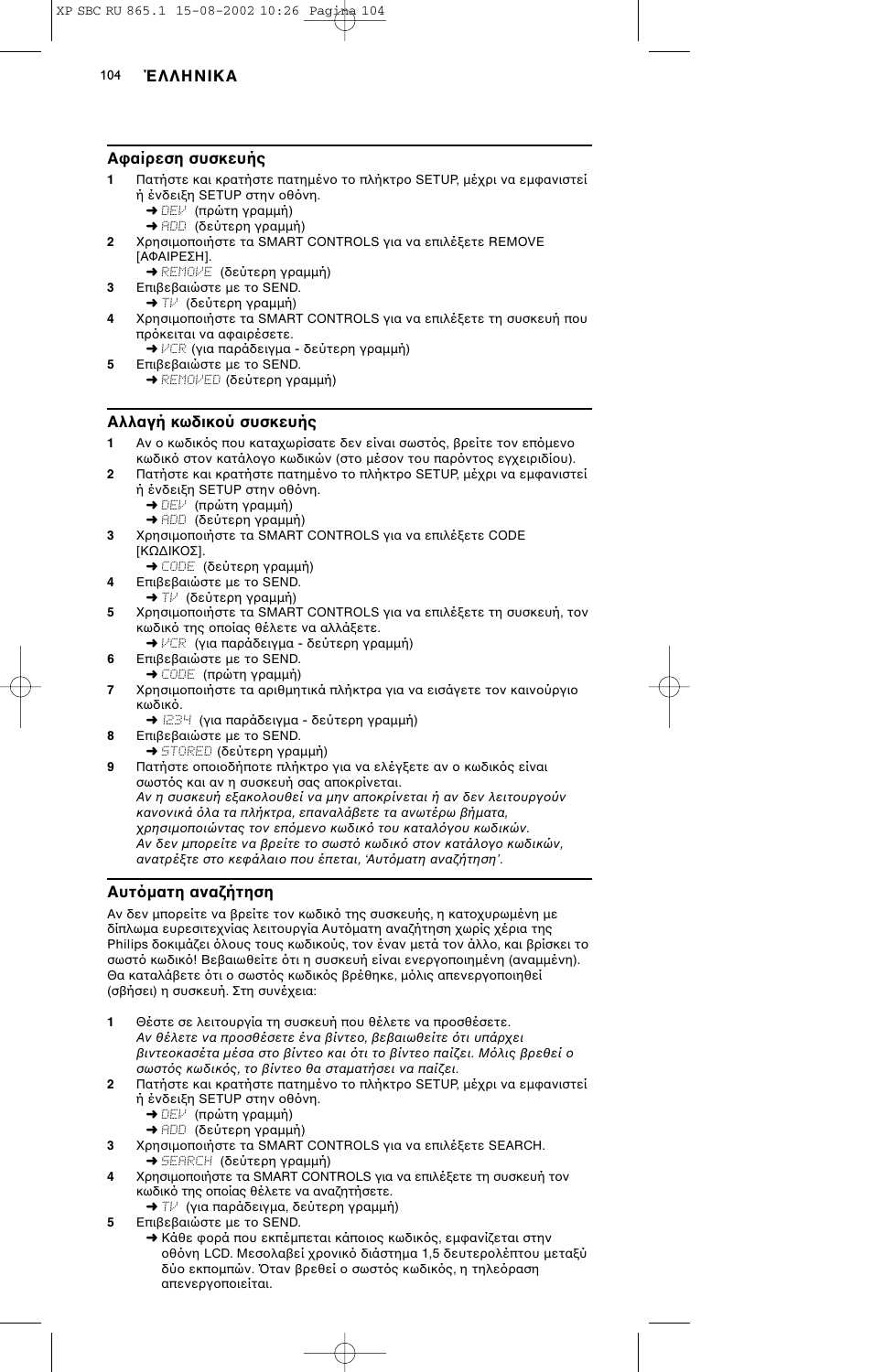**6** Πατήστε αμέσως το SEND για να σταματήσει η αναζήτηση. → Στην οθόνη LCD εμφανίζεται η επιλεγμένη συσκευή και ο κωδικός της.

Αν προσπεράσατε το σωστό κωδικό επειδή συνεχίσατε την αναζήτηση, θέστε ξανά σε λειτουργία την τηλεόραση, πατήστε το πλήκτρο <SMART CONTROLS για να εκπεμφθεί ξανά ο προηγούμενος κωδικός. Πατήστε επανειλημμένα το πλήκτρο

**4 SMART CONTROLS μέχρι να απενεργοποιηθεί ξανά η συσκευή.** 

**7** Μόλις βρείτε το σωστό κωδικό, πατήστε το SEND για να αποθηκεύσετε τον κωδικό στη μνήμη του SBC RU865.

Σε περίπτωση που δεν λειτουργεί κανένας από τους κωδικούς ή αν ορισμένες λειτουργίες του αρχικού σας τηλεχειριστηρίου εξακολουθούν να μην εκτελούνται, δοκιμάστε τη λύση που σας προσφέρεται στο κεφάλαιο 'Εκμάθηση κωδικών από το αρχικό σας τηλεχειριστήριο' που ακολουθεί ή καλέστε τη γραμμή υποστήριξης.

## Σημειώστε αυτόν τον κωδικό!

Σημειώστε το σωστό κωδικό μέσα στη θήκη μπαταριών και στο πίσω μέρος του παρόντος φυλλαδίου. Έτσι θα εξοικονομήσετε χρόνο, εάν χρειαστεί να ρυθμίσετε ξανά το τηλεχειριστήριο.

Αν έχετε ξεχάσει να σημειώσετε τον κωδικό, μπορείτε ακόμα να τον 'διαβάσετε' από το SBC RU865.

Επί τούτου, ανατρέξτε στο κεφάλαιο Άνάγνωση κωδικού συσκευής' που ακολουθεί.

#### Ανάγνωση κωδικού συσκευής

- Πατήστε και κρατήστε πατημένο το πλήκτρο SETUP, μέχρι να εμφανιστεί ή ένδειξη SETUP στην οθόνη.
	- ➜ DEV (πρώτη γραµµή)
	- ➜ ADD (δεύτερη γραµµή)
- 2 Χρησιμοποιήστε τα SMART CONTROLS για να επιλέξετε CODE [ΚΩ∆ΙΚaΣ].
	- ➜ CODE (δεύτερη γραµµή)
- **3** Επιβεβαιώστε με το SEND.
- **4** Χρησιμοποιήστε τα SMART CONTROLS για να επιλέξετε τη συσκευή τον κωδικό της οποίας θέλετε να διαβάσετε.
- ➜ TV (για παράδειγµα δεύτερη γραµµή) **5** Επιβεβαιώστε με το SEND.
- → Ο κωδικός εμφανίζεται στην οθόνη. **6** Επιβεβαιώστε με το SEND.
	- ➜ STORED (δεύτερη γραµµή)

## Εκμάθηση κωδικών από το αρχικό τηλεχειριστήριο



Αν η συσκευή σας δεν περιλαμβάνεται στον κατάλογο κωδικών ή αν λείπουν συγκεκριμένοι κωδικοί του τηλεχειριστηρίου σας, το SBC RU865 έχει τη λύση. Μπορεί να αντιγράψει κωδικούς από το αρχικό σας τηλεχειριστήριο. Να πώς γίνεται... Στρέψτε το αρχικό σας τηλεχειριστήριο προς το παράθυρο του αισθητήρα υπερύθρων του SBC RU865. Τοποθετήστε και τα δύο τηλεχειριστήρια πάνω σε επίπεδη επιφάνεια, σε απόσταση

3-8 εκατστών. Βεβαιωθείτε ότι και τα δύο τηλεχειριστήρια έχουν καινούργιες µπαταρίες.

- **1** Πατήστε και κρατήστε πατημένο το πλήκτρο SETUP, μέχρι να εμφανιστεί ή ένδειξη SETUP στην οθόνη.
	- ➜ DEV (πρώτη γραµµή)
	- **→** ADD (δεύτερη γραμμή)
- **2** Χρησιμοποιήστε τα πλήκτρα Επιλογής Συσκευής για να επιλέξετε KEY. ➜ KEY (πρώτη γραµµή)
- 3 Χρησιμοποιήστε τα SMART CONTROLS για να επιλέξετε LEARN (ΕΚΜΑΘΗΣΗ).
	- ➜ LEARN (δεύτερη γραµµή)
- **4** Επιβεβαιώστε με το SEND.
	- ➜ LEARN (πρώτη γραµµή)
- 5 Χρησιμοποιήστε τα SMART CONTROLS για να επιλέξετε τη συσκευή για την οποία πρόκειται να γίνει εκμάθηση.
	- ➜ TV (για παράδειγµα δεύτερη γραµµή) Το SBC RU865 βρίσκεται τώρα στη λειτουργία εκμάθησης και στην οθόνη LCD εμφανίζεται η επιλεγμένη συσκευή.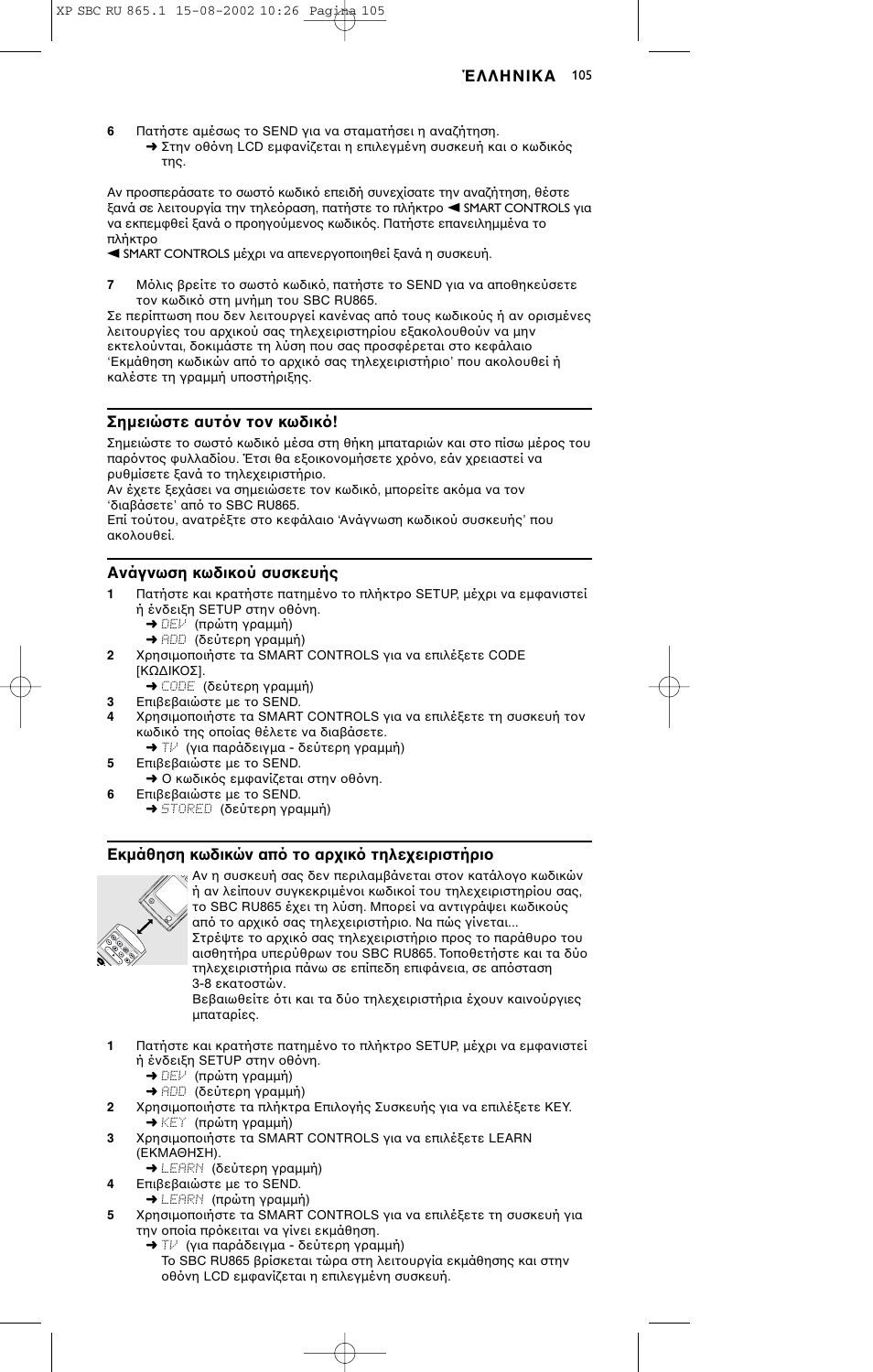- **6** Επιβεβαιώστε με το SEND.
- **7** Πατήστε κάποιο πλήκτρο του τηλεχειριστηρίου σας για τα οποία υπάρχει δυνατότητα εκμάθησης.

(Τα πλήκτρα κάτω από τη διαχωριστική γραμμή, το πλήκτρο STANDBY (Αναμονή) και τα SMART CONTROLS παρέχουν τη δυνατότητα εκµάθησης.)

- ➜ ORIGIN (δεύτερη γραµµή)
- **8** Πατήστε το πλήκτρο του αρχικού τηλεχειριστηρίου τον κωδικό του οποίου θέλετε να αντιγράψετε. ➜ STORED (δεύτερη γραµµή)

Έχετε μάθει στο SBC RU 865 έναν καινούργιο κωδικό. Αν θέλετε να αντιγράψετε περισσότερες λειτουργίες από το αρχικό σας τηλεχειριστήριο, ξεκινήστε ξανά από το βήμα 7. Πατήστε SETUP για να εγκαταλείψετε το µεν
ύ.

#### Συμβουλές: Επιλέξτε πλήκτρα που αντιστοιχούν στα πλήκτρα του αρχικού σας *τηλεειριστηρίυ, για να τα θυµάστε εύκλα.*

Αν το SBC RU865 εμφανίσει την ένδειξη ERROR (ΣΦΑΛΜΑ) για ένα δευτερόλεπτο, ακολουθούμενη από την ένδειξη **ORIGIN (ΑΡΧΙΚΟ), το SBC** RU865 δεν έλαβε σωστά το σήμα. Στην περίπτωση αυτή:

- Μεταβάλετε ελαφρώς τον απόσταση μεταξύ των δύο τηλεχειριστηρίων και ξεκινήστε ξανά από το βήμα 1 (δοκιμάστε πολλές φορές).
- Αυτή τη φορά θα πρέπει να πατήσετε και να αφήσετε αμέσως το πλήκτρο λειτουργίας στο αρχικό σας τηλεχειριστήριο. Στην οθόνη LCD θα πρέπει να εμφανιστεί η ένδειξη STORED, που δηλώνει ότι το RU865 έλαβε το σήμα.
- Βεβαιωθείτε ότι και τα δύο τηλεχειριστήρια έχουν καινούργιες µπαταρίες.
- Επιχειρήστε να αντιγράψετε τους κωδικούς σας υπό διαφορετικές συνθήκες φωτισμού. Το φως από τους λαμπτήρες φθορισμού ενδέχεται να επηρεάσει το σήμα που αντιγράφετε.

Βάσει του σχεδιασμού του, το SBC RU865 είναι αποδεδειγμένα σε θέση να αντιγράψει σχεδόν όλα τα σήματα των τηλεχειριστηρίων υπερύθρων. Σε σπάνιες περιπτώσεις, οι κατασκευαστές χρησιμοποιούν υπέρυθρα σήματα που δεν μπορούν να αντιγραφούν σε κανένα τηλεχειριστήριο. Θα πρέπει φυσικά να δοκιμάζετε πάντα την Αυτόματη αναζήτηση, για να διαπιστώσετε αν ο κωδικός περιλαμβάνεται στη βιβλιοθήκη προγραμμάτων μας.

# Αντιγραφή λειτουργιών πλήκτρων

Είναι δυνατόν να αντιγράψετε τις λειτουργίες πλήκτρων από τα πλήκτρα ενός τρόπου λειτουργίας (π.χ. τρόπος λειτουργίας TV) σε πλήκτρα άλλου τρόπου λειτουργίας (π.χ. τρόπος λειτουργίας DVD). Έτσι, μπορείτε να χρησιμοποιείτε διαφορετικές συσκευές χωρίς να αλλάξετε τρόπο λειτουργίας. Για παράδειγμα: μπορείτε να θέσετε την τηλεόραση σε κατάσταση αναμονής, ενώ βρίσκεστε στον τρόπο λειτουργίας DVD.

- **1** Πατήστε και κρατήστε πατημένο το πλήκτρο SETUP, μέχρι να εμφανιστεί ή ένδειξη SETUP στην οθόνη.
	- ➜ DEV (πρώτη γραµµή)
	- ➜ ADD (δεύτερη γραµµή)
- **2** Χρησιμοποιήστε τα πλήκτρα Επιλογής Συσκευής για να επιλέξετε KEY. ➜ KEY (πρώτη γραµµή)
- 3 Χρησιμοποιήστε τα SMART CONTROLS για να επιλέξετε COPY [ΑΝΤΙΓΡΑΦΗ].
	- ➜ COPY (δεύτερη γραµµή)
- **4** Επιβεβαιώστε με το SEND.
- → FROM (πρώτη γραμμή)
- **5** Χρησιμοποιήστε τα SMART CONTROLS για να επιλέξετε τη συσκευή από την οποία θέλετε να αντιγράψετε λειτουργίες πλήκτρων. ➜ TV (για παράδειγµα - δεύτερη γραµµή)
- **6** Επιβεβαιώστε με το SEND.
- Πατήστε ένα πλήκτρο από το οποίο θέλετε να εκτελέσετε αντιγραφή. (Τα πλήκτρα κάτω από τη διαχωριστική γραμμή, το πλήκτρο STANDBY (Αναμονή) και τα SMART CONTROLS μπορούν να αντιγραφούν.)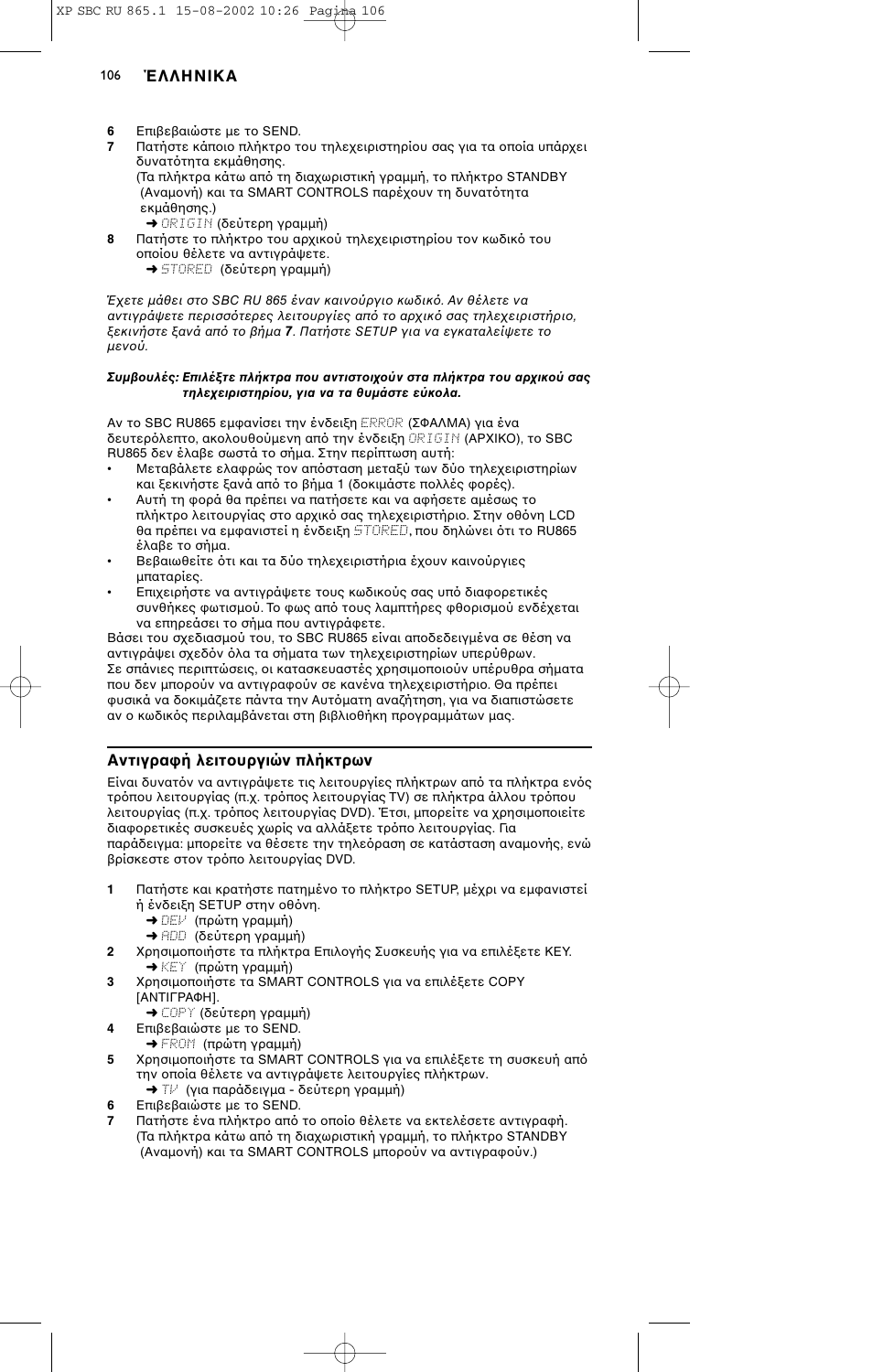Παρατήρηση: Επιλέξτε μια λειτουργία Smart Control με τα πλήκτρα SMART CONTROLS και πατήστε SEND για να εκτελεστεί αντιγραή.

- **→** T<sub>O</sub> (πρώτη γραμμή)
- 8 Χρησιμοποιήστε τα SMART CONTROLS για να επιλέξετε τη συσκευή στην οποία θέλετε να αντιγράψετε τη λειτουργία πλήκτρου. ➜ DVD (για παράδειγµα - δεύτερη γραµµή)
- **9** Επιβεβαιώστε με το SEND.
- **10** Πατήστε το πλήκτρο στο οποίο θέλετε να αντινραφεί η λειτουρνία. ➜ STORED (δεύτερη γραµµή)

Παρατήρηση: Επιλέτε µια λειτ
υργία Smart Control µε τα πλήκτρα SMART CONTROLS και πατήστε SEND για να εκτελεστεί αντιγραή.

# **Πλήκτρα μακροεντολής**

Με ένα πλήκτρο μακροεντολής μπορείτε να εκτελέσετε μια σειρά ενεργειών πατώντας ένα μόνο πλήκτρο, π.χ. να θέσετε σε λειτουργία όλες τις εγκατεστημένες συσκευές με το πάτημα ενός μόνο πλήκτρου.

- **1** Πατήστε και κρατήστε πατημένο το πλήκτρο SETUP, μέχρι να εμφανιστεί ή ένδειξη SETUP στην οθόνη.
	- ➜ DEV (πρώτη γραµµή)
	- ➜ ADD (δεύτερη γραµµή)
- **2** Χρησιμοποιήστε τα πλήκτρα Επιλογής Συσκευής για να επιλέξετε KEY. ➜ KEY (πρώτη γραµµή)
- **3** Χρησιμοποιήστε τα SMART CONTROLS για να επιλέξετε MACRO (ΜΑΚΡΟΕΝΤΟΛΗ).
	- ➜ MACRO (δεύτερη γραµµή)
- **4** Επιβεβαιώστε με το SEND.
- 5 Χρησιμοποιήστε τα SMART CONTROLS για να επιλέξετε τη συσκευή στην οποία θέλετε να εγκαταστήσετε τη μακροεντολή. ➜ TV (για παράδειγµα - δεύτερη γραµµή)
- **6** Επιβεβαιώστε με το SEND.
- **7** Πατήστε, καθώς βρίσκεστε στον τρόπο λειτουργίας TV, το πλήκτρο στο οποίο πρόκειται να αποθηκευτεί η μακροεντολή.
	- ➜ MACRO (πρώτη γραµµή) ➜ START (δεύτερη γραµµή)

Παρατηρήσεις: - Πατήστε τα πλήκτρα με τη σειρά που θέλετε να αποκρίνονται ι συσκευές σας.

- Τα πλήκτρα κάτω από τη διαχωριστική γραμμή, το πλήκτρο STANDBY (Αναμονή) και τα
- SMART CONTROLS μπορούν να οριστούν ως πλήκτρα µακρ
εντ
λών.
- Επιλέξτε μια λειτουργία Smart Control με τα πλήκτρα SMART CONTROLS και πατήστε SEND για να τ
 επιλέετε ως πλήκτρ
 µακρ
εντ
λής.
- Ύστερα από κάθε πάτημα πλήκτρου, εμφανίζεται η ένδειξη SMART ADDED.
- 8 Πατήστε τα πλήκτρα που θέλετε να αποθηκεύσετε στη μακροεντολή. Αν χρειαστεί, μεταβείτε από έναν τρόπο λειτουργίας σε άλλο και από μια λειτουργία Smart Control σε άλλη.

Παρατήρηση: Πατήστε SHIFT + SEND για να απ
θηκεύσετε µια λειτ
υργία Smart Control στη μακροεντολή.

**9** Πατήστε το SEND. ➜ STORED (δεύτερη γραµµή)

# **2. Πλήκτρα Smart controls**

Με τα προγραμματιζόμενα SMART CONTROLS μπορείτε να προσθέσετε έως και οκτώ ειδικές λειτουργίες σε κάθε τρόπο λειτουργίας συσκευής. Π.χ. Dolby Surround, EPG, Showview, Subtitle [υπότιτλους] κτλ, παραδείγματος χάρη: αν έχετε εγκατεστημένο έναν ενισχυτή με Dolby Surround, μπορείτε να ρυθμίζετε τη λειτουργία αυτή μέσω ενός SMART CONTROL του RU 865. Ένα πλήθος λειτουργιών είναι ήδη προεγκατεστημένο στη μνήμη του RU 865. Οι λειτουργίες αυτές μπορούν να καταργηθούν ή να αντικατασταθούν από λειτουργίες της δικής σας επιλογής.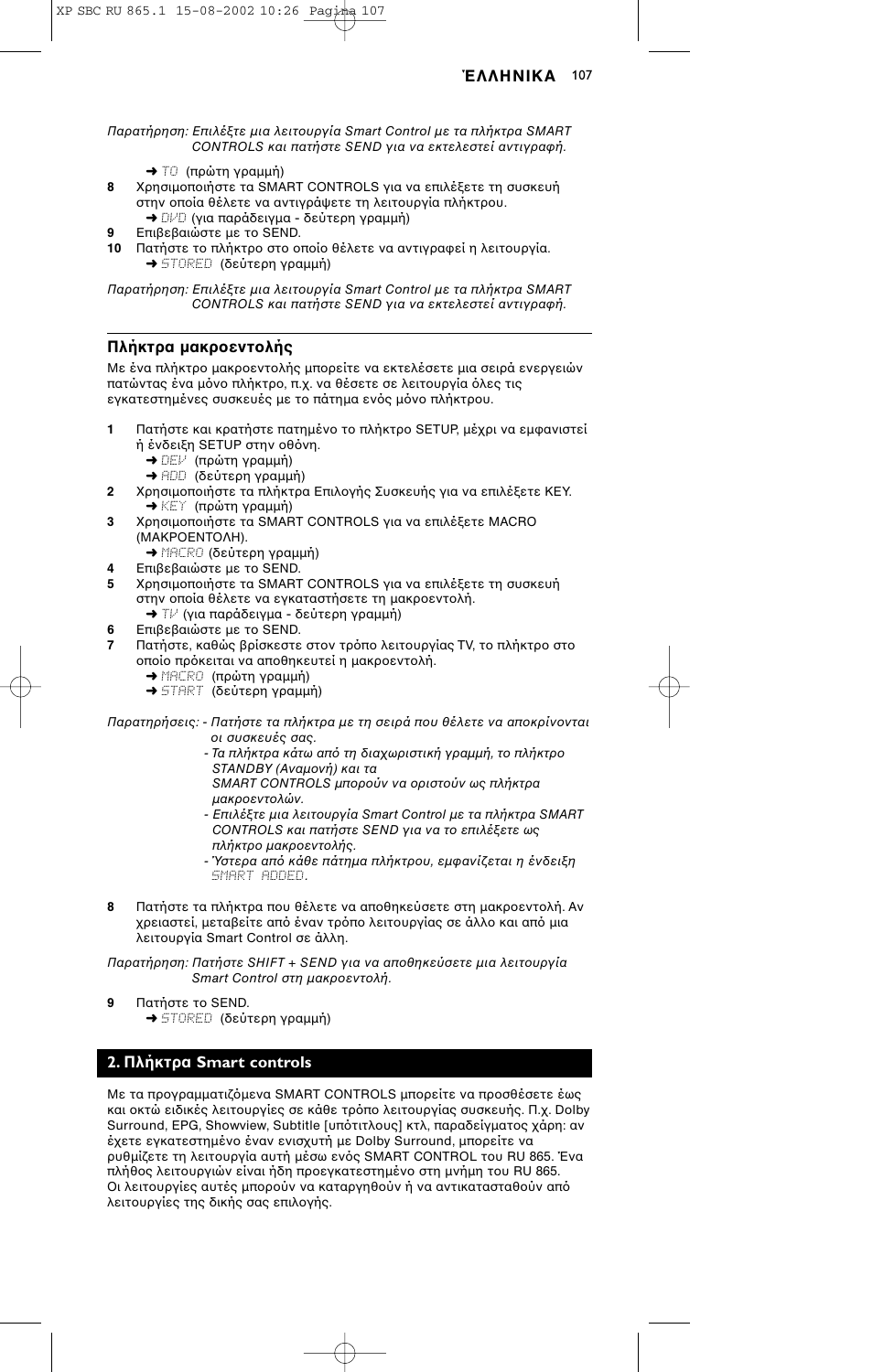#### **Προσθήκη πλήκτρου**

- **1** Πατήστε και κρατήστε πατημένο το πλήκτρο SETUP, μέχρι να εμφανιστεί ή ένδειξη SETUP στην οθόνη.
	- ➜ DEV (πρώτη γραµµή)
	- ➜ ADD (δεύτερη γραµµή)
- **2** Χρησιμοποιήστε τα πλήκτρα Επιλογής Συσκευής για να επιλέξετε KEY. ➜ KEY (πρώτη γραµµή)
- **3** Χρησιμοποιήστε τα SMART CONTROLS για να επιλέξετε ADD (ΠΡΟΣΘΗΚΗ).
	- ➜ ADD (δεύτερη γραµµή)
- **4** Πατήστε το SEND.<br>**5** Χρησιμοποιήστε το
- Χρησιμοποιήστε τα SMART CONTROLS για να επιλέξετε τη συσκευή στην οποία θέλετε να προσθέσετε μια λειτουργία Smart Control. ➜ AMP (για παράδειγµα - δεύτερη γραµµή)
- **6** Πατήστε το SEND για να επιβεβαιώσετε.
- 7 Χρησιμοποιήστε τα SMART CONTROLS για να επιλέξετε μια ετικέτα Smart Control από τη Βιβλιοθήκη (για παράδειγμα - ADD Dolby).
- **8** Πατήστε το SEND για να επιβεβαιώσετε.

Παρατηρήσεις: - Ο κωδικός για μια λειτουργεί μπορεί να 'μαθευτεί' από άλλο τηλεχειριστήριο ή να αντιγραφεί από άλλον τρόπο λειτουργίας συσκευής.

- Με τη βιβλιοθήκη συγκεκριμένου Home Cinema και άλλων ετικετών, είστε σε θέση να επισηµάνετε τις πι

εξεζητημένες λειτουργίες και να τις αποθηκεύσετε ως Smart Controls.

## **Αφαίρεση πλήκτρου**

- Πατήστε και κρατήστε πατημένο το πλήκτρο SETUP, μέχρι να εμφανιστεί ή ένδειξη SETUP στην οθόνη.
	- ➜ DEV (πρώτη γραµµή)
	- ➜ ADD (δεύτερη γραµµή)
- **2** Χρησιμοποιήστε τα πλήκτρα Επιλογής Συσκευής για να επιλέξετε KEY. ➜ KEY (δεύτερη γραµµή)
- **3** Πατήστε τα SMART CONTROLS για να επιλέξετε REMOVE (ΑΦΑΙΡΕΣΗ). **→ REMOVE** (second line)
- **4** Πατήστε το SEND για να επιβεβαιώσετε.<br>**5** Δεροσυμοποιήστε τα SMART CONTROLS ν
- Χρησιμοποιήστε τα SMART CONTROLS για να επιλέξετε τη συσκευή από την οποία θέλετε να αφαιρέσετε μια λειτουργία Smart Control. ➜ AMP (για παράδειγµα - δεύτερη γραµµή)
- **6** Πατήστε το SEND για να επιβεβαιώσετε.
- **7** Χρησιμοποιήστε τα SMART CONTROLS για να επιλέξετε το πλήκτρο
- Smart Control που πρόκειται να αφαιρέσετε.
- **8** Πατήστε το SEND για να επιβεβαιώσετε.

## **Επαναφορά πλήκτρου(-ων)**

- Πατήστε και κρατήστε πατημένο το πλήκτρο SETUP, μέχρι να εμφανιστεί ή ένδειξη SETUP στην οθόνη.
	- ➜ DEV (πρώτη γραµµή)
	- ➜ ADD (δεύτερη γραµµή)
- **2** Χρησιμοποιήστε τα πλήκτρα Επιλογής Συσκευής για να επιλέξετε KEY. ➜ KEY (πρώτη γραµµή)
- **3** Χρησιμοποιήστε τα SMART CONTROLS για να επιλέξετε RESET (ΕΠΑΝΑΦΟΡΑ).
	- ➜ RESET (δεύτερη γραµµή)
	- **Πατήστε το SEND για να επιβεβαιώσετε.**
- 5 Χρησιμοποιήστε τα SMART CONTROLS για να επιλέξετε τη συσκευή για την οποία θέλετε να εκτελέσετε επαναφορά ορισμένων πλήκτρων. ➜ TV (για παράδειγµα - δεύτερη γραµµή)
- **6** Πατήστε το SEND για να επιβεβαιώσετε.
- Το πάτημα κάποιου πλήκτρου στον επιλεγμένο τρόπο λειτουργίας συσκευής εκτελεί επαναφορά του πλήκτρου στις εργοστασιακές ρυθµίσεις.

(Στα πλήκτρα κάτω από τη διαχωριστική γραμμή, στο πλήκτρο Standby [Αναμονή] και στα SMART CONTROLS μπορεί να γίνει επαναφορά.)

Παρατήρηση: Επιλέξτε ένα Smart Control (Έξυπνη Λειτουργία) με τα πλήκτρα SMART CONTROLS και πατήστε SEND για να εκτελεστεί επανα
ρά.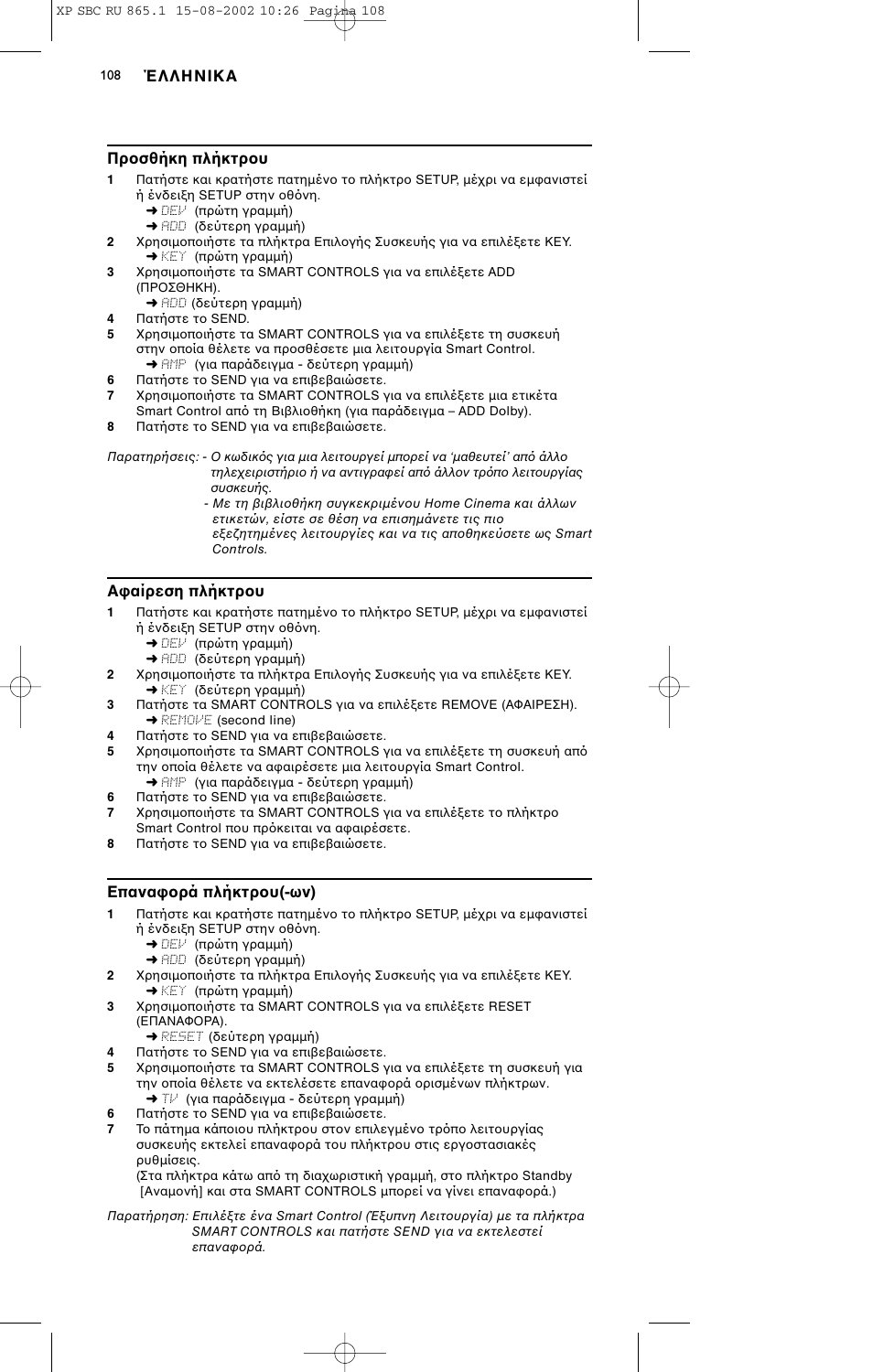#### *Για να εκτελεστεί επανα"ρά #λων των πλήκτρων µιας συσκευής:*

- **7** Επιλέξτε SMART CONTROL για να επιλέξετε ALL (ΟΛΑ). ➜ ALL (δεύτερη γραµµή)
- 8 Χρησιμοποιήστε τα SMART CONTROLS για να επιλέξετε τη συσκευή για την οποία θέλετε να εκτελεστεί επαναφορά όλων των πλήκτρων. ➜ SAT (για παράδειγµα - δεύτερη γραµµή)
- **9** Πατήστε το SEND για να επιβεβαιώσετε.
- ➜ SURE ? (δεύτερη γραµµή)

10 Πατήστε ξανά το SEND για να επιβεβαιώσετε.

Παρατήρηση: Ο προγραμματισμός όλων των πλήκτρων θα διαγραφεί και το RU865 θα επιστρέψει στις πρ
επιλεγµένες ρυθµίσεις.

## Για να εκτελεστεί επαναφορά όλων των πλήκτρων όλων των συσκευών:

- 5 Επιλέξτε SMART CONTROL για να επιλέξετε ALL DEVICES (ΟΛΕΣ ΟΙ ΣΥΣΚΕΥΕΣ). ➜ ALL DEVICES (δεύτερη γραµµή)
- **6** Πατήστε το SEND για να επιβεβαιώσετε.
- $\rightarrow$  SURE ? (ΕΙΣΤΕ ΒΕΒΑΙΟΙ;)
- **7** Press SEND again to confirm.

Παρατήρηση: Ο προγραμματισμός όλων των πλήκτρων θα διαγραφεί και το RU865 θα επιστρέψει στις πρ
επιλεγµένες ρυθµίσεις.

## **3. Τρόπος λειτουργίας Home Cinema**

Το Home Cinema είναι ένα ολοκληρωμένο οπτικοακουστικό σύστημα που προσφέρει ό,τι καλύτερο υπάρχει στον τομέα της οπτικοακουστικής ψυχαγωγίας. Για να ελέγχετε περισσότερες συσκευές του συστήματος Home Cinema με το τηλεχειριστήριο σας, το SBC RU865 διαθέτει τον τροπο λειτυργίας Home Cinema.

Παρατήρηση: Θα πρέπει να προγραμματίσετε το πλήκτρο CINEMA του SBC RU865, μόνο αφού προγραμματίσετε όλες τις υπόλοιπες συσκευές.

Στον τρόπο λειτουργίας CINEMA, το SBC RU865 έχει ήδη προρυθμιστεί για να λειτουργεί με τηλεοράσεις, βίντεο, συσκευή DVD και ενισχυτές. Για να προγραμματίσετε το δικό σας σετ συσκευών στον τρόπο λειτουργίας Cinema, το μόνο που έχετε να κάνετε είναι το εξής:

## **Προσθήκη συσκευής**

- Αναζητήστε τη μάρκα της συσκευής που θέλετε να προσθέσετε στον κατάλογο κωδικών (στο μέσον του παρόντος εγχειριδίου).
- **2** Πατήστε CINEMA για να εισέλθετε στον τρόπο λειτουργίας Home Cinema.

#### ➜ **HOME CINEMA**

- **3** Πατήστε και κρατήστε πατημένο το πλήκτρο SETUP, μέχρι να εμφανιστεί ή ένδειξη SETUP στην οθόνη.
	- ➜ DEV (πρώτη γραµµή)
	- ➜ ADD (δεύτερη γραµµή)
- **4** Πατήστε το SEND για να επιβεβαιώσετε.
- ➜ VCR (για παράδειγµα δεύτερη γραµµή)
- 5 Χρησιμοποιήστε τα SMART CONTROLS για να επιλέξετε τη συσκευή που πρόκειται να προσθέσετε.
	- ➜ SAT (για παράδειγµα δεύτερη γραµµή)
- **6** Πατήστε το SEND για να επιβεβαιώσετε.
- ➜ CODE (πρώτη γραµµή)
- **7** Χρησιμοποιήστε τα αριθμητικά πλήκτρα για να εισάγετε τον κωδικό. ➜ 1234 (για παράδειγµα - δεύτερη γραµµή)
- **8** Πατήστε το SEND για να επιβεβαιώσετε.
- ➜ STORED (δεύτερη γραµµή)

#### **ΑPαίρεση συσκευής**

**1** Πατήστε CINEMA για να εισέλθετε στον τρόπο λειτουργίας Home Cinema.

#### ➜ **HOME CINEMA**

- **2** Πατήστε και κρατήστε πατημένο το πλήκτρο SETUP, μέχρι να εμφανιστεί ή ένδειξη SETUP στην οθόνη.
	- ➜ DEV (πρώτη γραµµή)
	- ➜ ADD (δεύτερη γραµµή)
- 3 Χρησιμοποιήστε τα SMART CONTROLS για να επιλέξετε REMOVE (ΑΦΑΙΡΕΣΗ).
	- **→ REMOVE (δεύτερη γραμμή)**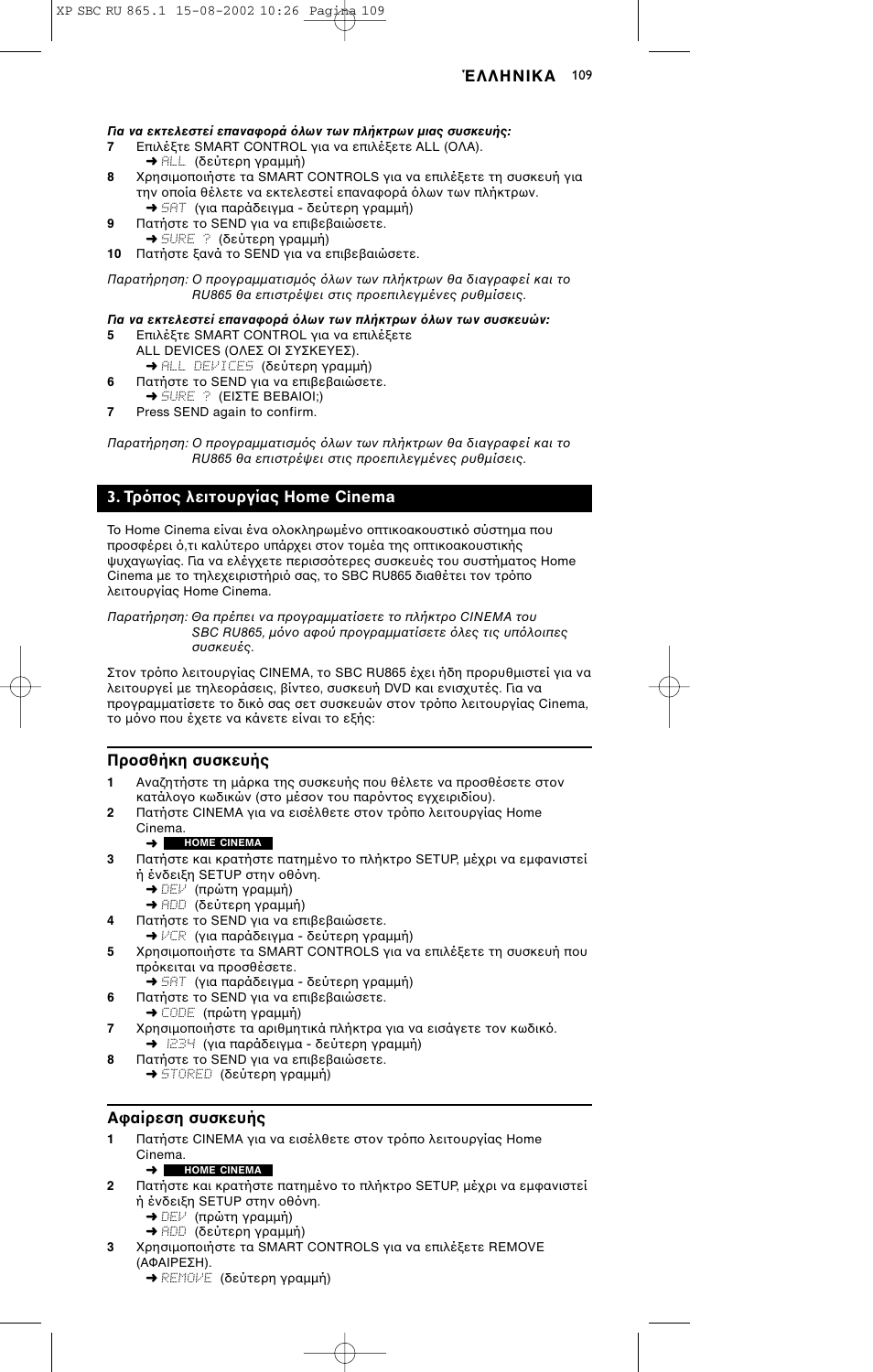- **4** Πατήστε το SEND για να επιβεβαιώσετε.<br>**5 Σ** Χοησιμοποιήστε τα SMART CONTROLS ν
- Χρησιμοποιήστε τα SMART CONTROLS για να επιλέξετε τη συσκευή που πρόκειται να αφαιρέσετε.
- ➜ VCR (για παράδειγµα δεύτερη γραµµή) **6** Πατήστε το SEND για να επιβεβαιώσετε.
- ➜ REMOVED (δεύτερη γραµµή)

# Καθορισμός πλήκτρων Home Cinema

Για να αντιστοιχίσετε διαφορετικά φυσικά πλήκτρα του SBC RU865 σε διαφορετικές συσκευές στον τρόπο λειτουργίας Home Cinema, κάντε απλώς το εξής:

1 Πατήστε CINEMA για να εισέλθετε στον τρόπο λειτουργίας Home Cinema.

#### ➜ **HOME CINEMA**

- **2** Πατήστε και κρατήστε πατημένο το πλήκτρο SETUP, μέχρι να εμφανιστεί ή ένδειξη SETUP στην οθόνη.
	- ➜ DEV (πρώτη γραµµή)
	- ➜ ADD (δεύτερη γραµµή)
- **3** Χρησιμοποιήστε τα πλήκτρα Επιλογής Συσκευής για να επιλέξετε KEY. ➜ KEY (πρώτη γραµµή)
- 4 Χρησιμοποιήστε τα SMART CONTROLS για να επιλέξετε DEFINE (ΚΑΘΟΡΙΣΜΟΣ).
	- ➜ DEFINE (δεύτερη γραµµή)
- **5** Χρησιμοποιήστε τα SMART CONTROLS για να επιλέξετε τη συσκευή από την οποία θέλετε να αντιγράψετε πλήκτρα στον τρόπο λειτουργίας Home Cinema.
	- ➜ TV (για παράδειγµα πρώτη γραµµή)
- **6** Πατήστε τα πλήκτρα που θέλετε να αντιγράψετε στον τρόπο λειτουργίας Home Cinema.

Παρατηρήσεις: - Μπορείτε να επαναλάβετε το ίδιο για όλα τα πλήκτρα

- π
ιασδήπ
τε εγκατεστηµένης συσκευής. - Κάθε πάτημα πλήκτρου επιβεβαιώνεται με την ένδειξη OK στην οθόνη.
- **7** Για να ολοκληρώσετε τον καθορισμό των πλήκτρων Home Cinema, πατήστε το SEND.
	- ➜ STORED (δεύτερη γραµµή)

## **Επαναφορά πλήκτρων Home Cinema**

Για να επαναφέρετε διαφορετικά φυσικά πλήκτρα του SBC RU865 στην αρχική λειτουργία Home Cinema, κάντε το εξής:

1 Πατήστε CINEMA για να εισέλθετε στον τρόπο λειτουργίας Home Cinema.

#### ➜ **HOME CINEMA**

- **2** Πατήστε και κρατήστε πατημένο το πλήκτρο SETUP, μέχρι να εμφανιστεί ή ένδειξη SETUP στην οθόνη.
	- ➜ DEV (πρώτη γραµµή)
	- ➜ ADD (δεύτερη γραµµή)
- **3** Χρησιμοποιήστε τα πλήκτρα Επιλογής Συσκευής για να επιλέξετε KEY. ➜ KEY (πρώτη γραµµή)
- 4 Χρησιμοποιήστε τα SMART CONTROLS για να επιλέξετε RESET (ΕΠΑΝΑΦΟΡΑ).
	- ➜ RESET (δεύτερη γραµµή)
- **5** Επιβεβαιώστε με SEND
- **6** Πατήστε το πλήκτρο ή τα πλήκτρα για το οποία πρόκειται να εκτελεστεί επαναφορά.
- **7** Πατήστε το SEND για να επιβεβαιώσετε. ➜ DONE (δεύτερη γραµµή)

Παρατήρηση: Κάθε πάτημα πλήκτρου επιβεβαιώνεται με την ένδειξη *OK* στην οθόνη.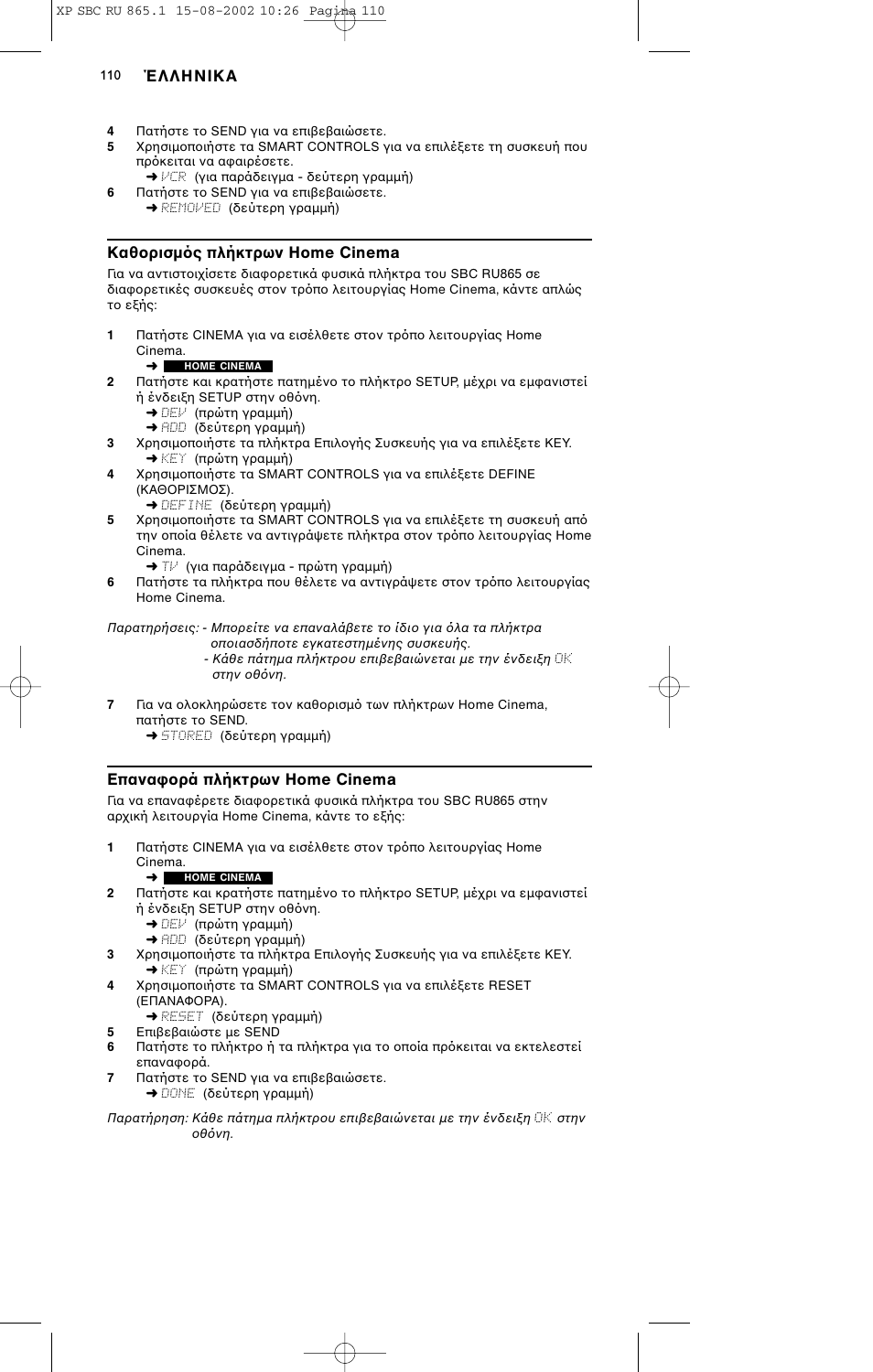# **4.** Πρόσθετες λειτουργίες

#### **Ρύθμιση οπισθοφωτισμού**

- **1** Πατήστε και κρατήστε πατημένο το πλήκτρο SETUP, μέχρι να εμφανιστεί ή ένδειξη SETUP στην οθόνη.
	- ➜ DEV (πρώτη γραµµή)
	- ➜ ADD (δεύτερη γραµµή)
- **2** Χρησιμοποιήστε τα πλήκτρα Επιλογής Συσκευής για να επιλέξετε LIGHT. ➜ LIGHT (πρώτη γραµµή)
- **3** Για να ρυθμίσετε τον οπισθοφωτισμό, χρησιμοποιήστε τα SMART CONTROLS για να επιλέξετε OFF, 5 ή 15 δευτερόλεπτα. ➜ OFF (για παράδειγµα - δεύτερη γραµµή)
	-
- **4** Πατήστε το SEND για να επιβεβαιώσετε.

Παρατήρηση: Αν χρησιμοποιείτε συνεχώς τον οπισθοφωτισμό, οι μπαταρίες θα αδειάζουν γρηγορότερα.

# **Χρειάζεστε βοήθεια**

Αν έχετε απορίες σχετικά με το SBCRU865, καλέστε για βοήθεια τη γραμμή υποστήριξης ή στείλτε ηλεκτρονικό μήνυμα! Μπορείτε να βρείτε τον αριθμό/τη διεύθυνση στην ενότητα του καταλόγου κωδικών του παρόντος εγχειριδίου.

Προτού τηλεφωνήσετε ή στείλετε ηλεκτρονικό μήνυμα, διαβάστε προσεκτικά το εγχειρίδιο αυτό. Σε αυτό θα βρείτε τη λύση για τα περισσότερα προβλήματα που θα αντιμετωπίσετε.

Αν όμως δεν βρείτε απάντηση στα ερωτήματά σας, σημειώστε τα στοιχεία των συσκευών σας στο πίσω μέρος της ενότητας του καταλόγου κωδικών του παρόντος εγχειριδίου. (Συμπεριλάβετε τις πληροφορίες αυτές στο ηλεκτρονικό σας μήνυμα).

Έτσι διευκολύνετε τις τηλεφωνήτριές μας ώστε να σας εξυπηρετήσουν ταχύτερα. Αναζητήστε τους αριθμούς μοντέλων στα εγχειρίδια οδηγιών των συσκευών ή στο πίσω μέρος των συσκευών.

Όταν καλείτε τη γραμμή υποστήριξης, φροντίστε να είστε κοντά στις συσκευές σας, ώστε οι τηλεφωνήτριές μας να μπορούν να σας βοηθήσουν να βεβαιωθείτε ότι το τηλεχειριστήριό σας λειτουργεί σωστά.

Ο αριθμός μοντέλου του τηλεχειριστηρίου γενικής χρήσης Philips που διαθέτετε είναι: Ημερομηνία αγοράς: \_\_\_\_/\_\_\_\_/

Ημέρα/μήνας/έτος